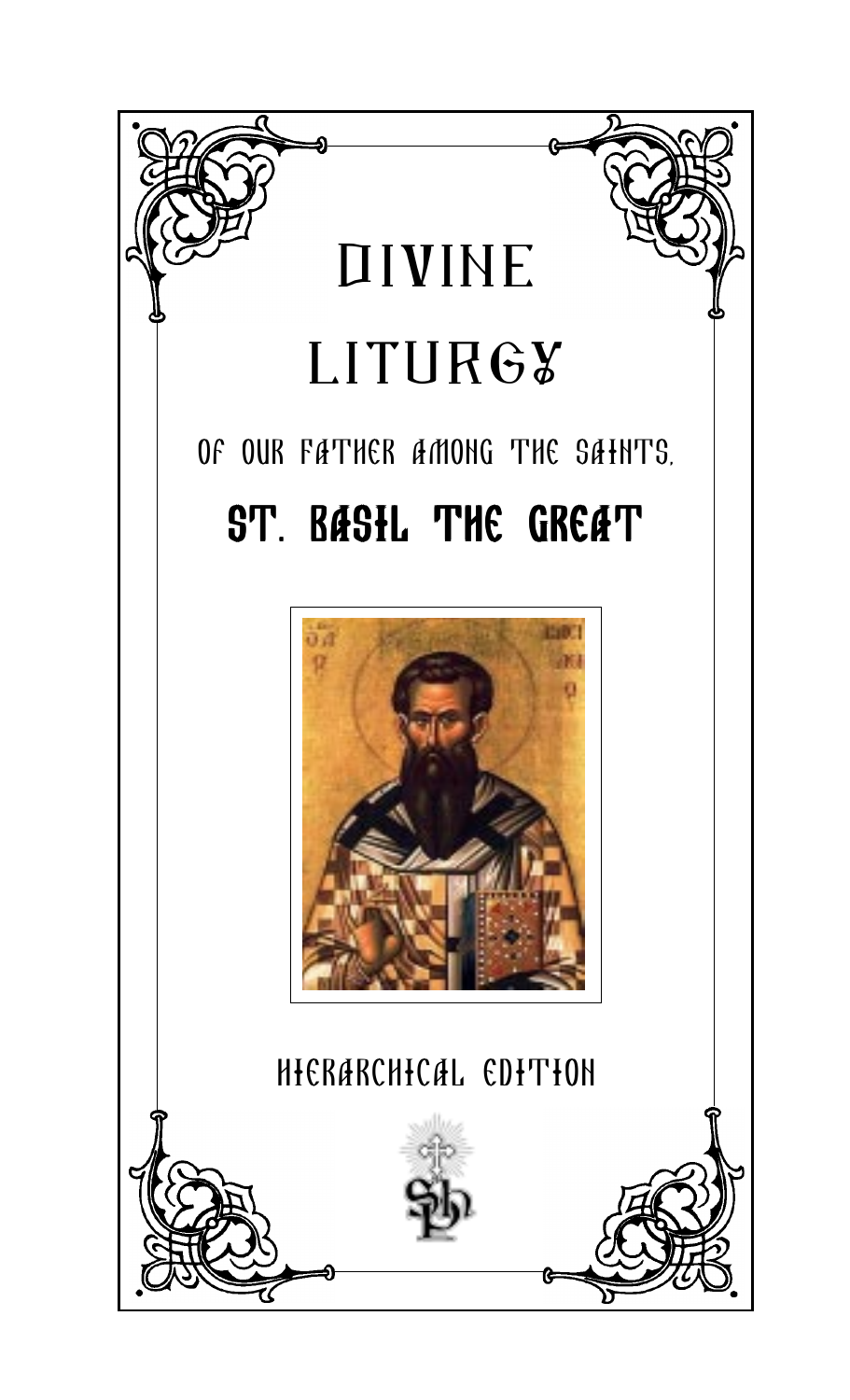# HIERARCHICAL LITURGY OF ST. BASIL THE GREAT



## TABLE OF CONTENTS

| Reception of Hierarch, Entrance Prayers  2 |  |
|--------------------------------------------|--|
|                                            |  |
|                                            |  |
|                                            |  |
|                                            |  |
|                                            |  |
|                                            |  |
|                                            |  |

TU JE "SU JE" "SU JE"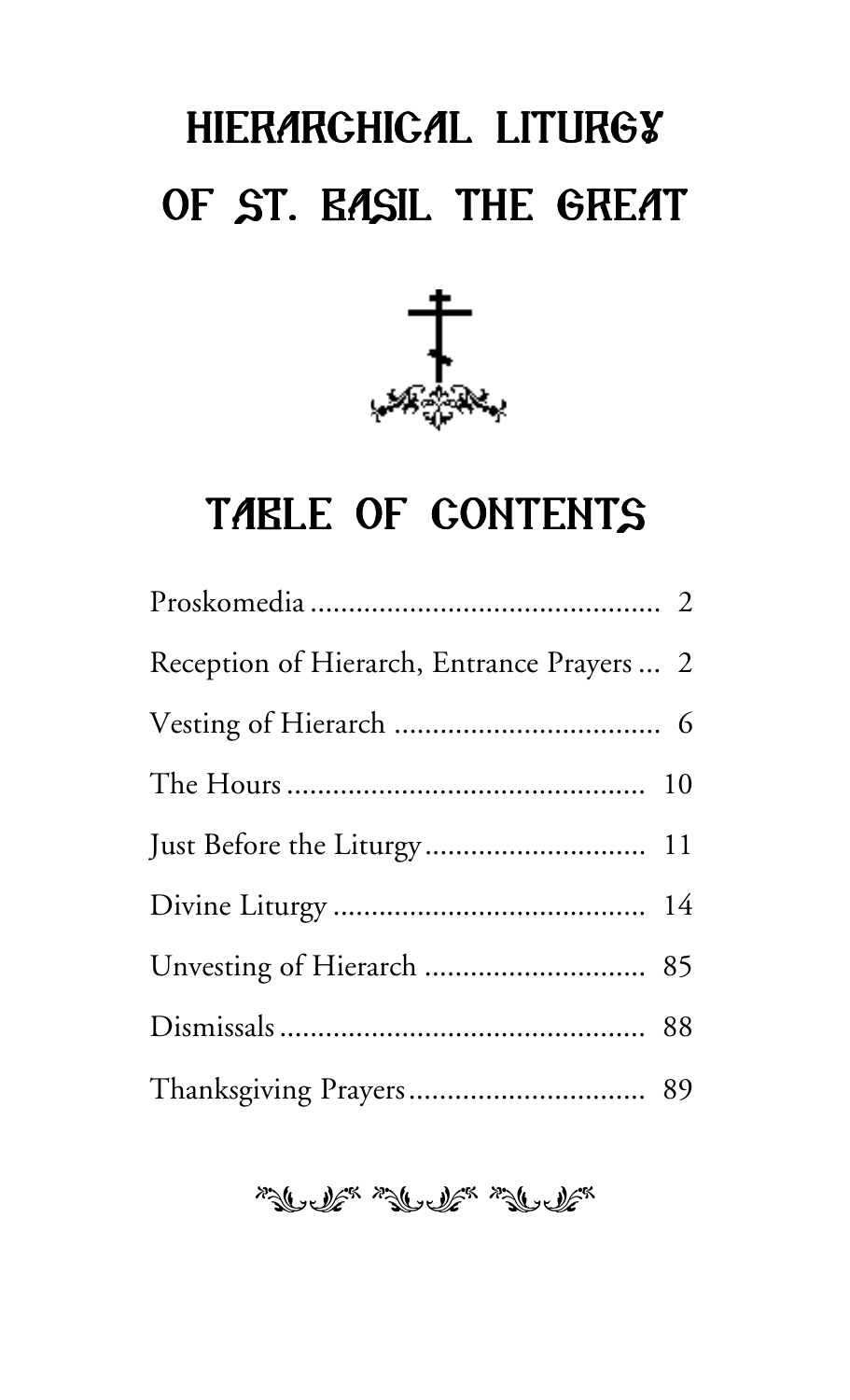## PROSKOMEDIA

Before the time when the Bishop will enter the church, the Proskomedia is served by the junior Priest & Deacon, upt to the Deacon's censing of the Gifts—he does not cense anything then, but opens the curtain.

## (Holy Doors Closed—Curtain Open)

## RECEPTION OF THE HIERARCH

When the Bishop enters the church, the bells are rung festively. He & the clergy make three bows to the east & they all take his blessing. He lays aside his walking staff, takes his crozier, & is clothed in the mandyas.

## ENTRANCE PRAYERS

## Deacon: **Wisdom!**

As the Bishop makes his way to the solea, the choir sings:

Choir: x **It is truly meet to bless thee, the Theotokos, ever-blessed and most blameless, and the Mother of our God. O higher in honour than the Cherubim, and beyond compare more glorious than the Seraphim, who without corruption gavest birth to God the Word, the very Theotokos, thee do we magnify.**

During the above, the Deacon says, slowly:

Deacon: Glory to the Father and to the Son and to the Holy Spirit, both now and ever, and unto the ages of ages. Amen.

Lord, have mercy.  $(3x)$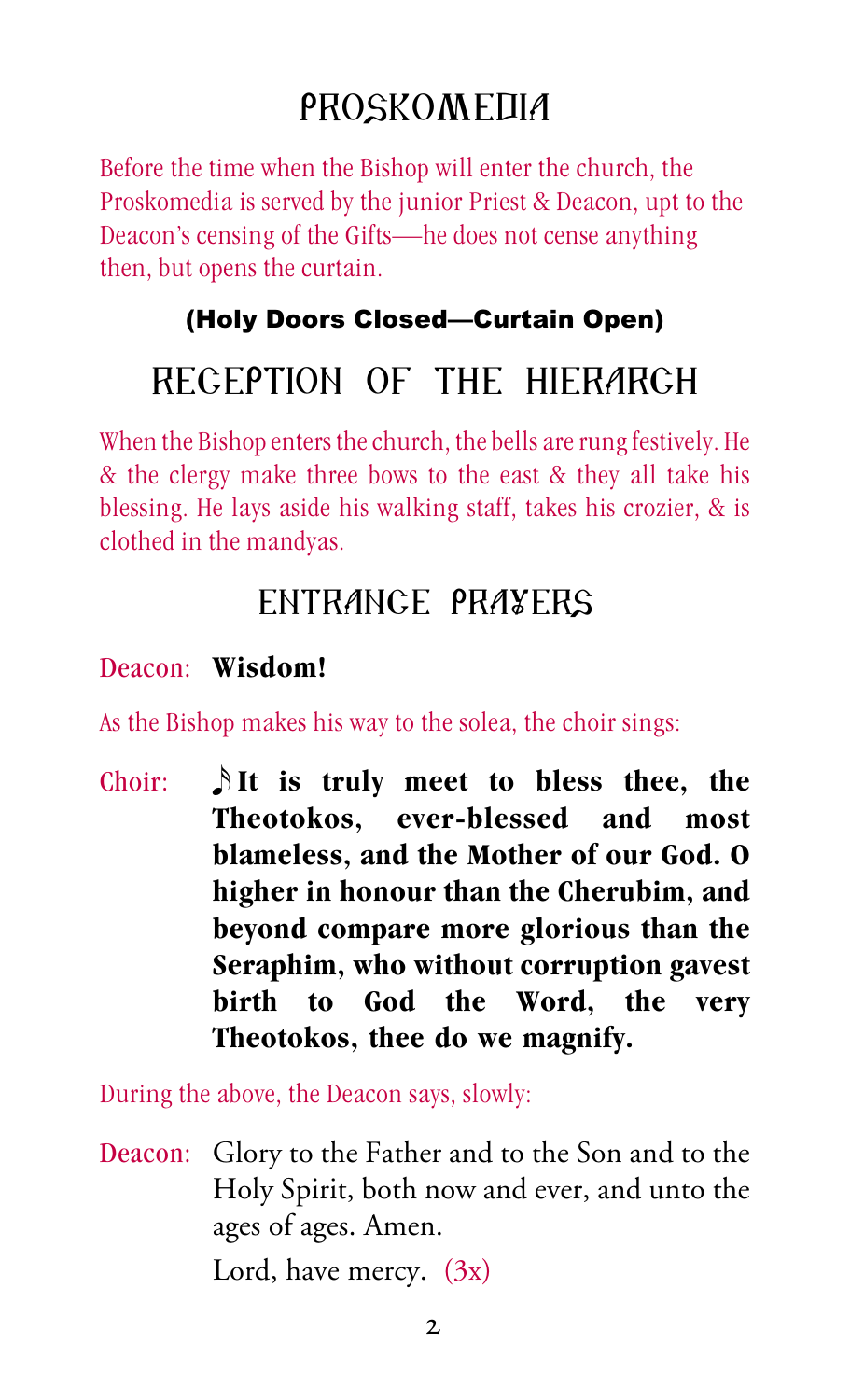Most reverend Master, bless.

The Bishop hands off his crozier.

- Bishop: Blessed is our God, always, now and ever, and unto the ages of ages.
- Deacon: Amen.

Now the Deacon reads all the Entrance Prayers, while the Bishop ascends the solea.

- Deacon: Amen. Heavenly King, Comforter, Spirit of Truth, Who art everywhere present and fillest all things, Treasury of blessings and Giver of life: come and abide in us, and cleanse us of all impurity, and save our souls, O Good One.\*
- Deacon: Holy God, Holy Mighty, Holy Immortal, have mercy on us.  $(3x)$

Glory to the Father and to the Son and to the Holy Spirit, both now and ever and unto the ages of ages. Amen.

O Most Holy Trinity, have mercy on us. O Lord, blot out our sins. O Master, pardon our iniquities. O Holy One, visit and heal our infirmities for Thy name's sake.

Lord, have mercy. (3x)

Glory to the Father and to the Son and to the Holy Spirit, both now and ever and unto the ages of ages. Amen.

Our Father, Who art in heaven, hallowed be Thy name. Thy kingdom come. Thy will be done on earth as it is in heaven. Give us this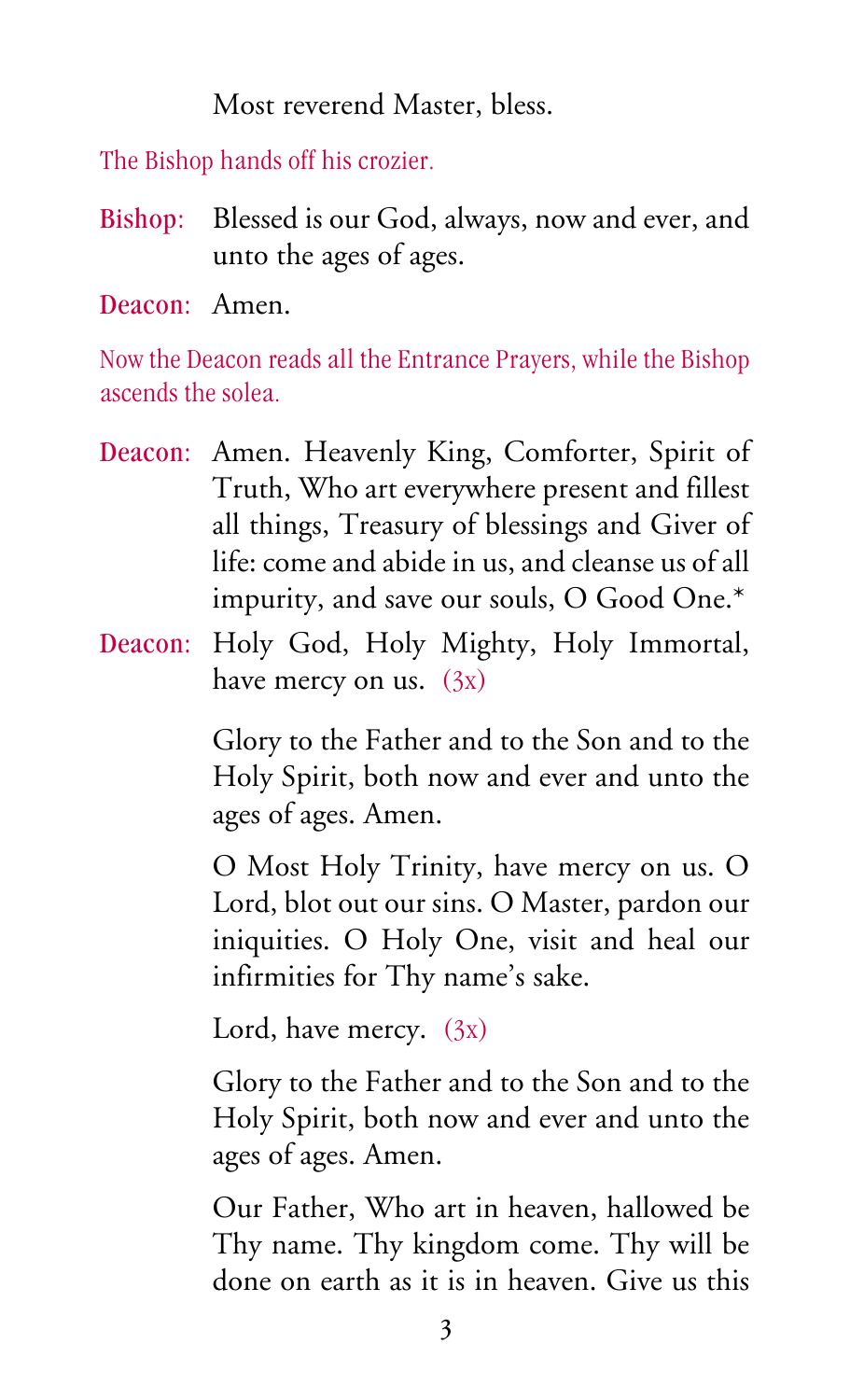day our daily bread, and forgive us our debts as we forgive our debtors. And lead us not into temptation, but deliver us from evil.

- Bishop: For Thine is the kingdom, and the power, and the glory, of the Father and of the Son and of the Holy Spirit, now and ever and unto the ages of ages.
- Deacon: Amen. Have mercy on us, O Lord, have mercy on us. For at a loss for any plea, we sinners offer to Thee, our Master, this supplication: have mercy on us.

Glory to the Father and to the Son and to the Holy Spirit.

Lord, have mercy on us, for our trust is in Thee. Be not very angry with us, remember not our sins, but even now regard us in Thy tender compassion and deliver us from our enemies. For Thou art our God, and we are Thy people; we are all the work of Thy hands, and we call upon Thy name.

Both now & ever & unto the ages of ages. Amen.

Open the door of thy loving-kindness, O blessed Theotokos, that we who put our hope in Thee may not perish. Through thee, may we be delivered from adversities, for thou art the salvation of the Christian people.

Here the Bishop makes 2 crosses & bows, removes his klobuk, kisses the small icon of Christ, and makes a 3rd cross & bow, while the Deacon is saying: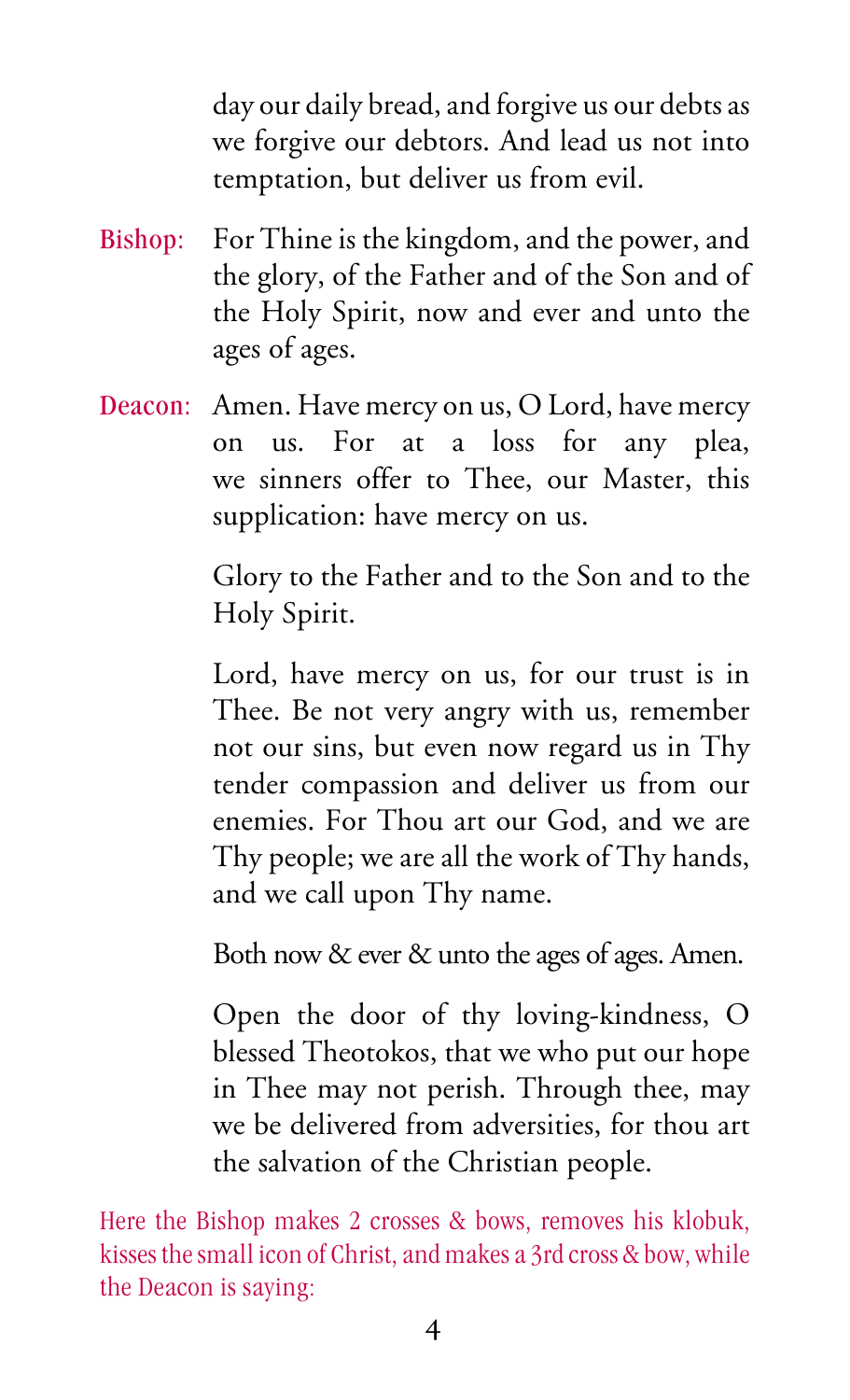Deacon: We adore Thy most pure icon, O Good One, asking forgiveness for our transgressions, O Christ God. For of Thine own will Thou wert pleased to ascend the Cross in the flesh and to deliver Thy creation from slavery to the enemy, wherefore with thankfulness we cry aloud to Thee: Thou didst fill all things with joy, O our Saviour, when Thou camest to save the world. (He too kisses the icon.)

Here the Bishop makes 2 crosses & bows, removes his klobuk, kisses the small icon of Christ, and makes a 3rd cross & bow, while the Deacon is saying:

- Deacon: Vouchsafe us mercy, O Theotokos, as thou art a fountain of tender compassion. Look upon us sinful men; as always, reveal thy power, for putting our hope in thee, we cry to thee: Rejoice—as once did Gabriel, commander of the bodiless hosts.
- Deacon: Let us pray to the Lord.
- Bishop: Lord, have mercy. (He bows east:) O Lord, stretch forth Thy hand from Thy holy dwelling in the highest, and strengthen me for this Thine appointed service, that I, standing without condemnation before Thy throne, may offer the unbloody sacrifice. For Thine is the power, and the glory, unto ages of ages. Amen.

The Bishop replaces the klobuk on his head, makes three crosses & bows, then takes his crozier. During the following he blesses ...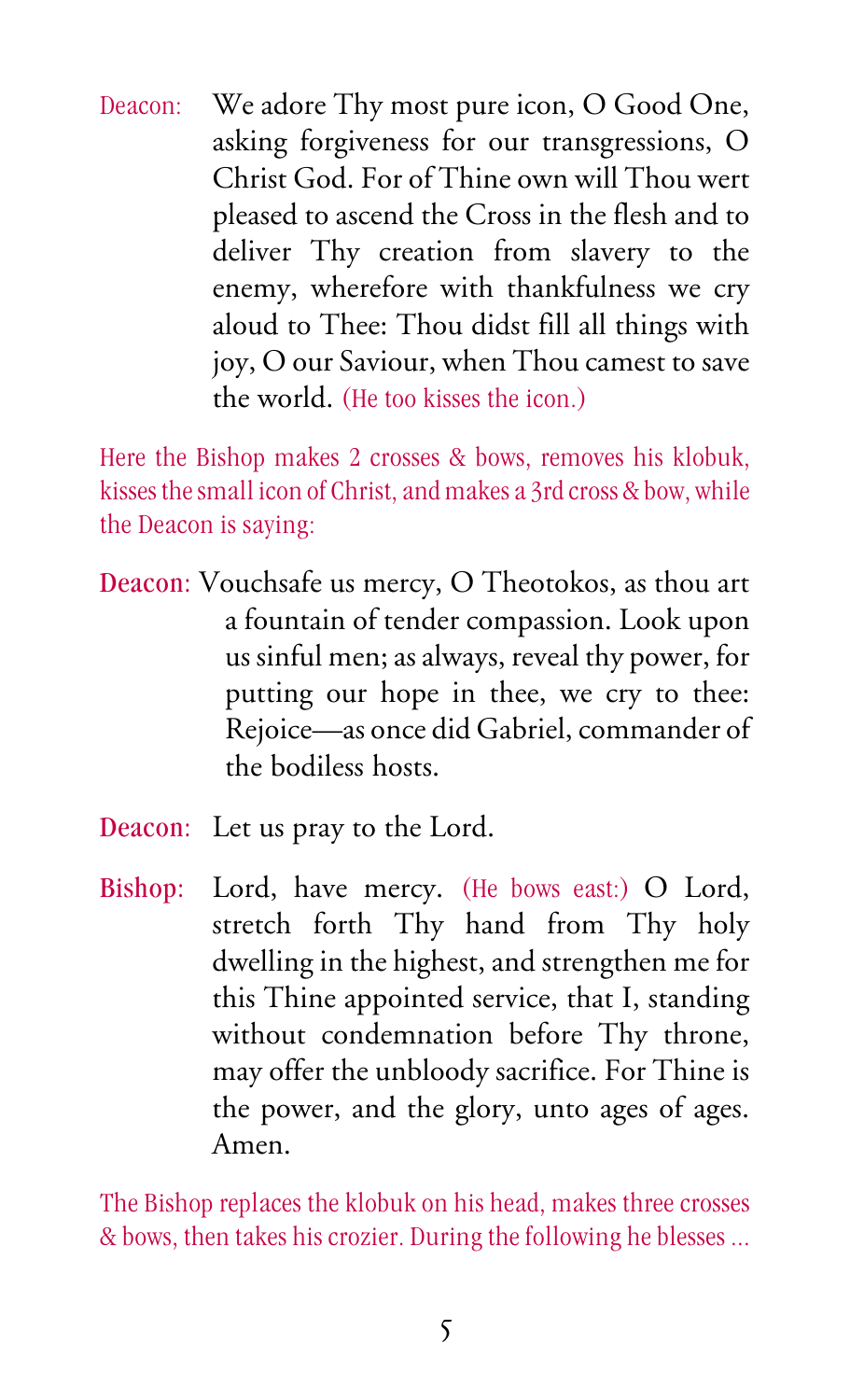### Deacon: **Eis pollá eti, Déspota.** (ees poh-líght-ee)

... with his crozier & his hand, to the centre, the south, & the north, the choir singing:

## Choir: x **Ton Déspotin kai Archiérea imón, Kyrie, fylátti.**\* **Eis pollá eti, Déspota.** (3x)

The Bishop now goes to the place where he will vest, usually in the centre of the temple. The Priests come to get the Bishop's blessing and then they go into the altar to vest.

29 GH 29 GH GH GH GH

## VESTING OF THE HIERARCH

(Deacon: Vladika, bless the censer(s)!)

Bishop: (blessing with both hands:)  $+$  We offer up incense to Thee, O Christ God, for an odour of spiritual fragrance, which do Thou accept upon Thy heavenly altar, and pour down upon us the grace of Thine All-Holy Spirit.

VESTING IN THE STIKHARION

- Deacon: **Let us pray to the Lord.**
- Deacon: (& Choir:\*\*) **Thy soul shall rejoice in the Lord, for He hath clothed thee with the**

\*\* if the vesting is done in the centre of the temple

<sup>\*</sup> Pronounced: Tohn THEH-spoh-teen keh Ar-hee-EHreh-ah ee-mohn, KEE-ree-eh, fee-LAH-tee. Ees poh-LIGHT-ee, THEH-spoh-tah (3x).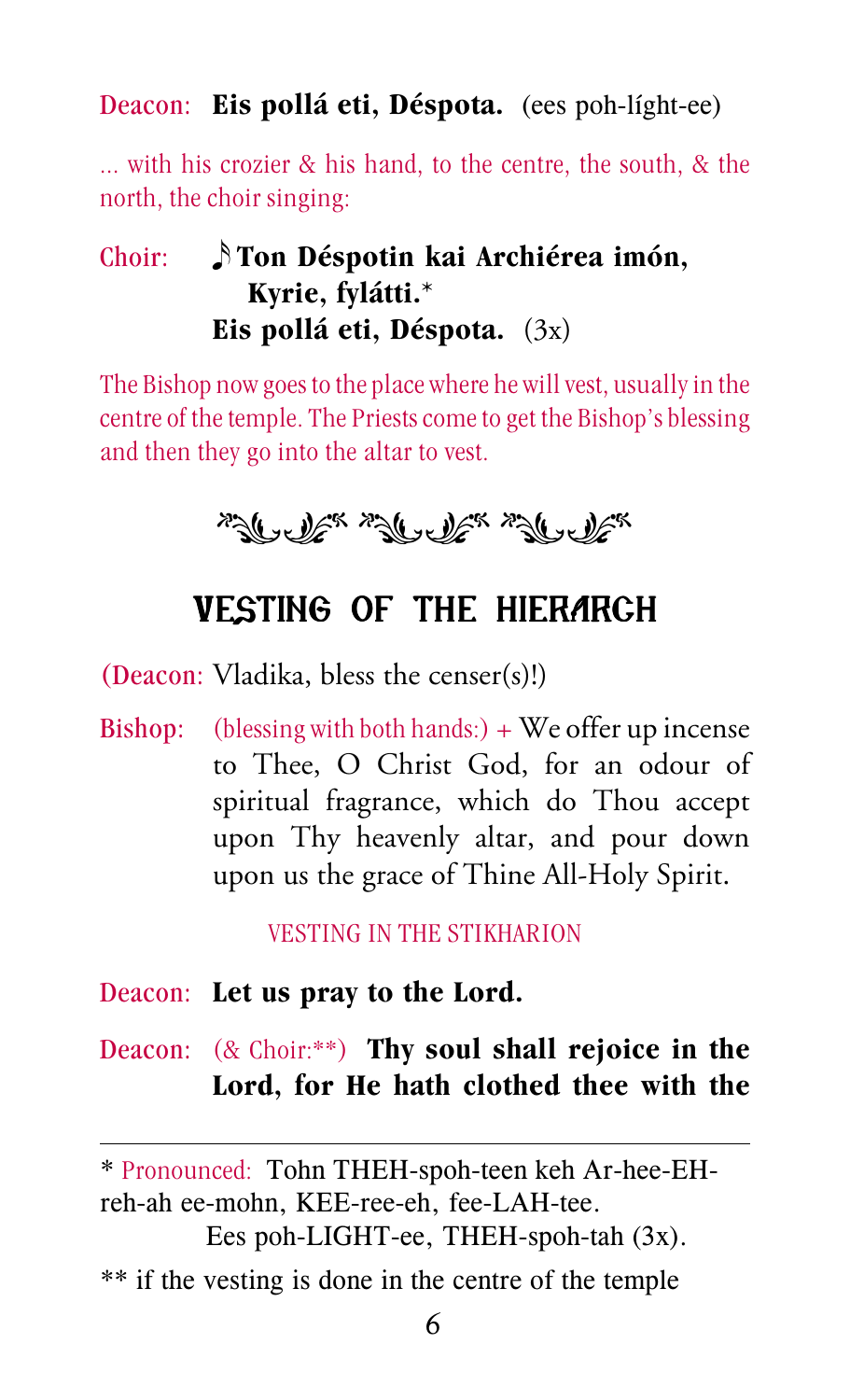**garment of salvation; with the robe of gladness hath He covered thee; as a bridegroom He hath set a crown upon thee; and as a bride doth adorn herself with jewels, so hath He adorned thee**

(The choir stops here; the Deacon would continue:) always, now and ever, and unto the ages of ages. Amen.

At each vestment, the Bishop blesses it with both hands, kisses the cross on it, then vests (is vested) in it.

#### THE EPITRAKHIL

Deacon: Let us pray to the Lord. Blessed is God, Who poureth out His grace upon His High Priests, like the oil of myrrh upon the head, which runneth down upon the beard, upon the beard of Aaron; which runneth down to the fringe of his raiment, always, now and ever, and unto the ages of ages. Amen.

#### THE ZONI

Deacon: Let us pray to the Lord. Blessed is God, Who hath girded thee with power and hath made thy path blameless. He maketh thy feet like the feet of a hart, and setteth thee upon high places, always, now and ever, and unto the ages of ages. Amen.

### THE RIGHT CUFF

Deacon: Let us pray to the Lord. Thy right hand, O Lord, is glorified in might. Thy right hand, O Lord, hath shattered the enemies, and in the multitude of Thy glory Thou hast ground down Thine adversaries, always, now and ever, and unto the ages of ages. Amen.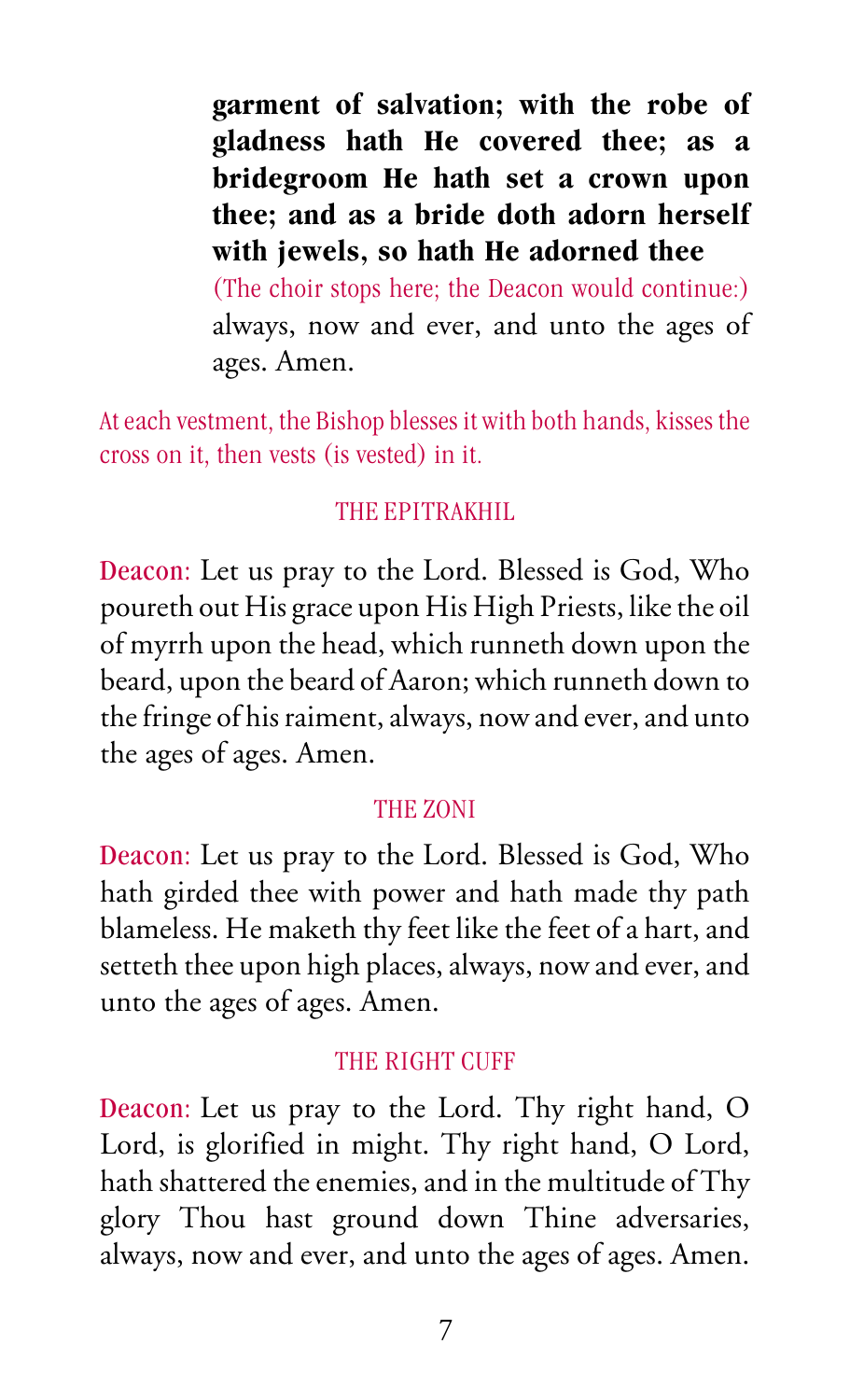#### THE LEFT CUFF

Deacon: Let us pray to the Lord. Thy hands have made me and fashioned me; give me understanding and I will learn Thy commandments, always, now and ever, and unto the ages of ages. Amen.

#### THE PALITZA

Deacon: Let us pray to the Lord. Gird Thy sword upon Thy thigh, O Mighty One, in Thy comeliness and Thy beauty, and bend Thy bow, and proceed prosperously, and be king, because of truth, and meekness, and righteousness, and Thy right hand shall guide thee wondrously, always, now & ever, and unto ages of ages. Amen.

#### THE SAKKOS

Deacon: Let us pray to the Lord. Thy High Priests, O Lord, shall be clothed with righteousness, and Thy Saints with rejoicing shall rejoice, always, now and ever, and unto ages of ages. Amen.

(The palitza must be kept outside the sakkos.)

#### THE GREAT OMOPHOR

Deacon: Let us pray to the Lord. When Thou hadst taken upon Thy shoulders human nature which had gone astray, O Christ, Thou didst bear it to heaven, unto Thy God and Father, always, now and ever, and unto the ages of ages. Amen.

#### THE CROSS

Deacon: Let us pray to the Lord. Whosoever will come after Me, let him deny himself, and take up his Cross,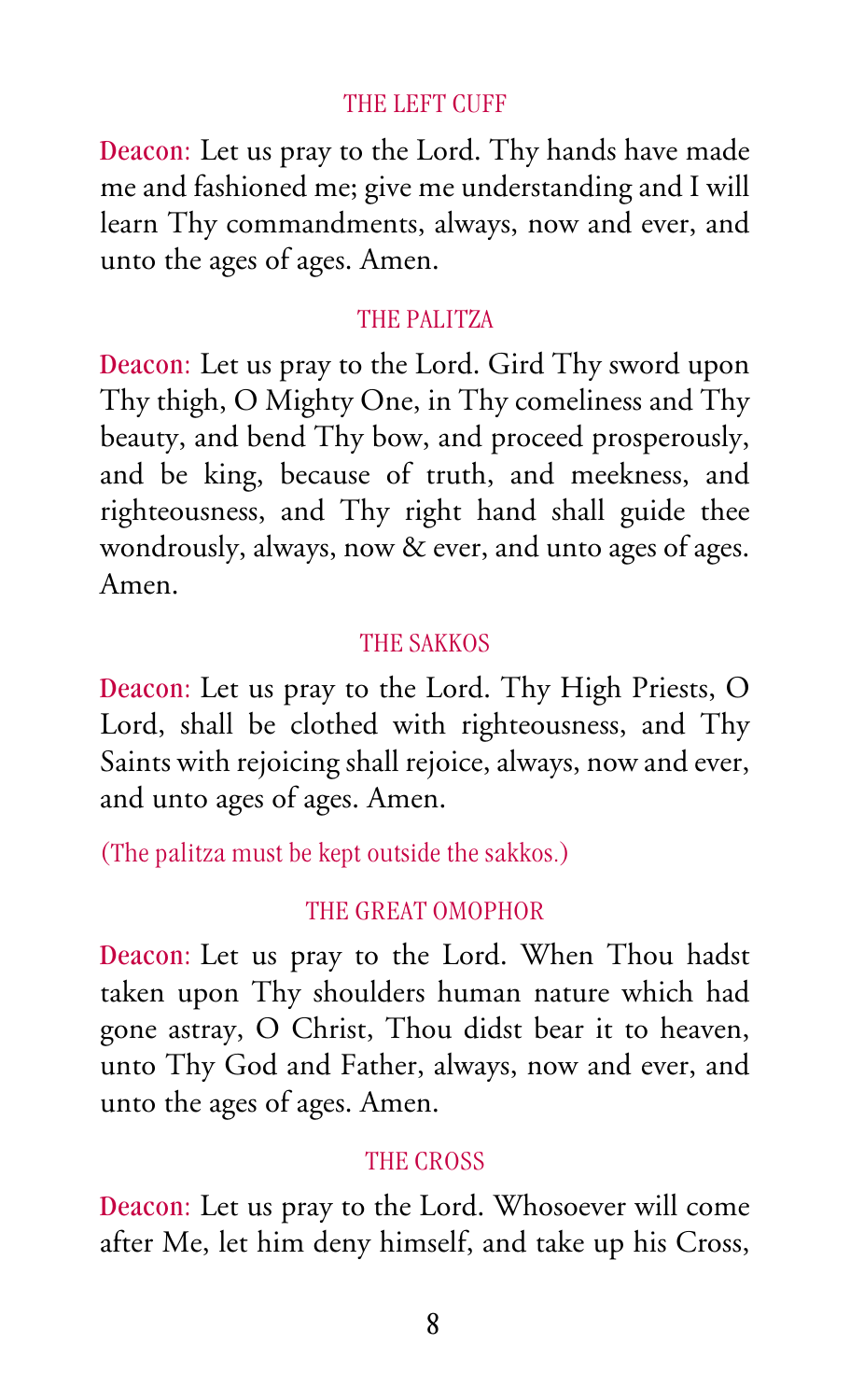and follow Me, always, now and ever, and unto the ages of ages. Amen.

#### THE PANAGIA\*

Deacon: Let us pray to the Lord. God create in thee a clean heart and renew and right spirit within thee, always, now and ever, and unto the ages of ages. Amen.

#### THE MITRE

Deacon: Let us pray to the Lord.

Deacon: The Lord hath set upon thy head a crown of precious stones; thou askedst life of Him and He gaveth thee length of days, always, now and ever, and unto the ages of ages. Amen.

\* \* \* \* \* \* \* \* \* \* DIKIRI & TRIKIRI \* \* \* \* \* \* \* \* \* \* \*

The Subdeacons take the Dikiri & Trikiri and hand them to the Bishop, kissing his hand $(s)$ . As the Deacon sings...

Deacon: **Let us pray to the Lord. May thy light so shine before men that they may see thy good works and glorify our Father Who is in heaven, always, now and ever, and unto the ages of ages.**

... the Bishop (from the dais in the nave of the temple) blesses with dikiri & trikiri (D&T) to east, west, south, & north. Meanwhile, the choir is singing:

<sup>.</sup> Thus, if there is one panagia. If the Bishop has a second, at the second is said: "Let us pray to the Lord. May thy heart pour forth a good word, and thou shalt speak of thy works to the King, always, now and ever, and unto the ages of ages. Amen."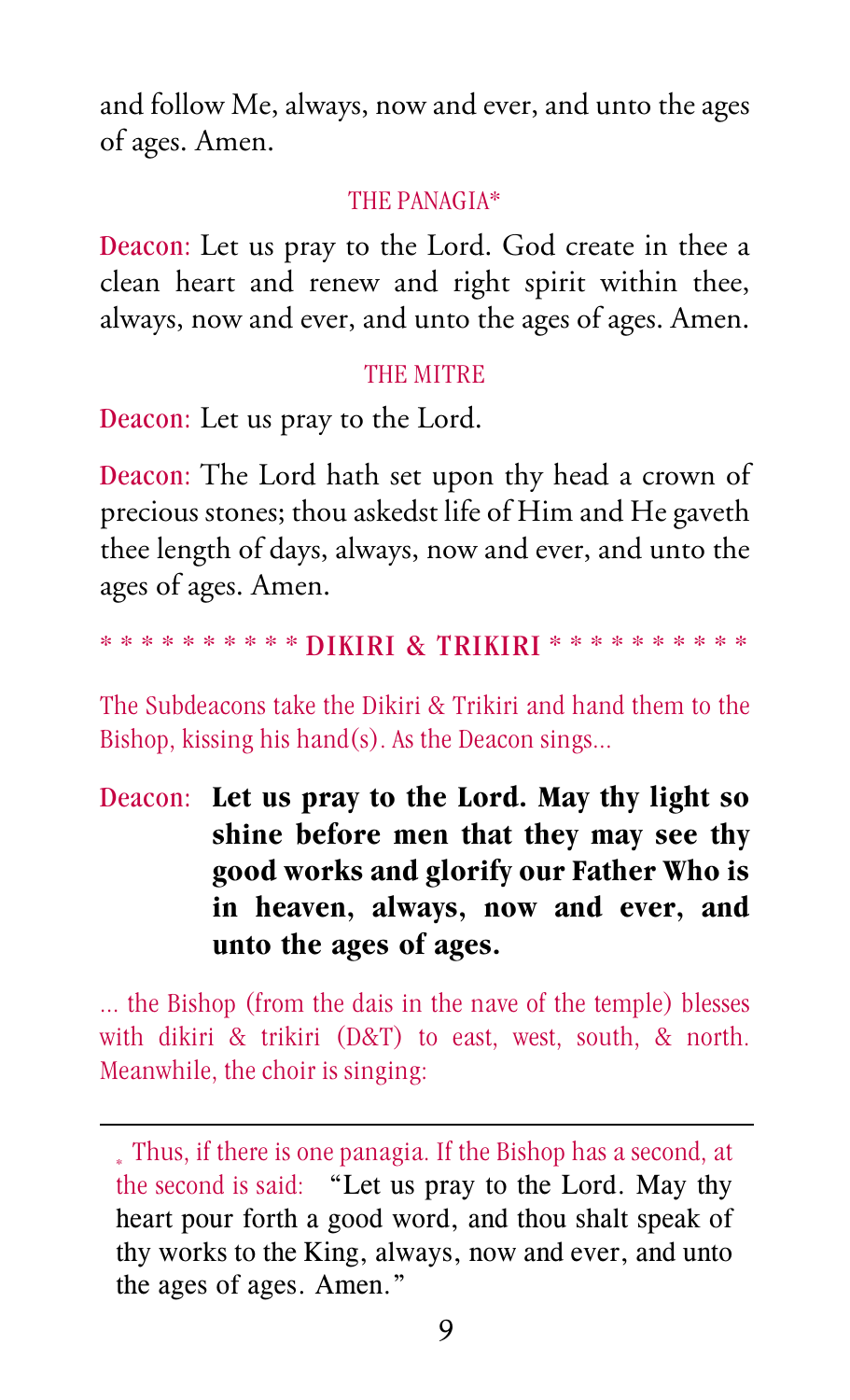## Singers: x **Ton Déspotin kai Arkhiérea imón, Kyrie fylátti.**

The Bishop gives up the dikiri & trikiri, & the Deacon censes the Bishop (3x3), who bows, blesses him with both hands, & bows again.

x **Eis pollá eti, Déspota.** (3x)

296 JE 296 Af 296 A

## THE HOURS

The Priest of the proskomedia bows to the Bishop, then:

## Priest: **Blessed is our God, always, now and ever, and unto the ages of ages.**

Reader: **Amen.**

**Priest & Reader:** And the Third & Sixth Hours are done. After each exclamation of the Priest, he & the Reader bow to the Bishop. Instead of "Father, bless" is said, "Master, bless."

**Bishop:** The Bishop sits for the three psalms, then rises at the "Alleluia, alleluia, alleluia, glory to Thee, O God (3x)." He then stands for the remainder of the Hour.

Great Censing: During the last Hour, at the Our Father, after the exclamation, the Deacon, at the solea, holds out his censer to the Bishop, who blesses it silently. The Deacon then begins the great censing before the Liturgy.

**Washing of Hands:** Meanwhile, the Subdeacons bring a pitcher, bowl, & towel to the Bishop. They pour water over his hands & he dries his hands, then blesses each with one hand & they kiss the hand. During this, the Deacon says:

Deacon: I will wash my hands in innocency, and I will compass Thine altar, O Lord, that I may hear the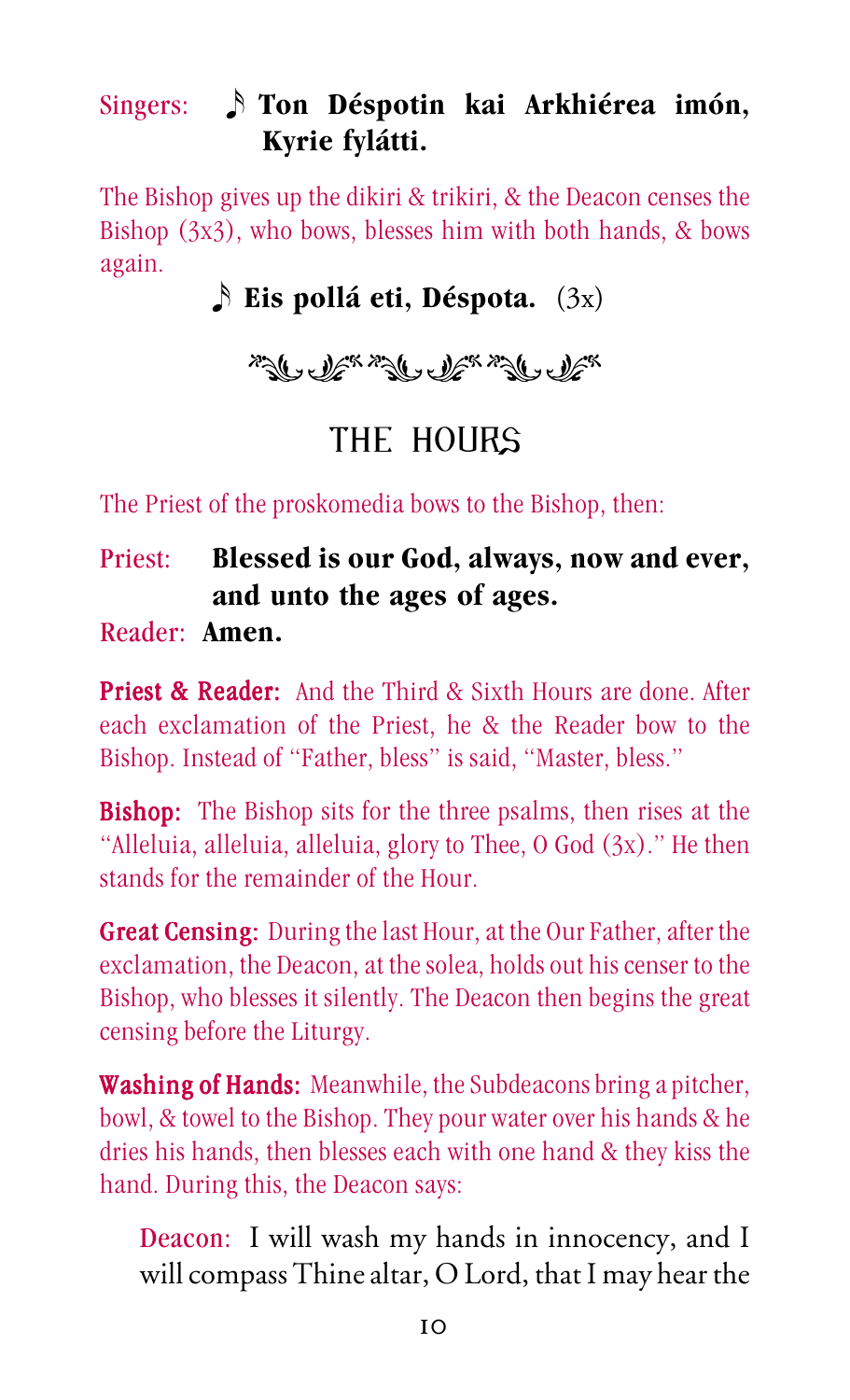voice of Thy praise and tell of all Thy wondrous works. O Lord, I have loved the beauty of Thy house, and the place where Thy glory dwelleth. Destroy not my soul with the ungodly, nor my life with men of blood, in whose hands are iniquities; their right hand is full of bribes. But as for me, in mine innocence have I walked. Redeem me, O Lord, and have mercy on me. My foot hath stood in uprightness; in the congregations will I bless Thee, O Lord.

ESA JE VER ESA JE VER ESA JE VER

## JUST BEFORE THE LITURGY

The Priests & Deacons surround the Bishop (in the centre of the temple). The bells are rung festively. The Bishop begins, softly:

Bishop: (with uplifted hands) Heavenly King, Comforter, Spirit of Truth, Who art everywhere present and fillest all things, Treasury of blessings and Giver of life: come & abide in us, & cleanse us of all impurity, & save our souls, O Good One.

(The clergy cross & bow.)

(Bishop, with uplifted hands:) Glory to God in the highest, and on earth peace, good will towards men.  $(2x)$ 

(The clergy cross & bow again.)

(Bishop, with uplifted hands:) O Lord, Thou shalt open my lips, and my mouth shall declare Thy praise.

And the clergy cross & bow the third time.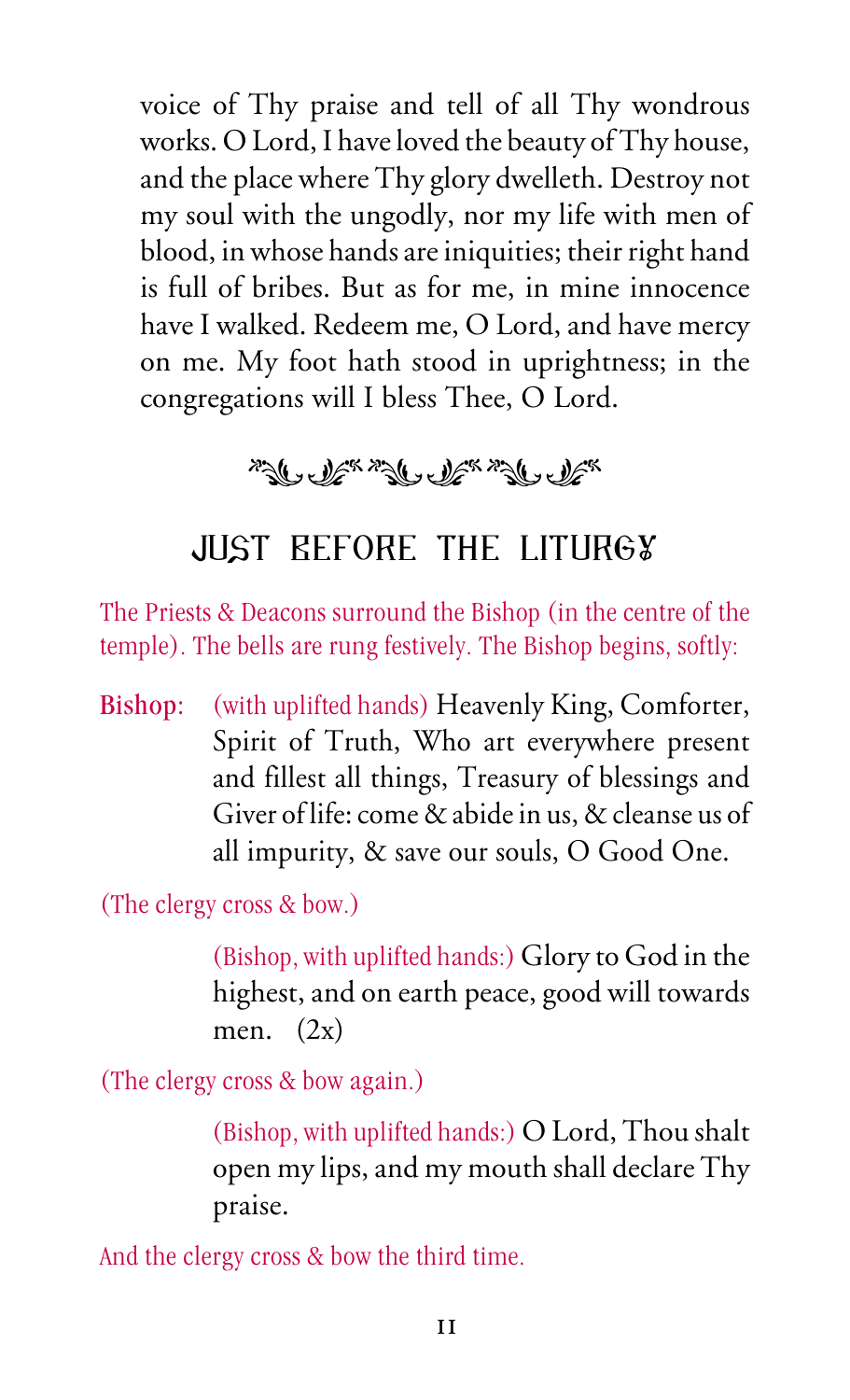The Deacon bows his head before the Bishop and says:

Deacon: It is time for the Lord to act. Bless, most reverend Master.

The Bishop blesses with both hands:

Bishop: Blessed  $\bigstar$  is our God, always, now and ever, and unto ages of ages.

================================================================== **Priest:** He takes a blessing & enters the altar through the south door, then kisses the holy Table & stands before it. ==================================================================

Deacon: Pray for me (us), holy Master.

The Bishop blesses them on their heads, saying:

- Bishop: May the Lord direct thy (your) steps.
- Deacon: Remember me (us), holy master.
- Bishop: May the Lord God remember thee (you) in His kingdom, always, now and ever, and unto ages of ages.
- Deacon: Amen. (All Deacons get a usual blessing.)

The Reader finishes the Hours. Then: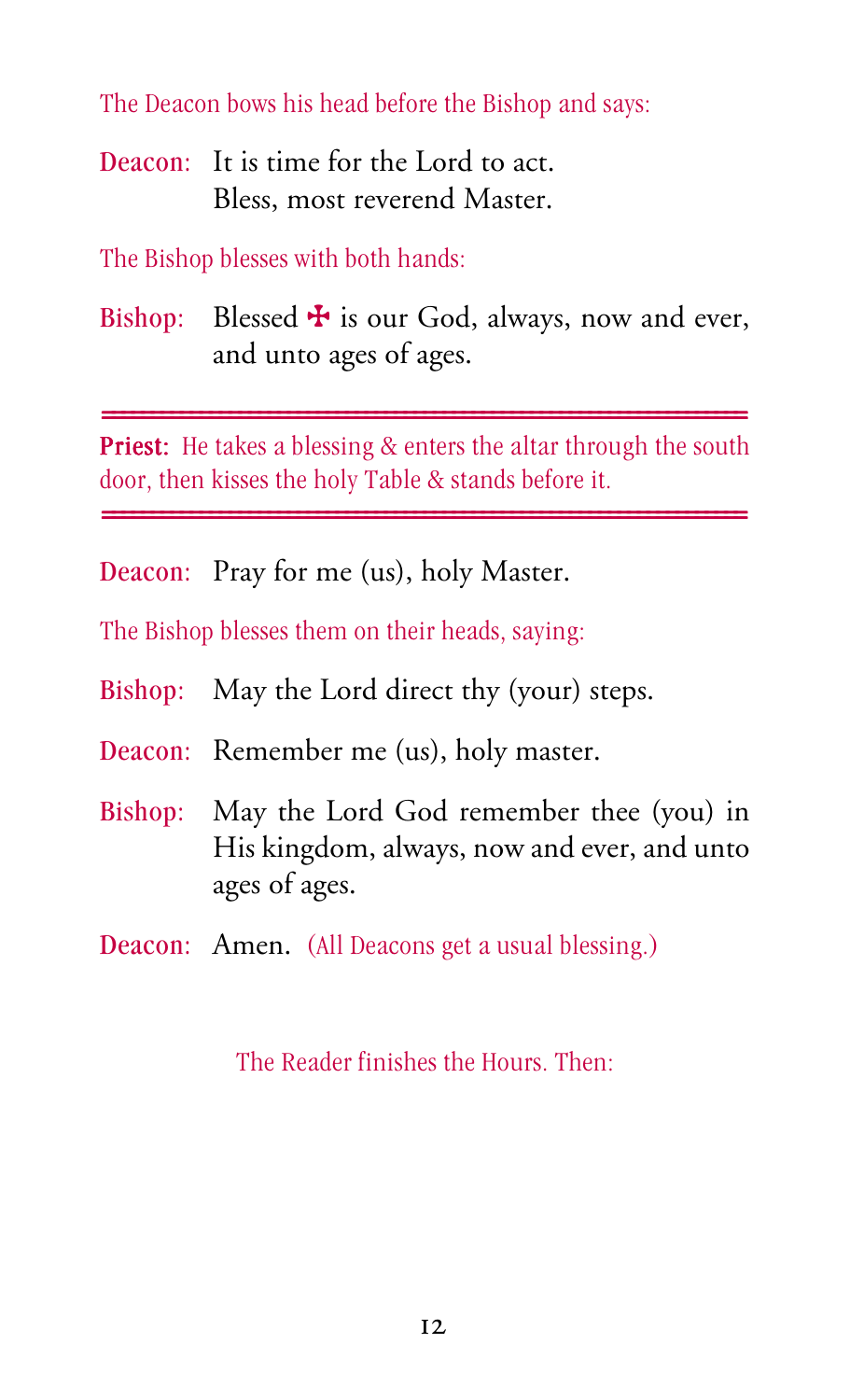## Doors as well as Curtain Opened

The Deacon takes his place on the solea, then the Priest at the holy Table & the Deacon in his place make two bows. The Priest kisses the holy Table, then they make a third bow. At each bow the Deacon says softly:

Deacon: O Lord, Thou shalt open my lips, and my mouth shall declare Thy praise.

Note on Public/Secret Parts: All the parts sung aloud are in bold face, and the parts the Bishop and Priest and Deacon do softly are in non-bold face.

Note on the Deacon: For the Litanies, he stands just outside the holy doors, facing east. (He ordinarily departs from the north door to take his place on the solea.) When the choir is singing between Litanies, he steps in front of the icon of Christ. When he re-enters the altar, he does so through the south door.

If there is no Deacon: A Priest doing the Litanies stays at the holy Table.

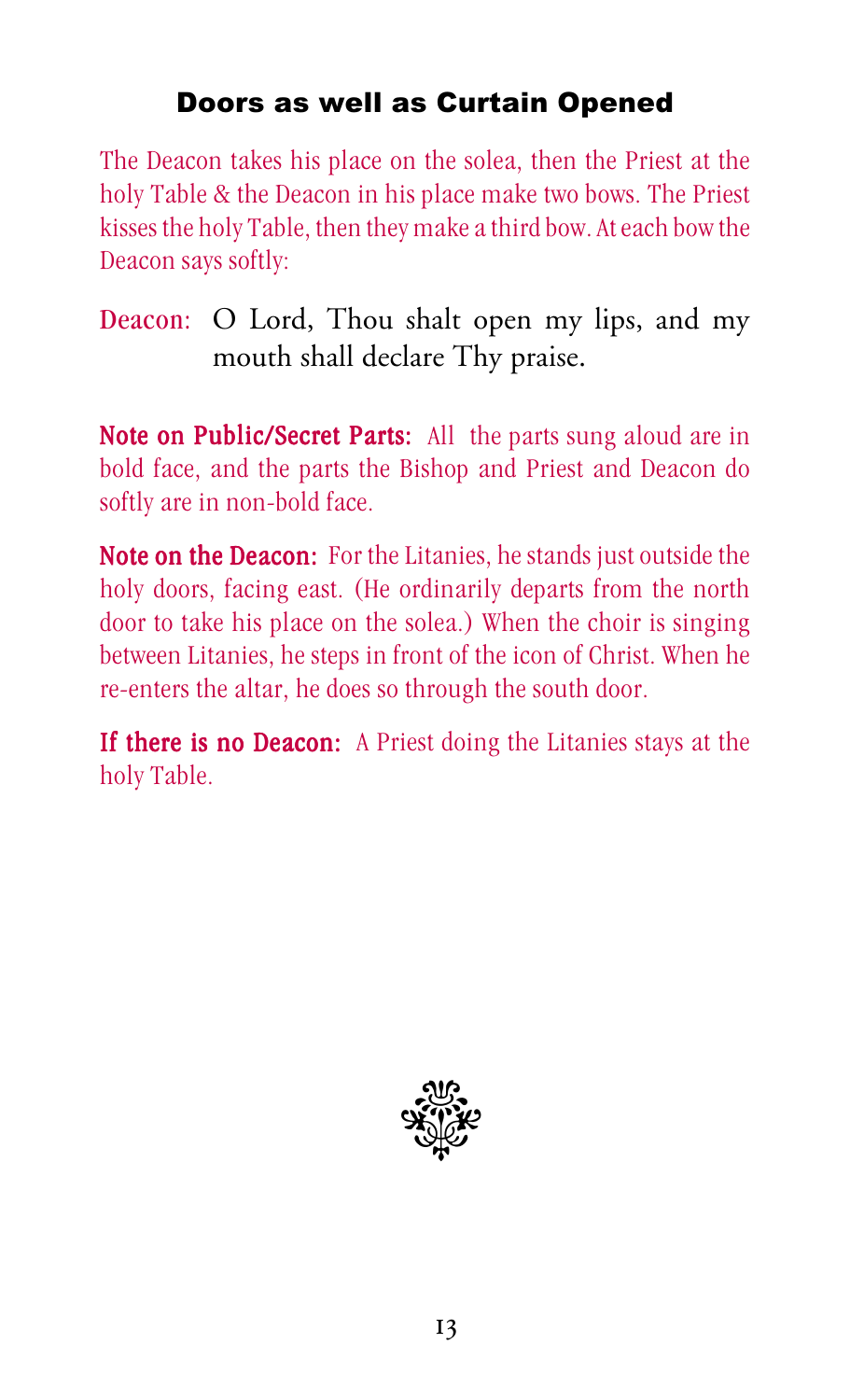

# DIVINE LITURGY

## OF OUR HOLY FATHER BASIL THE GREAT

(Deacon: **Bless, master!**—omitted if no Deacon)

The Priest raises the Gospel with both hands, then lowers it and with the book vertical—makes a Cross with it over the antimens:

Priest: **Blessed**  $\div$  **is the kingdom of the Father, and of the Son, and of the Holy Spirit, now and ever, and unto the ages of ages.**

Choir: **Amen.** The Priest kisses the Gospel and lays it down.

## Litany of Peace

The clergy bow to the Bishop, who begins the Prayer of the First Antiphon. The Deacon on the ambo (or Priest at the holy table):

- Deacon: **In peace let us pray to the Lord.\***
- Choir: **Lord, have mercy.**
- Deacon: **For the peace from above, and the salvation of our souls, let us pray to the Lord.**
- Choir: **Lord, have mercy.**

Deacon: **For the peace of the whole world, the**

<sup>\*</sup> Concluding each petition the Deacon crosses himself and bows. \*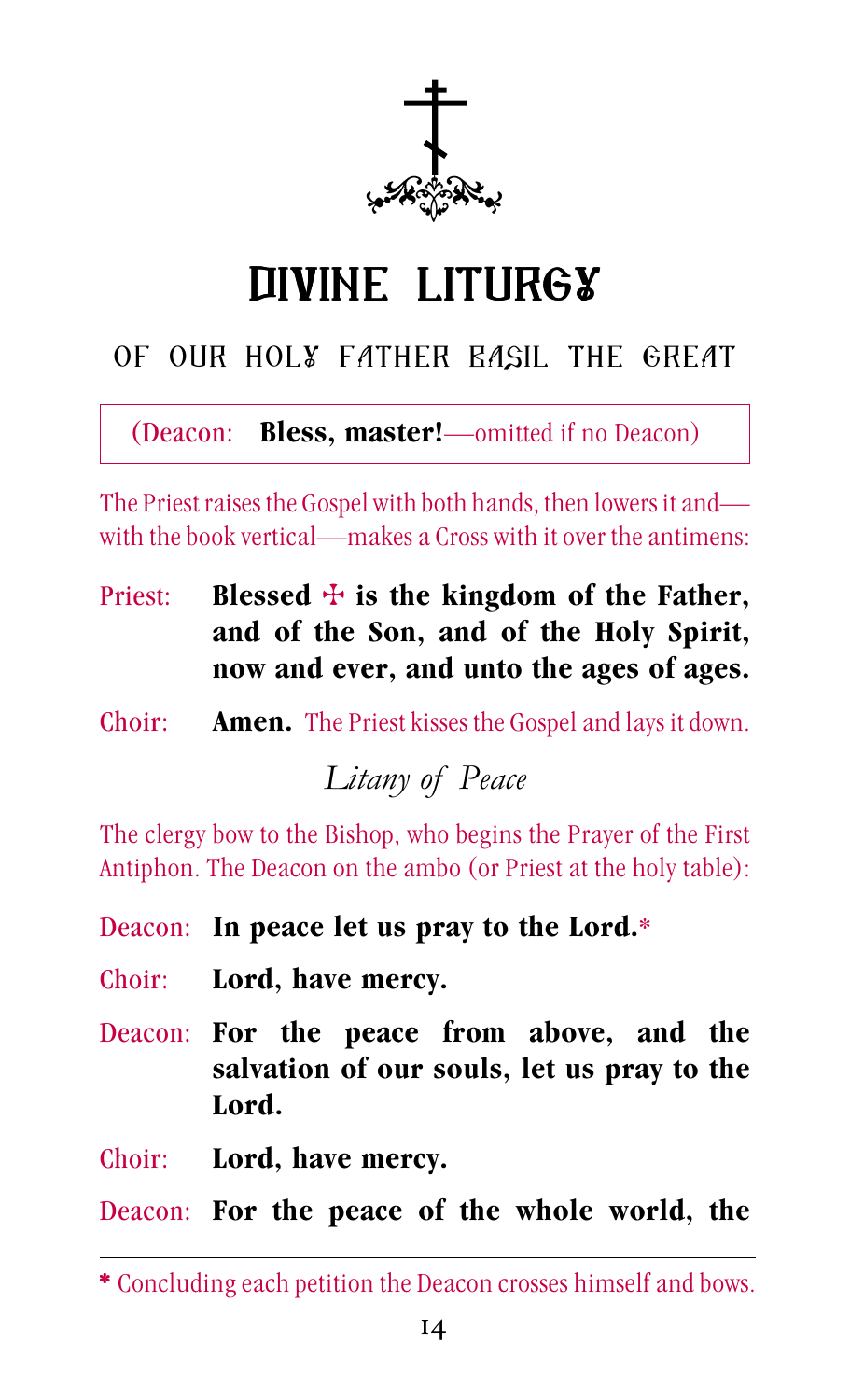**good estate of the holy churches of God, and the union of all, let us pray to the Lord.**

- Choir: **Lord, have mercy.**
- Deacon: **For this holy temple, and for them that with faith, reverence, and the fear of God enter herein, let us pray to the Lord.**
- Choir: **Lord, have mercy.**
- Deacon: **For the Holy Orthodox Patriarchs; for our lord the Very Most Reverend** N**., our Metropolitan; for our lord the Most Reverend** N**., our (Arch) Bishop; for the venerable priesthood, the diaconate in Christ, for all the clergy and people, let us pray to the Lord.**
- Choir: **Lord, have mercy.**
- Deacon: **For this land, its authorities and armed forces, let us pray to the Lord.**
- Choir: **Lord, have mercy.**

## *Prayer of the First Antiphon*

Bishop, softly:

Lord our God, Whose might is unutterable, Whose glory is inconceivable, Whose mercy is measureless, and Whose love for mankind is inexpressible: look down, O Master, in Thy tender compassion, upon us and upon this holy house, and bestow upon us, and them that pray with us, the riches of Thy mercies and compassions.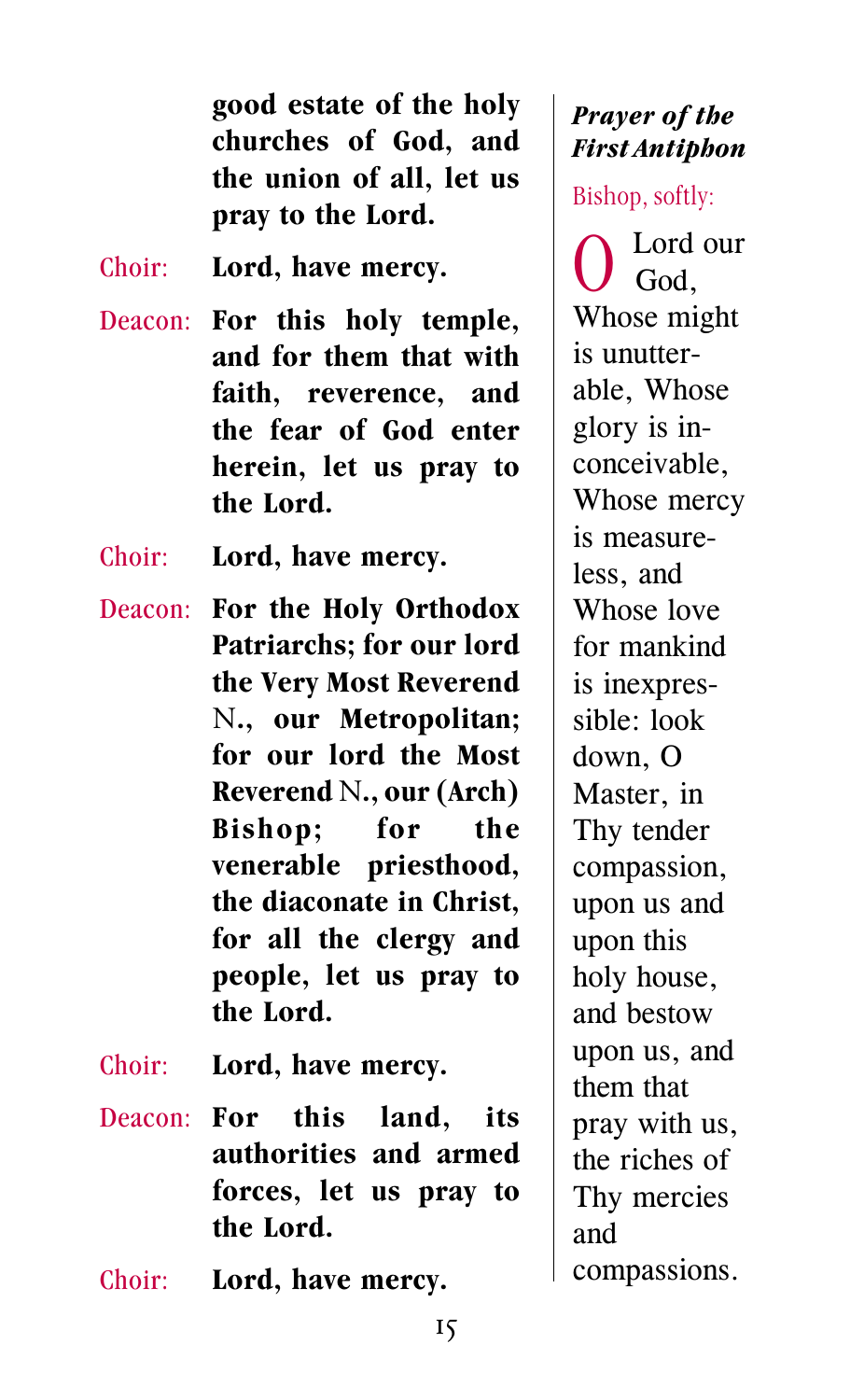- Deacon: **For this (city** or **town**, or—in a monastery: **holy abode), for every city and country and the faithful that dwell therein, let us pray to the Lord.**
- Choir: **Lord, have mercy.**
- Deacon: **For seasonable weather, abundance of the fruits of the earth, and peaceful times, let us pray to the Lord.**
- Choir: **Lord, have mercy.**
- Deacon: **For travellers by sea, land, and air, for the sick, the suffering, the imprisoned, and for their salvation, let us pray to the Lord.**
- Choir: **Lord, have mercy.**
- Deacon: **That we may be delivered from all tribulation, wrath, and necessity, let us pray to the Lord.**
- Choir: **Lord, have mercy.**
- Deacon: **Help us, save us, have mercy on us, and keep us, O God, by Thy grace.**
- Choir: **Lord, have mercy.**
- Deacon: **Calling to remembrance our most holy, most pure, most blessed, glorious Lady Theotokos and Ever-Virgin Mary with all the saints, let us commit ourselves and one another and all our life unto Christ our God.**
- Choir: **To Thee, O Lord.** (Priest bows to the Bishop)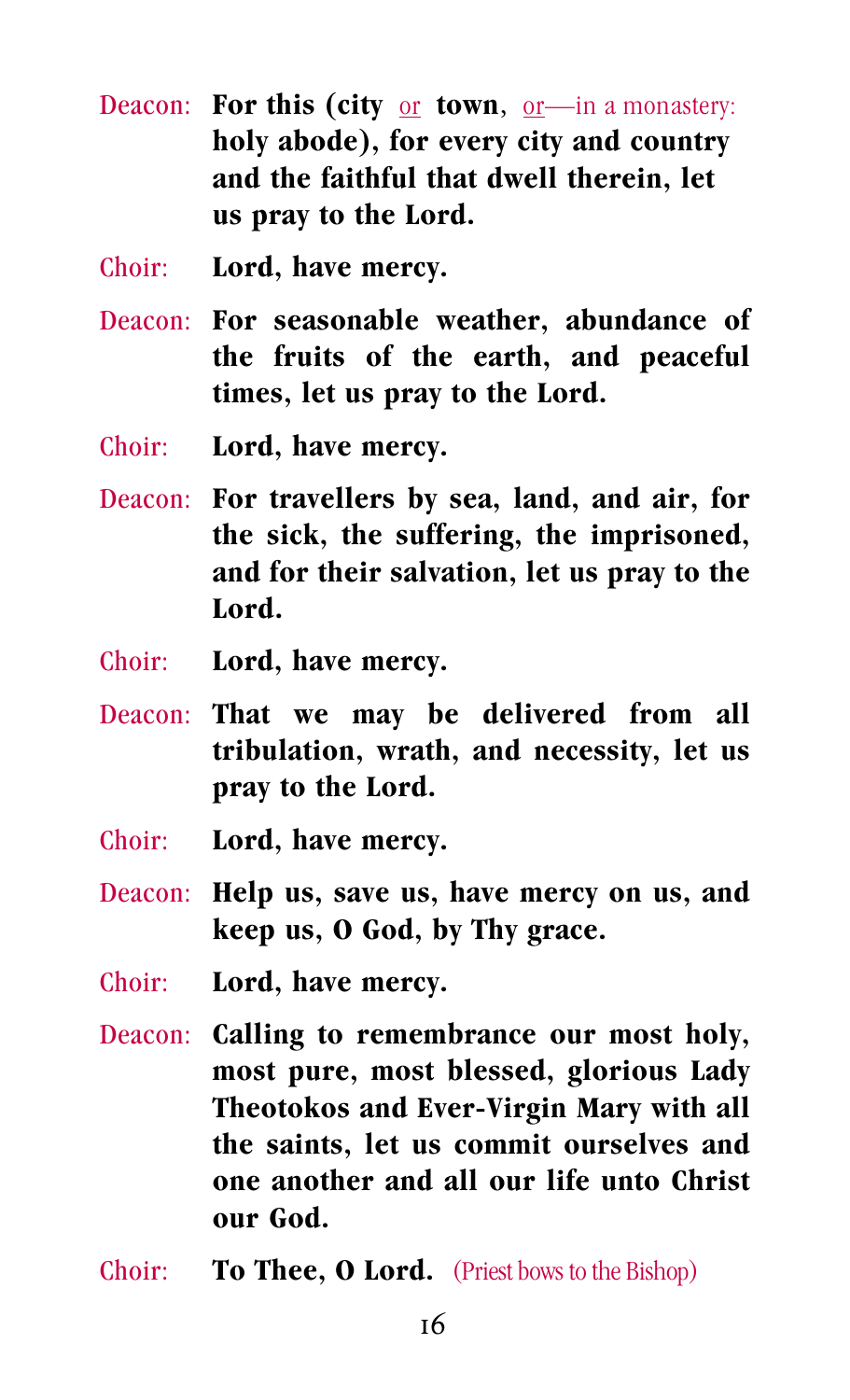Priest: **For unto Thee is due all glory, honour, and worship, to the Father, and to the Son, and to the Holy Spirit, now and ever, and unto the ages of ages.**

Choir: **Amen.** The Priest again bows to the Bishop.

After "Amen," the **Bishop** sits.

## First Antiphon

Psalm 102 is sung on Sundays, certain feasts, and for Saints with special Beatitudes verses. On certain feasts, such as Nativity, special verses are sung instead. Choir:

x **Bless the Lord, O my soul; blessed art Thou, O Lord.**

- **Bless the Lord, O my soul, and all that is within me bless His holy name.**
- **Bless the Lord, O my soul, and forget not all that He hath done for thee,**
- **Who is gracious unto all thine iniquities, who healeth all thine infirmities,**
- **Who redeemeth thy life from corruption, Who crowneth thee with mercy and compassion,**
- **Who fulfilleth thy desire with good things; thy youth shall be renewed as the eagle's.**
- **Compassionate and merciful is the Lord, long-suffering and plenteous in mercy.**
- **Not unto the end will He be angered, neither unto eternity will He be wroth.**
- **Not according to our iniquities hath He dealt with us, neither according to our sins hath He rewarded us.**
- **Glory to the Father, and to the Son, and to the Holy Spirit;**
- **Both now and ever, and unto the ages of ages. Amen.**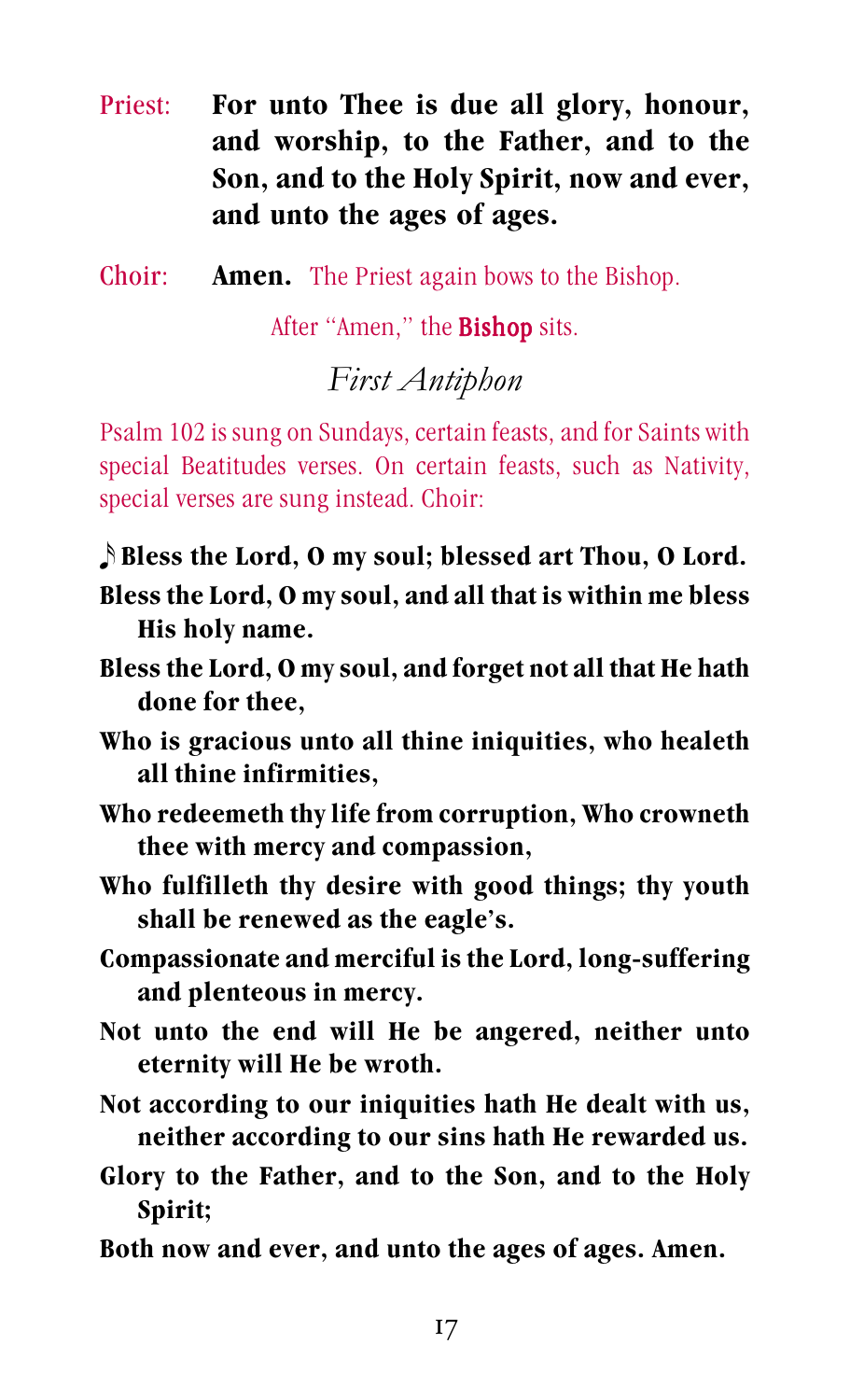#### **Bless the Lord, O my soul, and all that is within me bless His holy name; blessed art Thou, O Lord.**

(Special antiphons are sung on great feasts of the Lord, & those for weekdays without verses appointed upon the Beatitudes.)

First Little Litany

The Bishop stands & says the Prayer of the 2nd Antiphon.

- Deacon : (bows to Bishop, then:) **Again and again, in peace let us pray to the Lord.**
- Choir: **Lord, have mercy.**
- Deacon: **Help us, save us, have mercy on us, and keep us, O God, by Thy grace.**
- Choir: **Lord, have mercy.**
- Deacon: **Calling to remembrance our most holy, most pure, most blessed, glorious Lady Theotokos and Ever-Virgin Mary with all the saints, let us commit ourselves and one another and all our life unto Christ our God.**
- Choir: **To Thee, O Lord.** (Priest bows to the Bishop)

*Prayer of the 2nd Antiphon*

Bishop, softly:

Lord our God, save Thy people and bless Thine inheritance. Preserve the fullness of Thy Church. Sanctify them that love the beauty of Thy house; glorify them by Thy Divine power in recompense, and forsake not us who put our trust in Thee.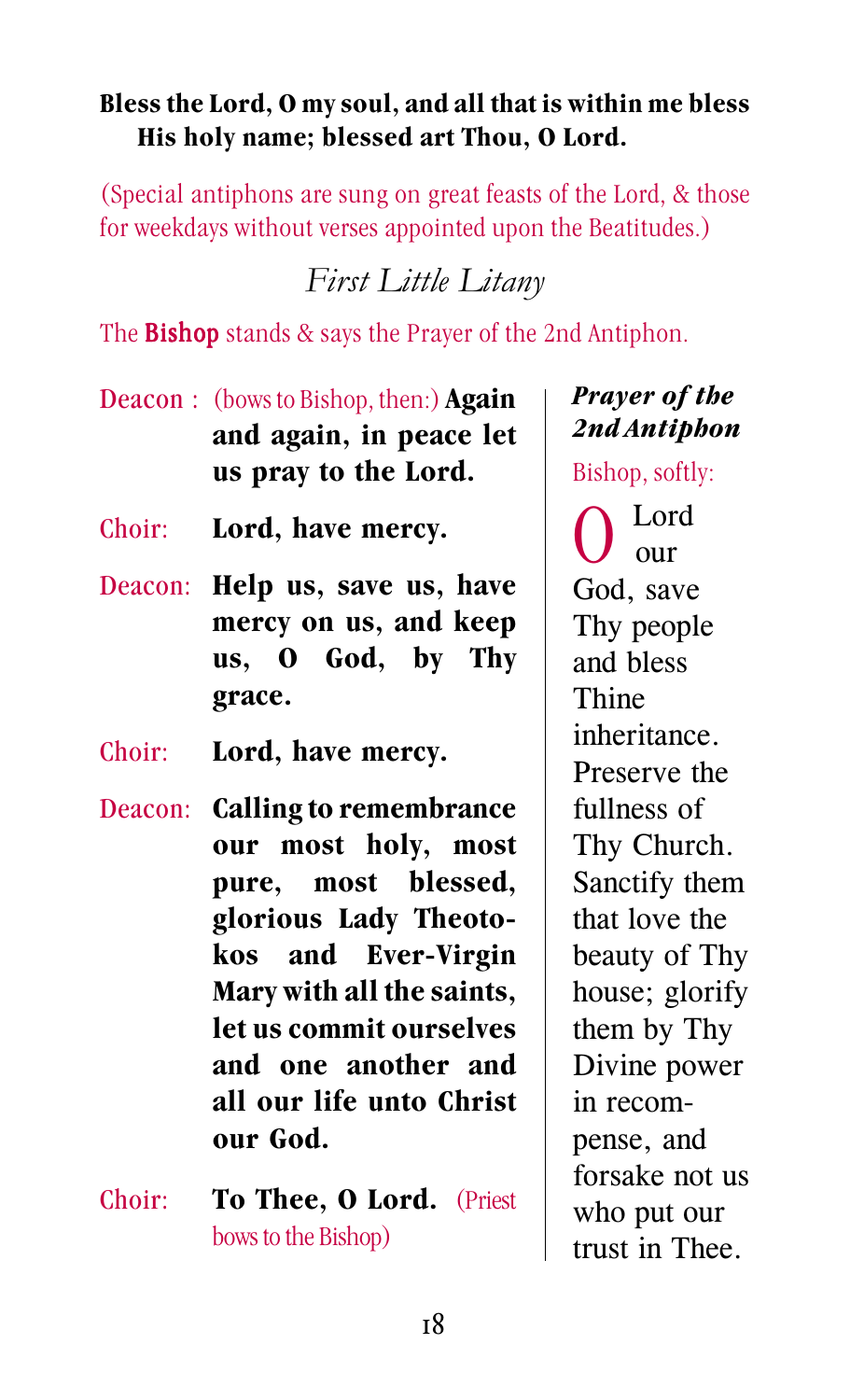Priest: **For Thine is the dominion, and Thine is the kingdom, and the power, and the glory: of the Father, and of the Son, and of the Holy Spirit, now and ever, and unto the ages of ages.**

Choir: **Amen.** The Priest again bows to the Bishop.

After "Amen," the Bishop sits.

## Second Antiphon

Psalm 145 is sung whenever Psalm 102 was sung. When the first antiphon changes, that is, when special verses are sung instead, the same is true for this second antiphon. Choir:

x **Glory to the Father, and to the Son, and to the Holy Spirit.**

**Praise the Lord, O my soul. I will praise the Lord in my life, I will chant unto my God for as long as I have my being.**

**Trust ye not in princes, in the sons of men, in whom there is no salvation.**

**His spirit shall go forth, and he shall return unto his earth. In that day all his thoughts shall perish.**

**The Lord shall be king unto eternity; thy God, O Sion, unto generation and generation.**

Then, regardless of which antiphon was chanted, we sing:

x **Both now & ever, & unto the ages of ages. Amen.**

**O Only-begotten Son and Word of God, Who art immortal, / yet didst deign for our salvation / to be incarnate of the Holy Theotokos and Ever-Virgin Mary, / and without change didst become man, / and wast crucified, O Christ God, trampling down death by death; / Thou Who art one of the Holy Trinity, / glorified with the Father and the Holy Spirit, save us.**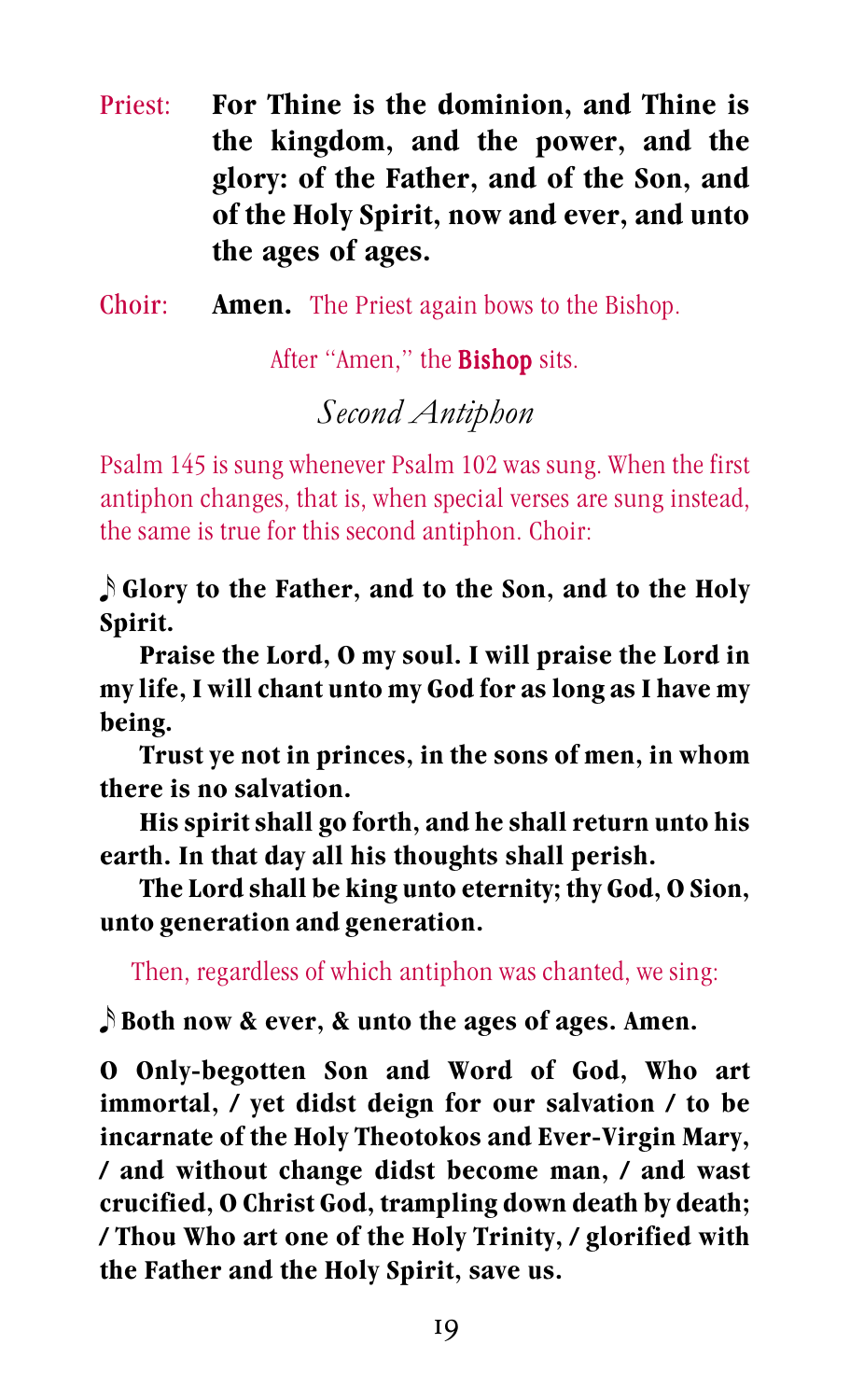(Special antiphons sung on great feasts of the Lord, & those for weekdays without verses appointed upon the Beatitudes.)

## Second Little Litany

#### The Bishop stands & says the Prayer of the 3rd Antiphon.

- Deacon: (after a bow made to the Bishop:) **Again and again, in peace let us pray to the Lord.**
- Choir: **Lord, have mercy.**
- Deacon: **Help us, save us, have mercy on us, and keep us, O God, by Thy grace.**
- Choir: **Lord, have mercy.**
- Deacon: **Calling to remembrance our most holy, most pure, most blessed, glorious Lady Theotokos and Ever-Virgin Mary with all the saints, let us commit ourselves and one another and all our life unto Christ our God.**
- Choir: **To Thee, O Lord.**

## *Prayer of the 3rd Antiphon*

Bishop, softly:

Thou Who hast given us grace at this time to make our common supplications unto Thee, and hast promised that when two or three are gathered together in Thy name Thou wouldst grant their requests: fulfill now, O Lord, the petitions of Thy servants as may be expedient for them, granting us in this world the knowledge of Thy truth, and in the world to come, life eternal.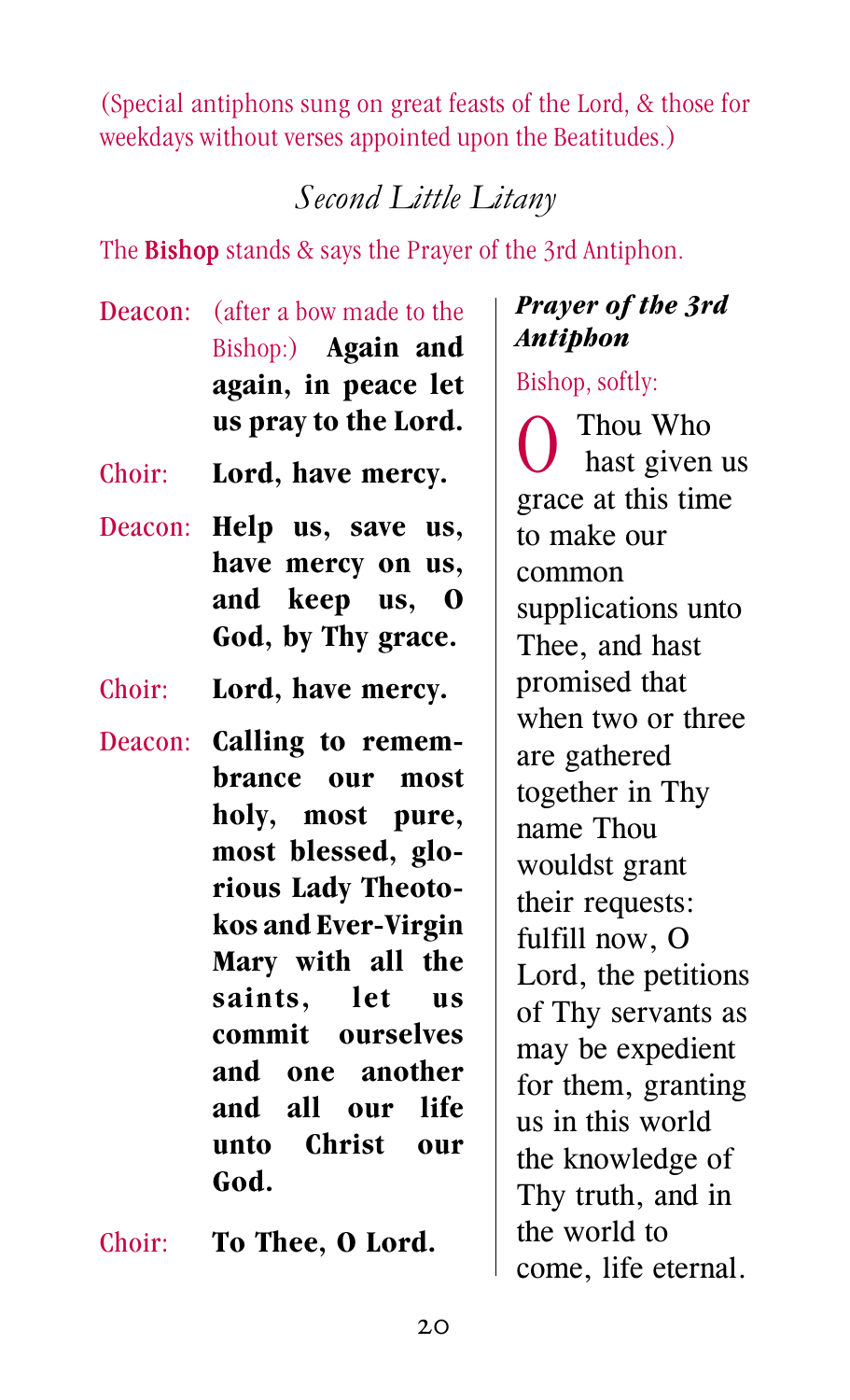#### The Priest bows to the Bishop.

Priest: **For a good God art Thou, and the Lover of mankind, and unto Thee do we send up glory, to the Father, and to the Son, and to the Holy Spirit, now and ever, and unto the ages of ages.**

Choir: **Amen.** The Priest bows to the Bishop again.

After "Amen," the **Bishop** sits on the dais in the nave.

Third Antiphon & Little Entrance

The Beatitudes are sung whenever Psalms 102 & 145 were sung. When special verses were sung, special verses are sung for the third antiphon as well.

Now the Deacons take censers, the Subdeacons the D&T, the servers the fans. The clergy bow twice, kiss the holy Table, bow again, turn, bow to the Bishop, then begin the Little Entrance.

Choir:  $\mathbb N$  In Thy kingdom remember us, O Lord, when **Thou comest in Thy kingdom. Blessed are the poor in spirit, for theirs is the kingdom of heaven. Blessed are they that mourn, for they shall be comforted. Blessed are the meek, for they shall inherit the earth. Blessed are they that hunger and thirst after righteousness, for they shall be filled. Blessed are the merciful, for they shall obtain mercy. Blessed are the pure in heart, for they shall see God. Blessed are the peacemakers, for they shall be called sons of God. Blessed are they that are persecuted for righteousness' sake, for theirs is the kingdom of heaven. Blessed are ye when men shall revile you, and persecute you, and shall say all manner of evil against you falsely, for My sake. Rejoice and be exceeding glad, for great is your reward in the heavens.**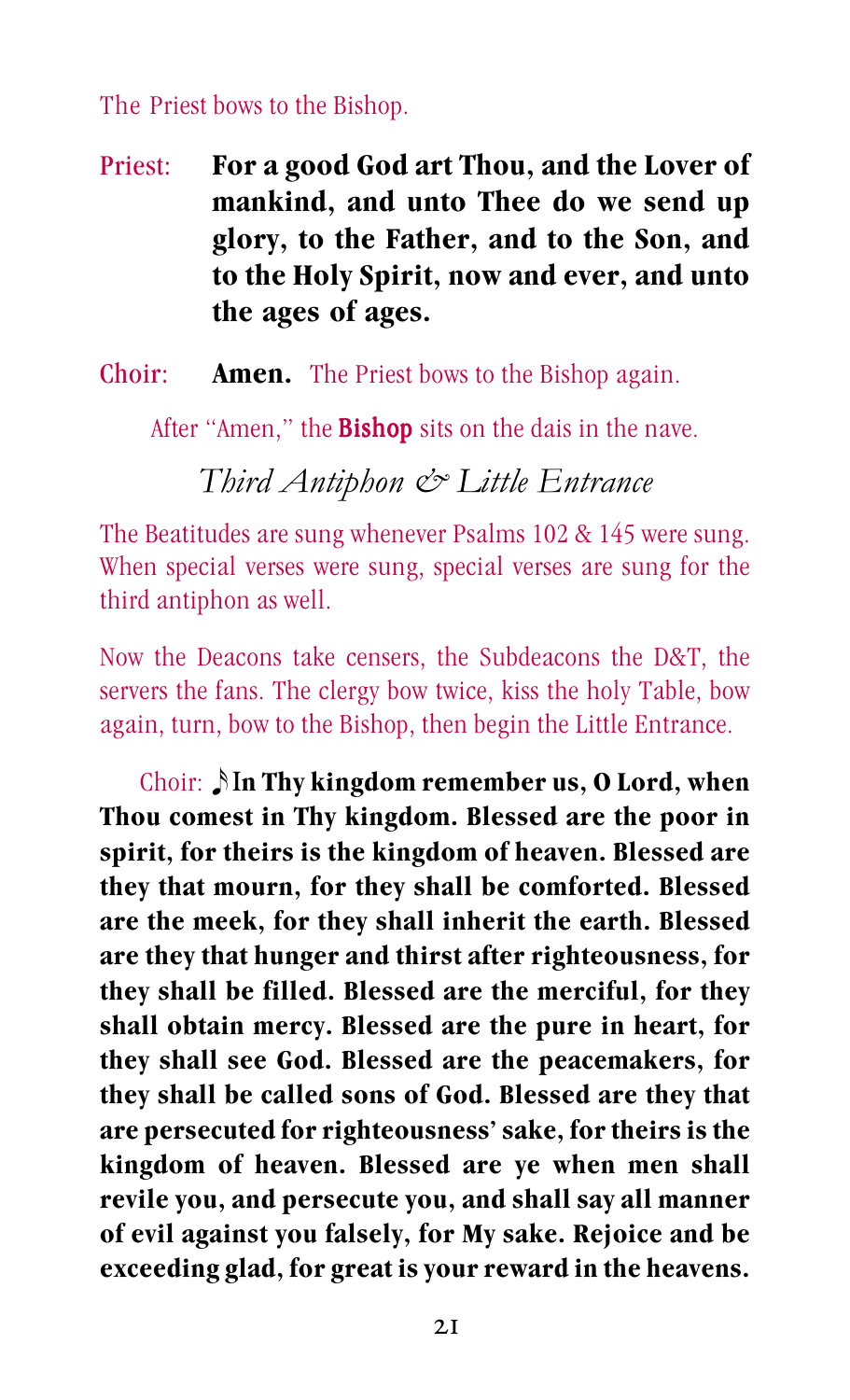#### **Glory to the Father, & to the Son, & to the Holy Spirit. Both now & ever, & unto the ages of ages. Amen.**

During the above antiphon the procession (candle, crozier, D&T, fan, censers, gospel, Priests) goes counter-clockwise round the holy Table, exits the north door, and circles behind the Bishop.

### Deacon: Let us pray to the Lord.

The Gospel is held east of the Bishop, the fans over it.

- Bishop: (softly:) O Master, Lord our God, Who hast appointed in heaven hierarchies and hosts of Angels and Archangels to minister unto Thy glory: grant that with our entrance there may be an entrance of holy Angels also, serving with us and glorifying Thy goodness. For to Thee are due all glory, honour, and worship, to the Father, and to the Son, and to the Holy Spirit, now and ever and unto the ages of ages. Amen.
- Deacon: Bless, most reverend Master, the entrance.
- Bishop: (blessing with both hands:)  $H$  Blessed is the entrance of Thy saints, always, now and ever, and unto the ages of ages.

The Deacon lets the Bishop kiss the Gospel & kisses his hand, then, when the 3rd Antiphon is done, raises the Gospel:

#### Deacon: **Wisdom! Aright!** (& any entrance verse\*)

\* On certain feasts the Deacon adds an Entrance Verse, after which 'O come, let us worship' is always sung.

The Deacon turns so the Gospel faces the Bishop.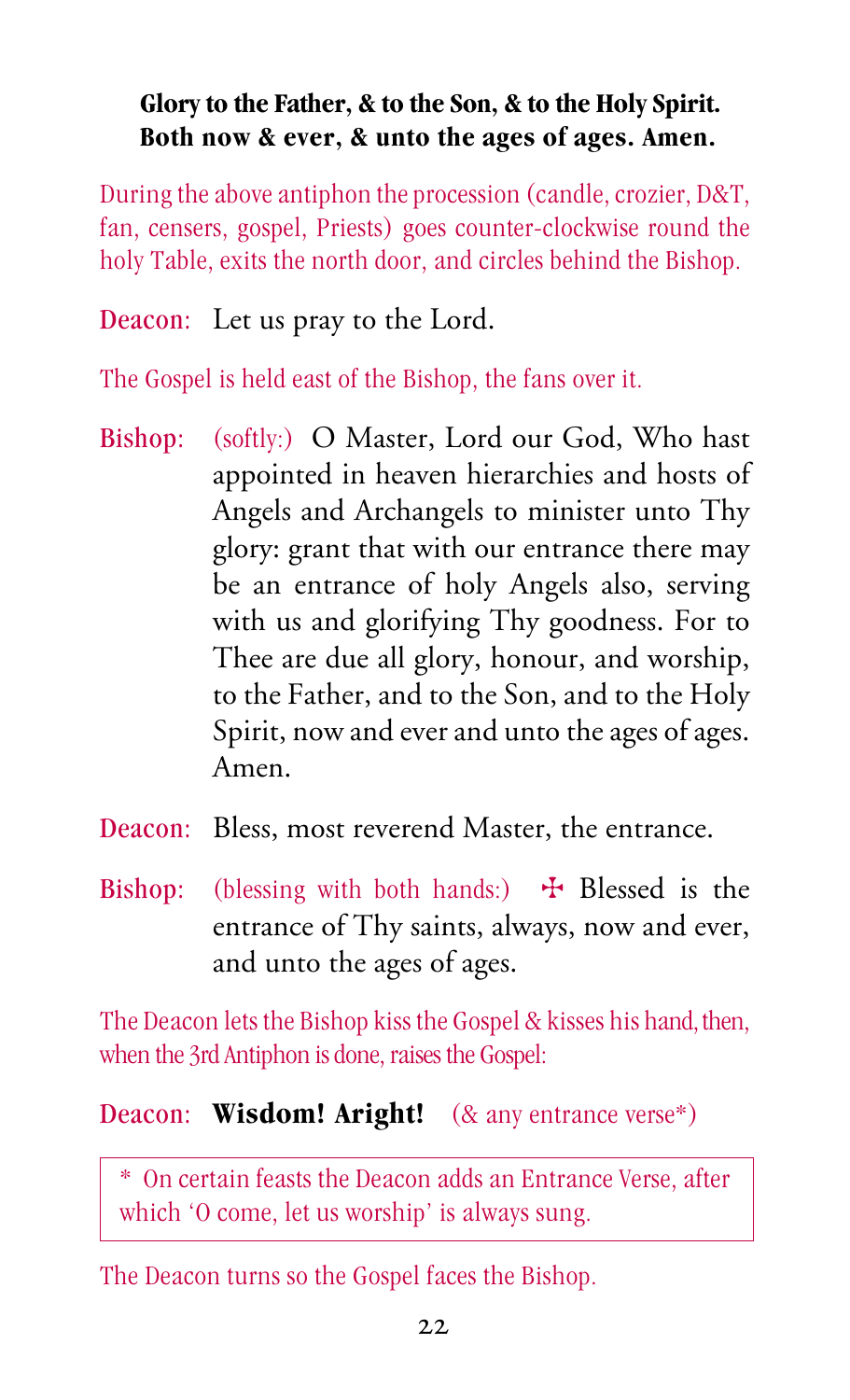Clergy:  $\triangle$  **O** come let us worship and fall down **before Christ; / O Son of God: (Sundays: Who didst rise)** from the dead) (**Weekdays**: Who art wondrous in the saints) (**feasts of the Theotokos**: through the prayers of the Theotokos),

Choir, quickly:  $\triangle$  **O** Son of God, Who... (as appropriate), **save us who sing unto Thee: alleluia!**

## Clergy:  $\triangle$  **O** Son of God, Who... (as appropriate), save **us who sing unto Thee: alleluia!**

During the above the Bishop, very, very slowly, bows down to the Holy Gospel, which is censed 3x3. Then, ...

### \* \* \* \* \* \* \* \* \* \* DIKIRI & TRIKIRI \* \* \* \* \* \* \* \* \* \* \*

... as the Bishop blesses with D&T to the east, west, south, and north, he himself is censed 3x3.

Then the clergy enter the altar, laying down the Gospel, but the Bishop, upon the solea, takes the D&T.

At the choir's 'O Son of God, Who...' the Bishop turns to the people, blesses with D&T to his left & right, then turns to the altar. The trikiri is taken; **holding the dikiri** the Bishop kisses the portal icons, takes the censer, censes (1) holy Table, on all sides; (2) table of oblations; (3) high place; (4) right & left sides of altar; (5) standing before the holy Table, the clergy; and (6) the holy doors. Then he goes through them.

# Three Singers: **Eis pollá éti, Déspota.**

(3x, slowly & melodiously)

With the dikiri in one hand, the censer in the other, the Bishop censes the rt. side of the iconostasis, the l. side, the people, then the icons of Christ  $(3x)$  & the Theotokos  $(3x)$ , then he re-enters & censes the front of the holy Table (3x) and the clergy. He gives up censer & dikiri. But the choir, to conclude, sing: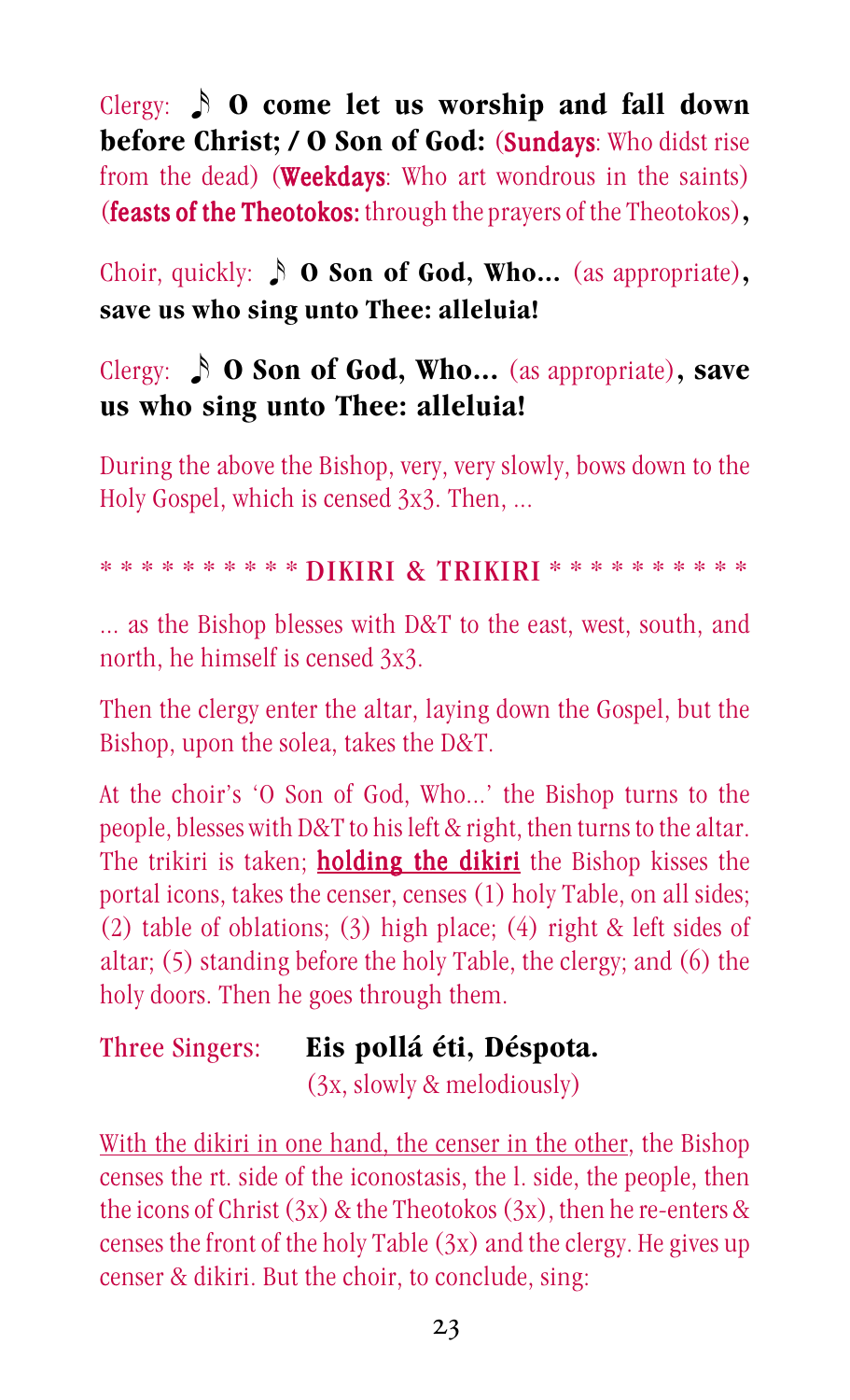#### Choir: **Eis polla eti, Despota!** (1x)

## Troparia & Kontakia

The Troparia & Kontakia hymns are chanted as appointed. Meanwhile the Bishop reads the Prayer of the Thrice-Holy:

Bishop: He reads the prayer softly:

O Holy God, Who restest in the Saints; Who art hymned by the Seraphim with a thrice-holy cry, and art glorified by the Cherubim, and art worshipped by every heavenly Power; Thou Who out of nothingness hast brought all things into being; Who hast created man to Thine own image and likeness, and hast adorned him with Thine every gift; Who givest to them that ask of Thee wisdom and understanding; Who dost not despise the sinner, but hast appointed repentance unto salvation; and Who hast vouchsafed to us, Thy humble and unworthy servants, to stand at this hour and in this place before the glory of Thy holy altar, and to render Thee the worship and praise which are due unto Thee: do Thou Thyself, O Master, accept from the mouths of us sinners the thrice-holy hymn, and visit us in Thy goodness. Forgive us every transgression, voluntary and involuntary; sanctify both our souls and bodies; and grant that we may serve Thee in uprightness all the days of our life, through the intercessions of the holy Theotokos and of all the Saints who have pleased Thee from the beginning of the world.

Near the end of the last kontakion, the Deacon kisses the holy Table and says quietly:

Deacon: Bless, most reverend Master, the time of the thrice-holy. (he kisses the Bishop's hand)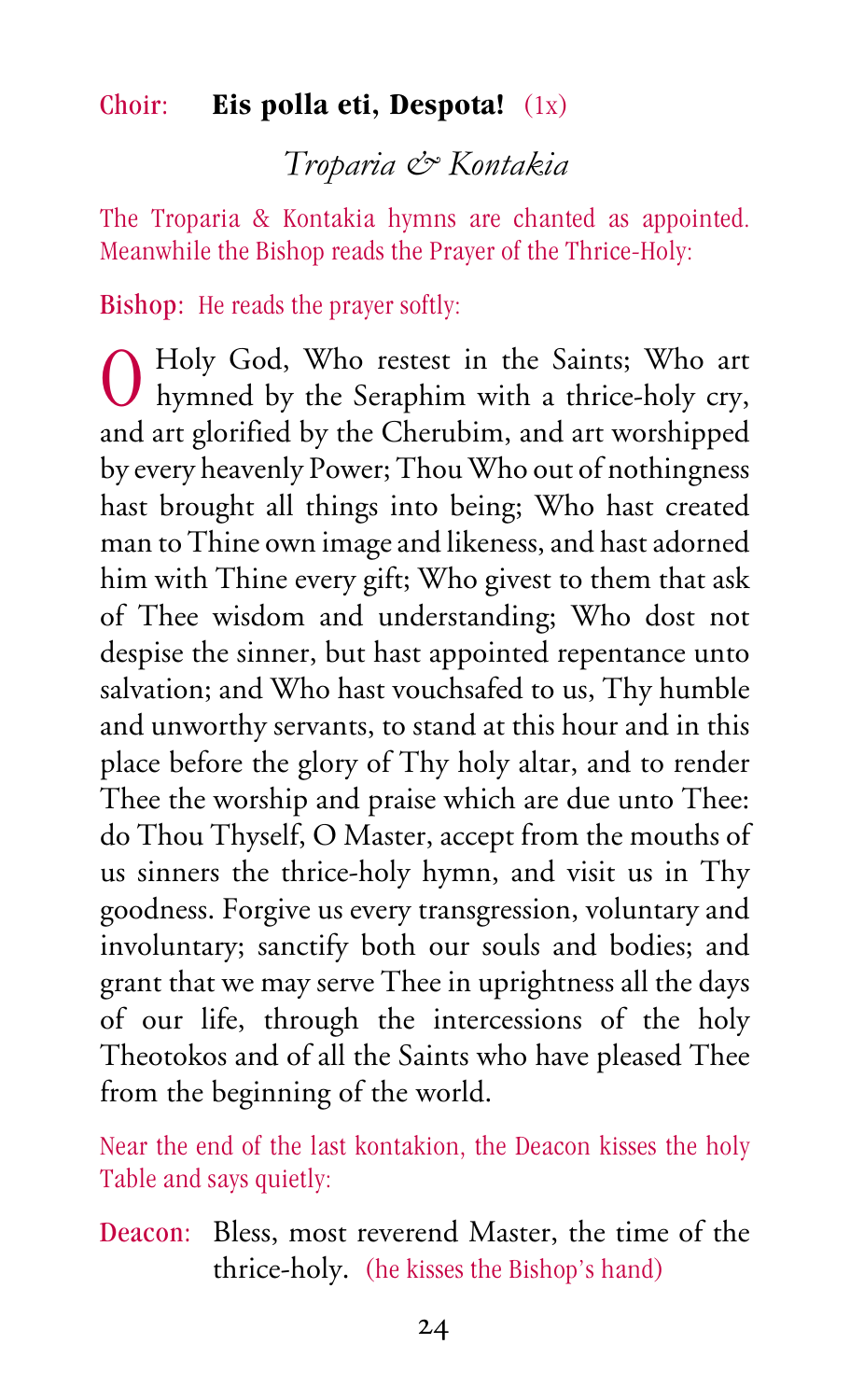Deacon: (on solea:) **Let us pray to the Lord.**

- Choir: **Lord, have mercy.**
- Bishop: **For holy art Thou, O our God, and unto Thee do we send up glory, to the Father, and to the Son, and to the Holy Spirit, now and ever.**
- Choir: **Amen.**

The Deacon, at the holy doors, pointing with his orárion to the Christ icon (or a Priest, at the holy Table) exclaims:

Deacon: **O Lord, save the pious.** Choir:  $\triangle$  **O** Lord, save the pious. Deacon: **And hearken unto us.** Choir:  $\qquad \qquad \mathbb{A}$  **And hearken unto us.** Deacon: (pointing in a sweep to the people:) **And unto the ages of ages.**

The Bishop is given the dikiri in his right hand.

Choir: **Amen.**

## Trisagion

x **Holy God, Holy Mighty, Holy Immortal, have mercy on us.** (or: As many as have been baptized into Christ have put on Christ, alleluia!) (or: Before Thy Cross we bow down...)

As the choir sings the Trisagion or its substitute Hymn, the Bishop makes a cross (horizontally) over the Gospel with the dikiri.

x **Holy God, Holy Mighty, Holy Immortal, have mercy on us.** (or: As many as have been baptized ... alleluia!)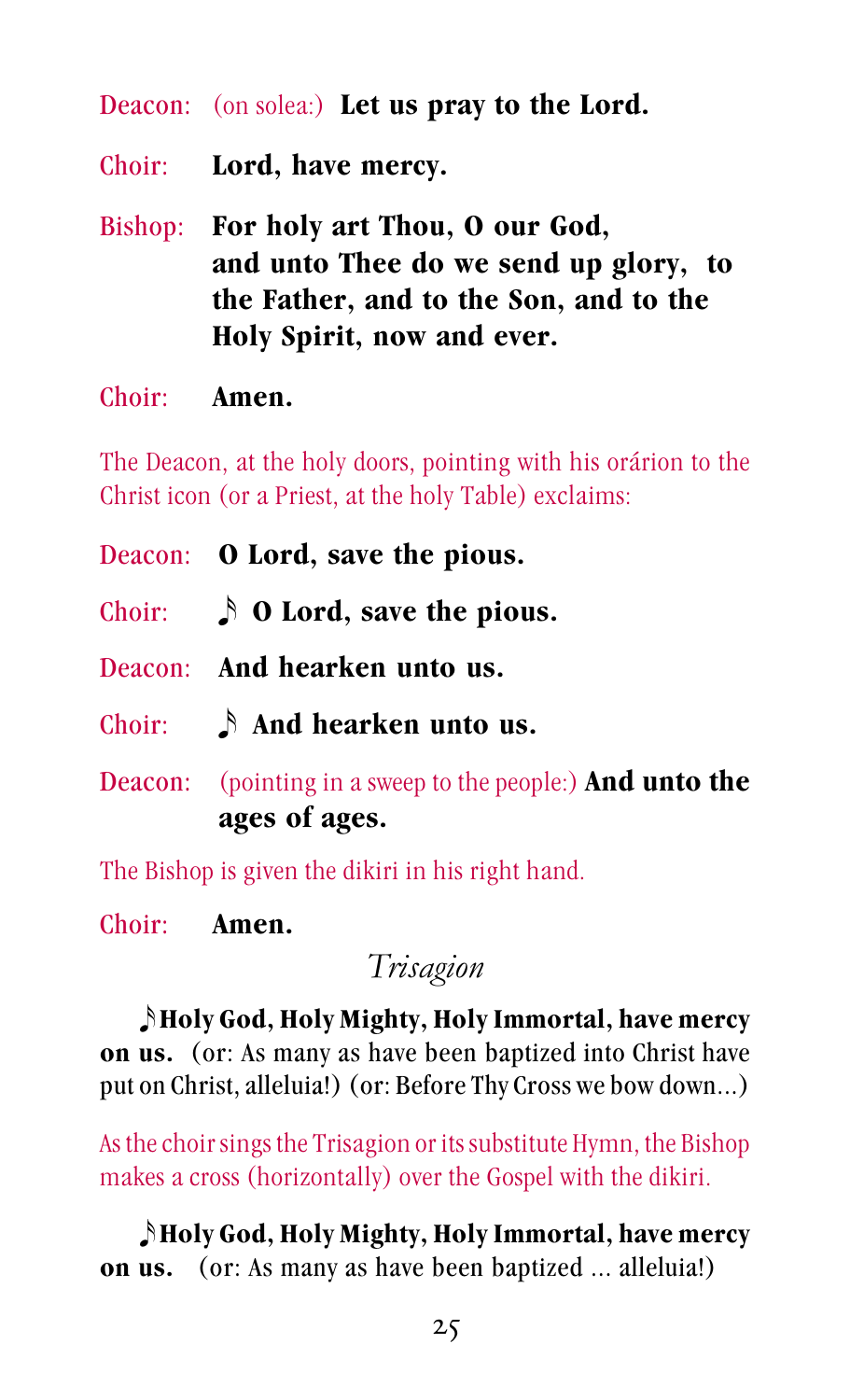With the hand-cross in his left hand, dikiri in his rt. hand, the Bishop passes through the holy doors to the solea.

x **Holy God, Holy Mighty, Holy Immortal, have mercy on us.** (or: As many as have been baptized into Christ have put on Christ, alleluia!)

Facing west, looking up at the Pantocrator in the dome:

Bishop: **Lord, O Lord, look down from heaven and behold, and visit this vineyard, and perfect that which Thy right hand hath planted.**

The Bishop blesses to the west as there is sung:

- Trio:  $\qquad \qquad \bullet$  **Holy God.** (or: As many as have been baptized into Christ, etc.)
- Bishop: (southward:) **Lord, O Lord, look down from heaven & behold, & visit this vineyard, and perfect that which Thy right hand hath planted.**

The Bishop blesses to the south, as there is sung:

- Trio:  $\qquad \qquad \bullet$  **Holy Mighty.** (or: Have put on Christ.)
- Bishop: (northward:) **Lord, O Lord, look down from heaven and behold, and visit this vineyard, and perfect that which Thy right hand hath planted.**

The Bishop blesses to the north, as there is sung:

Trio:  $\triangle$  **Holy Immortal, have mercy on us.** (or: Alleluia!)

The Bishop re-enters the altar & gives up the cross. Holding the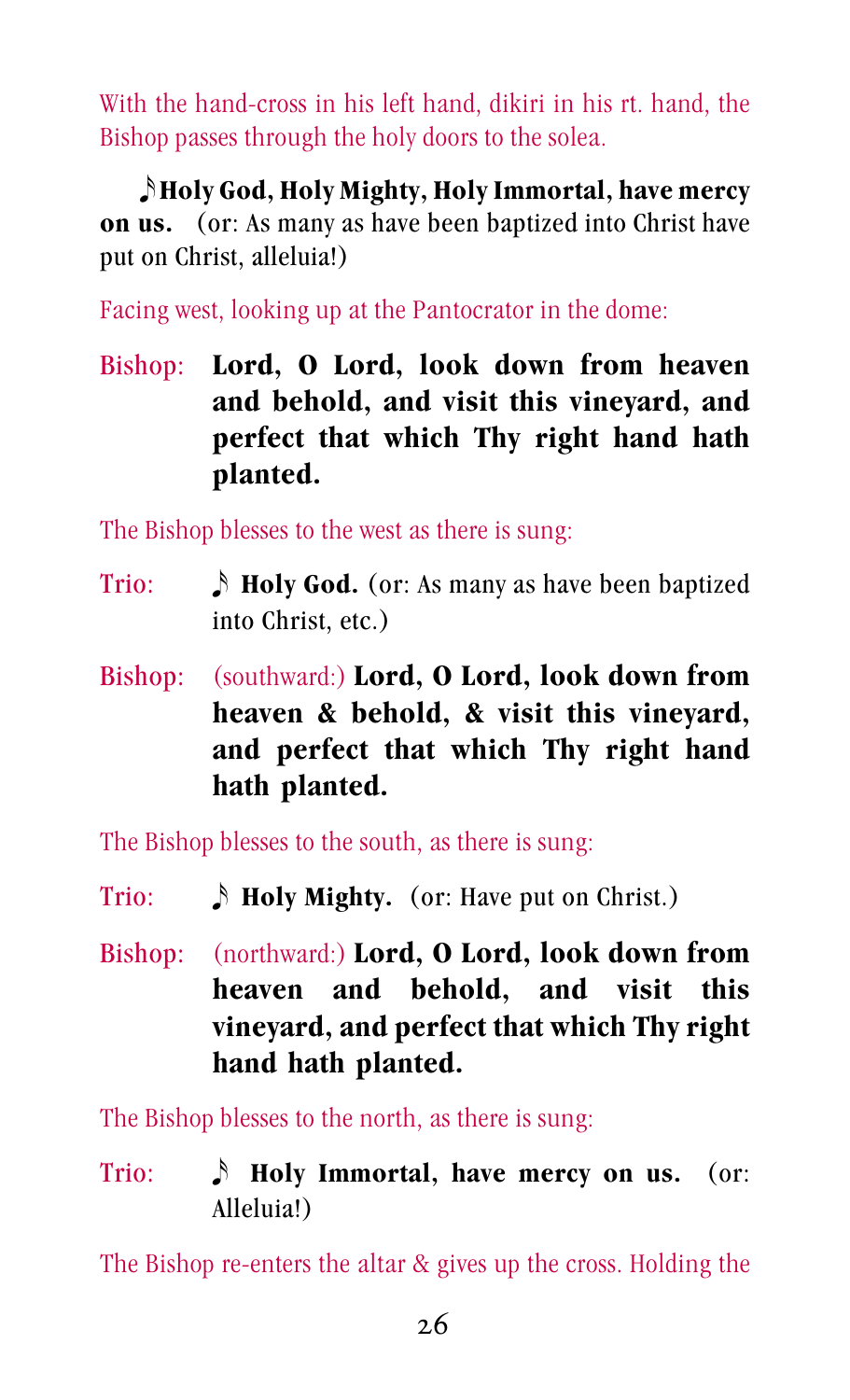dikiri, he kisses the holy Table.

Choir:  $\Lambda$  **Holy God, Holy Mighty, Holy Immortal, have mercy on us.** (or: As many.. alleluia.) (once)

Deacon: Command, most reverend Master.

- Bishop: (walking to the high place:) Blessed is He that cometh in the name of the Lord.
- Deacon: Bless, most reverend Master, the high place.
- Bishop: (blessing with dikiri:) Blessed + art Thou on the throne of the glory of Thy kingdom, Who sittest upon the Cherubim, always, now and ever, and unto the ages of ages.

The Bishop ascends his throne, faces the people, gives the dikiri, & takes the trikiri. During the below, he blesses with the trikiri to centre, left, and right, then gives it away.

Clergy:  $\Lambda$  **Holy God, Holy Mighty, Holy Immortal, have mercy on us.** (or: As many as have been... alleluia.) (once)

The Reader approaches the Bishop with the epistle book; the Bishop blesses him & places his hand on the book. The Reader kisses his hand there, then exits through the north door to wait for the choir to finish.

Choir:  $\triangle$  Glory to the Father, and to the Son, and to **the Holy Spirit, both now & ever, and unto the ages of ages. Amen.**

**Holy Immortal, have mercy on us.** (or: Alleluia!)

**Holy God, Holy Mighty, Holy Immortal, have mercy**

**on us.***\** (or: As many as have been... alleluia.) (once)

<sup>\*</sup> See note about the Trisagion substitutions on the next page.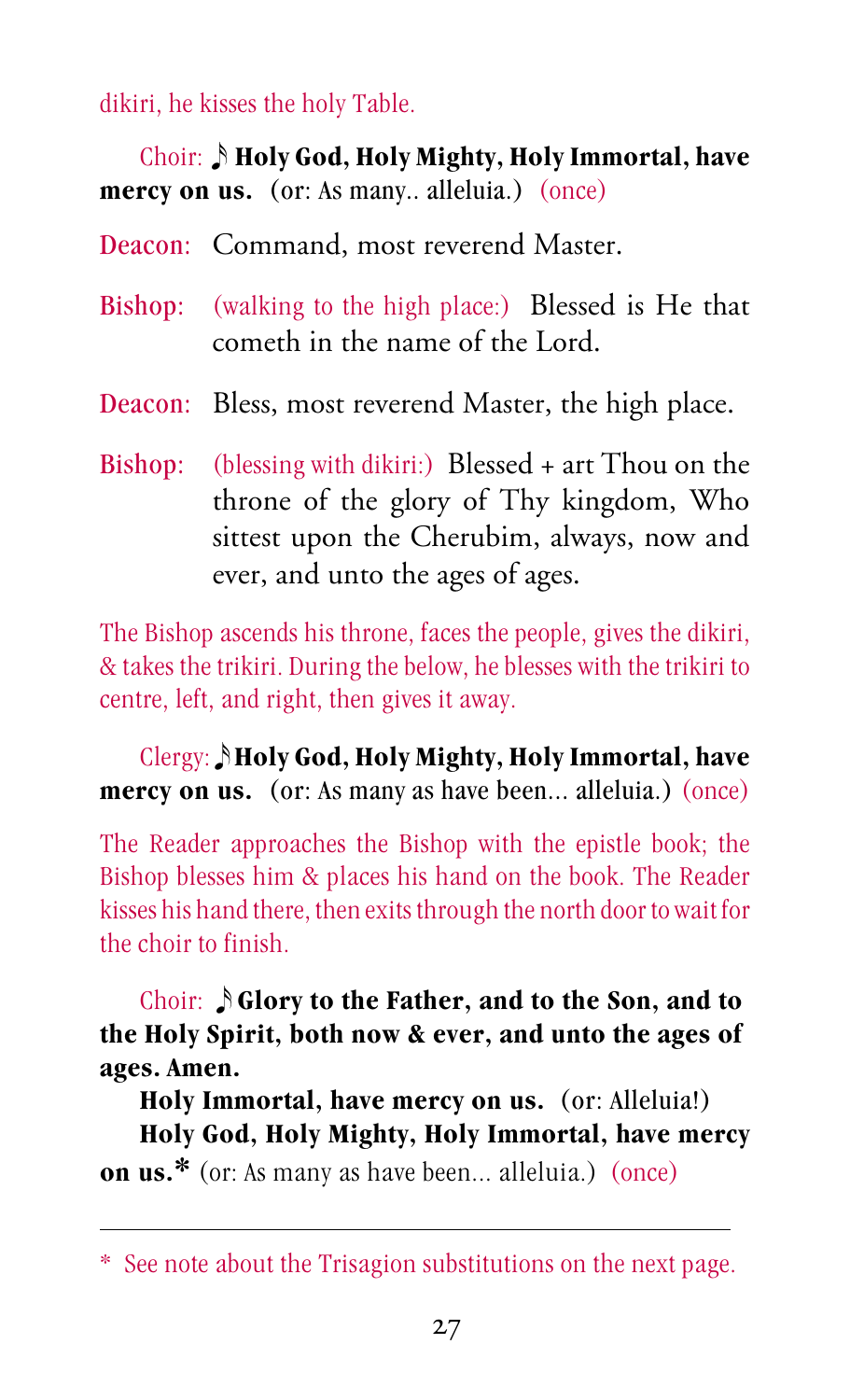Then, after the Trisagion or its substitute has been sung:

Deacon: **Let us attend.**

Bishop: (blessing with both hands:) **Peace + be unto all.**

- Reader: **And to thy spirit.**
- Deacon: **Wisdom!**

The Great Omophor is removed from the Bishop; the Deacon brings a censer to him, with incense & spoon.

## Reader: The Prokimen in the Tone.

The Reader gives the Prokimen; it is sung as usual. Meanwhile:

- Deacon: Bless, most reverend Master, the censer.
- Bishop: We offer up incense to Thee, O Christ God,  $\pm$ for an odour of spiritual fragrance, which do Thou accept upon Thy heavenly altar, and pour down upon us the grace of Thine All-Holy Spirit.

\* For Nativity and Theophany, instead of Trisagion they sing:

As many as have been baptized into Christ have put on Christ, alleluia.

Note: The order, with the threefold singing, then Glory to the Father.. Both now and ever... a partial repeat and lastly a full repeat—this is the same as for the Trisagion itself.

For the third Sunday in Lent, instead of Trisagion they sing: x Before Thy Cross we bow down in worship, O Master, and Thy holy Resurrection do we glorify. The order is the same as for the Trisagion itself (see preceding note).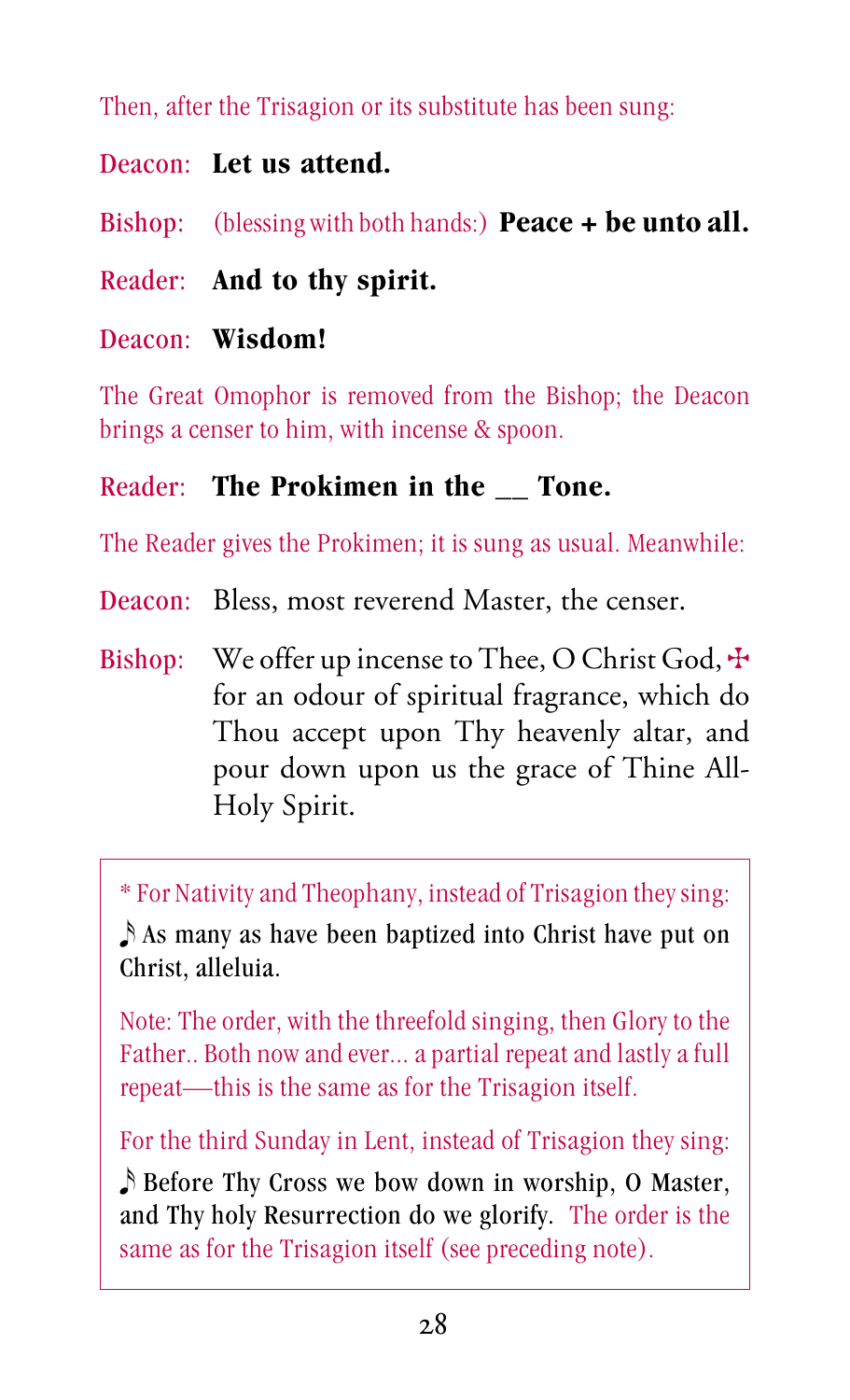#### Deacon: (after the Prokimen:) **Wisdom!**

Reader: **The reading is from** ... (the Acts of the Holy Apostles, **or**: the Catholic Epistle of N., **or**: the Epistle of the holy Apostle Paul to the N.).

#### Deacon: **Let us attend.**

## Epistle

The Bishop & Priests sit, but none of lower rank is seated.

Reader: If it be from the Acts: **In those days ...** If from the Epistles of St. John: **Beloved ...** If from the Epistles of St. Paul: **Brethren ...** or: **Child (Timothy) ...**

**Censing:** During the Epistle,\* the Deacon censes: (1) holy Table (all sides); (2) table of oblations; (3) high place; (4) altar icons; (5) iconostasis (passing through the holy doors); (6) the Bishop 3x3 (who blesses him); (7) clergy; (8) Reader, choir, & people; (9) the holy Table (passing through the holy doors); (10) the Bishop 1x3. Then he gives up the censer.

\* In practice, the censing begins earlier, at the Prokimen.

| Bishop: (standing, semi-softly:) <b>Peace be unto thee.</b>              |
|--------------------------------------------------------------------------|
| Reader: (semi-softly:) And to thy spirit.                                |
| Deacon: Wisdom! (Bishop begins the Gospel Prayer below)                  |
| Reader: Alleluia in the __ Tone. (and the Alleluia is<br>sung as usual.) |
| Choir: Nalleluia, alleluia, alleluia.                                    |
| <b>Reader:</b> In the $\angle$ Tone: (He gives the [2d] stichos.)        |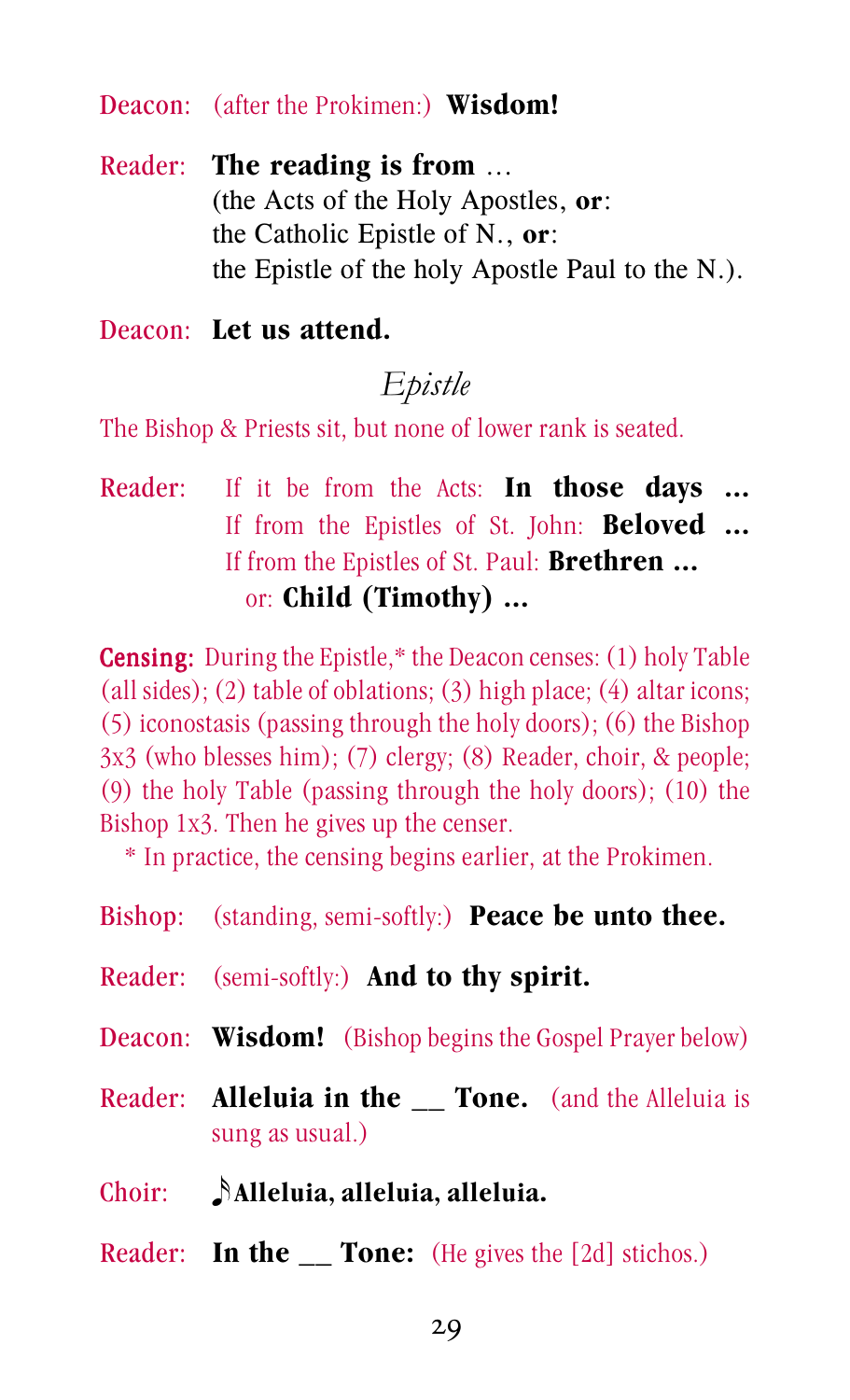## Choir: x **Alleluia, alleluia, alleluia.**

During "Alleluia," the Gospel stand is placed, facing east. The D&T are brought out—dikiri on the south, trikiri on the north.

## Prayer Before the Gospel

Bishop: He says the following prayer softly.

I lluminate our hearts, O God Who lovest mankind,<br>with the pure light of Thy Divine knowledge. Open Thou the eyes of our understanding to comprehend the declaration of Thy Gospel. Instil in us a fear of Thy blessed commandments, that trampling upon all desires of the flesh we may pursue a godly life, both thinking and doing such things as are well-pleasing unto Thee. For Thou art the light of our souls and bodies, O Christ God, and unto Thee do we ascribe glory, together with Thy beginningless Father and Thy most holy, and good, and life-creating Spirit, now and ever, and unto the ages of ages. Amen.

During the above prayer, Priest & Deacon kiss the holy Table. The Priest gives the Deacon the Gospel, and he puts his orárion over it and goes to the Bishop. The Bishop kisses the Gospel book; the Deacon, the Bishop's hand.

The Deacon goes to the stand and holds the Gospel upright resting on the stand and the fans are held over it. He bows his head & says:

- Deacon: **Bless, most reverend Master, the bringer of the good tidings of the holy Apostle and Evangelist** ("Matthew," "Mark," "Luke," or "John the Theologian"
- Bishop: (from the high place:) **May God, through the intercessions of the holy, glorious, all-**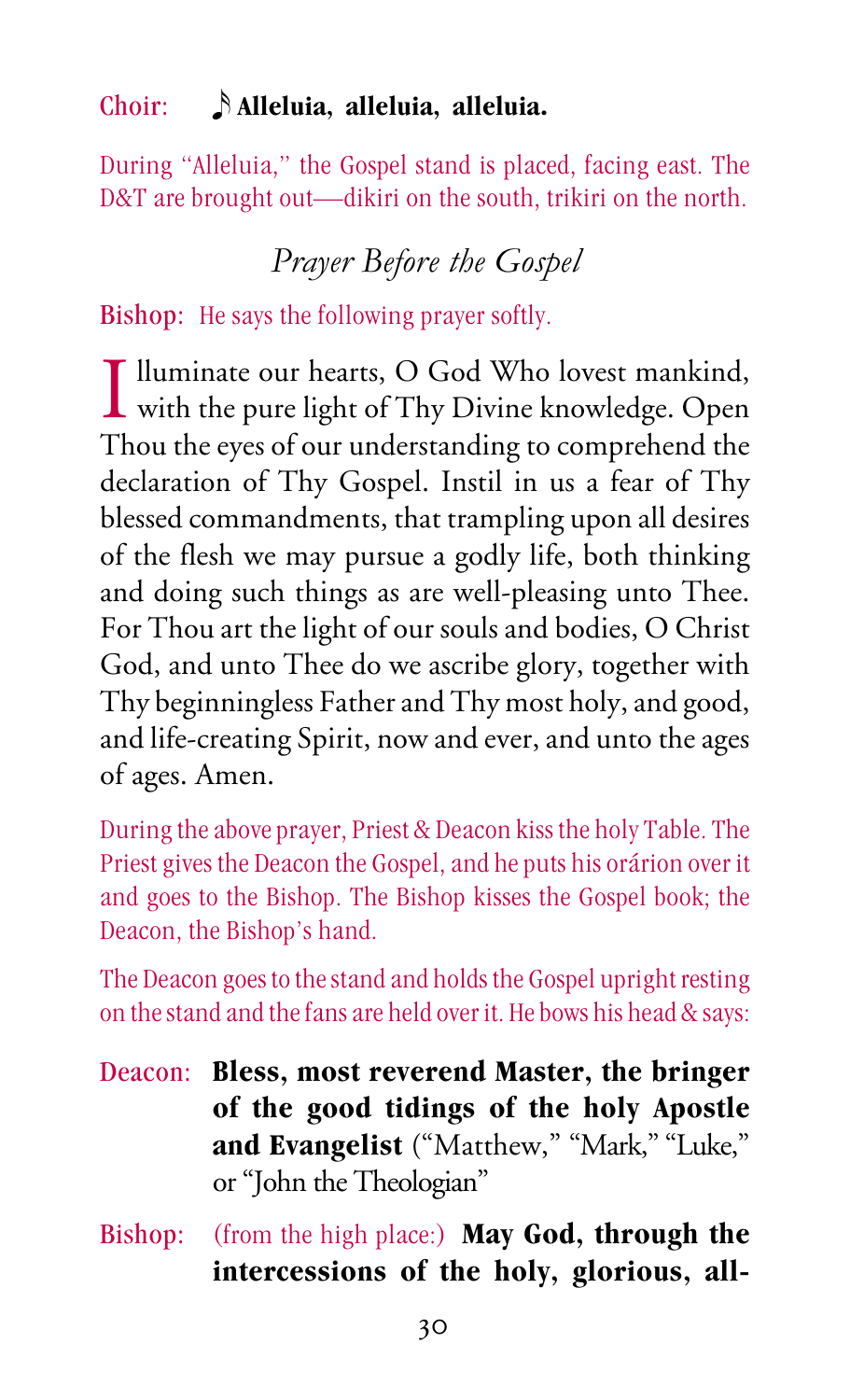**praised Apostle and Evangelist** N\***., give speech with great power unto thee that bringest good tidings, unto the fulfillment of the Gospel of His beloved Son, our** Lord Jesus Christ. \* just as the Deacon read

Deacon: **Amen.**

The Deacon lays down the Gospel & opens it.

- Deacon: **Wisdom! Aright! Let us hear the Holy Gospel.**
- Bishop: (blessing with both hands:) **Peace + be unto all.**
- Choir:  $\qquad \qquad$  **And to thy spirit.**
- Deacon: **The Reading is from the Holy Gospel according to** N**.**
- Choir:  $\triangle$  Glory to Thee, O Lord, glory to Thee.
- Deacon: **Let us attend.**

The Bishop & clergy in the altar turn, bow to the east, then turn west again. The clergy uncover their heads, as the Bishop also does, unless he himself is reading the Gospel.

## **Gospel**

When the Deacon has read the Gospel, the Bishop immediately sings aloud:

Bishop: **Peace be unto thee that bringest good tidings.**

## Choir:  $\qquad \qquad \blacktriangle$  Glory to Thee, O Lord, glory to Thee.

The Gospel is brought back to the holy Table, where the Deacon holds it for the Bishop to kiss.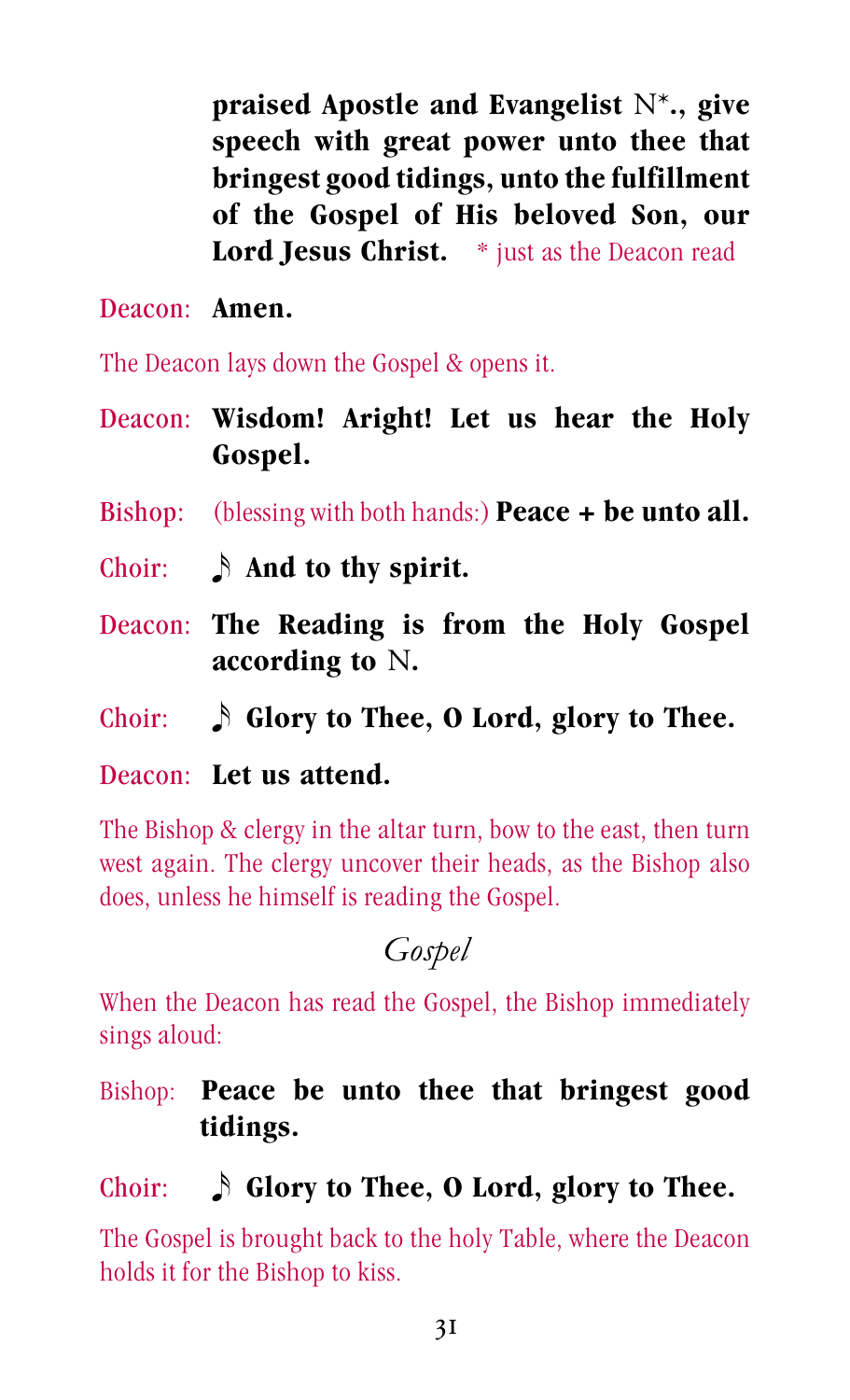### \* \* \* \* \* \* \* \* \* \* DIKIRI & TRIKIRI \* \* \* \* \* \* \* \* \* \* \*

The Bishop exits the holy doors, is given the D&T, and blesses the people once—to the centre—as there is sung:

### Choir: **Social Eis polla eti, Despota.** (1x)

The Bishop hands off the D&T and re-enters the altar.

## *~* Sermon *~*

Litany of Fervent Supplication

The Bishop begins the Prayer of Fervent Supplication, next page.

- Deacon: **Let us all say with our whole soul and with our whole mind, let us say:**
- Choir: **Lord, have mercy.**
- Deacon: **O Lord Almighty, the God of our fathers, we pray Thee, hearken and have mercy.**
- Choir: **Lord, have mercy.**
- Deacon: **Have mercy on us, O God, according to Thy great mercy, we pray Thee, hearken and have mercy.**
- Choir: **Lord, have mercy.** (3x)
- Deacon: **Again we pray for the Holy Orthodox Patriarchs; for our lord the Very Most Reverend** N**., our Metropolitan; for our lord the Most Reverend** N**., our (Arch)Bishop; and all our brethren in Christ.**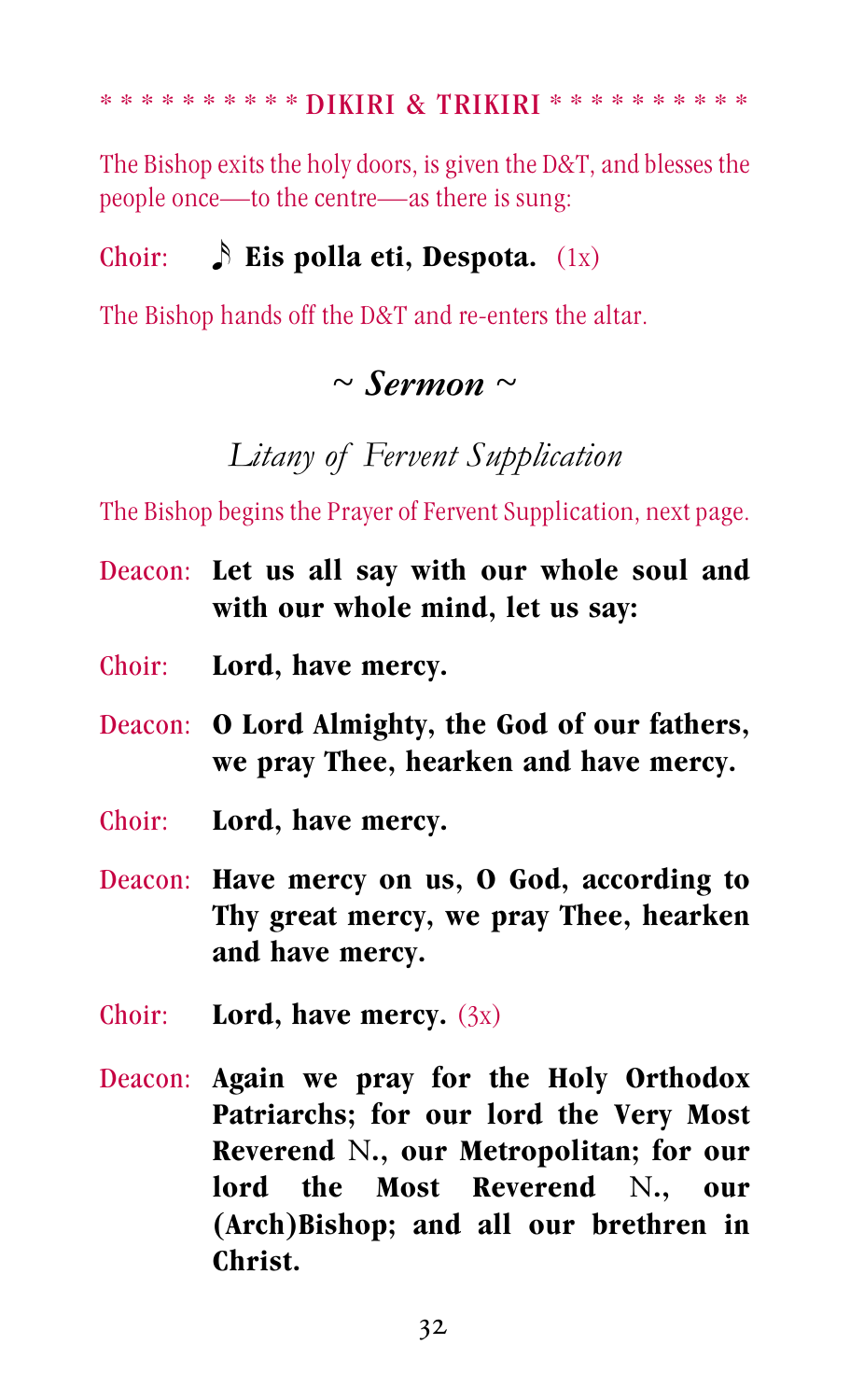- Choir: **Lord, have mercy.** (3x)
- Deacon: **Again we pray for this land, its authorities and armed forces.**
- Choir: **Lord, have mercy.** (3x)
- Deacon: **Again we pray for our brethren, the Priests, Priest-monks, and all our brethren in Christ.**
- Choir: **Lord, have mercy.** (3x)
- Deacon: **Again we pray for the blessed and evermemorable, Holy Orthodox Patriarchs; for pious Kings and rightbelieving Queens; and for the founders of this holy** (**temple** or **monastery**)**, and for all our fathers and brethren gone to their rest before us, and the Orthodox here and everywhere laid to sleep.**

Choir: **Lord, have mercy.** (3x)

Any additional petitions, i.e., for the sick or those in trouble, are inserted here.

*Prayer of Fervent Supplication*

Bishop, softly:

Lord our God, accept this, the fervent supplication of Thy servants, and according to the multitude of Thy compassion have mercy on us, and send down Thy generous gifts upon us and upon all Thy people who await the rich mercy that is from Thee.

(He unfolds the antimens except the top edge.)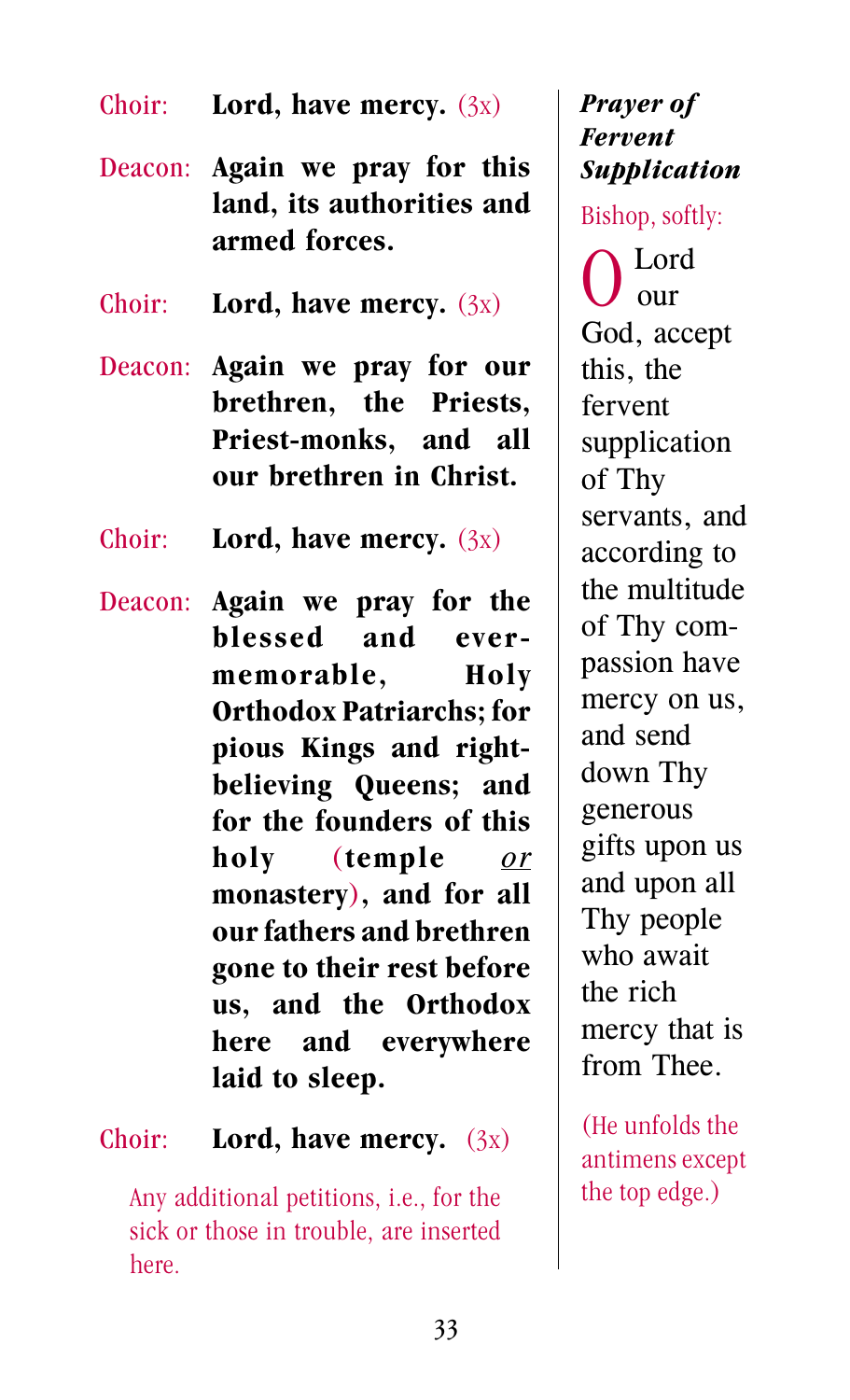- Deacon: **Again we pray for them that bring offerings and do good works in this holy and all-venerable temple; for them that minister and them that chant, and for all the people here present, that await of Thee great and abundant mercy.**
- Choir: **Lord, have mercy.** (3x)
- Bishop: **For a merciful God art Thou, and the Lover of mankind, and unto Thee do we send up glory, to the Father, and to the Son, and to the Holy Spirit, now and ever, and unto the ages of ages.**
- Choir: **Amen.** (most days, we skip the following Litany:)

## Litany for the Departed

The Bishop begins softly the Prayer for the Departed on the next page. The Deacon, censing continually on the solea, begins:

- Deacon: **Have mercy on us, O God, according to Thy great mercy, we pray Thee, hearken and have mercy.**
- Choir: **Lord, have mercy.** Thrice.
- Deacon: **Again we pray for the repose of the souls of the departed servants and handmaidens of God,** N**.** *&* N**., and that they may be forgiven every transgression, both voluntary and involuntary.**
- Choir: **Lord, have mercy.** Thrice.
- Deacon: **That the Lord God commit their souls to where the righteous repose.**
- Choir: **Lord, have mercy.** Thrice.
- Deacon: **The mercy of God, the kingdom of heaven, and**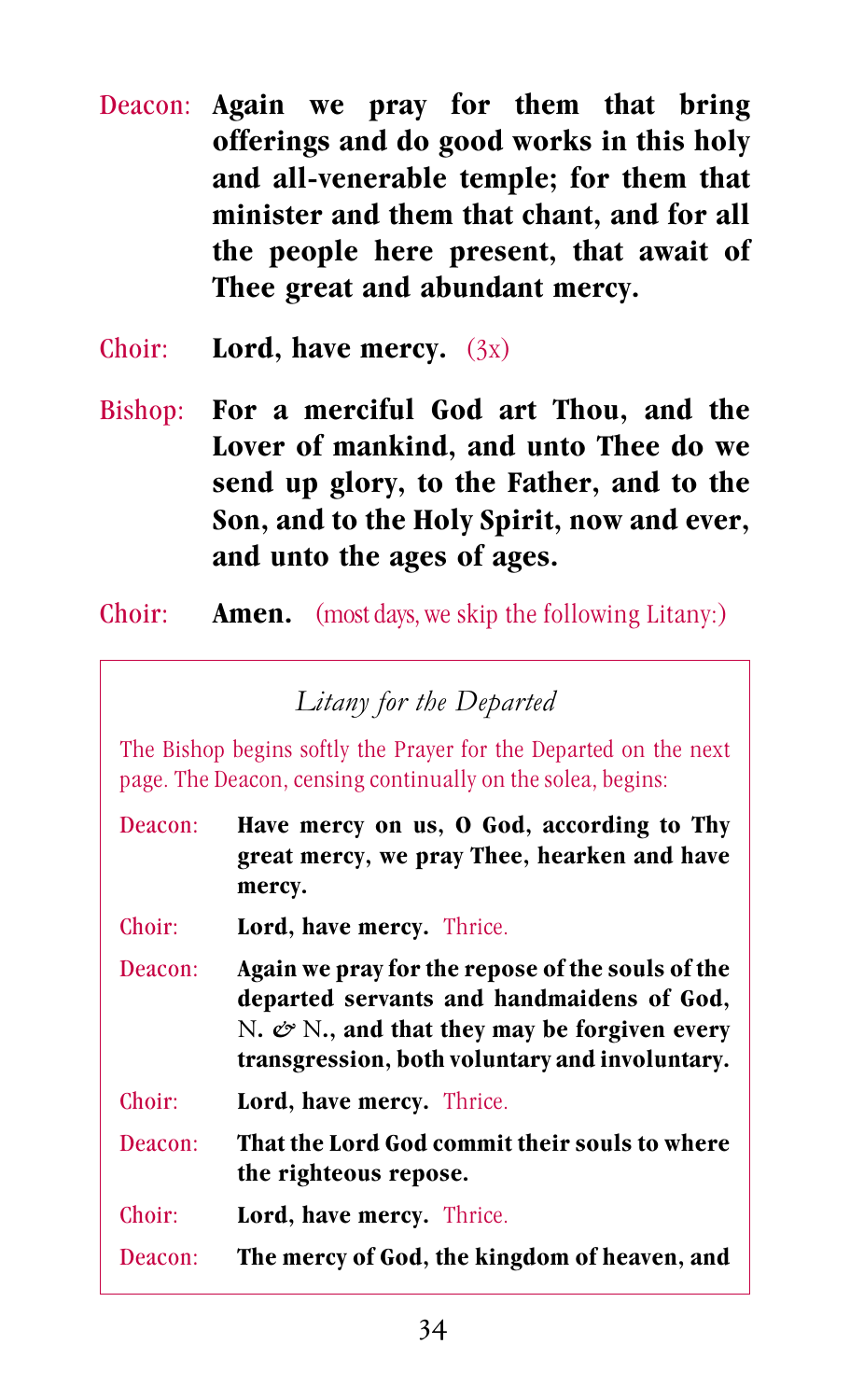**... the remission of their sins, let us ask of Christ the immortal King and our God.**

Choir: **Grant this, O Lord.** Deacon: **Let us pray to the Lord.** Choir: **Lord, have mercy.** The Deacon gives the censer to the Bishop.

Bishop: O God of spirits and of all flesh, Who hast trampled down death by death, and overthrown the Devil and life to Thy world: do Thou Thyself, O Lord, grant rest to the souls of Thy departed servants  $\mathcal{O}^*$ handmaidens, N.  $\dot{\mathcal{O}}$  N., in a place of light, a place of green pasture, a place of repose, from which all sickness, sadness, and sighing are fled away. Forgive every sin committed by (them) in word, deed, or thought, for Thou art a good God, and the Lover of mankind; for there is no man that liveth and doth not sin, for Thou only art sinless; Thy righteousness is an everlasting righteousness, and Thy word is truth. The Bishop swings the censer, singing:

Bishop: **For Thou art the resurrection, and the life, and the repose of Thy departed servants,** N. & N.**, O Christ our God, and unto Thee do we send up glory, together with Thy beginningless Father, and Thy most holy, and good, and life-creating Spirit, now and ever, and unto the ages of ages.** Choir: **Amen.**

Litany of the Catechumens

The Bishop begins, softly, the Prayer for Catechumens below.

- Deacon: **Pray, ye catechumens, to the Lord.**
- Choir: **Lord, have mercy.**
- Deacon: **Ye faithful, let us pray for the catechumens, that the Lord will have mercy on them.**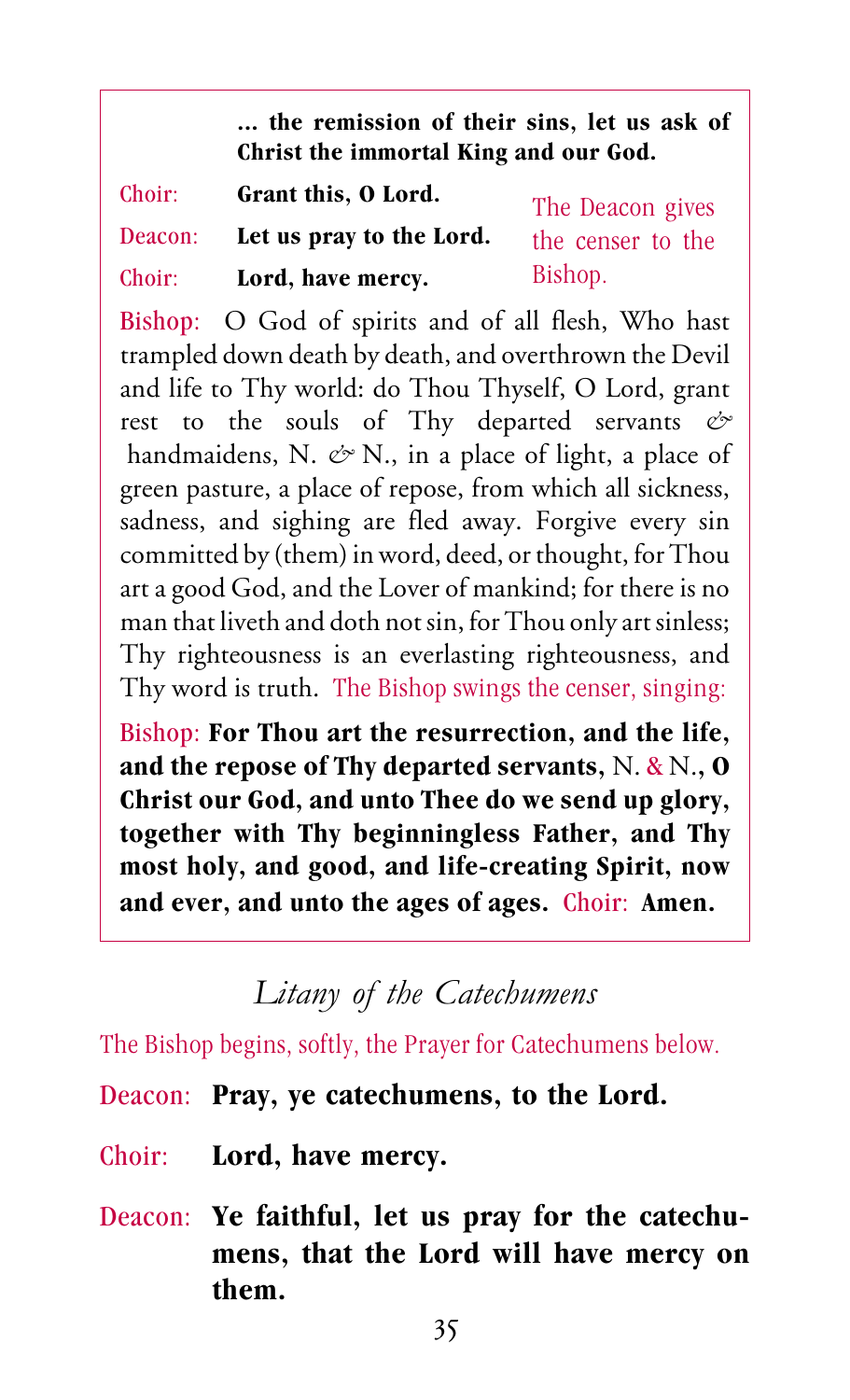- Choir: **Lord, have mercy.**
- Deacon: **That He will catechise them with the word of Truth.**

#### Choir: **Lord, have mercy.**

Two Priests unfold the upper portion of the antimens:

- Deacon: **That He will reveal unto them the Gospel of righteousness.**
- Choir: **Lord, have mercy.**
- Deacon: **That He will unite them to His Holy, Catholic, and Apostolic Church.**
- Choir: **Lord, have mercy.**
- Deacon: **Save them, have mercy on them, help them, and keep them, O God, by Thy grace.**
- Choir: **Lord, have mercy.**
- Deacon: **Ye catechumens, bow your heads to the Lord.**

## *Prayer for Catechumens*

Bishop, softly:

O Lord our God, Who dwellest on high and lookest down upon all Thy works: Look upon Thy servants the catechumens, who have bowed their necks before Thee, and grant them the easy yoke. Make them honourable, members of Thy holy Church, and vouchsafe them the laver of regeneration, the remission of sins, and the robe of incorruptibility, unto the knowledge of Thee our true God.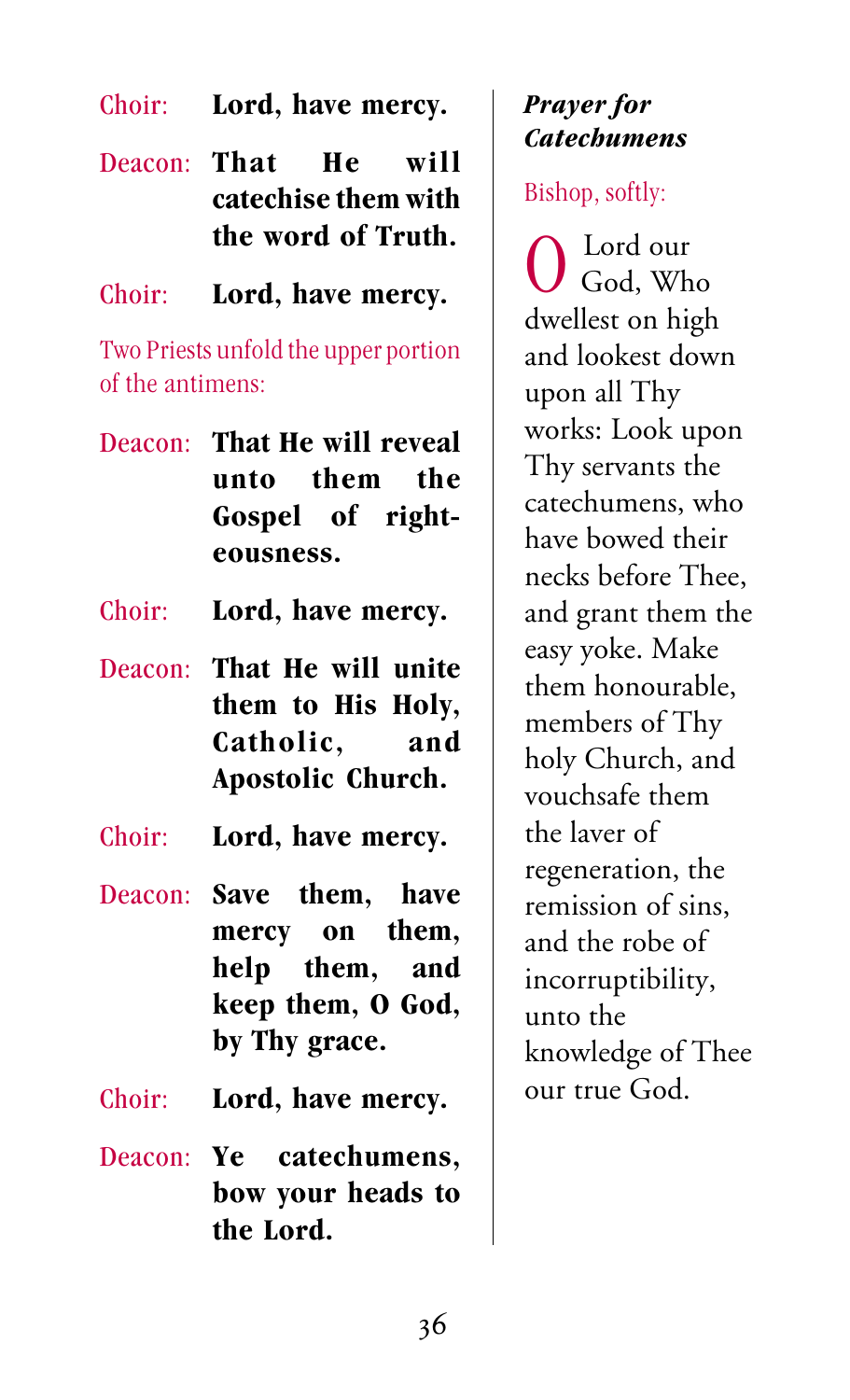#### Choir: **To Thee, O Lord.** (the Bishop does not say:)

#### Priest: **That with us they may also glorify Thy most honourable and majestic name ...**

... The Bishop signs the antimens with the sponge. Priest:

## **... of the Father, + and of the Son, and of the Holy Spirit, now and ever, and unto the ages of ages.**

The Bishop kisses the sponge and places it on the right side.

#### Choir: **Amen.**

# First Litany of the Faithful

#### *First Prayer of the Faithful*

Bishop, softly:

T hou, O Lord, hast shown us this great mystery of salvation. Thou hast vouchsafed us, Thy humble and unworthy servants, to be ministrants of Thy holy altar. Do Thou enable us with the power ... next page...

(Bishop, softly:)

| Deacon: | $(facing east.)$ As many |                     |
|---------|--------------------------|---------------------|
|         | as                       | are catechu-        |
|         |                          | mens, depart;       |
|         |                          | catechumens,        |
|         | depart; as many as       |                     |
|         |                          | are catechumens,    |
|         | depart; let none of      |                     |
|         |                          | the catechumens     |
|         |                          | remain; as many     |
|         | as                       | are of the          |
|         |                          | faithful, again and |
|         |                          | again, in peace let |
|         |                          | us pray to the      |
|         | Lord.                    |                     |
| Choir:  | Lord, have mercy.        |                     |

Deacon: **Help us, save us, have mercy on us,**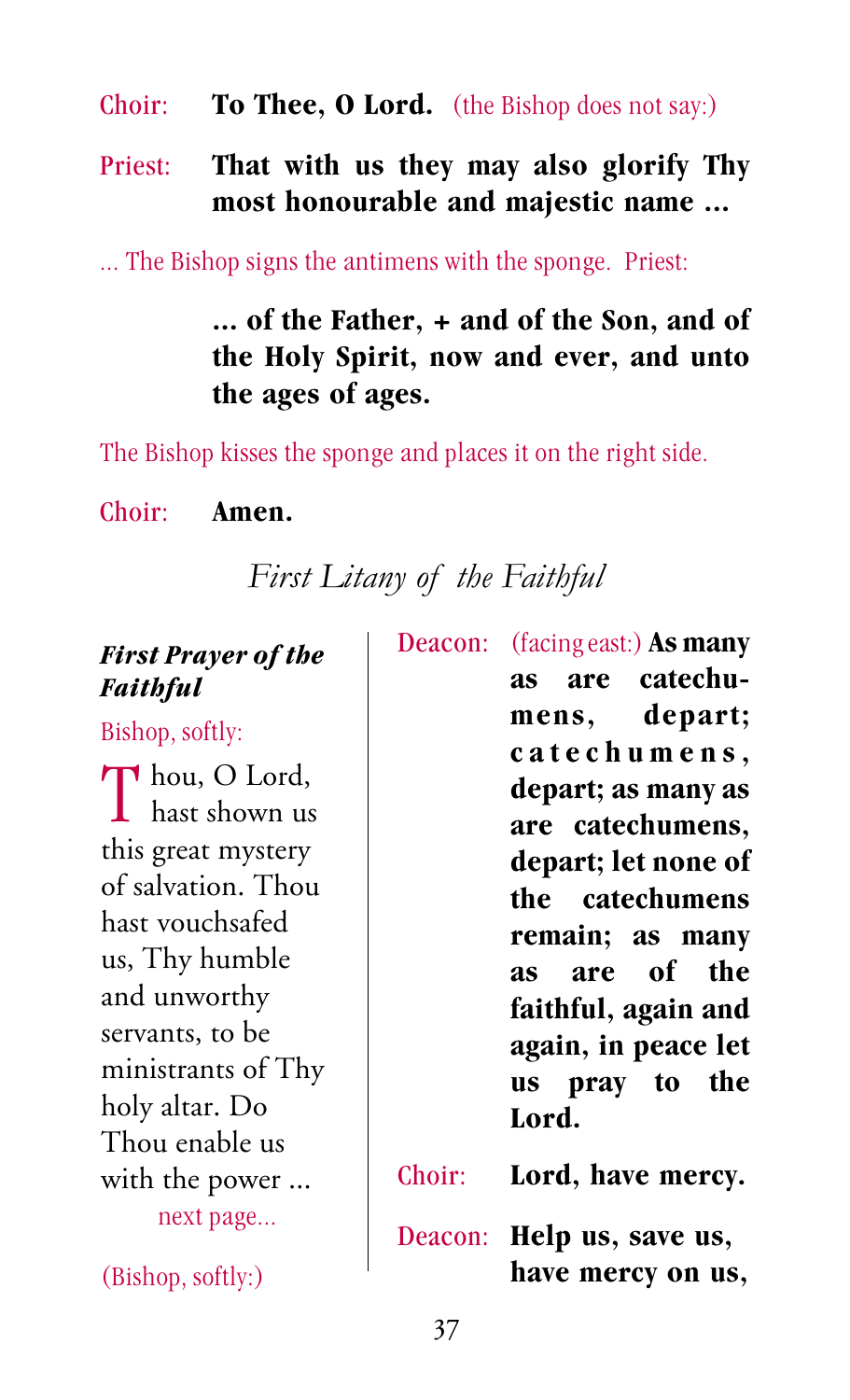**and keep us, O God, by Thy grace.**

Choir: **Lord, have mercy.**

Deacon: **Wisdom!**

Priest: **For unto Thee is due all glory, honour, and worship, to the Father, and to the Son, and to the Holy Spirit, now and ever, and unto the ages of ages.**

Choir: **Amen.**

**Note:** If there are several Deacons, one takes the censer, gets the Bishop's blessing, & censes the holy Table (all sides), table of oblations, high place, altar icons, Bishop 3x3, all the clergy, the front of the holy Table,the Bishop again 1x3, then at the high place bows east & bows to the Bishop, then retires the censer.

... of Thy Holy Spirit for this ministry, that, standing uncondemned before Thy holy glory, we may offer unto Thee a sacrifice of praise. For Thou art He Who worketh all things in all men. Grant, O Lord, also that our sacrifice for our sins and for the errors of the people be acceptable and well-pleasing before Thee.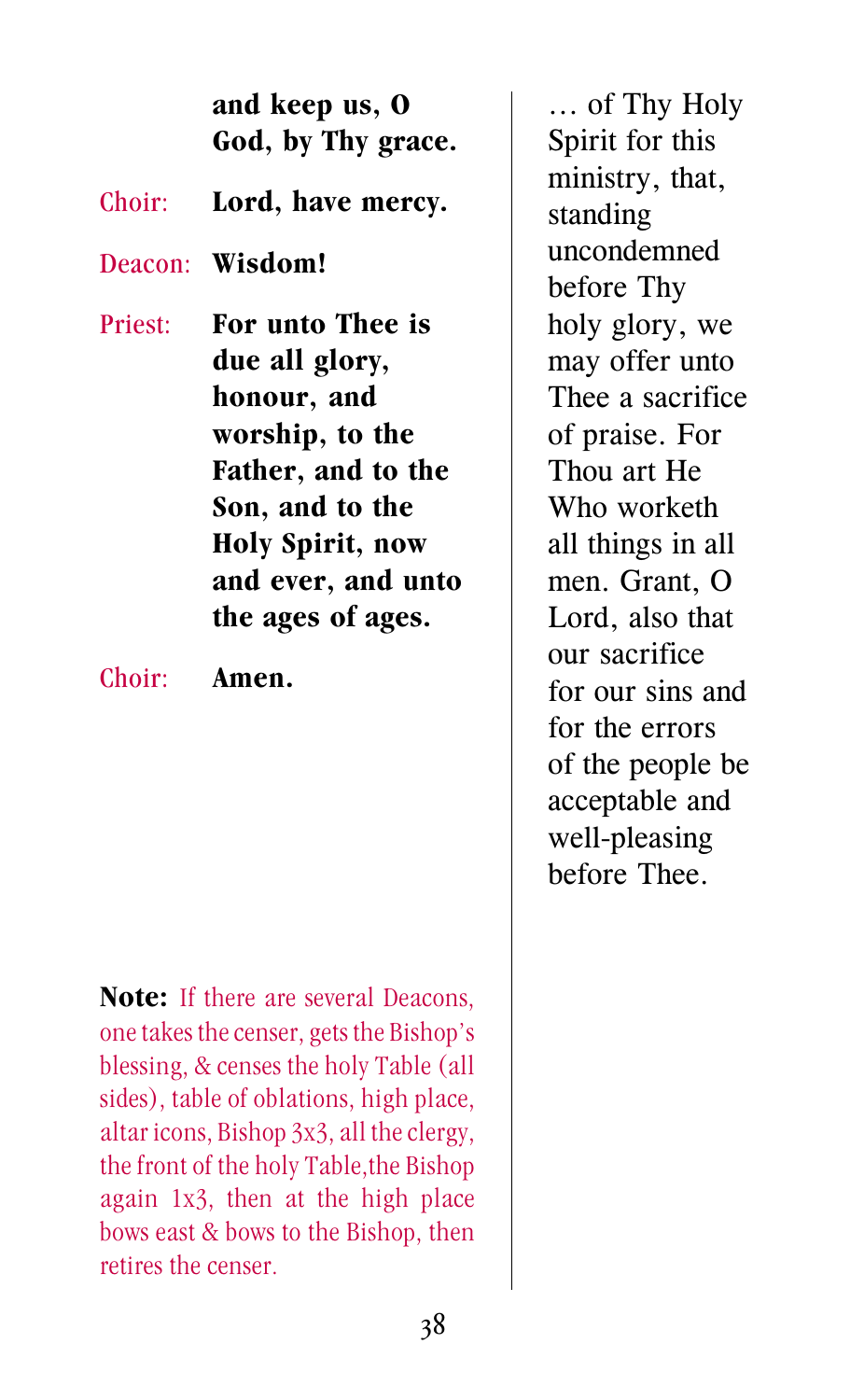# Second Litany of the Faithful

## *Second Prayer of the Faithful*

Bishop, softly:

God, Who in mercy and compassion hast visited our lowliness, Who hast appointed us Thy humble and sinful and unworthy servants to minister at Thy holy altar in the presence of Thy holy glory: Do Thou strengthen us by Thy Holy Spirit for this service, and grant us speech in the opening of our mouth, with which to invoke the grace of Thy Holy Spirit upon the Gifts that we desire to offer.

- Deacon: **Again and again, in peace let us pray to the Lord.**
- Choir: **Lord, have mercy.**
- Deacon: **For the peace from above, and the salvation of our souls, let us pray to the Lord.**
- Choir: **Lord, have mercy.**
- Deacon: **For the peace of the whole world, the good estate of the holy churches of God, and the union of all, let us pray to the Lord.**
- Choir: **Lord, have mercy.**
- Deacon: **For this holy temple, and for them that with faith, reverence, and the fear of God enter herein, let us pray to the Lord.** Choir: **Lord, have mercy.**
- Deacon: **That we may be**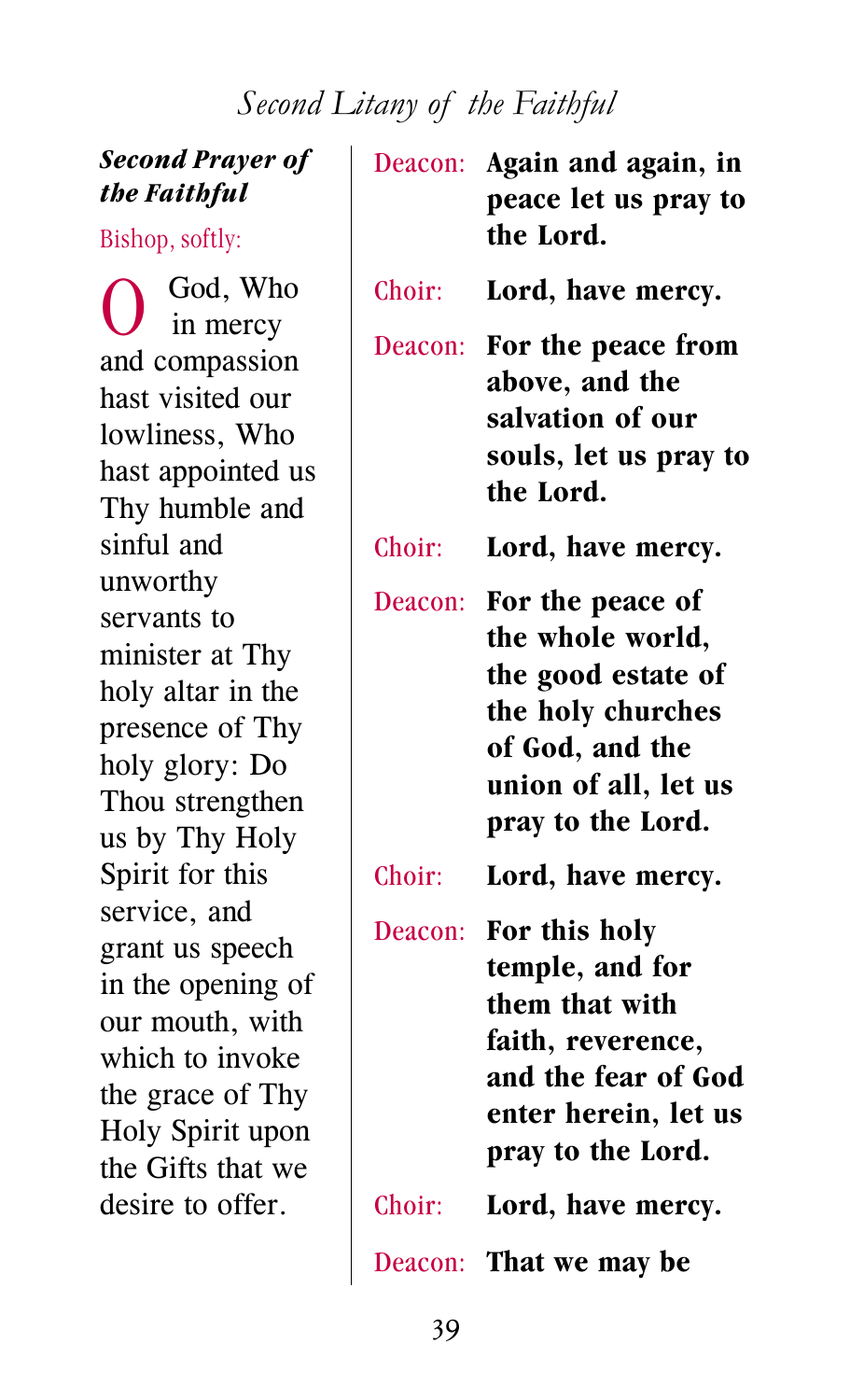**delivered from all tribulation, wrath, and necessity, let us pray to the Lord.**

- Choir: **Lord, have mercy.**
- Deacon: **Help us, save us, have mercy on us, and keep us, O God, by Thy grace.**
- Choir: **Lord, have mercy.**
- Deacon: **Wisdom!**
- Bishop: (aloud:) **That always being guarded under Thy dominion, we may send up glory unto Thee, to the Father, and to the Son and to the Holy Spirit, now and ever, and unto the ages of ages.** Choir: **Amen.**

# Cherubic Hymn

The **choir** sings the Cherubic Hymn, repeating as needed.

A **Deacon or Priest** censes. The Bishop steps to the left or north of the altar to permit the front of the altar to be censed. Then the Bishop says the following prayer softly:

N o one who is bound by carnal lusts or pleasures is<br>worthy to approach or to draw nigh or to minister to Thee, O King of glory, for to serve Thee is a thing great and fearful even to the heavenly Powers. Yet because of Thine unutterable and immeasurable love for mankind, without change or alteration Thou didst become man, and didst become our High Priest, and didst deliver unto us the ministry of this liturgic and unbloody sacrifice. For Thou art the Master of all. Thou alone, O Lord our God, rulest over those in heaven and those upon the earth, art borne upon the throne of the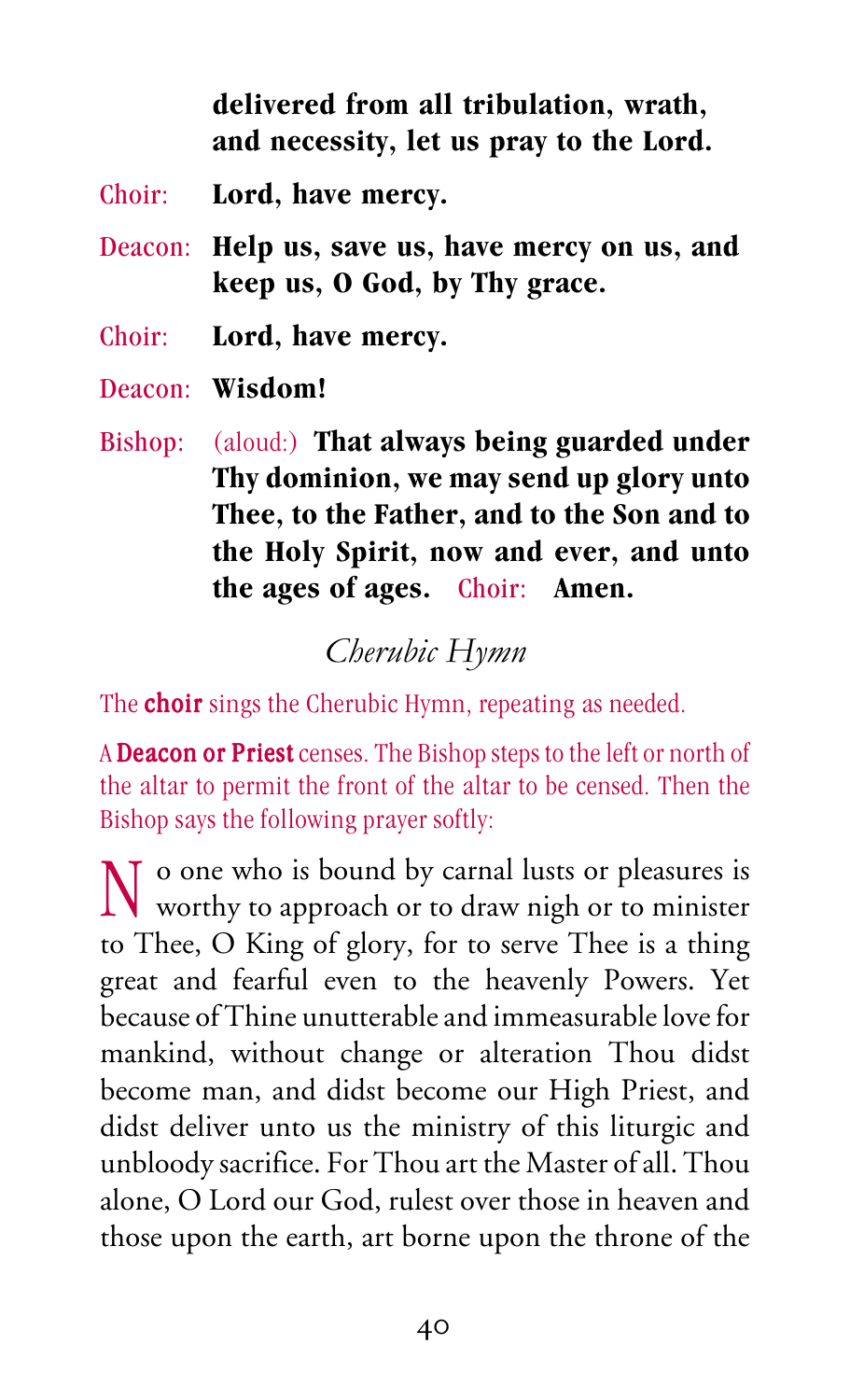Cherubim, art Lord of the Seraphim and King of Israel; Thou alone art holy and restest in the saints. I implore Thee, therefore, Who alone art good and inclined to listen: look upon me Thy sinful and unprofitable servant, and purify my soul and heart of a wicked conscience, and by the might of Thy Holy Spirit enable me, who am clothed with the grace of the priesthood, to stand before this Thy holy Table, and to perform the sacred Mystery of Thy holy and immaculate Body and precious Blood. For unto Thee do I draw nigh, bowing my neck, and I pray Thee: Turn not Thy countenance away from me, neither cast me out from among Thy children, but vouchsafe that these gifts may be offered unto Thee by me, Thy sinful and unworthy servant. For Thou art He Who offereth and is offered, Who receiveth and is received, O Christ our God, and unto Thee do we send up glory, with Thy beginningless Father, and Thy most holy and good and life-creating Spirit, now and ever, and unto the ages of ages. Amen.

Choir: (meantime, very slowly:)  $\triangle$  **Let us who mystically represent the Cherubim, and who sing the thrice-holy hymn unto the Life-creating Trinity, now lay aside all earthly care.**

**Washing of Hands:** The Bishop goes through the holy doors, and blesses the water with both hands at the beginning of this prayer:

 $\bigcirc$  Lord  $\pm$  our God, Who didst sanctify the streams of the Jordan by Thy saving manifestation, do Thou now also send down the grace of Thy holy Spirit, and bless this water, to the sanctification of all Thy people, for blessed art Thou unto ages of ages. Water is poured on his hands thrice.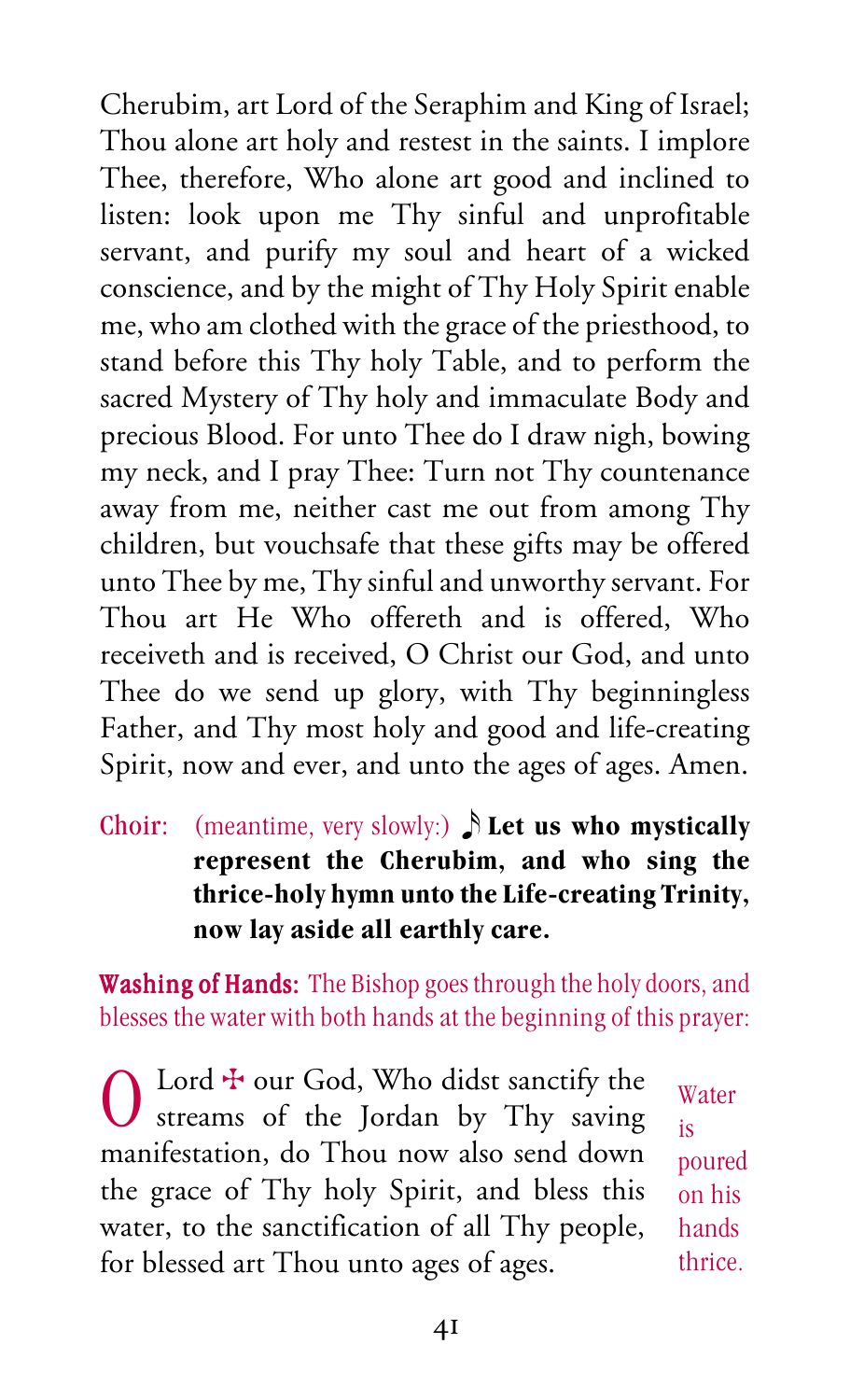The Bishop signs himself with the blessed water and sprinkles the people with it. Then he blesses the Subdeacons holding the basin & they kiss his nearest hand.

#### \*\* The Small Omophor is placed upon him.

The Bishop & all clergy make three metanies to the east.

# Threefold Lifting of Hands

Bishop: (with hands raised:\*) Let us who mystically represent the Cherubim, and who sing the thrice-holy hymn unto the Life-creating Trinity, now lay aside all earthly care.

All the clergy bow deeply:

Deacon: That we may receive the King of all, Who cometh invisibly upborne in triumph by the ranks of Angels, alleluia, alleluia, alleluia.

\* Note that when the Bishop raises his hands, the Deacons raise their oraria.

Bishop: (with hands raised:) Let us who mystically represent the Cherubim, and who sing the thrice-holy hymn unto the Life-creating Trinity, now lay aside all earthly care.

All the clergy bow deeply:

- Deacon: That we may receive the King of all, Who cometh invisibly upborne in triumph by the ranks of Angels, alleluia, alleluia, alleluia.
- Bishop: (with hands raised:) Let us who mystically represent the Cherubim, and who sing the thrice-holy hymn unto the Life-creating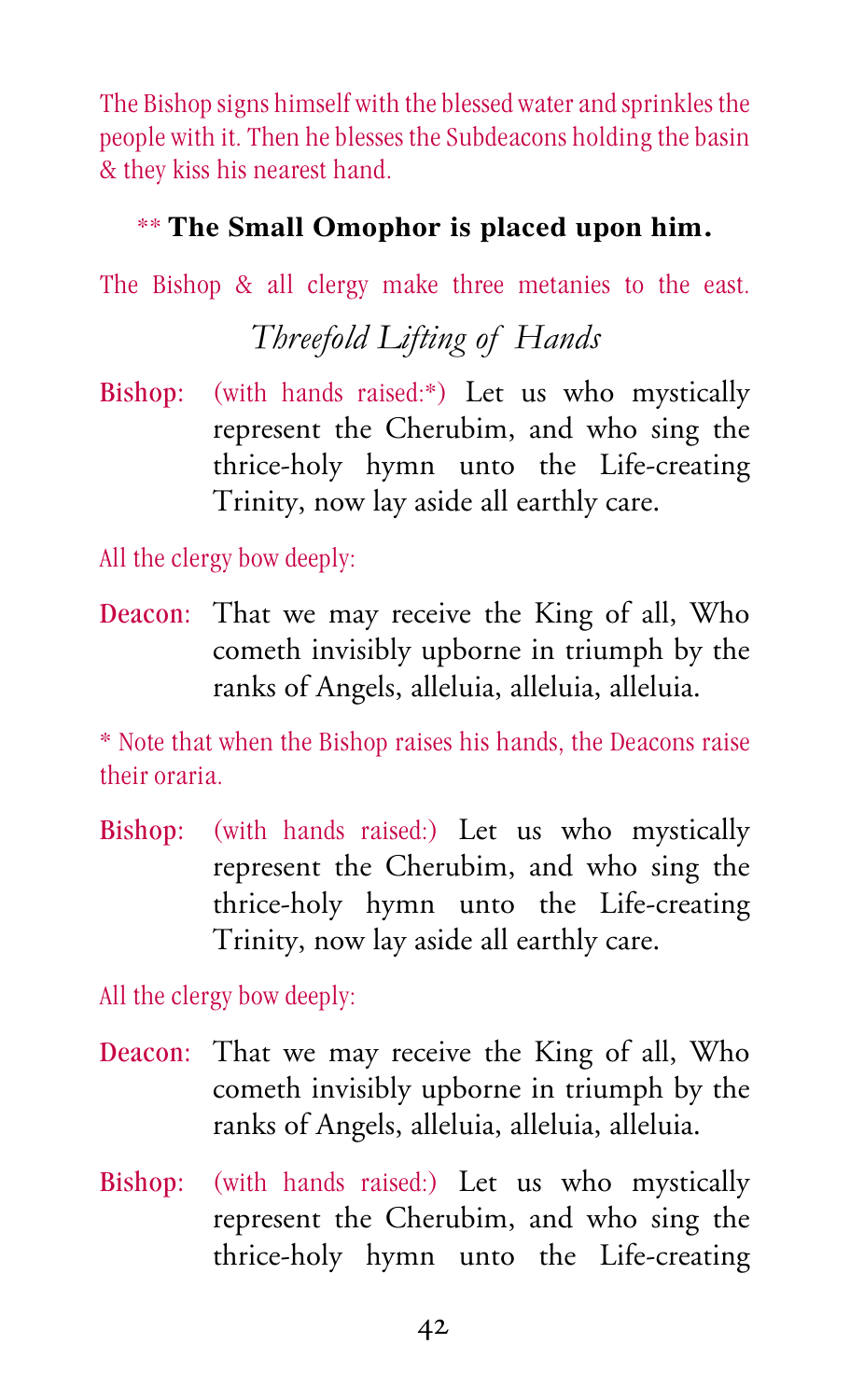Trinity, now lay aside all earthly care.

All the clergy bow deeply:

Deacon: That we may receive the King of all, Who cometh invisibly upborne in triumph by the ranks of Angels, alleluia, alleluia, alleluia.

## **\* \* The Mitre is removed. \* \***

The Bishop kisses the antimens & edge of the holy Table, & blesses the Priests, turns to bless the people with both hands, & goes straightway to the table of oblations.

The Priests make 2 metanies, kiss the antimens and holy Table, make a 3rd metany, and go to bow before the people.

# At the Oblations Table

The Proskomedia complete, the **Small Omophor is removed**  $\&$ the Bishop censes the Gifts 3x3, saying:

O God, cleanse me, a sinner. (3x)

He replaces the veils & hands the censer to the Deacon, who puts it away. The Bishop kisses the diskos veil.

Deacon: Lift up, most reverend Master.

- Bishop: (handing him the diskos:) Lift up your hands unto the holies, and bless the Lord.
- Priest: May the Lord God remember Thine (Arch-) Episcopate in His kingdom, now and ever, and unto ages of ages.

The Bishop kisses the chalice, hands it to the Priest, then takes the censer. He does not exit the holy doors.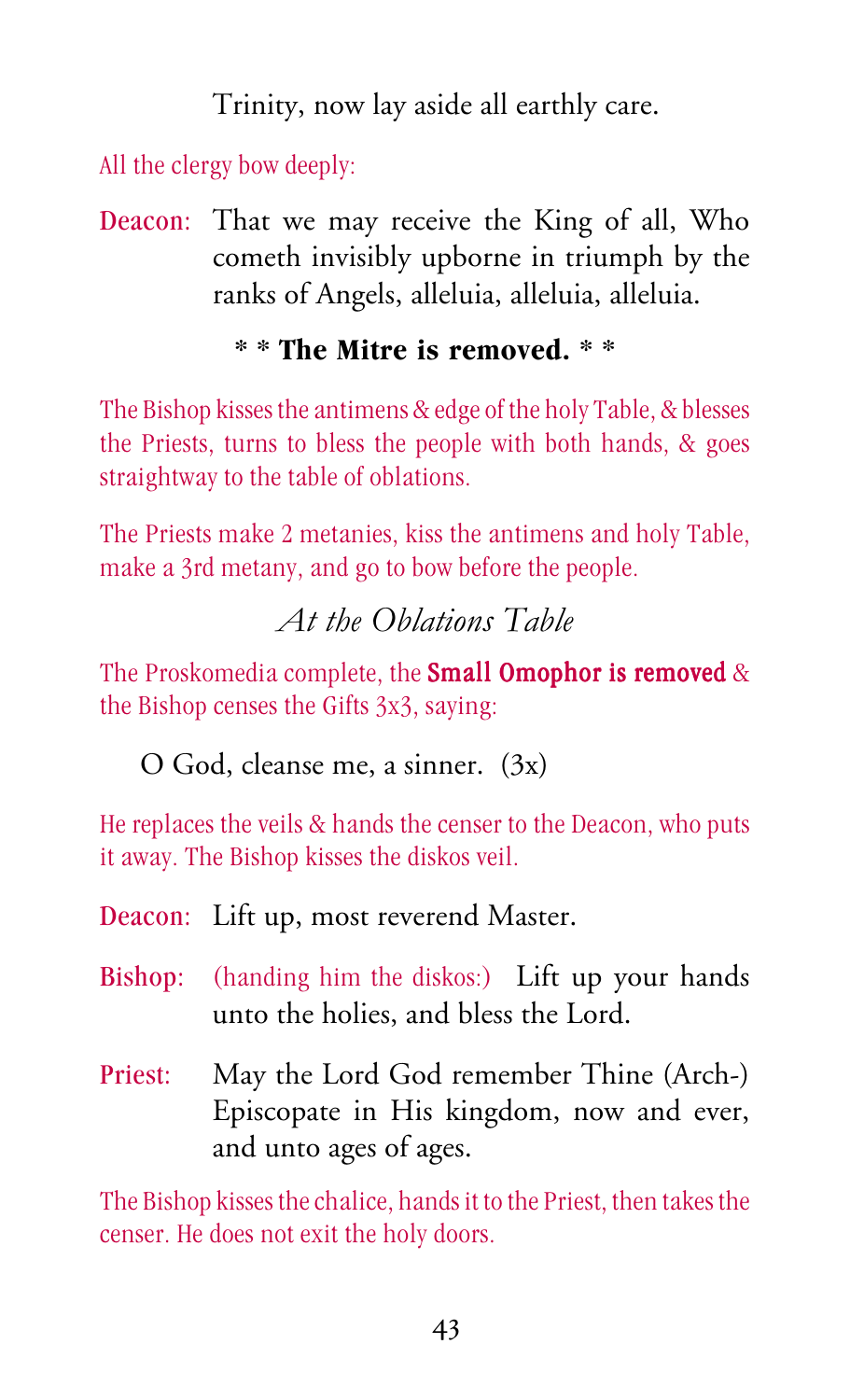## Great Entrance

A procession is made: candle; crozier-bearer; Deacon with censer; D&T; fans; diskos; chalice; and Priest.

Deacon: **Our lord the Most Reverend** N**., our (Arch-)Bishop may the Lord God remember in His kingdom, always, now and ever, and unto the ages of ages.**

The Bishop, standing in the holy doors, censes the diskos.

- Deacon: May the Lord God remember thine (Arch-) Episcopate in His kingdom.
- Bishop: May the Lord God remember Thy (Diaconate) in His kingdom.

The Bishop gives up the censer & receives the diskos. Standing with it in the holy doors facing west, he sings:

Bishop: **The Orthodox Episcopate of the Church of N., our lord the Very Most Reverend N., Metropolitan of N. and First Hierarch of the Church of N., may the Lord God remember in His kingdom always, now and ever, and unto the ages of ages.**

The Bishop turns & goes to place the diskos upon the holy Table.

Choir: **Amen.**

The Bishop takes the chalice in his hands; facing west, he intones:

Bishop: **This land, its authorities, and the faithful that dwell therein, may the Lord God remember in His kingdom always, now**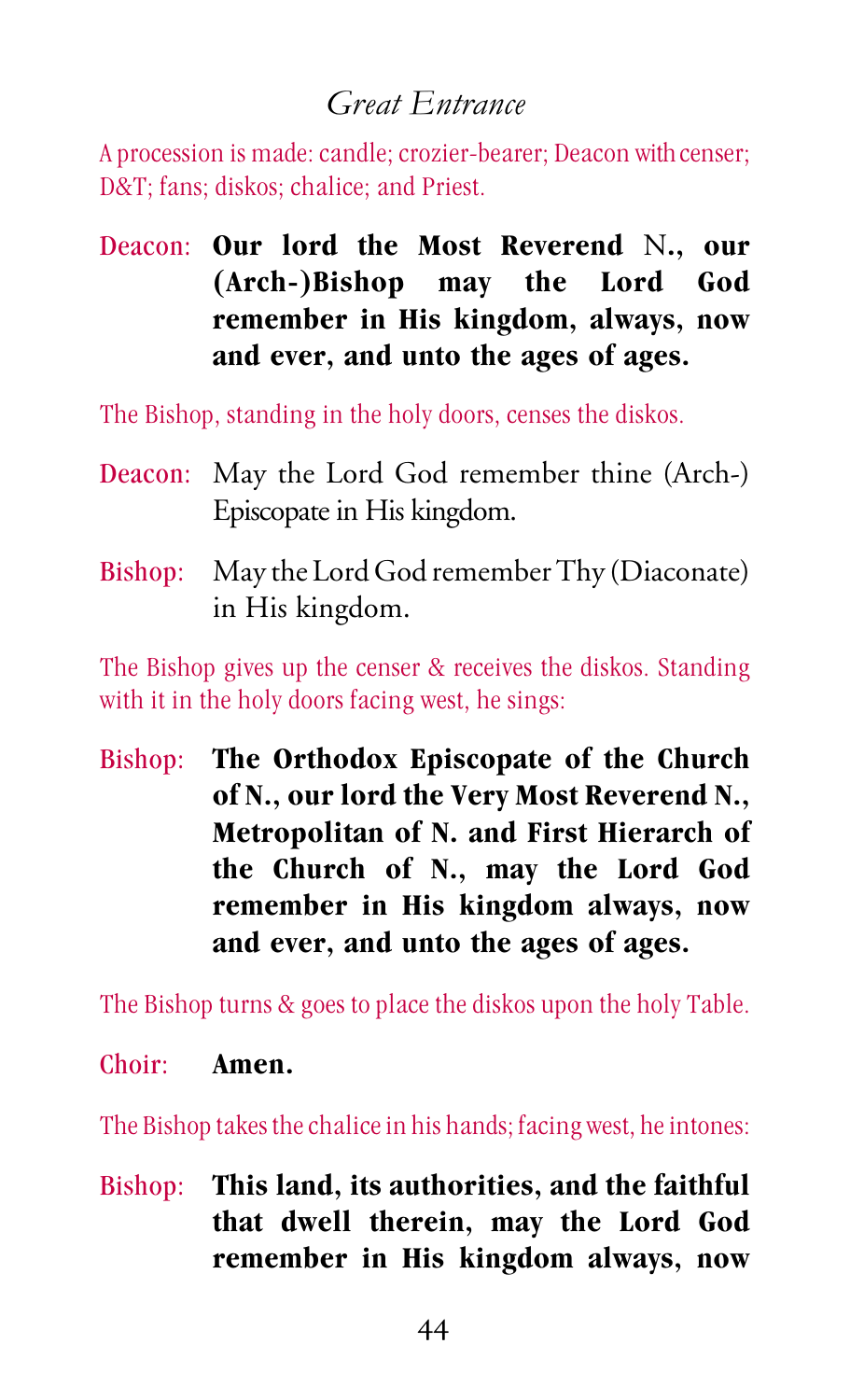**and ever, and unto the ages of ages.**

**The Clergy, the Monks and Nuns, all that are persecuted and suffer for the Orthodox Faith; the ever-memorable founders and benefactors of this holy** (**temple** or **monastery**)**, and its** (**parishioners** or **brotherhood** or **sisterhood**)**,**

He blesses the people with the chalice in the form of a cross:

**And all you Orthodox Christians, may the Lord God remember in His kingdom, always, now and ever, and unto the ages of ages.**

The Bishop places the chalice on the holy Table, around which all the clergy gather. The Bishop begins the prayers below.

Choir: x **Amen.** (more animatedly:) **That we may receive the King of all, who cometh invisibly upborne in triumph by the ranks of Angels, alleluia, alleluia, alleluia.**

Bishop: The noble Joseph, when he had taken Thy most pure Body down from the tree, wrapped it in fine linen and anointed it with sweet spices, and placed it in a new tomb.

The Deacons unveil the diskos; the two small veils they fold up.

Bishop: Within the tomb in body and within hades in soul, in Paradise with the thief and upon the throne with the Father and the Spirit wast Thou, O Christ, filling all things, Thyself uncircumscribable.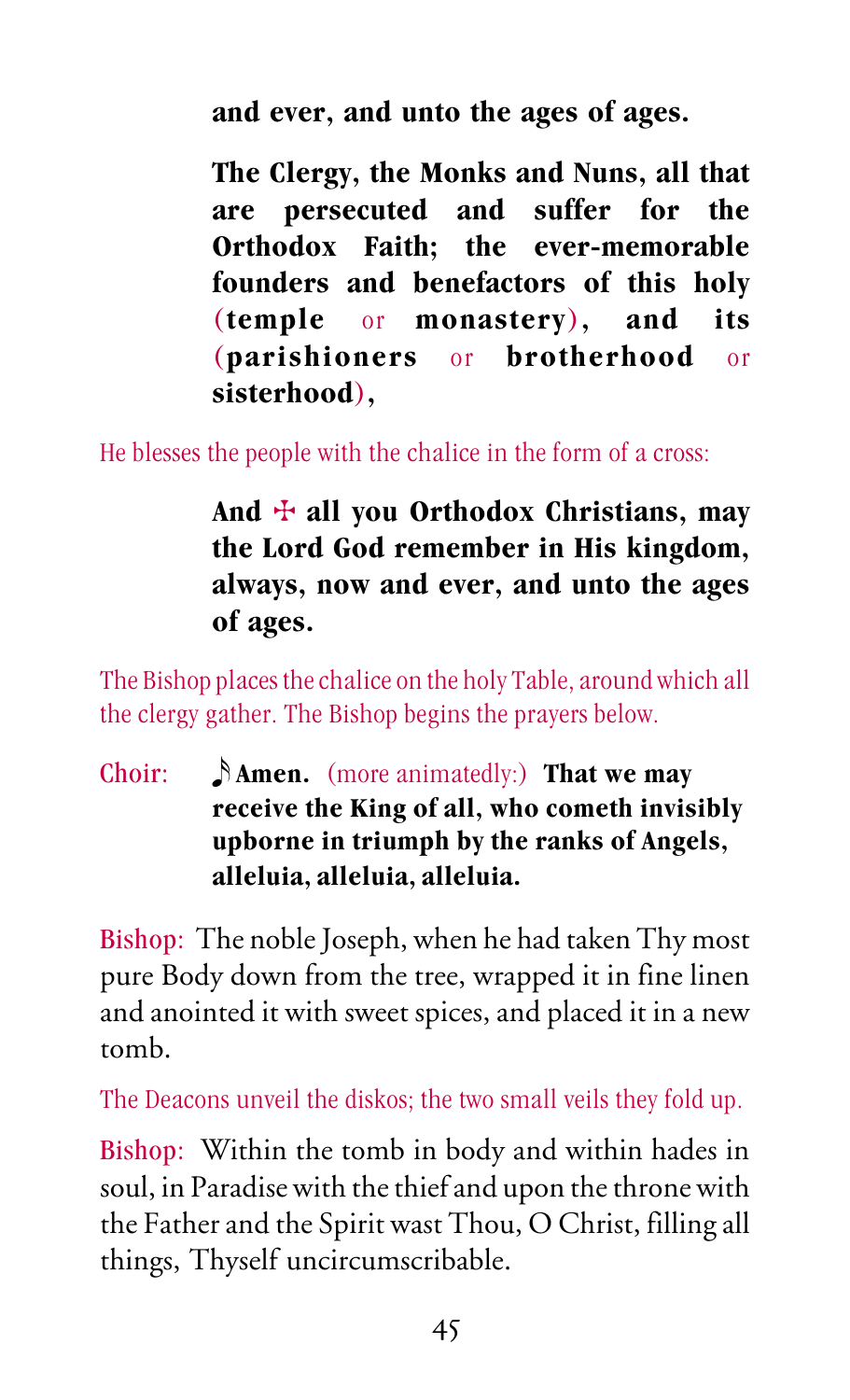Life-bearing and more fruitful than Paradise, more radiant than any royal chamber, Thy tomb, O Christ, is the fountain of our resurrection.

The Bishop wraps the aer round the censer, & places it over diskos & chalice, saying:

Bishop: The noble Joseph, when he had taken Thy most pure Body down from the tree, wrapped it in fine linen and anointed it with sweet spices, and placed it in a new tomb.

# **\* \* The Bishop puts his Mitre on. \* \***

Bishop (censing the Gifts): Do good, O Lord, in Thy good pleasure, unto Sion, and let the walls of Jerusalem be builded. Then shalt Thou be pleased with a sacrifice of righteousness, with oblation and whole-burnt offerings; then shall they offer bullocks upon Thine altar. (Ps. 50) He gives the censer to the Deacon.

#### \* \* \* DIKIRI & TRIKIRI ARE TAKEN ONTO THE SOLEA \* \* \*

The Bishop bows his head and says:

- Bishop: (softly:) Remember me, brothers and concelebrants.
- Clergy: (softly:) The Holy Spirit shall come upon thee, and the power of the Most High shall overshadow thee.
- Deacon: The same Spirit shall minister with us all the days of our life. Remember us, holy Master. He retains the censer.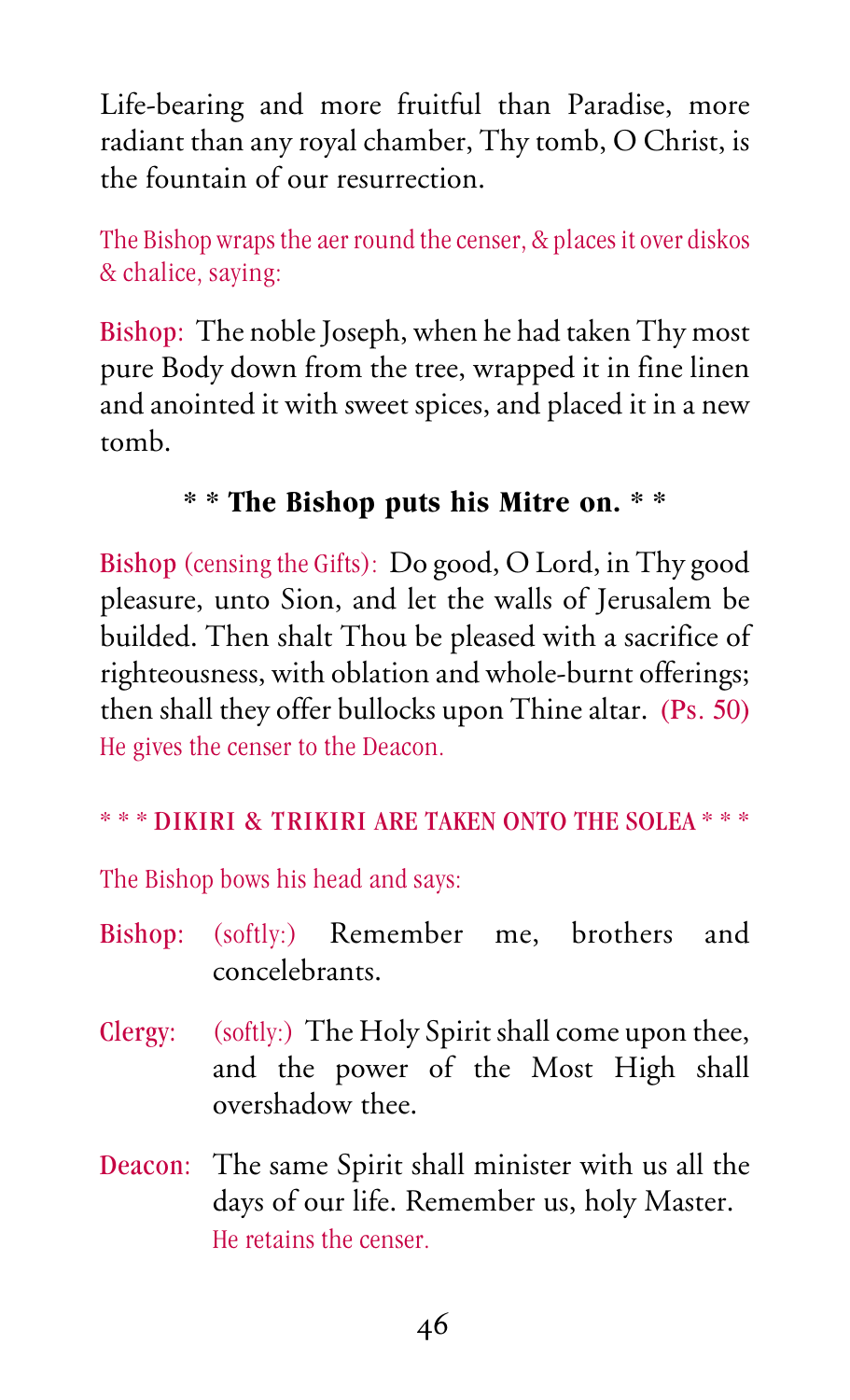Bishop: May the Lord direct your steps.

Deacons: Remember me (us), holy Master.

Bishop: (blessing them:) May the Lord God remember thee (you) in His kingdom, always, now and ever, and unto the ages of ages.

Deacon: Amen. The Deacons kiss his hand.

The Deacon censes the Bishop 3x3 & gives up the censer.

Blessing of the People

The Bishop exits the holy doors, takes the D&T, and blesses with them once to the centre. During this the choir sings:

#### Choir:  $\triangle$  **Eis polla eti, Despota.** (1x)

The Bishop gives up the D&T and returns into the altar.

# Litany of Supplication

The Bishop begins the Offering Prayer (next page). Meanwhile:

Deacon: **Let us complete our prayer unto the Lord.**

- Choir: **Lord, have mercy.**
- Deacon: **For the precious Gifts set forth, let us pray to the Lord.**
- Choir: **Lord, have mercy.**
- Deacon: **For this holy temple, and for them that with faith, reverence, and the fear of God enter herein, let us pray to the Lord.**
- Choir: **Lord, have mercy.**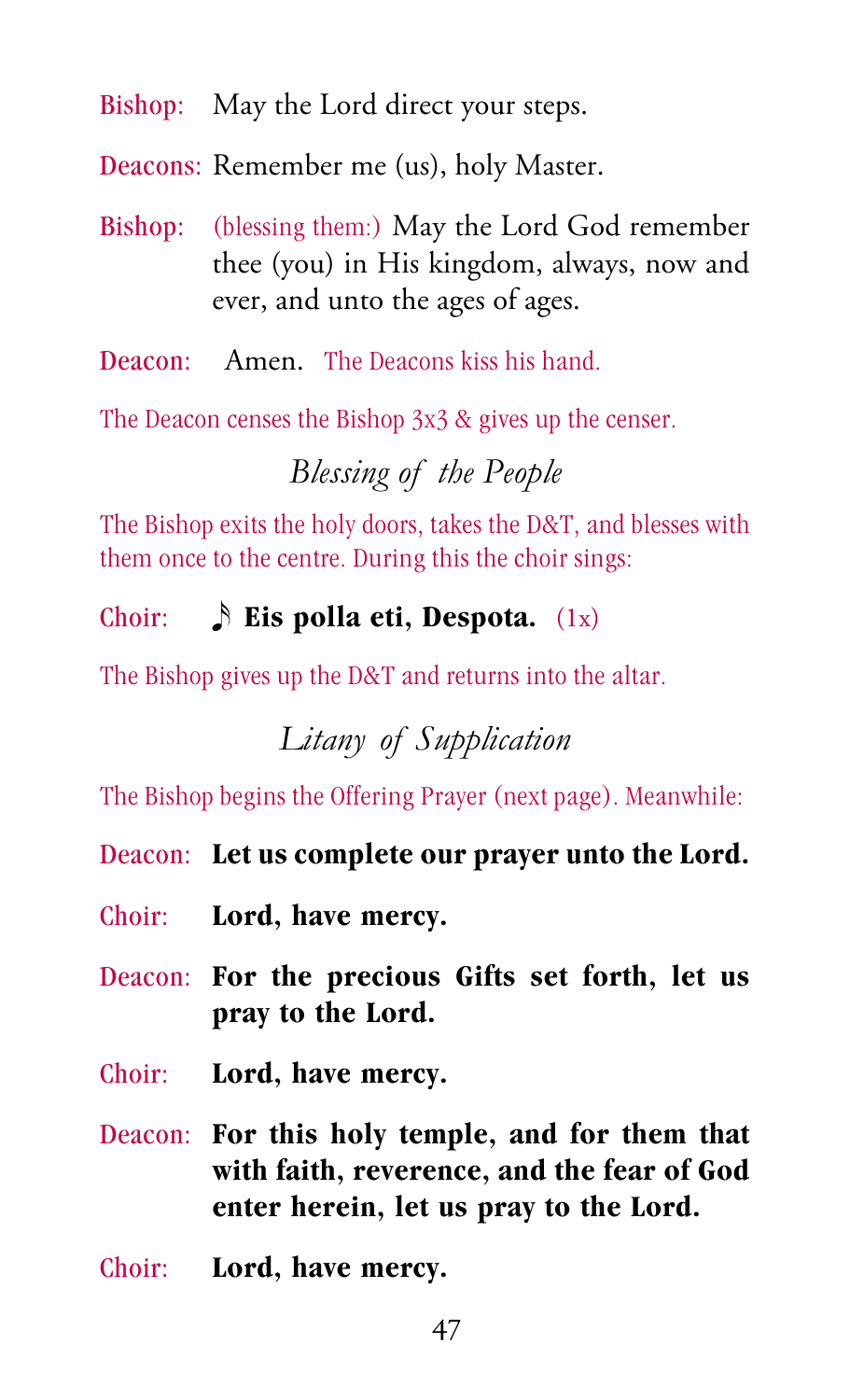- Deacon: **That we may be delivered from all tribulation, wrath, and necessity, let us pray to the Lord.**
- Choir: **Lord have mercy.**
- Deacon: **Help us, save us, have mercy on us, and keep us, O God, by Thy grace.**
- Choir: **Lord have mercy.**
- Deacon: **That the whole day may be perfect, holy, peaceful, and sinless, let us ask of the Lord.**
- Choir: **Grant this, O Lord.**
- Deacon: **An Angel of peace, a faithful guide, a guardian of our souls and bodies, let us ask of the Lord.**

## *Prayer of Offering* Bishop, softly:

O Lord our God, Who hast created us, and hast brought us into this life; Who hast shown us the way of salvation, Who hast granted us the revelation of heavenly mysteries, for Thou hast appointed us to this ministry by the power of Thy Holy Spirit: be pleased, therefore, O Lord, that we be servitors of Thy new covenant, ministers of Thy Holy Mysteries; accept us who draw nigh to Thy holy altar, according to the multitude of Thy mercies, that we may be worthy to offer to Thee this rational and bloodless sacrifice for our sins and for the errors of the people; accepting which upon Thy holy and most heavenly and noetic altar as an odour of spiritual fragrance, do Thou send down upon us the grace ...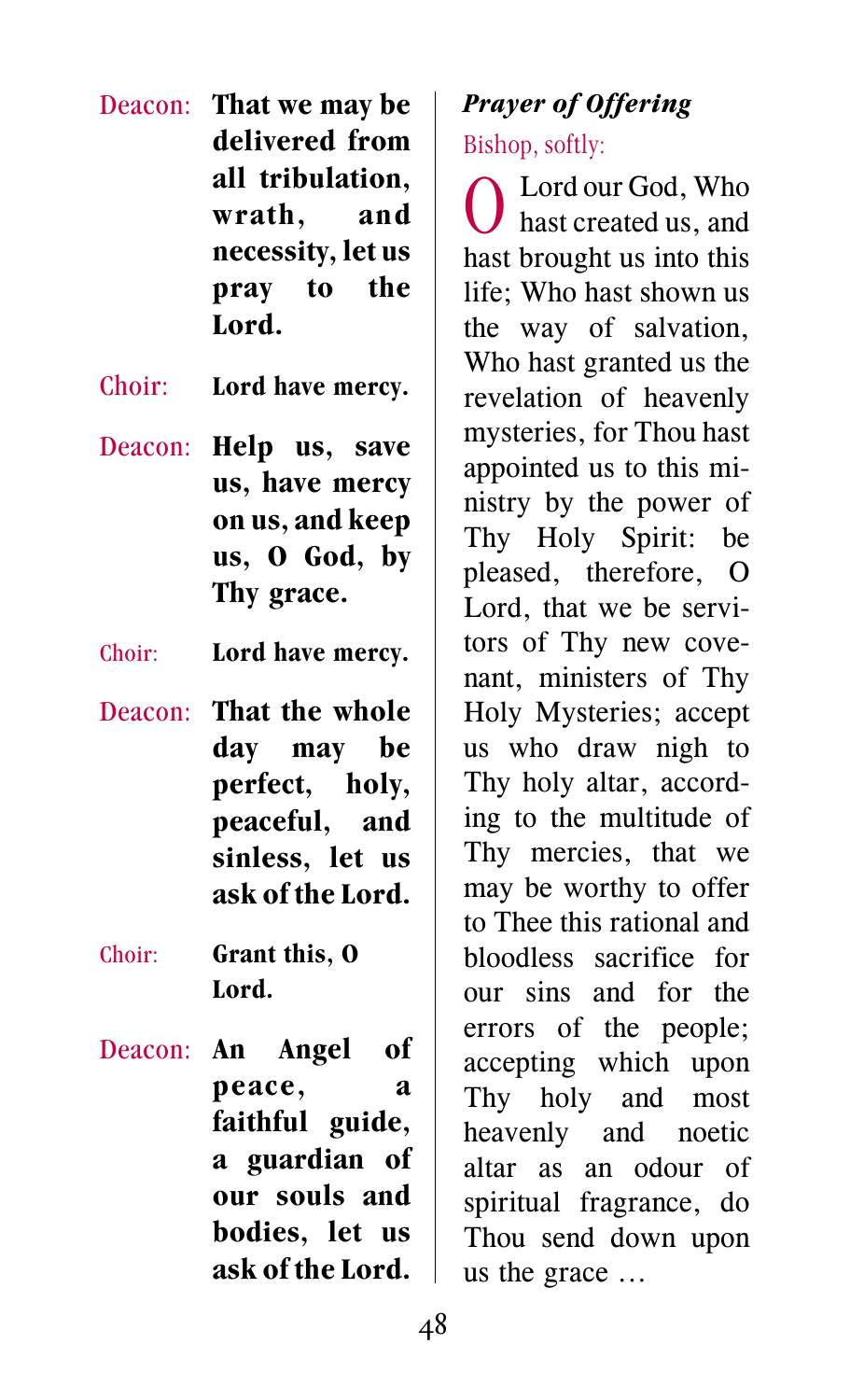... of Thy Holy Spirit. Look down upon us, O God, and look upon this our service, as Thou didst accept the gifts of Abel, the sacrifice of Noë, the offerings of Abraham, the priesthood of Moses and Aaron, and the peaceofferings of Samuel. According as Thou didst accept of Thy holy Apostles this true ministry, receive thus also from the hands of us sinners these gifts in Thy goodness, O Lord; that having been vouchsafed to minister without blame at Thy holy altar, we may receive the reward of faithful and wise stewards in the terrible day of Thy righteous rewarding. (next page)

Choir: **Grant this, O Lord.**

**Pardon and remission of our sins and offences, let us ask of the Lord.**

Choir: **Grant this, O Lord.**

**Things good and profitable for our souls, and peace for the world, let us ask of the Lord.**

Choir: **Grant this, O Lord.**

**That we may complete the remaining time of our life in peace and repentance, let us ask of the Lord.**

Choir: **Grant this, O Lord.**

**A Christian ending to our life, painless, blameless, peaceful, and a good defence before the dread judgment seat of Christ, let us ask.**

Choir: **Grant this, O Lord.**

**Calling to remembrance our most holy, most pure, most blessed, glorious Lady Theotokos and Ever-Virgin Mary with all the Saints, let us commit ourselves and one another and all our life unto Christ our God.**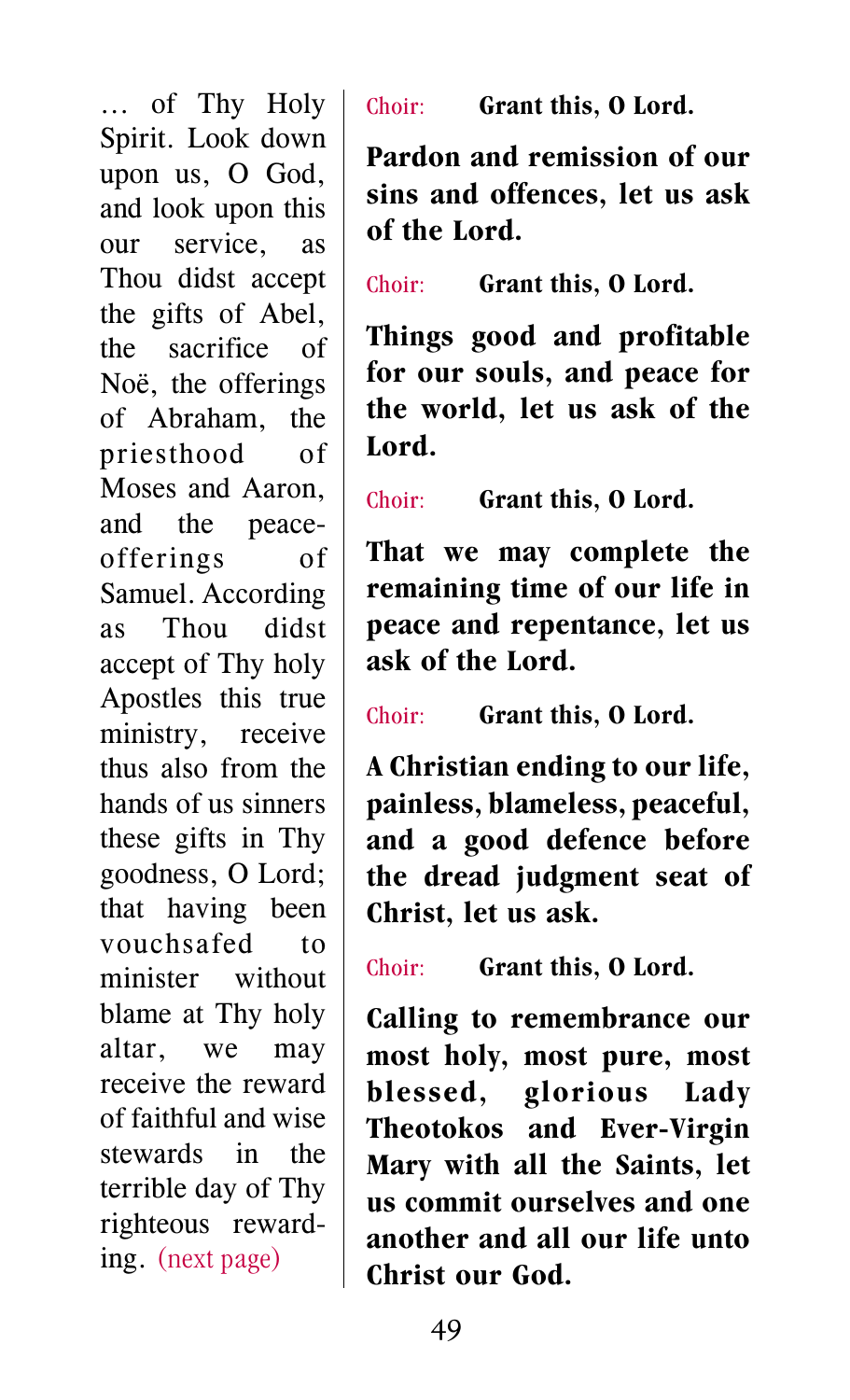- Choir: **To Thee, O Lord.**
- Bishop: **Through the compassions of Thine onlybegotten Son, with Whom Thou art blessed, together with Thy most-holy, and good, and life-creating Spirit, now and ever, and unto the ages of ages.** Choir: **Amen.**

## The Peace

The Bishop blesses the people with both hands through the holy doors, intoning:

- Bishop: **Peace**  $\div$  **be unto all.**
- Choir: **And to thy spirit.** He returns to the holy Table.
- Deacon: **Let us love one another, that with one mind we may confess:**
- Choir:  $\qquad \qquad$ **Father, Son, and Holy Spirit, the Trinity one in essence, and undivided.**

While the choir sings, the Bishop & clergy bow thrice, saying softly each time: I will love Thee, O Lord, my strength; the Lord is my foundation, and my refuge, and my deliverer.

#### \* \* The Mitre is removed. \* \*

The Bishop kisses (1) the diskos, saying: Holy God; (2) the chalice, saying: Holy Mighty; (3) the western edge of the holy Table, saying: Holy Immortal, have mercy on us.

The Bishop goes to the right (south) side, facing north. The Priests kiss diskos, chalice, & holy Table silently, then the Bishop:

Bishop: Christ is in our midst! Priest: He is and shall be!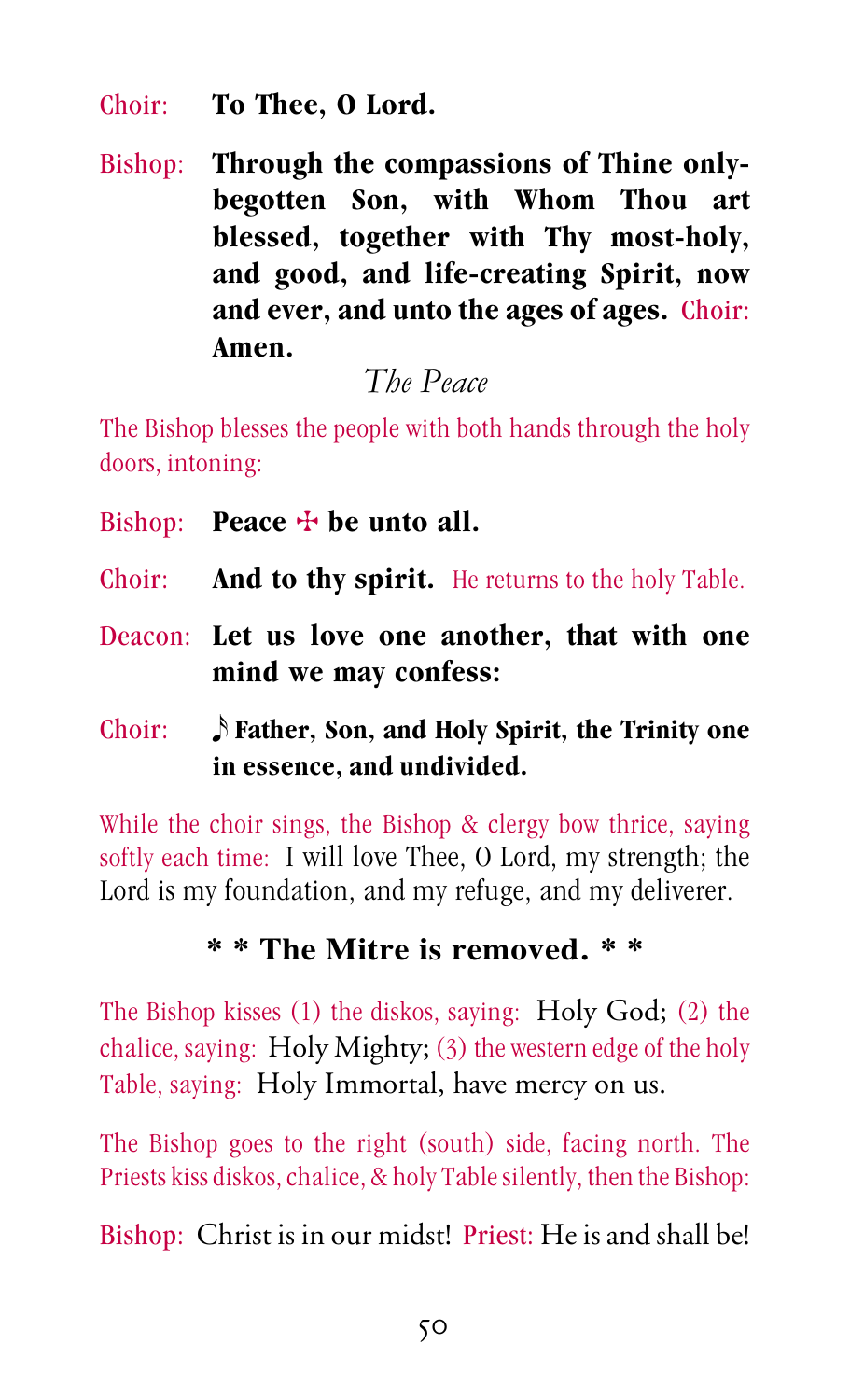The Priest kisses the Bishop's right shoulder, left shoulder, and hand, & so do the Priests to one another, afterwards.

#### Deacon: **The doors! The doors! In wisdom, let us attend.**

Symbol of Faith

The Bishop bows his head over the holy Table; Priests lift the aer and wave it over the Gifts & the Bishop's head.

People:  $\triangle$ **I** believe in one God, the Father Almighty, / Maker **of heaven and earth, and of all things visible and invisible. / And in one Lord Jesus Christ, the Son of God, / the Onlybegotten, begotten of the Father before all ages; / Light of Light, true God of true God; / begotten, not made; of one essence with the Father; by Whom all things were made; / Who for us men, and for our salvation, came down from the heavens, / and was incarnate of the Holy Spirit and the Virgin Mary, and became man; / And was crucified for us under Pontius Pilate, / and suffered, and was buried; and arose again on the third day according to the Scriptures; / And ascended into the heavens, and sitteth at the right hand of the Father; / And shall come again, with glory, to judge both the living and the dead; Whose kingdom shall have no end. / And in the Holy Spirit, the Lord, the Giver of life; Who proceedeth from the Father; / Who with the Father and the Son together is worshipped and glorified; Who spake by the prophets. / In One, Holy, Catholic, and Apostolic Church. / I confess one baptism for the remission of sins. / I look for the resurrection of the dead, / And the life of the age to come. Amen.**

The Bishop kisses the cross on the aer; the Priests fold it and place it at the upper left corner of the antimens.

\* \* \* \* \* \* \* \* \* \* DIKIRI & TRIKIRI \* \* \* \* \* \* \* \* \* \*

#### ANAPHORA

#### Deacon: **Let us stand aright, let us stand with fear, let us attend, that we may offer the holy**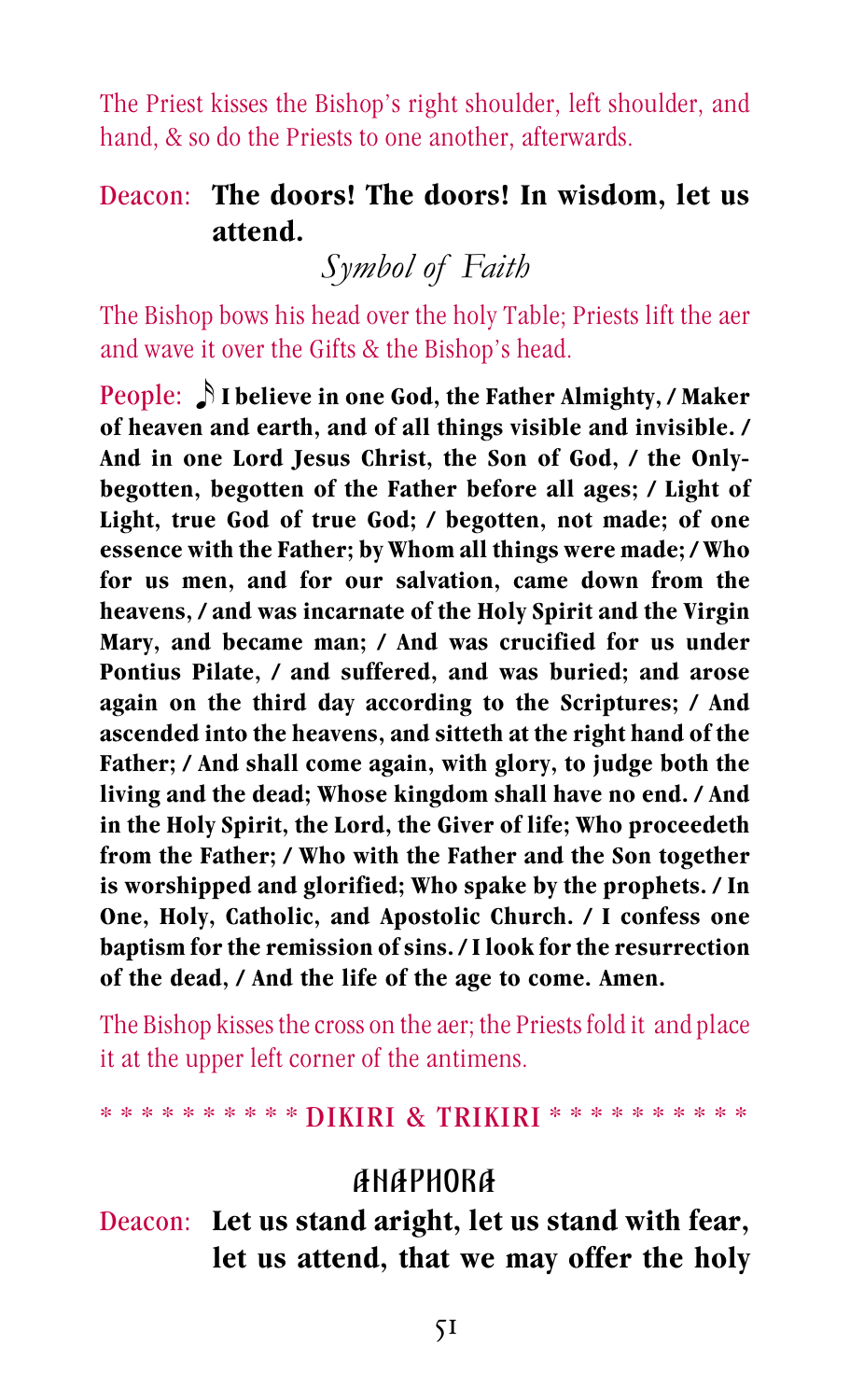### **oblation in peace.**

#### Choir:  $\qquad \qquad \Lambda$  **A** mercy of peace, a sacrifice of praise.

The Deacon enters the altar; the Bishop goes out through the holy doors & blesses with D&T towards the west:

- Bishop: **The grace of our Lord Jesus Christ, and the love of God the Father, and the communion of the Holy Spirit be with you all.**
- Choir: **And with thy spirit.**

The Bishop blesses with D&T to his left, saying:

- Bishop: **Let us lift up our hearts!**
- Choir: **We lift them up unto the Lord.**

He blesses with D&T to his right, saying:

## Bishop: **Let us give thanks unto the Lord!**

He returns to the altar, where he gives away the D&T.

Choir:  $\qquad \qquad$  It is meet and just to worship Father, Son, **and Holy Spirit, the Trinity one in essence, and undivided.** (While the choir sings:)

The Bishop makes a deep reverence, then says softly:

O Master, Thou Who dost truly exist, O Lord God, Father almighty, Who art to be worshipped! It is truly meet and right, and fitting to the majesty of Thy holiness, to praise Thee, to hymn Thee, to bless Thee, to worship Thee, to thank Thee, to glorify Thee the only God that truly existeth, and to offer unto Thee with broken heart and humble spirit this our reasonable service; for it is Thou Who hast bestowed upon us the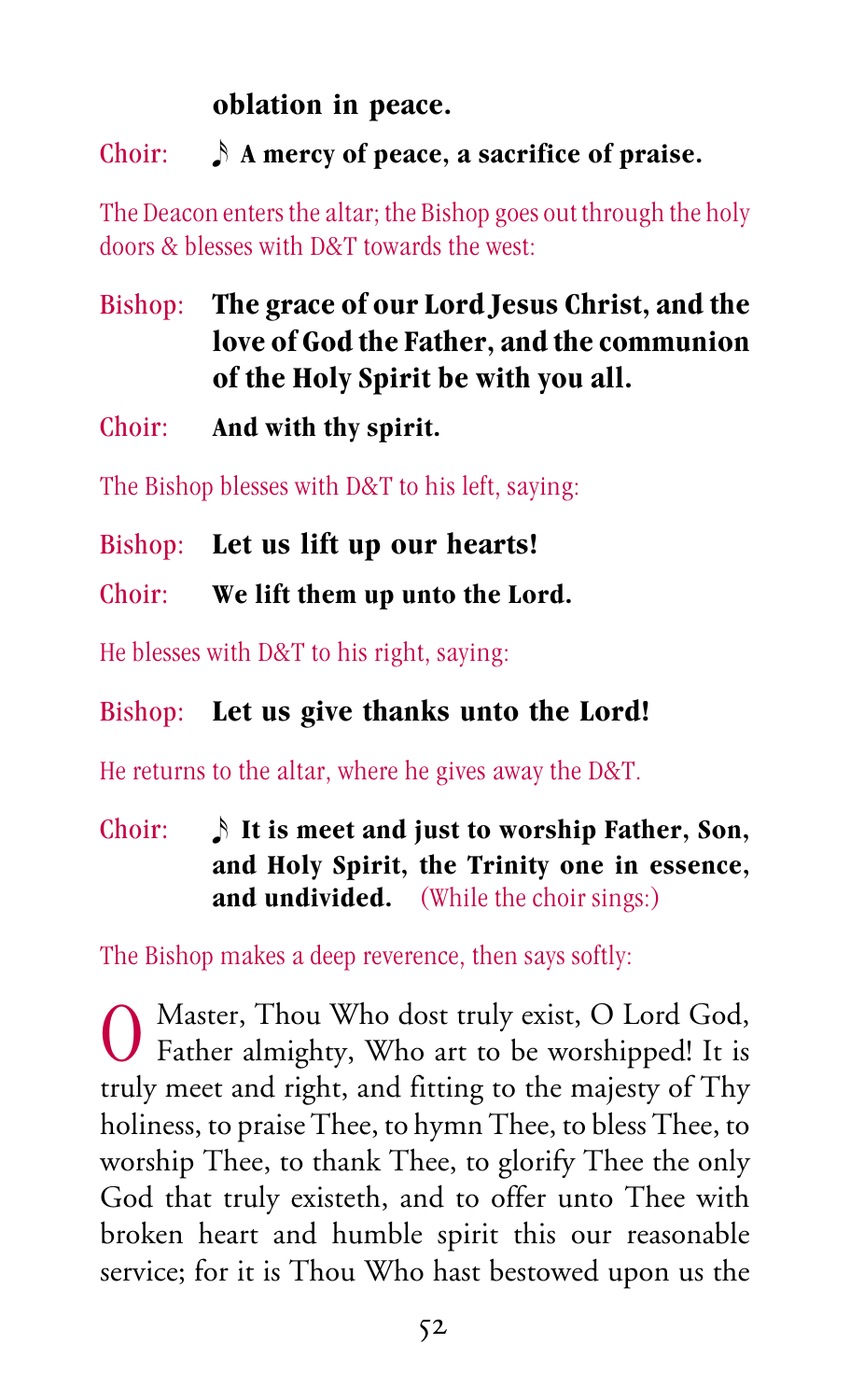knowledge of Thy truth. And who hath power sufficient to express Thy might, to make all Thy praises to be heard, or to proclaim Thy wonders at all times? O Master of all, Lord of heaven and earth, and of all creation, visible and invisible, Who sittest on the throne of glory and lookest upon the deeps, Who art beginningless, unsearchable, ineffable, inexpressible, immutable, the Father of our Lord Jesus Christ, the great God and Saviour, our hope, Who is the image of Thy goodness; the stamp of equal kind, in Himself showing forth Thee, the Father, the living Word, the true God, the pre-eternal Wisdom, the Life, the Sanctification, the Power, the true Light, through Whom the Holy Spirit was manifested; the Spirit of Truth, the Gift of adoption, the Pledge of inheritance to come, the Firstfruits of eternal good things, the life-giving Power, the Fountain of sanctification, by Whom all rational and intelligent creation is strengthened to serve Thee and evermore doth send up to Thee a doxology, for all things are Thy servants; for Angels, Archangels, Thrones, Dominions, Principalities, Authorities, Powers, and the many-eyed Cherubim praise Thee; before Thee stand round about the Seraphim, each having six wings, and with two flying they cry one to another, with their lips, unceasing, never-silent doxologies,

During the below the Deacon touches the diskos with the asterisk, making a cross (then holds it for the Bishop to kiss).

## Bishop: (aloud:) **Singing the triumphal hymn, shouting, crying aloud, and saying:**

The Bishop kisses the asterisk; the Deacon kisses his hand & folds it, laying it on the left of the holy Table.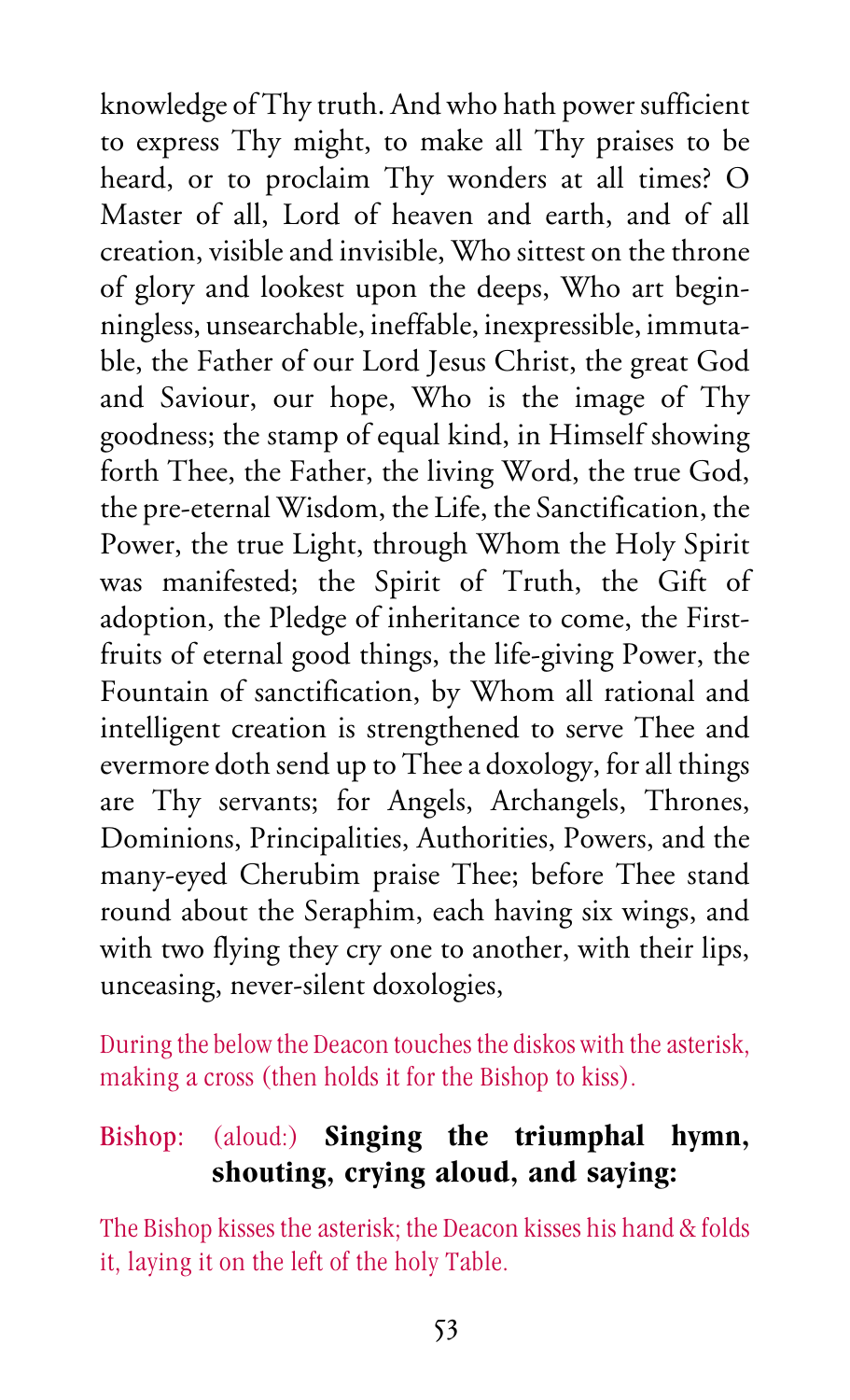#### Choir: x **Holy, Holy, Holy, Lord of Sabaoth; heaven and earth are full of Thy glory. Osanna in the highest. Blessed is He that cometh in the name of the Lord. Osanna in the highest.**

While the choir sings, the Bishop says softly:

W ith these blessed powers, O Master, Lover of mankind, we sinners also cry aloud and say: Holy art Thou, truly, and Most-Holy, and there is no measure to the majesty of Thy holiness; and venerable art Thou in all Thy works, for in righteousness and true judgment hast Thou ordered all things for us; for, having created man, taking him from the dust of the earth, and fashioned him according to Thine image, O God, Thou didst place him in a paradise of delight, promising him life immortal, and the enjoyment of eternal good things in keeping Thy commandments; but when he disobeyed Thee, the true God, Who had created him, and was led astray by the deception of the serpent, and become mortal through his own transgression, Thou didst expel him, in Thy righteous judgment, O God, from paradise into this world, and didst return him to the earth from whence he was taken, providing for him the salvation of regeneration in Thy Christ Himself; for Thou didst not turn Thyself away unto the end from Thy creature whom Thou hadst made, O Good One, neither didst Thou forget the work of Thy hands, but Thou didst visit him in many ways, for the sake of the tender compassion of Thy mercy; Thou didst send prophets, Thou didst perform mighty deeds by Thy saints who, in every generation were well-pleasing unto Thee; Thou didst speak to us by the mouths of Thy servants the prophets, proclaiming beforehand to us the salvation which was to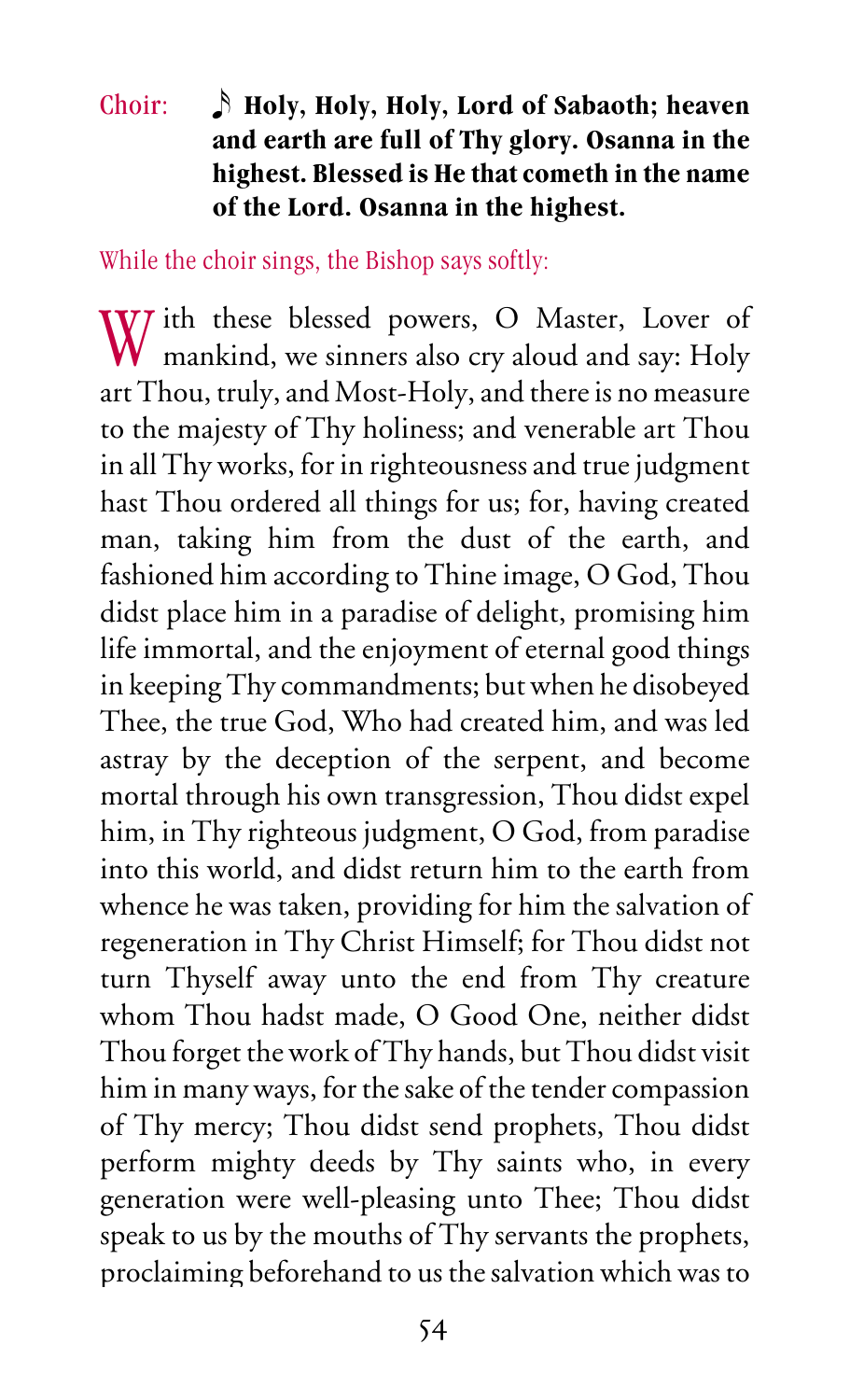come; Thou didst give the Law as a help; Thou didst appoint guardian angels. And when the fullness of time was come, Thou didst speak to us by Thy Son Himself, through Whom also the ages were made, Who through being the brightness of Thy glory, and the express Image of Thy Person, and upholding all things by the word of His power, thought it not robbery to be equal to Thee, the God and Father; but though He was God before the ages, yet He appeared on earth, and dwelt among men; and was incarnate of a holy Virgin, did empty Himself, taking on the form of a servant, being conformed to the body of our lowliness, that He might make us conformable to the image of His glory; for as by man sin entered into the world, and by sin death, so it pleased Thine Only-begotten, Who is in the bosom of Thee, the God and Father, to be born of a woman, the holy Theotokos and Ever-Virgin Mary; to be born under the law, to condemn sin in His flesh, that they who were dead in Adam might be made alive in Thy Christ, and become a dweller in this world, giving saving commandments, releasing us from the delusions of idols, He brought us unto knowledge of Thee, the true God and Father, having acquired us for Himself a peculiar people, a royal priesthood, a holy nation; and being purified with water, and sanctified with the Holy Spirit, He gave Himself a ransom to death, by which we were held, sold under sin; and having descended through the Cross into hades, that He might fill all things with Himself, He loosed the pains of death; and arose on the third day, and making a way for all flesh through the resurrection of the dead, because it was not possible for the Author of Life to be held by corruption, He Who became the Firstfruits of the dead, the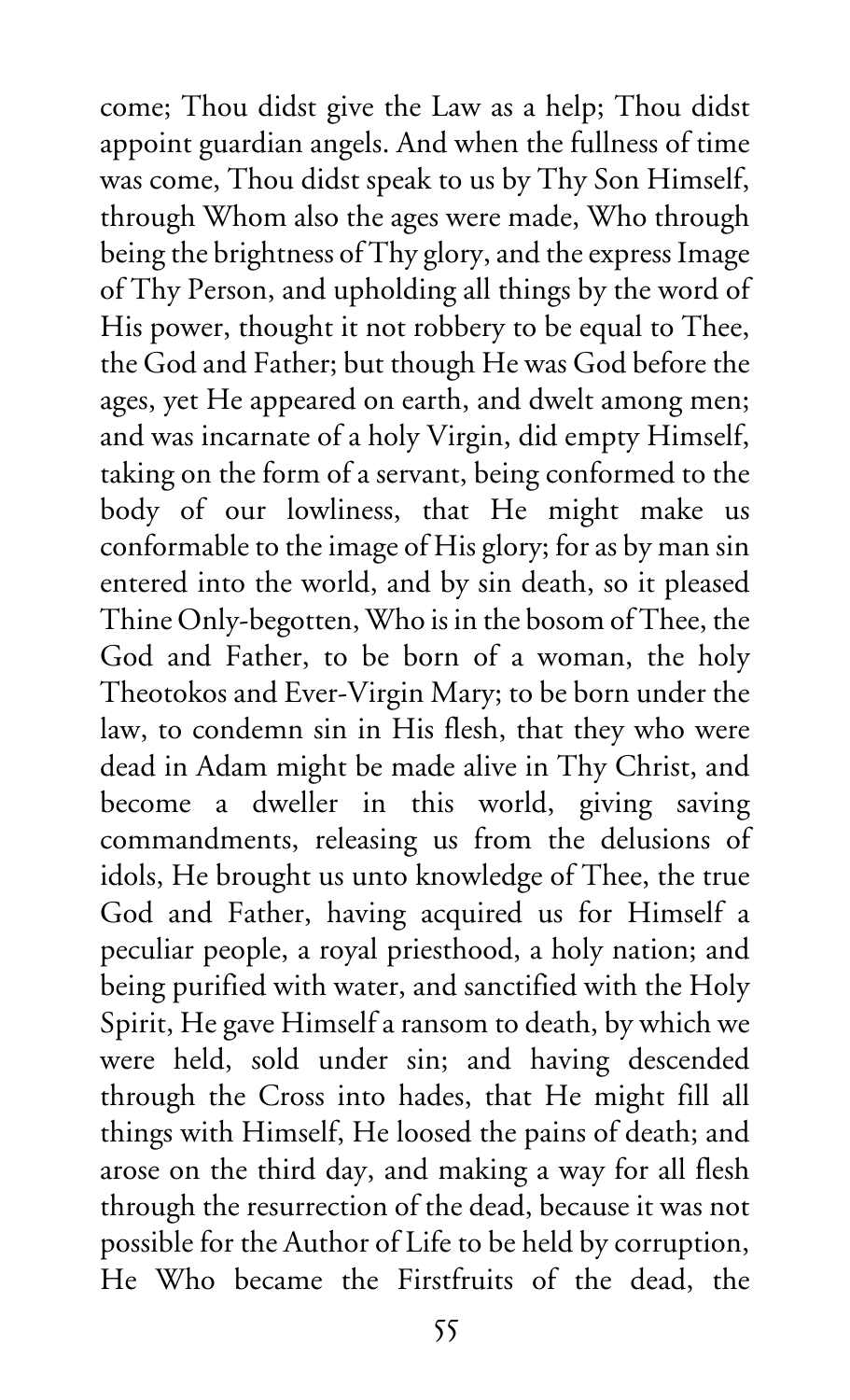Firstborn from the dead, that He might be Himself all things, the first in all things; and having ascended into heaven, He sat down at the right hand of Thy majesty on high, Who also shall come to render unto every man according to his works. And He hath left with us as memorials of His saving Passion these things which we have offered according to His commandments; for when He was about to go forth to His voluntary and ever-memorable and life-giving death, in the night in which He gave Himself for the life of the world, taking bread in His holy and most pure hands, showing it to Thee, God and Father, giving thanks, blessing it, sanctifying it, breaking it,

\*\* Mitre is removed; Small Omophor put on.\*\*

The Deacon points with his orárion to the diskos:

Bishop: (pointing to it with his right hand, aloud:) **He gave It to His holy disciples and apostles, saying: Take, eat; this is My Body, which is broken for you for the remission of sins.**

Choir: **Amen.**

Bishop (very softly:) Likewise also taking the cup of the fruit of the vine, having mingled it, given thanks, blessed it, sanctified it, The Deacon & Bishop point to the chalice:

Bishop: (aloud:) **He gave It to His holy disciples and apostles, saying: Drink of it, all of you: this is My Blood of the New Testament, which is shed for you and for many, for the remission of sins.**

Choir: **Amen.**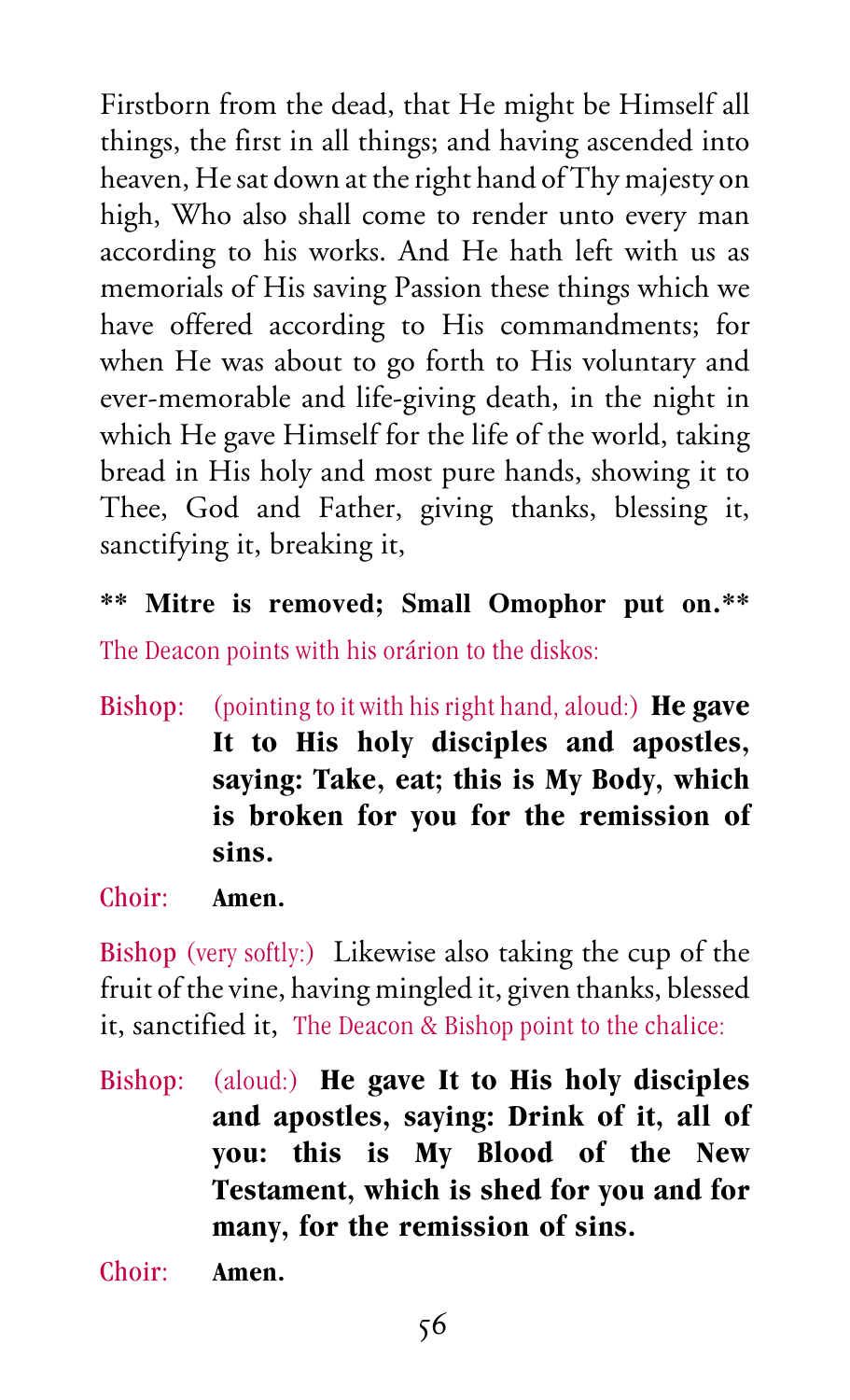Bishop (softly): This do in remembrance of Me; for as often as ye shall eat this Bread and drink of this Cup, ye proclaim My death, ye confess My resurrection. Therefore we also, Master, being mindful of His saving Passion, life-giving Cross, three-day burial, and Resurrection from the dead, His Ascension into heaven, His sitting at the right hand of Thee, the God and Father, and His glorious and terrible Second Coming,

The Bishop steps back from the holy Table; the Deacon (Priest) crosses his right hand over his left and elevates the Holy Gifts. The Bishop raises his hands:

## Bishop: (loudly:) **Thine own of Thine own we offer unto Thee, in behalf of all and for all.**

The Deacon puts down the Gifts & steps aside.

#### Choir:  $\qquad \qquad$  **We praise Thee, we bless Thee, we give thanks unto Thee, O Lord; and we pray unto Thee, O our God.**

Bishop (with bowed head): Therefore, O Most-Holy Master, we sinners also and Thine unworthy servants, having been vouchsafed to minister at Thy holy altar, not because of our righteousness, for we have not done that which is good on the earth, but because of Thy mercies and Thy compassions, which Thou hast poured out richly upon us, dare to draw nigh unto Thy holy altar; and having presented the sacred emblems of the Body and Blood of Thy Christ, we pray Thee, and we call upon Thee: O Holy of Holies, through the favour of Thy goodness, send Thy Holy Spirit down upon us, and upon these Gifts presented here, and bless them, sanctify, and manifest them...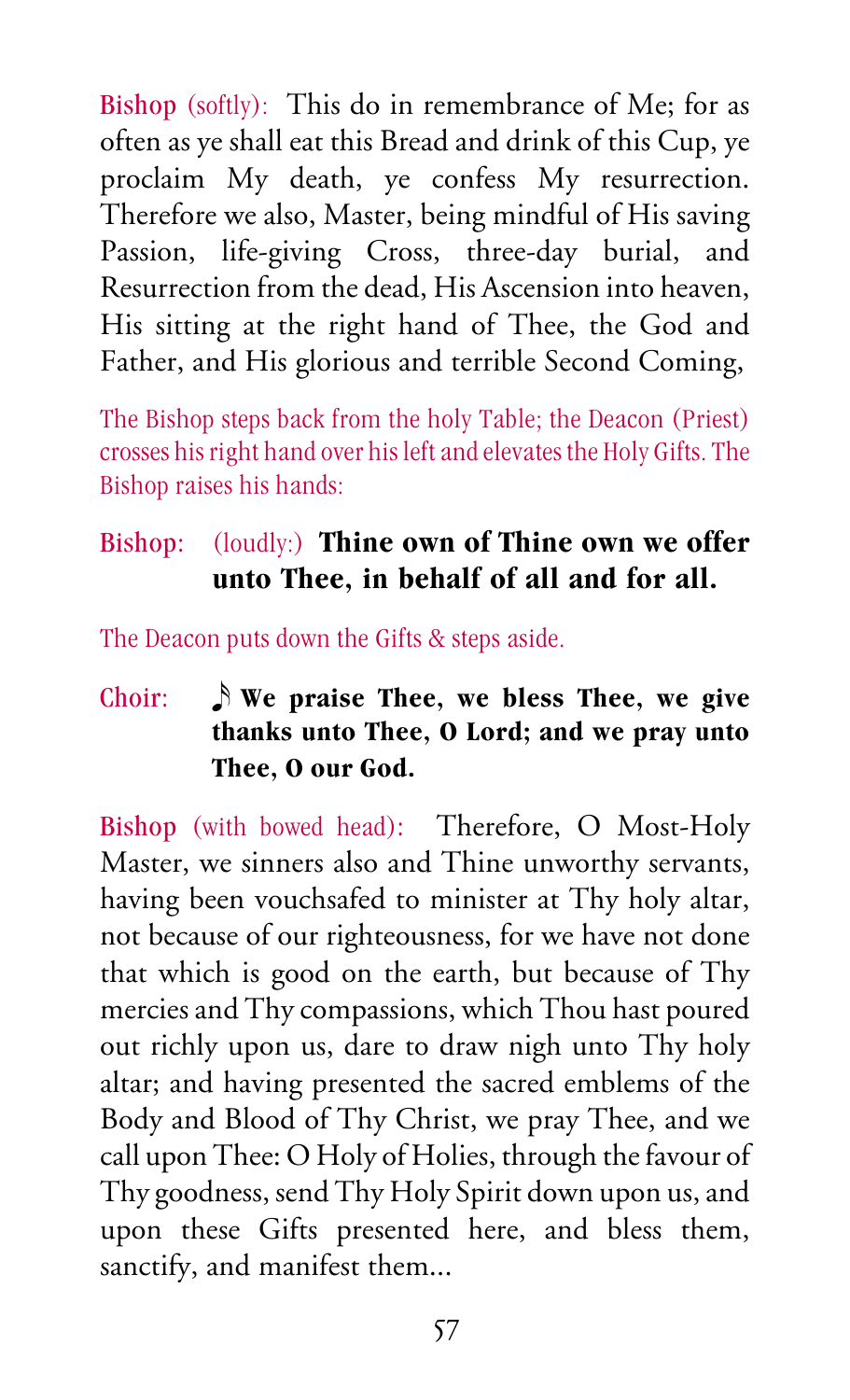- Bishop: O God, cleanse us sinners and have mercy on us.  $(3x)$
- Bishop: (with raised hands:) O Lord, Who didst send down Thy Most Holy Spirit upon Thine apostles at the third hour, take Him not away from us, O Good One, but renew Him in us who pray to Thee. (all bow)
- Deacon: Create in me a clean heart, and renew a right spirit within me.
- Bishop: (with raised hands:) O Lord, Who didst send down Thy Most Holy Spirit upon Thine apostles at the third hour, take Him not away from us, O Good One, but renew Him in us who pray to Thee. (all bow)
- Deacon: Cast me not away from Thy presence, and take not Thy Holy Spirit from me.
- Bishop: (with raised hands:) O Lord, Who didst send down Thy Most Holy Spirit upon Thine apostles at the third hour, take Him not away from us, O Good One, but renew Him in us who pray to Thee. (all bow)

The Deacon points to the diskos with his orárion, saying softly:

- Deacon: Bless, Master, the Holy Bread.
- Bishop: (signing it 3x:) And make this Bread itself the precious Body of our Lord and God and Saviour Jesus Christ.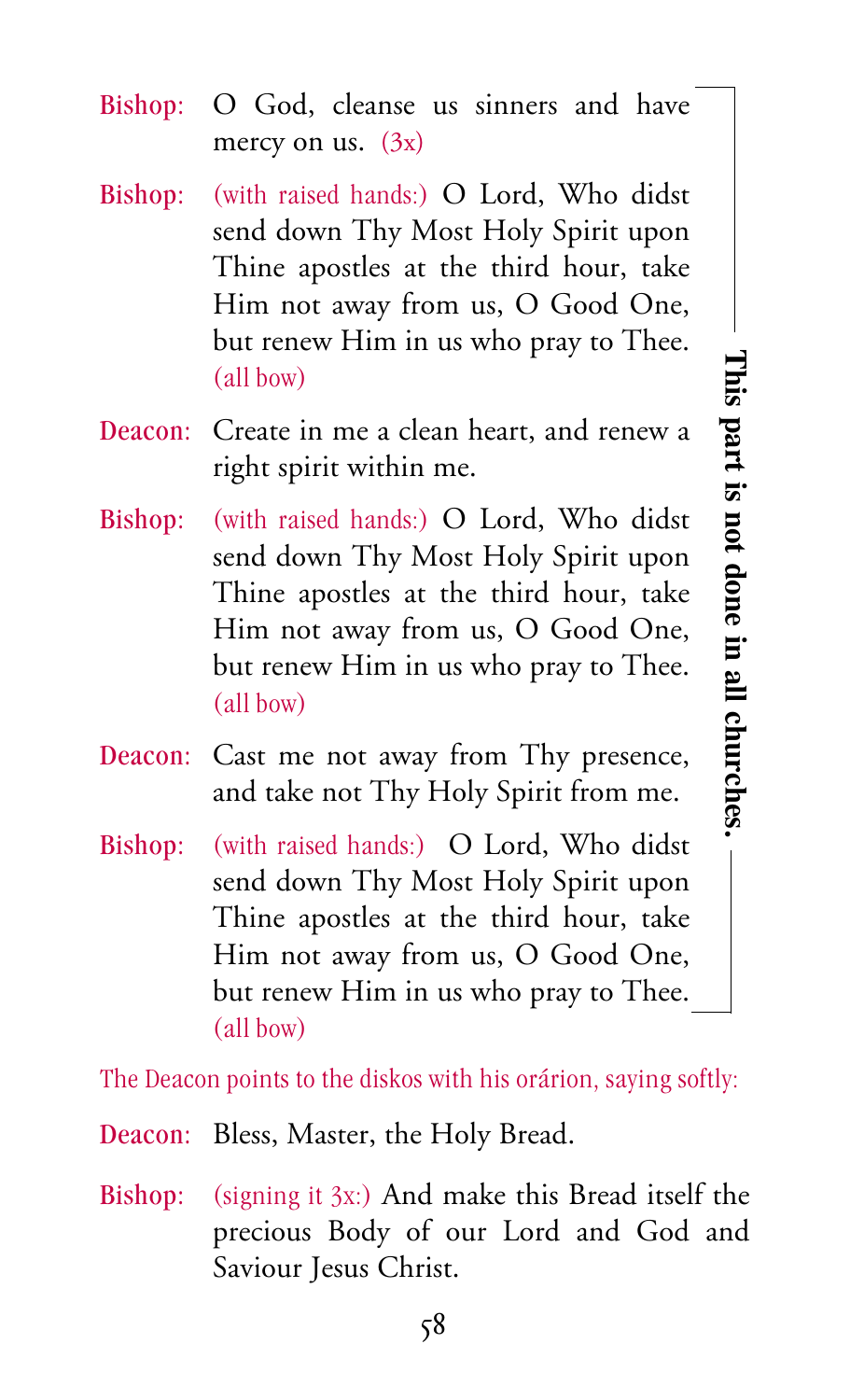#### Deacon: Amen.

The Deacon points to the chalice with his orárion, saying softly:

- Deacon: Bless, Master, the Holy Cup.
- Bishop: (signing it:) And that which is in this chalice the precious + Blood itself of our Lord and God and Saviour Jesus Christ. Deacon: Amen.
- Bishop: Which was shed for the life of the world.
- Deacon: Amen.

The Deacon points to Them, saying softly:

- Deacon: Bless Them both, Master.
- Bishop: (signing them:) Changing Them by Thy Holy Spirit.
- Deacon: Amen, amen, amen!

**Reverence:** All make a prostration before the Gifts.

The Deacons bow their heads to the Bishop.

- Deacon: Remember us sinners, holy Master.
- Bishop: (blessing them:) May the Lord God remember thee (you) in His kingdom, always, now and ever, and unto the ages of ages.

The Deacons kiss his hand, then withdraw. The Bishop says softly:

And all of us who partake of the one Bread and the<br>A one Chalice do Thou unite one to another, in one A nd all of us who partake of the one Bread and the communion of the Holy Spirit; and cause not one of us to partake unto judgment or condemnation of the holy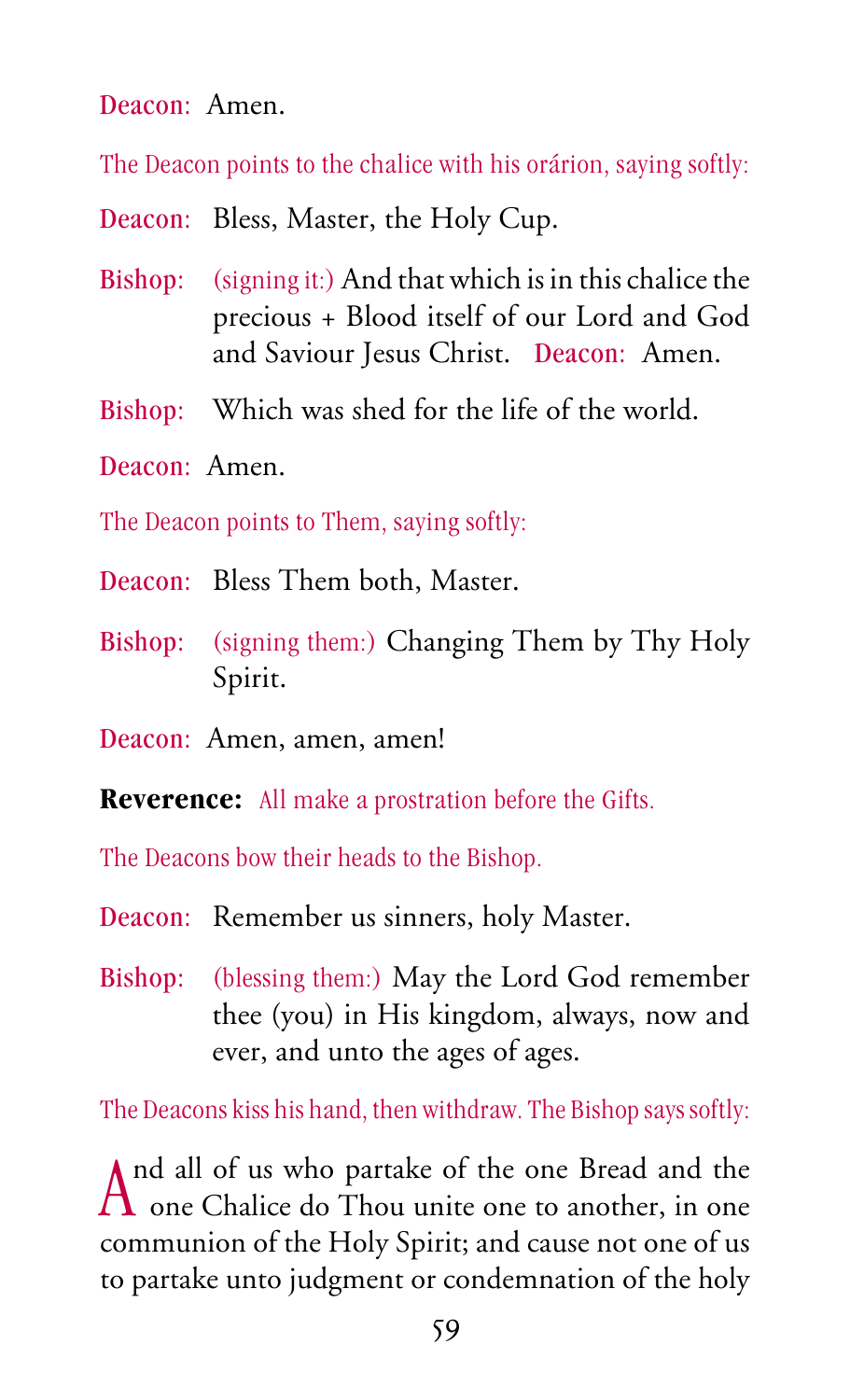Body and Blood of Thy Christ; but that we may find mercy and grace together with all the Saints who from the ages have been pleasing unto Thee, forefathers, fathers, patriarchs, prophets, apostles, preachers, evangelists, martyrs, confessors, teachers, and with all the righteous souls who have passed away in the faith,

**\* \* The Mitre is put on, the Small Omophor removed.**

The Bishop slowly censes the Gifts, then makes a cross with the censer, singing:

# Bishop: (loudly:) **Especially our most holy, most pure, most blessed, glorious Lady Theotokos and Ever-Virgin Mary!**

The Bishop gives the Deacon the censer & begins the prayer below.

**Censing:** The Deacon censes  $(1)$  around the holy Table;  $(2)$  high place; (3) Bishop 3x3; (4) Priests; (5) front of holy Table 1x3. And the 'tidings' peal is rung for:

Choir:  $\triangle$  In thee rejoiceth, 0 thou who art full of **grace, all creation—the angelic assembly, and the race of man; O sanctified temple and noëtical paradise, praise of virgins, of whom God was incarnate and became a child, He that was before the ages, even our God; for of thy body a throne He made, and thy womb more spacious than the heavens did He form. In thee rejoiceth, O thou who art full of grace, all creation. Glory to thee!** This hymn varies.

Meantime, the Bishop softly says:

And the holy Prophet, Forerunner, and Baptist John;<br>A the holy and all-praised Apostles; Saints N. & N., the holy and all-praised Apostles; Saints N. & N.,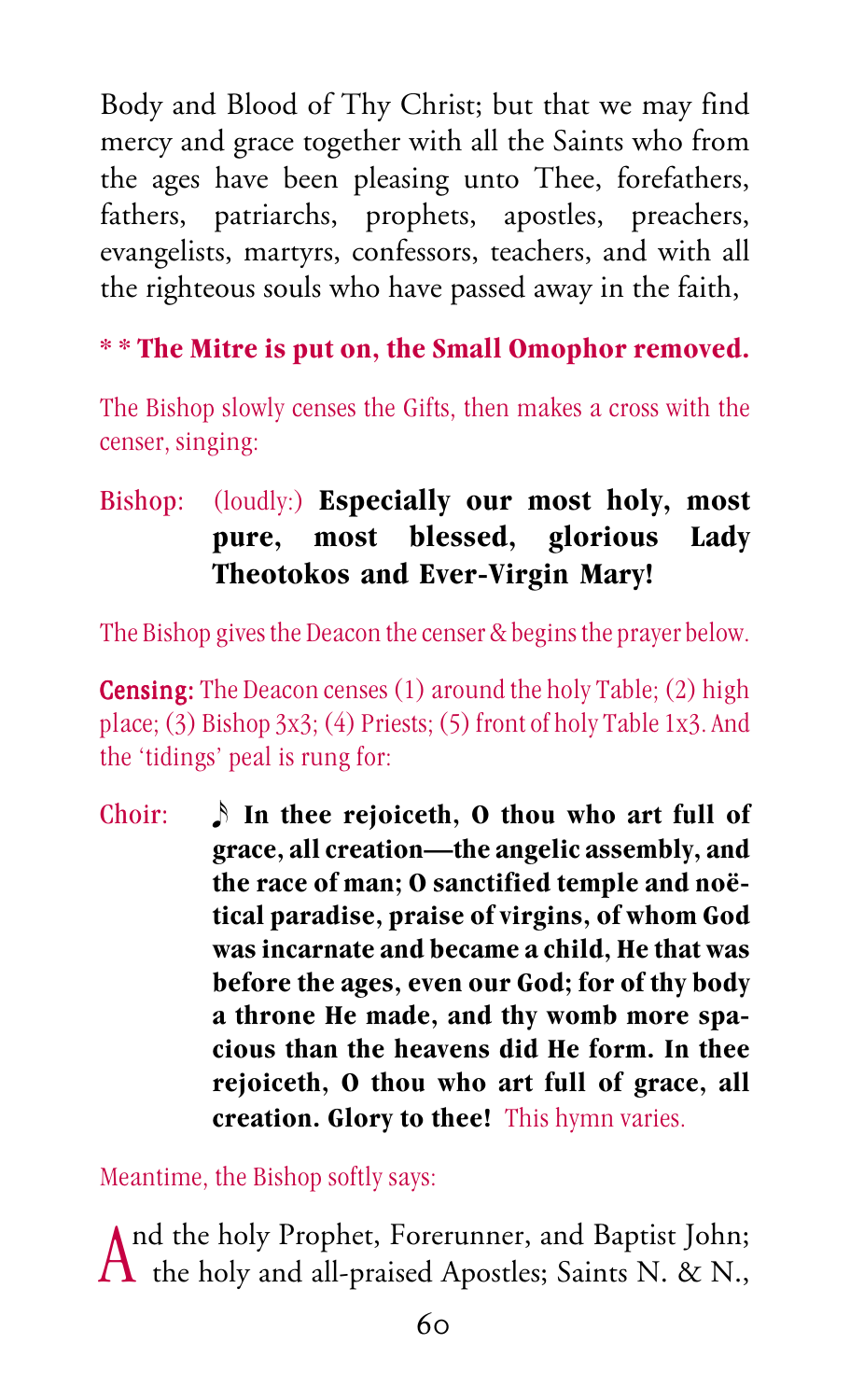whose memory we also celebrate; and all Thy Saints, through whose intercessions do Thou visit us, O God.

Here he commemorates whom he will of the living, saying:

For the salvation, visitation, remission of sins of the servants of God, N. & N., and remember all who have departed in the hope of resurrection to eternal life, and grant them rest where the light of Thy countenance shall visit them.

Deacon: (after the hymn:) **And each and every one.** Choir: x **And each and**

**every one.**

And he commemorates whom he will of the departed, saying:

For the repose, and remission of sins, of the souls of Thy servants N. & N., in a place of light, whence sorrow and sighing are fled away, give them rest, O our God.

And he continues praying for all manner of needs, saying softly:

Again, we pray, remember, O Lord, Thy Holy Catholic and Apostolic Church, which is from end to end of the world, and give peace unto her whom Thou hast purchased with the precious Blood of Thy Christ, and establish this holy temple, even unto the end of the ages. Remember, O Lord, those who have offered these Gifts unto Thee, and for whom, and by whom, and in behalf of whom they offered these. Remember, O Lord, those who bear fruit and do good works in Thy holy churches, those who are mindful of the poor; reward them with Thine abundant and heavenly gifts. Give them heavenly things instead of earthly, eternal things instead of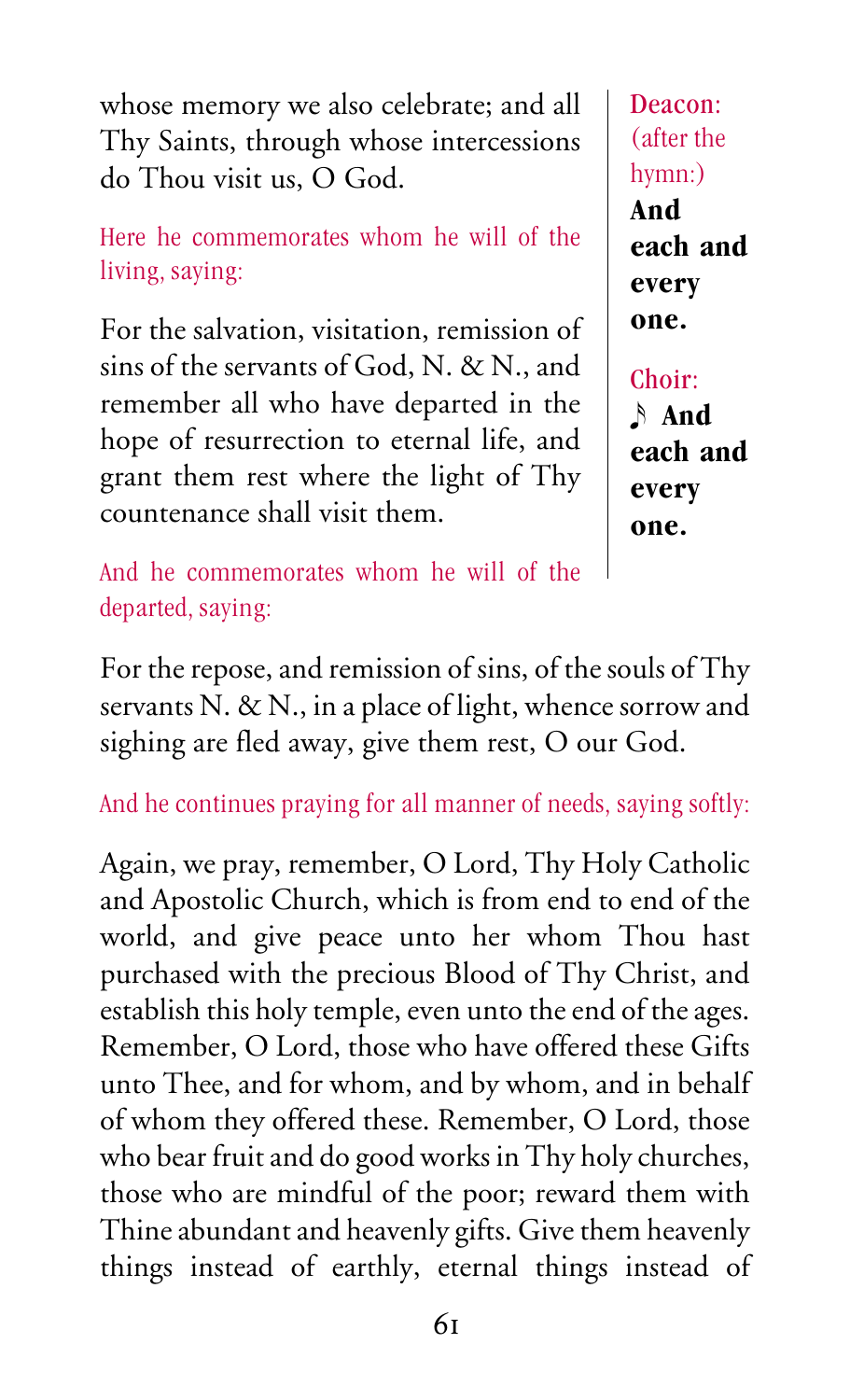temporal, incorruptible things instead of corruptible. Remember, O Lord, those in deserts and mountains, and dens and caves of the earth. Remember, O Lord, those who abide in virginity and godliness, and in fasting, and in purity of life. Remember, O Lord, this land and its authorities; grant them profound and inviolable peace; move their hearts to do good things for Thy Church and all Thy people, that in their calm we may lead a quiet and peaceable life in all godliness and uprightness. Remember, O Lord, every ruler and authority, and our brethren who are in their council, and all the armed forces; in their goodness do Thou preserve the good, in Thy goodness make good to come of evil. Remember, O Lord, the people here present, and those who are absent for reasonable cause, and have mercy on them and us, according to the multitude of Thy mercies; fill their treasuries with every good thing; preserve their marriage-bond in peace and concord; nourish the infants, guide the children, support the aged, comfort the fainthearted, gather the scattered, turn them back from their wandering, and unite them to Thy Holy Catholic and Apostolic Church, free those who are vexed by unclean spirits, sail with those who sail; travel with them that travel; plead for the widows, defend the orphans, deliver the captives, heal the sick. Those under trial and in the mines, and in prison, and in bitter labours, and in all affliction, necessity, and distress, do Thou remember, O God. And all who need Thy great loving-kindness, those who love us, and those who hate us, and those who have charged us, the unworthy, to pray for them, and all Thy people, do Thou remember, O Lord our God, and upon all pour out Thine abundant mercy, granting unto all their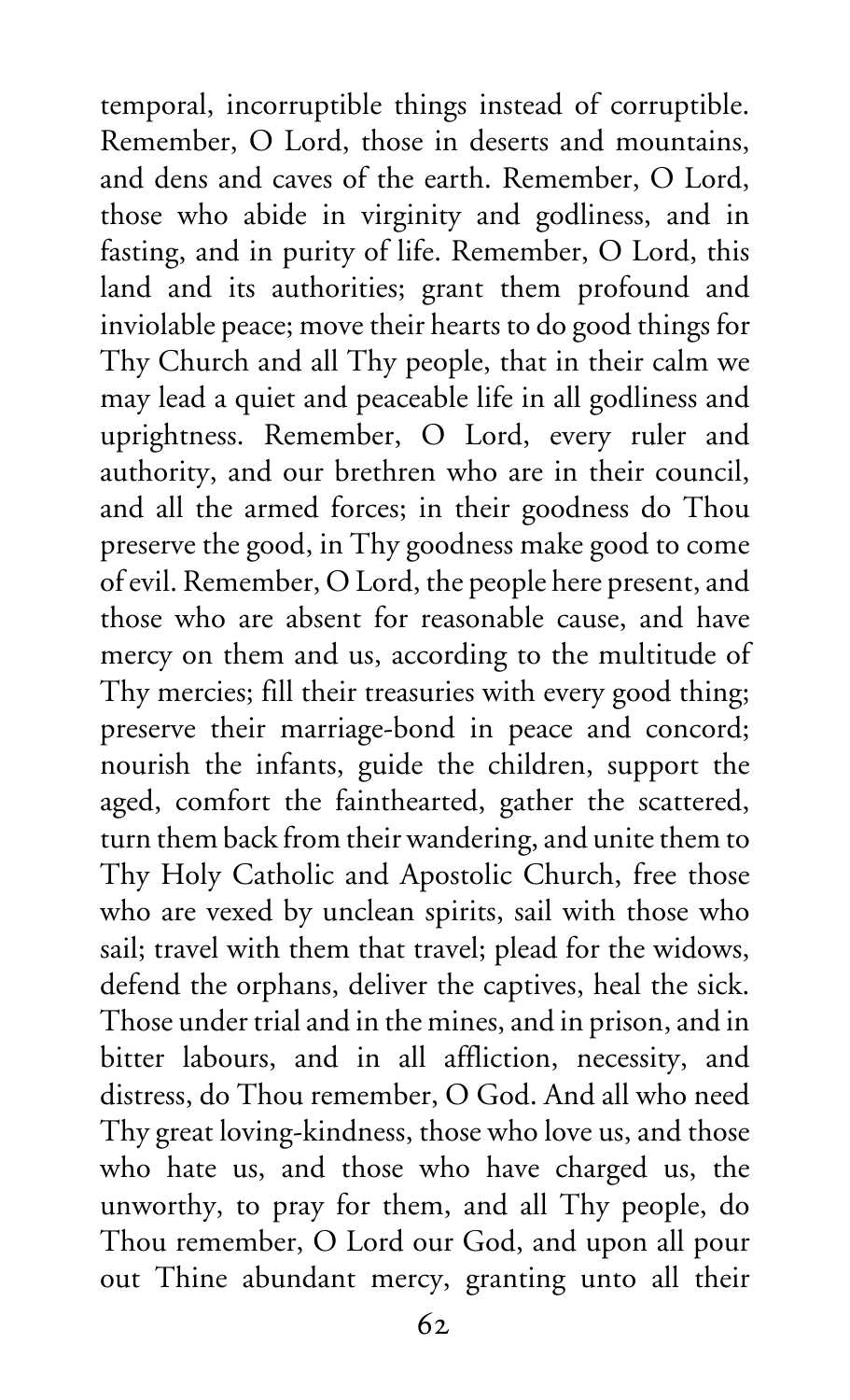petitions which are unto salvation. And those whom we, through ignorance, or forgetfulness, or the multitude of names, have not remembered, do Thou remember, O God, Who knowest the age and name of each, Who knowest each from his mother's womb; for Thou, O Lord, art the help of the helpless, the hope of the hopeless, the Saviour of the storm-tossed, the haven of the voyager, the physician of the sick; be Thou all things to all men, Thou Who knowest every one and his petition, his abode, and his need. Deliver, O Lord, this (holy abode *or* city) and every city and country from famine, pestilence, earthquake, flood, fire, the sword, the invasion of aliens, and civil war.

Bishop: (aloud:) **Among the first, remember, O Lord, the holy Eastern Orthodox Patriarchs, our lord the Very Most Reverend N., our Metropolitan and First Hierarch of the Holy (Church of N.), whom do Thou grant unto Thy holy churches in peace, safety, honour, health, and length of days, rightly dividing the word of Thy truth.**

Choir:  $\qquad \qquad$  **And each and every one.** 

Priest: (softly, during the above:) Among the first remember, O Lord, our most reverend Master N., (Arch)Bishop of N., whom do Thou grant unto Thy holy churches, in peace, safety, honour, health, and length of days, rightly dividing the word of Thy truth.

Priest kisses the Bishop's hand; the Bishop begins to say, softly, the Prayer upon the following page.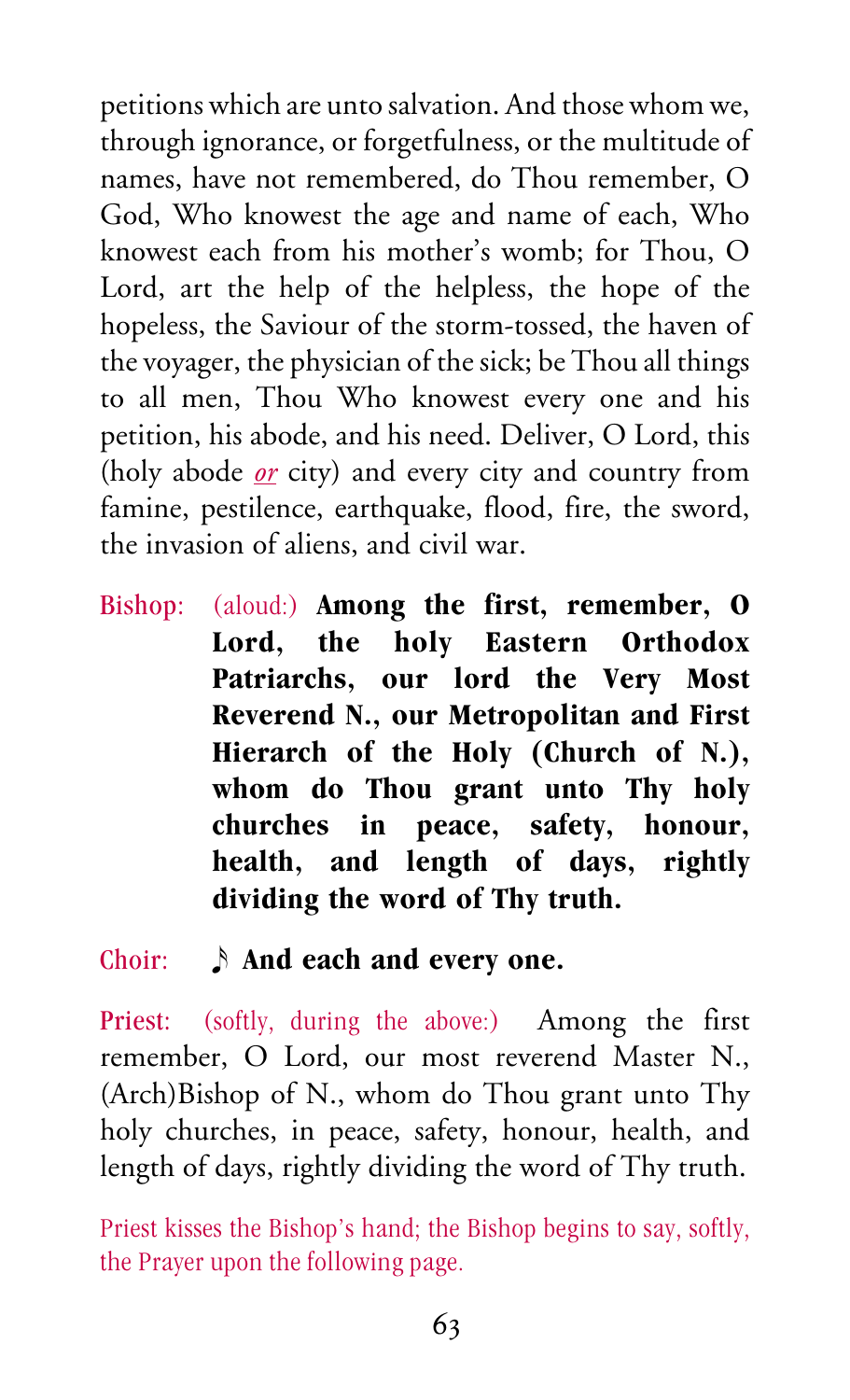Bishop: (softly:) Remember, O Lord, every Episcopate of the Orthodox, who rightly divideth the word of Thy truth. Remember, O Lord, according to the multitude of Thy compassions, also mine unworthiness; pardon me every transgression, voluntary and involuntary; and withhold not, because of my sins, the grace of Thy Holy Spirit from the Gifts offered. Remember, O Lord, the priesthood, the diaconate in Christ, all the priestly rank, and put not to shame any of us who stand about Thy holy altar. Visit us with Thy goodness, O Lord; appear unto us through the abundance of Thy compassions; grant us seasonable and profitable weather; give gentle rain upon the earth unto fruitfulness; bless the crown of the year with Thy goodness; calm the dissensions of the churches; quench the ragings of the nations; quickly destroy and uproot the risings of heresy through the power of Thy Holy Spirit; receive us all into Thy kingdom, showing us to be sons of light and sons of the day; grant us Thy peace and Thy love, O Lord our God, for all things hast Thou given unto us.

#### **Deacon:**

The Deacon turns to face the people and exclaims:

**And our lord the Most Reverend N., (Arch-)Bishop of N.,**

He enters the altar through the holy doors, points to the diskos & chalice with his right hand:

# **... offering these Holy Gifts...**

He goes to the high place and makes a metany to the east, saying:

# **... to the Lord our God...**

He turns and bows to the Bishop, ... then exits the holy doors & exclaims, facing the people:

**... For the**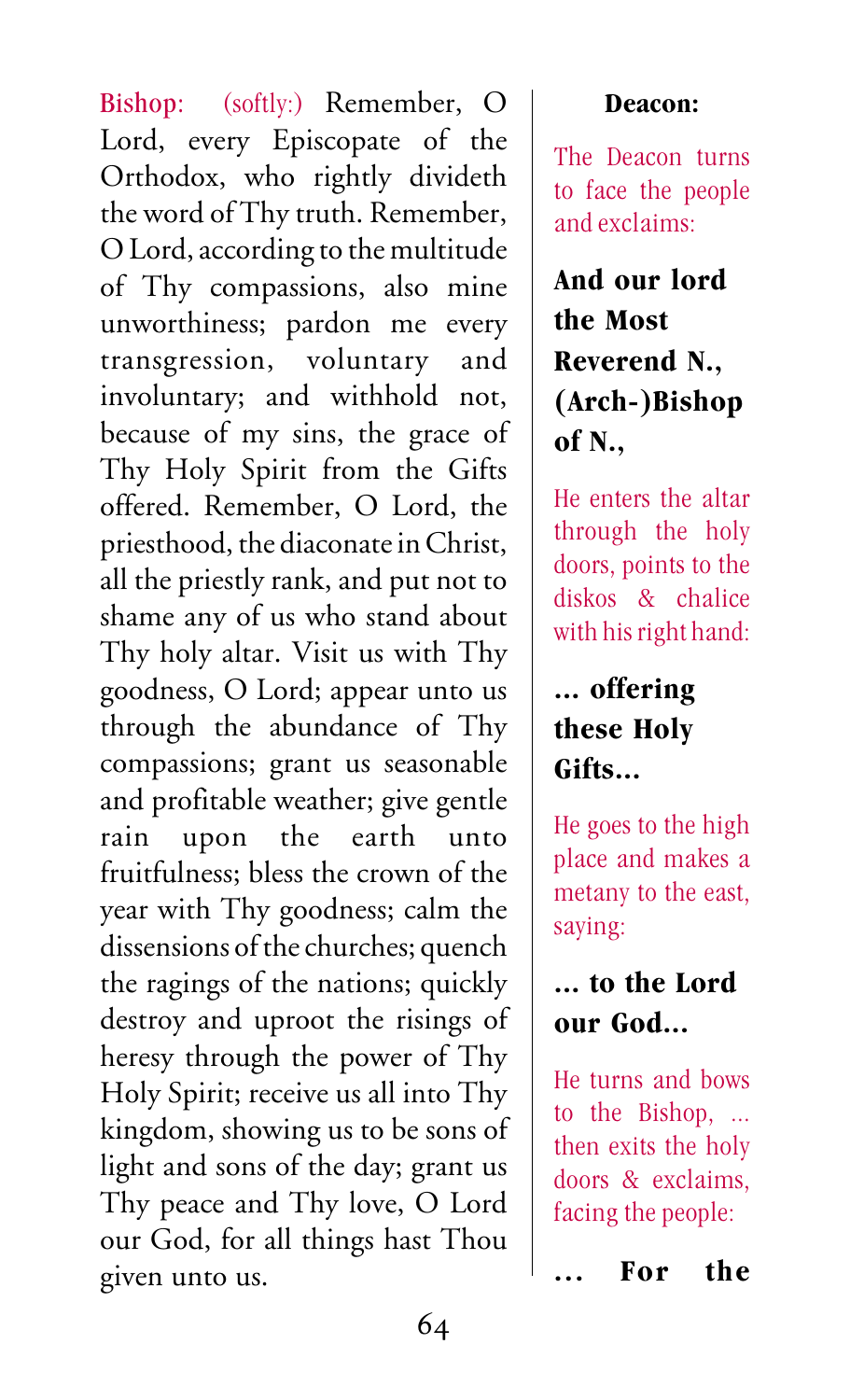**honourable priesthood and for the diaconate in Christ, and for all those in the clerical and monastic order; for our brethren confined in prisons, and in bitter labours and in every affliction; for the peace and well-being of the whole world; for the good estate of the holy churches of God; for the healing of those that lie in infirmities; for the repose, the release in blessed memory, and remission of sins of all our fathers and brethren gone to their rest before us; and the Orthodox here and everywhere laid to sleep; for the salvation of the people that stand here and pray, each of them calling to remembrance their transgressions; and in behalf of all and for all.**

## Choir:  $\triangle$  **And in behalf of all and for all.**

But the Deacon straightway goes to the high place, and there makes a metany, then says softly in returning to the holy Table:

May the Lord our God remember thine (Arch-)Episcopate in His kingdom, always, now and ever, and unto the ages of ages. He kisses the Bishop's hand: Eis pollá éti, Déspota.

When the choir is through singing, the Bishop exclaims:

Bishop: (aloud:) **And grant unto us that with one mouth and one heart we may glorify and hymn Thy most honourable and majestic name, of the Father, and of the Son, and of the Holy Spirit, now and ever, and unto the ages of ages.**

Choir: **Amen.**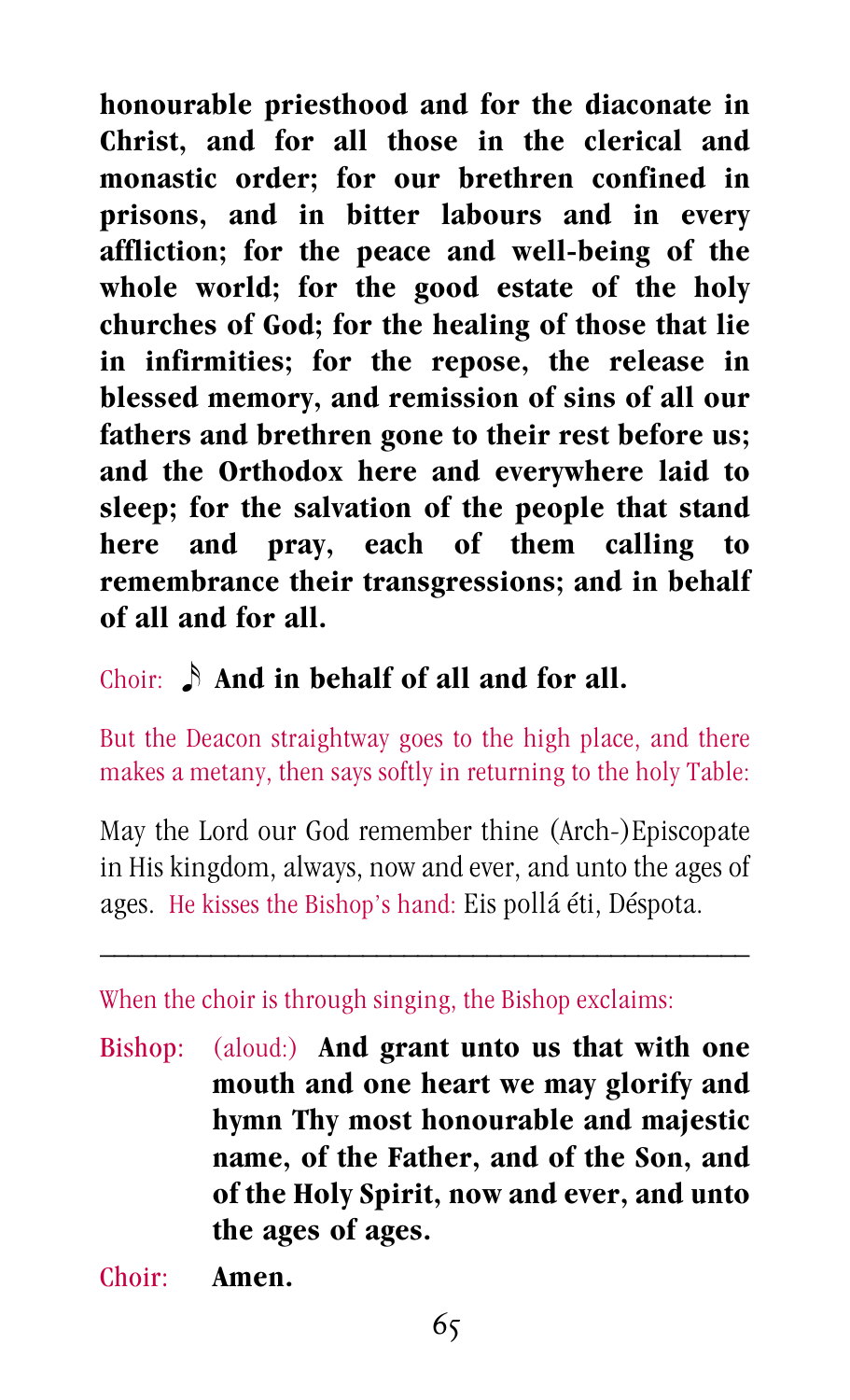The Bishop exits the holy doors & blesses the people:

Bishop: (with both hands:) **And may the**  $\pm$  **mercies of our great God and Saviour Jesus Christ be with you all.**

#### Choir: **And with thy spirit.**

The Deacon takes his place upon the solea & begins the Litany.

Litany & Lord's Prayer

The Bishop says softly the Silent Prayer (see next page).

Deacon: **Having called to remembrance all the saints, again and again, in peace let us pray to the Lord.**

Choir: **Lord, have mercy.**

**For the precious Gifts offered and sanctified, let us pray to the Lord.**

Choir: **Lord, have mercy.**

**That our God, the Lover of mankind, Who hath accepted them upon His holy and most heavenly and noëtic altar as an odor of spiritual fragrance, will send down upon us Divine grace and the gift of the Holy Spirit, let us pray.**

Choir: **Lord, have mercy.**

**That we may be delivered from all tribulation, wrath, and necessity, let us pray to the Lord.**

Choir: **Lord, have mercy.**

**Help us, save us, have mercy on us, and keep us, O God, by Thy grace.**

Choir: **Lord, have mercy.**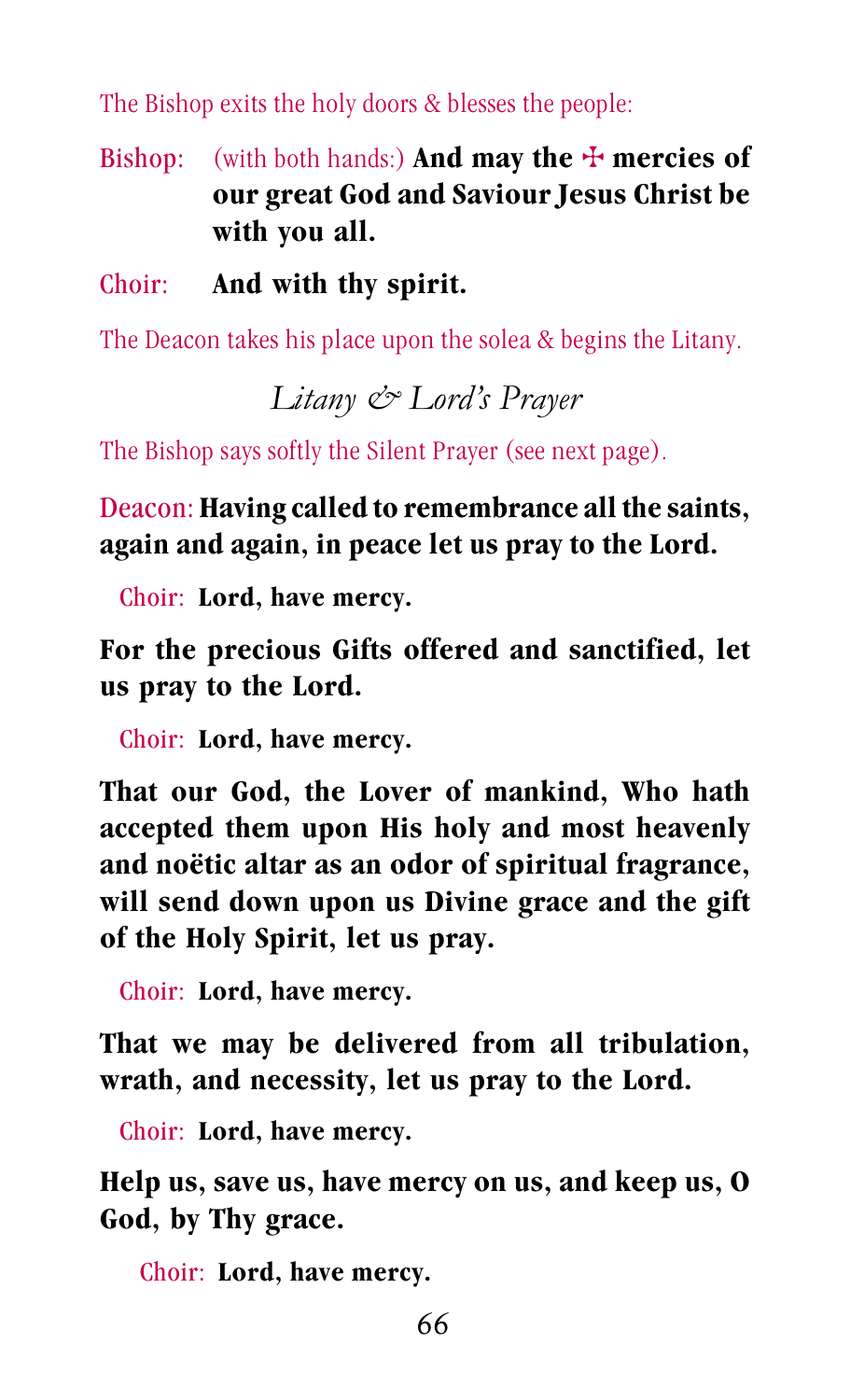#### *The Silent Prayer*

Bishop, softly:

our God, O God Who saveth, do Thou teach us to thank Thee worthily for Thy benefactions, through which Thou hast dealt and dealest with us. Do Thou, O our God, Who acceptest these Gifts, cleanse us of all defilement of flesh and spirit, and teach us to achieve holiness in the fear of Thee, that with the witness of our conscience pure, receiving a portion of Thy Holy Things, we may be united with the Holy Body and Blood of Thy Christ; and having received Them worthily, we may have Christ living in our hearts, and become a temple of Thy Holy Spirit. Yea, O our God, cause also that none of us may be guilty of unworthily partaking of these Thy terrible and heavenly Mysteries, neither infirm in soul and body; but grant us even until our last breath to worthily receive a portion of Thy Holy Things, (continued next page)

**That the whole day may be perfect, holy, peaceful, and sinless, let us ask of the Lord.**

> Choir: **Grant this, O Lord.**

**An Angel of peace, a faithful guide, a guardian of our souls and bodies, let us ask of the Lord.**

> Choir: **Grant this, O Lord.**

**Pardon and remission of our sins and offences, let us ask of the Lord.**

> Choir: **Grant this, O Lord.**

**Things good and profitable for our souls, and peace for the world, let us ask of the Lord.**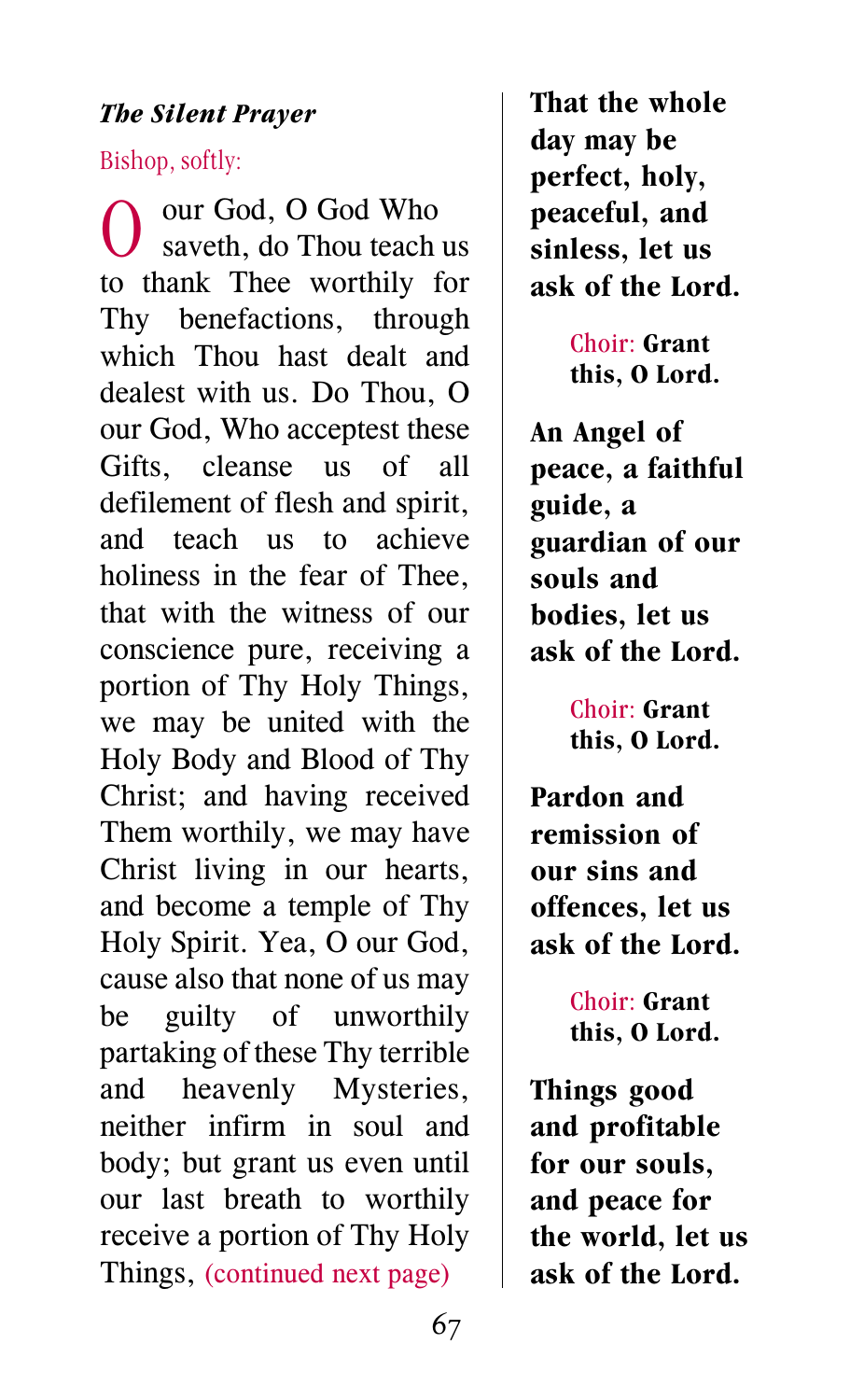#### Choir: **Grant this, O Lord.**

**That we may complete the remaining time of our life in peace and repentance, let us ask of the Lord.**

Choir: **Grant this, O Lord.**

**A Christian ending to our life, painless, blameless, peaceful, and a good defence before the dread judgment seat of Christ, let us ask.**

Choir: **Grant this, O Lord.**

**Having asked for the unity of the faith and the communion of the Holy Spirit, let us commit ourselves and one another and all our life unto Christ our God.** (Bishop:) ... on the path to life eternal, as an acceptable defence at the dread tribunal of Thy Christ; that we also together with all the saints who from the ages have been pleasing unto Thee, may be partakers of Thine eternal good things, which Thou hast prepared for them that love Thee, O Lord.

#### \* Mitre is removed & set on the holy Table. \*

Choir: **To Thee, O Lord.**

Bishop: **And vouchsafe us, O Master, with boldness and without condemnation to dare to call upon Thee the heavenly God as Father, and to say:**

The Bishop & clergy bow deeply at the beginning of, and on weekdays they kneel throughout, the Lord's Prayer: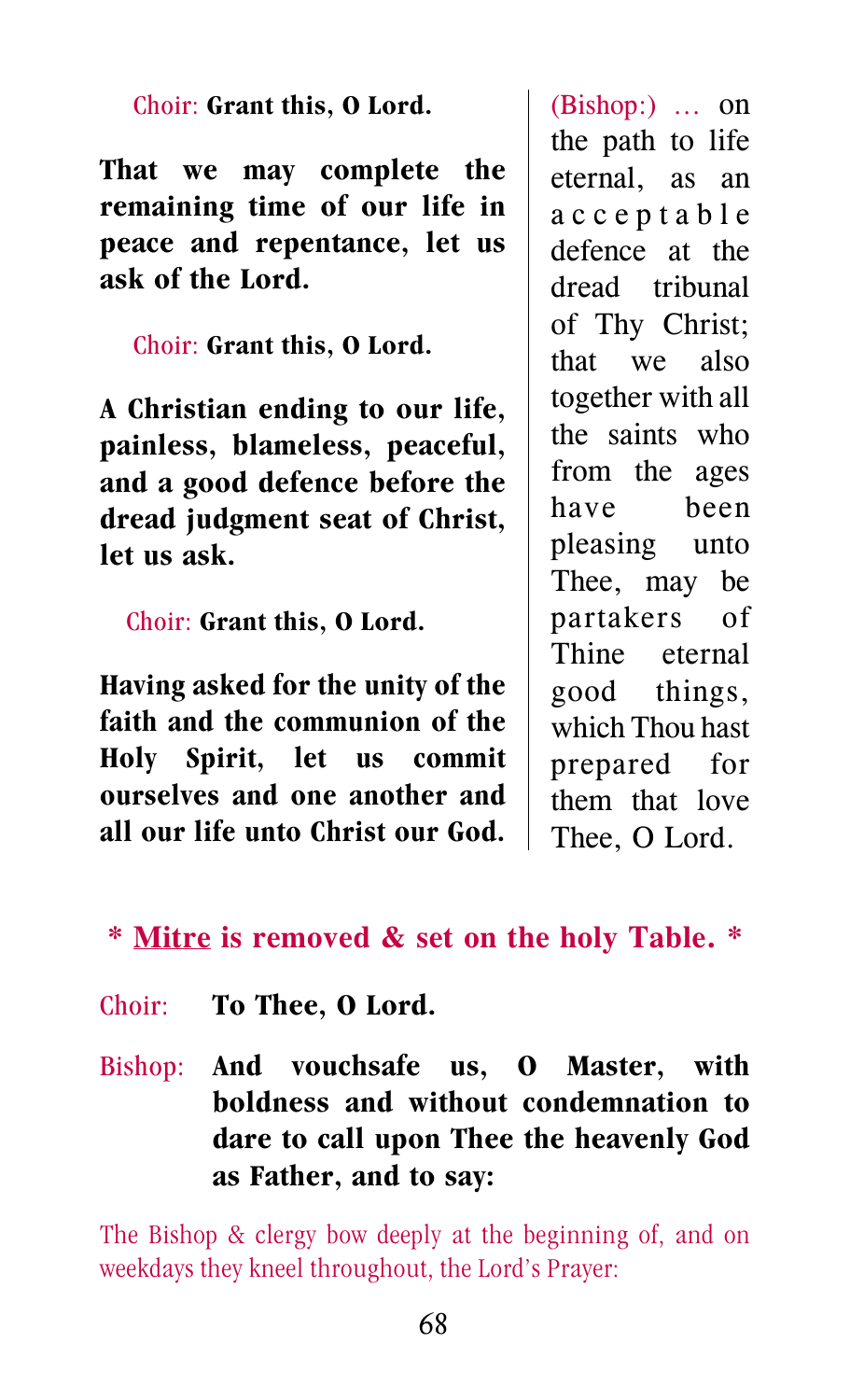- People:  $\triangle$  Our Father, Who art in heaven, hallowed **be Thy name. Thy kingdom come, Thy will be done, on earth as it is in heaven. Give us this day our daily bread, and forgive us our debts, as we forgive our debtors. And lead us not into temptation, but deliver us from the evil one.**
- Bishop: **For Thine is the kingdom, and the power, and the glory, of the Father, and of the Son, and of the Holy Spirit, now and ever, and unto the ages of ages.**
- Choir: **Amen.** The Bishop turns to the people.
- Bishop: (blessing the people with both hands:) Peace  $\pm$  be unto all.

# **\*\* The Great Omophor is placed upon him.\*\***

- Choir: **And to thy spirit.**
- Deacon: **Bow your heads unto the Lord.**
- Choir: **To Thee, O Lord.** (Slowly)

Bishop: (softly, bowing:) O Sovereign and God of all comfort, bless, sanctify, preserve, strengthen, establish those who have bowed their heads unto Thee; remove them from every evil work; join them to every good work; and vouchsafe them to partake uncondemned of Thee, Thy most pure and life-giving Mysteries, unto the remission of sins, unto the communion of the Holy Spirit.

Then he stands upright to proclaim as follows: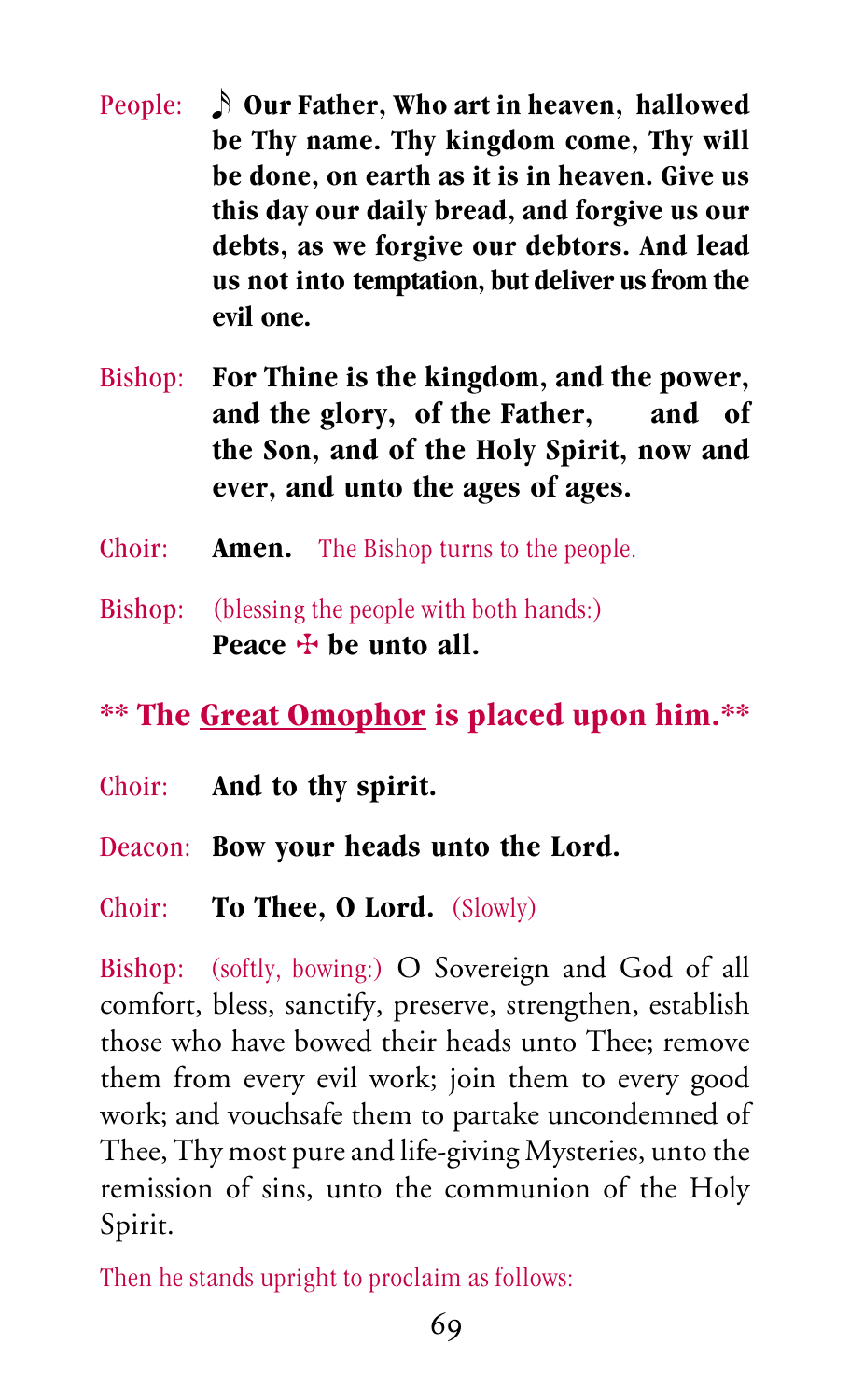- Bishop: (aloud:) **Through the grace and compassions and love for mankind of Thine only-begotten Son, with Whom Thou art blessed, together with Thy most-holy, and good, and life-creating Spirit, now and ever, and unto the ages of ages.**
- Choir: **Amen.** (Slowly)
- Bishop: (softly:) Attend, O Lord Jesus Christ our God, from Thy holy dwelling-place, from the throne of the glory of Thy kingdom, and come and sanctify us, O Thou that sittest with the Father on high, and art here invisibly present with us; and vouchsafe with Thy mighty right hand to impart unto us Thy most pure Body and precious Blood, and through us to all the people.

#### Holy Doors & Curtain Closed

The Deacons cross their orária over their shoulders. The Bishop & clergy make 3 metanies. At the Bishop says:

Bishop: O God, cleanse me, a sinner, and have mercy on me.

#### Deacon: **Let us attend!**

The Bishop takes the holy Lamb in both hands and elevates It slightly above the diskos, keeping it horizontal:

#### Bishop: (loudly:) **Holy Things are for the holy!**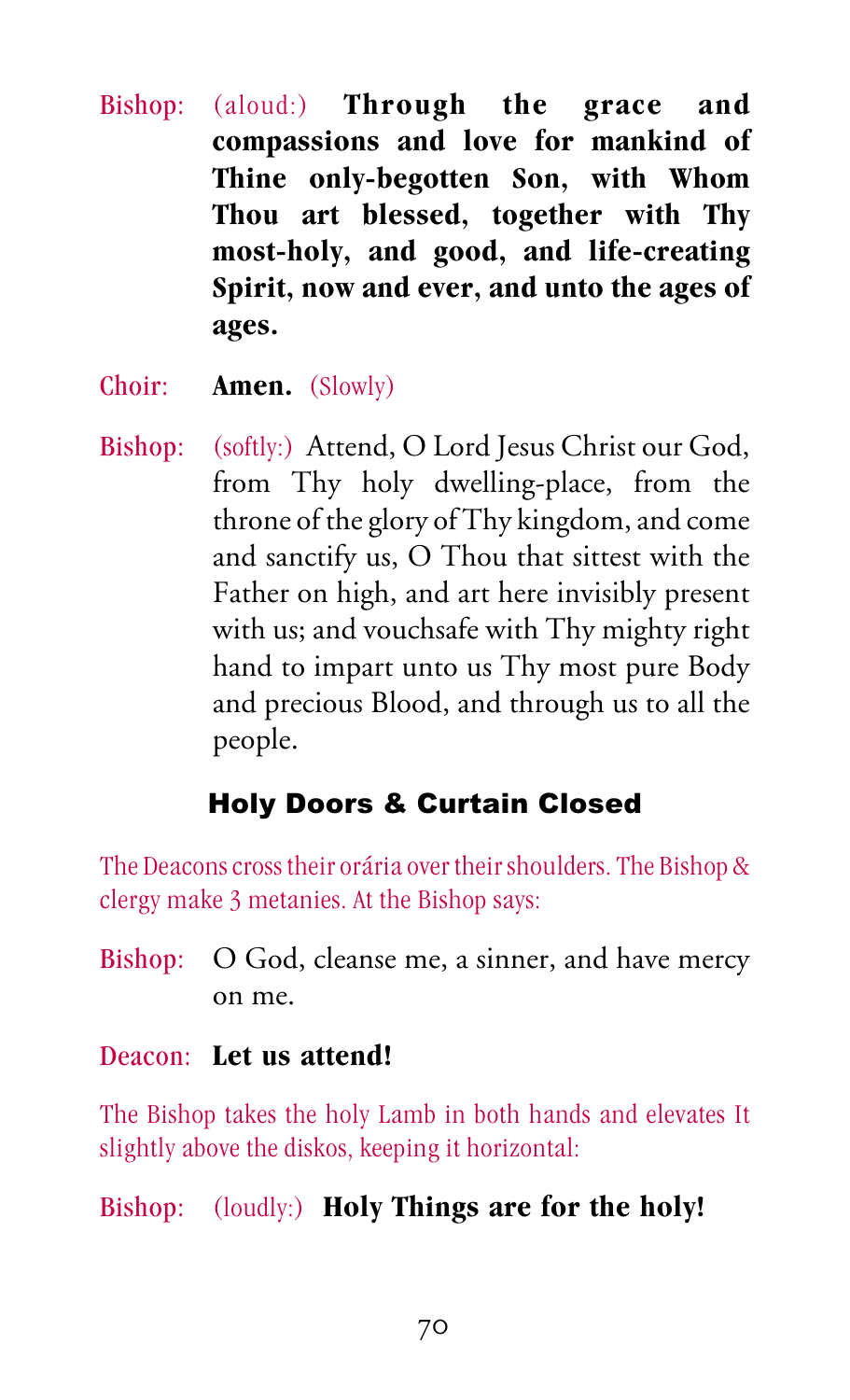## Choir:  $\triangle$  **One is Holy, One is Lord, Jesus Christ, to the glory of God the Father. Amen.**

Communion Hymn

And the koinonikon (communion verse) of the day, or of the feast, or of the saint. For most Sundays it is:

#### Choir: **Praise the Lord from the heavens, praise Him in the highest. Alleluia, alleluia, alleluia.**

Communion of the Clergy

During the communion of the clergy, selected hymns may be chanted, or the Prayers before Holy Communion may be read.

The great candle is placed before the holy doors. The Deacon points to the Lamb with his orárion:

- Deacon: Break, most reverend Master, the Holy Bread.
- Bishop: (dividing the Holy Lamb in four parts:) Broken and distributed is the Lamb of God: broken, yet not divided; ever eaten, yet never consumed, but sanctifying those who partake.

The Bishop places the particles of the Lamb thus:

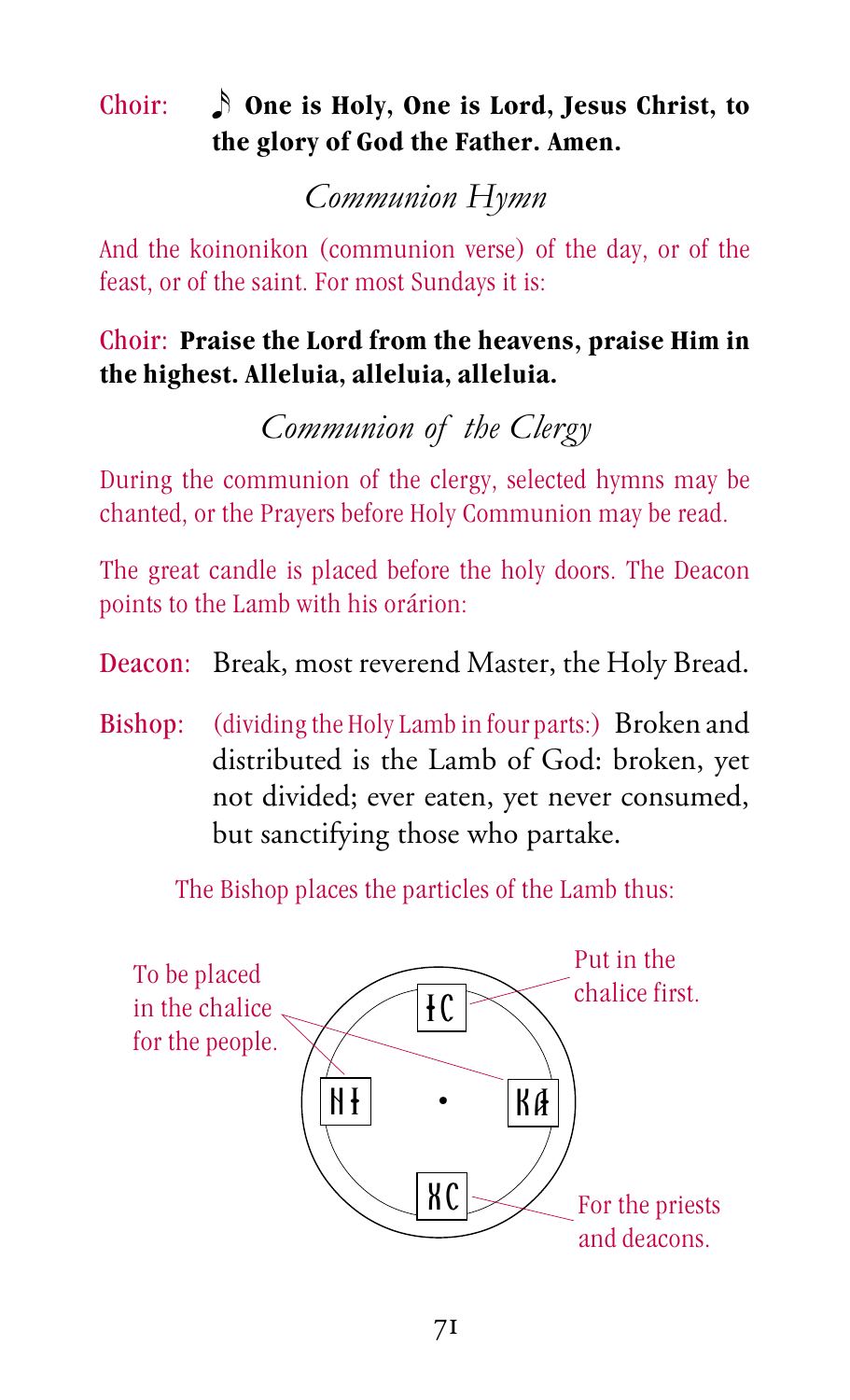The Deacon points with his orárion to the chalice, saying softly:

Deacon: Fill, most reverend Master, the Holy Cup.

The Bishop signs the chalice with the portion IC:

Bishop: The fullness of the Holy Spirit.

He places it in the chalice; the Deacon says: Amen.

The Deacon holds up the Zeon (boiling water), saying softly:

Deacon: Bless, most reverend Master, the warm water.

Bishop: (blessing it:) Blessed  $\pm$  is the fervour of Thy saints, always, now and ever, and unto the ages of ages. Amen.

The Deacon pours in sufficient boiling water, crosswise:

Deacon: The fervour of faith, full of the Holy Spirit.

Kiss of Peace: The Deacons kiss one another, as before.

The Bishop cuts the portion XC as needed, using a second diskos, then turns to the clergy & says:

|       | Bishop: Forgive me, my brothers and fellow-ministers.    |                                          |
|-------|----------------------------------------------------------|------------------------------------------|
| They: | Master, and bless.                                       | (bowing:) Also forgive us, most reverend |
|       | The Bishop blesses them all, then bows before the Gifts: |                                          |

Bishop: Behold, I draw near unto the immortal King and our God.

With his left hand, he reverently takes a portion of the Body in his right hand, saying: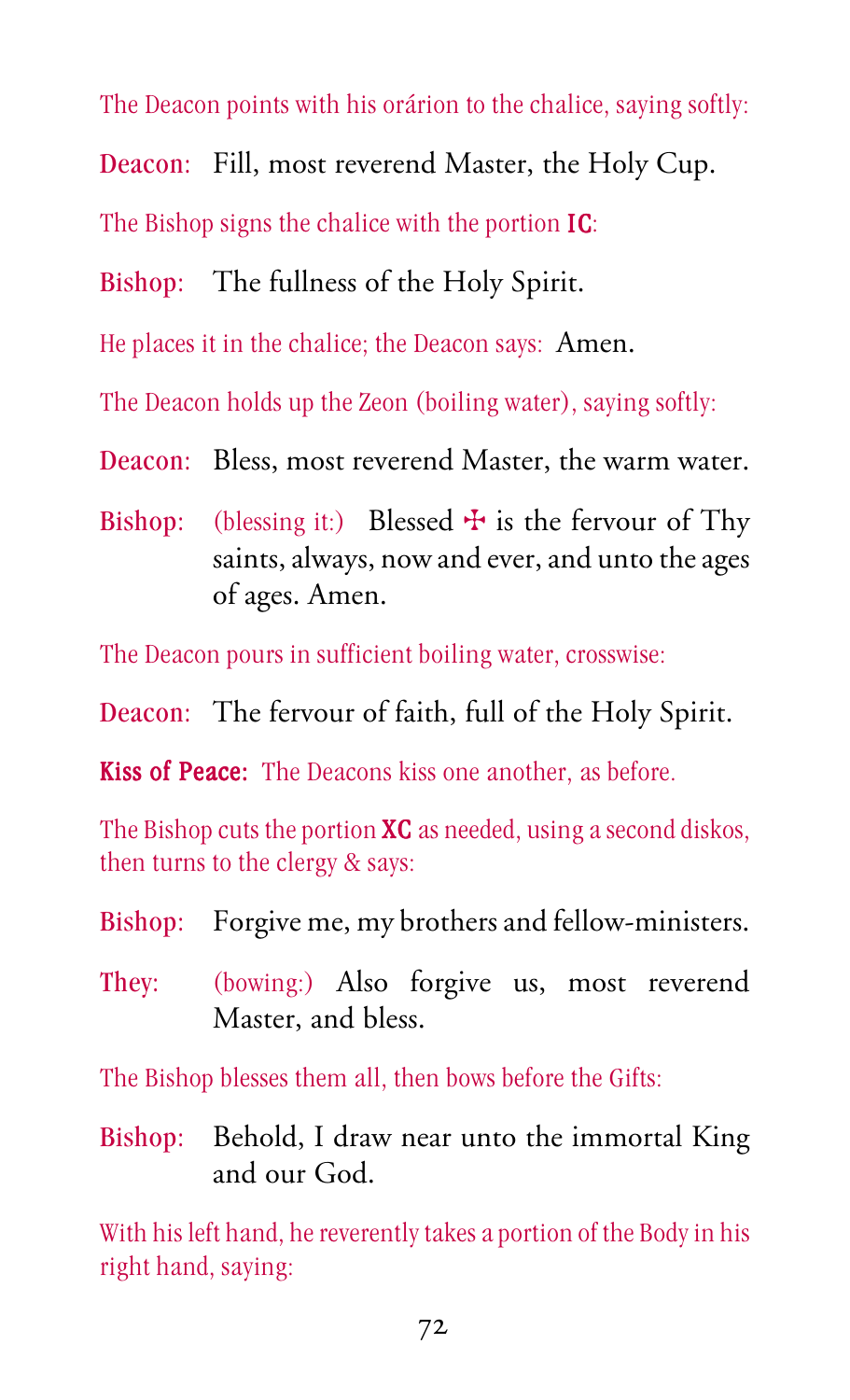Bishop: The precious and most holy Body of our Lord and God and Saviour Jesus Christ is imparted unto me, the Bishop N., for the remission of my sins, and for life everlasting.

> (bowing his head:) I believe, O Lord, and I confess, that Thou art truly the Christ, the Son of the living God, Who camedst into the world to save sinners, of whom I am the worst. And I believe that this is Thy pure Body and Thine own precious Blood. Therefore, I pray Thee: have mercy on me and forgive my transgressions, voluntary and involuntary, in word and deed, known and unknown. And grant that I may partake of Thy Holy Mysteries without condemnation, for the remission of my sins and for life everlasting. Amen.

> Of Thy mystical Supper, O Son of God, accept me today as a communicant. For I will not speak of the Mystery to Thine enemies; I will not give Thee a kiss like Judas; but like the thief do I confess Thee. Remember me, O Lord, in Thy kingdom.

> May the communion of Thy Holy Mysteries be to me not for judgment or condemnation, O Lord, but for the healing of soul and body.

The Bishop rises and partakes of the Body, whereupon is said:

Deacon: Eis pollá éti, Déspota!

The Bishop tucks the communion cloth in his collar and says: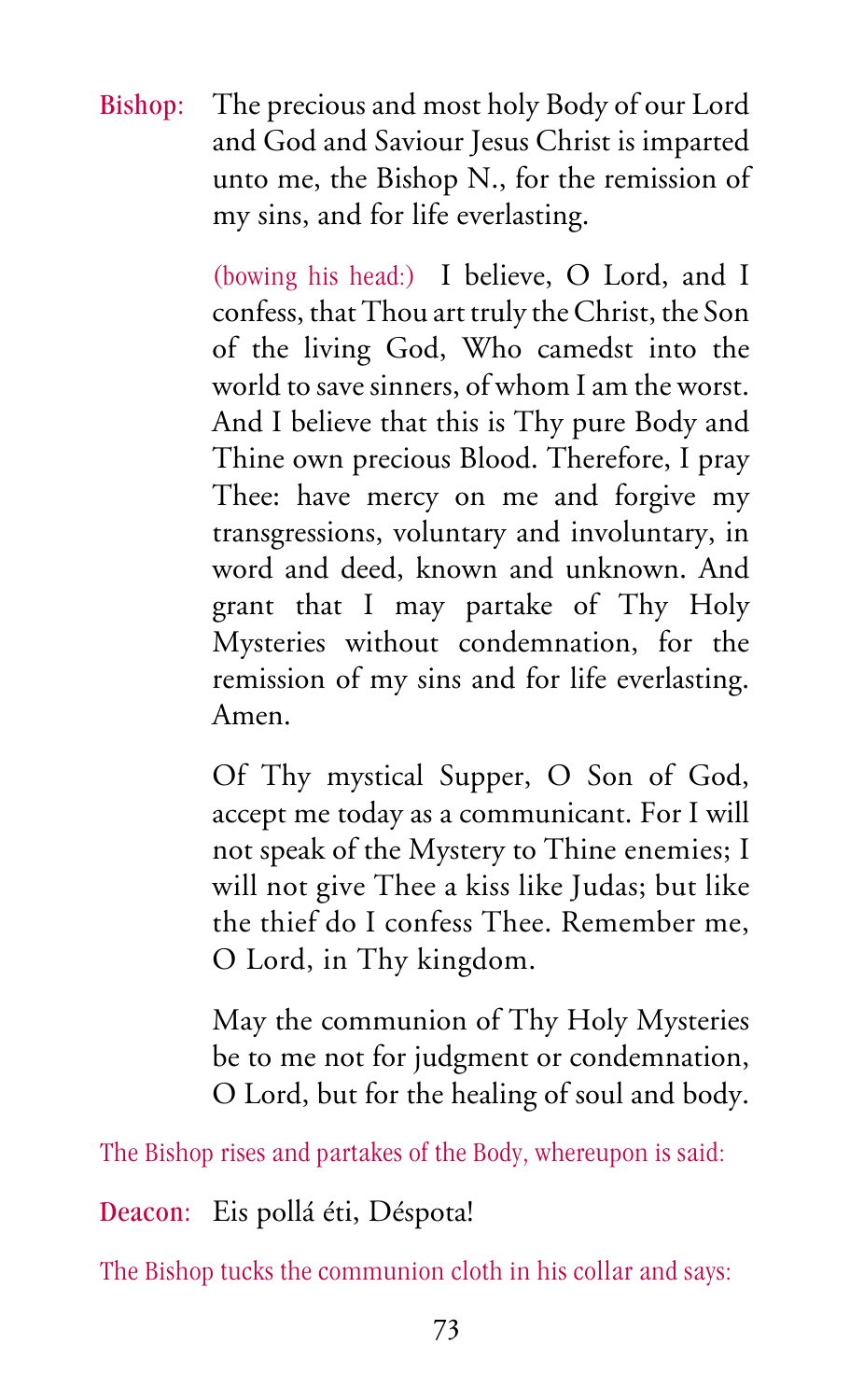Bishop: The precious and holy Blood of our Lord and God and Saviour Jesus Christ is imparted to me, the Bishop N., for the remission of my sins and for life everlasting.

The Bishop sips thrice from the chalice, whereupon some say:

|  | Bishop: In the name of the Father (Deacon: Amen),<br>and of the Son (Deacon: Amen), and of the |  |
|--|------------------------------------------------------------------------------------------------|--|
|  |                                                                                                |  |
|  | Holy Spirit. (Deacon: Amen)                                                                    |  |

The Bishop wipes his lips with the cloth saying:

- Bishop: Behold, this hath touched my lips, and taketh away mine iniquities and cleanseth my sins.
- Deacon: (Archimandrites, Archpriests, Abbots, etc.,) Priests and Deacons, draw nigh!

They form a line on the north of the holy Table. As each, by rank, approaches the Bishop, he makes a metany (or prostration), kisses the holy Table, cups his hands with the rt. hand over the l., & softly says:

- Clergy: Behold, I draw near to the immortal King and our God! Impart to me, the (Priest or Deacon) N., most reverend Master, the precious and holy Body of our Lord and God and Saviour Jesus Christ.
- Bishop: (placing a portion in his rt. hand:) To the (Priest) or Deacon) N. is imparted the precious, holy, and most pure Body of our Lord and God and Saviour Jesus Christ, for the remission of his sins and for life everlasting.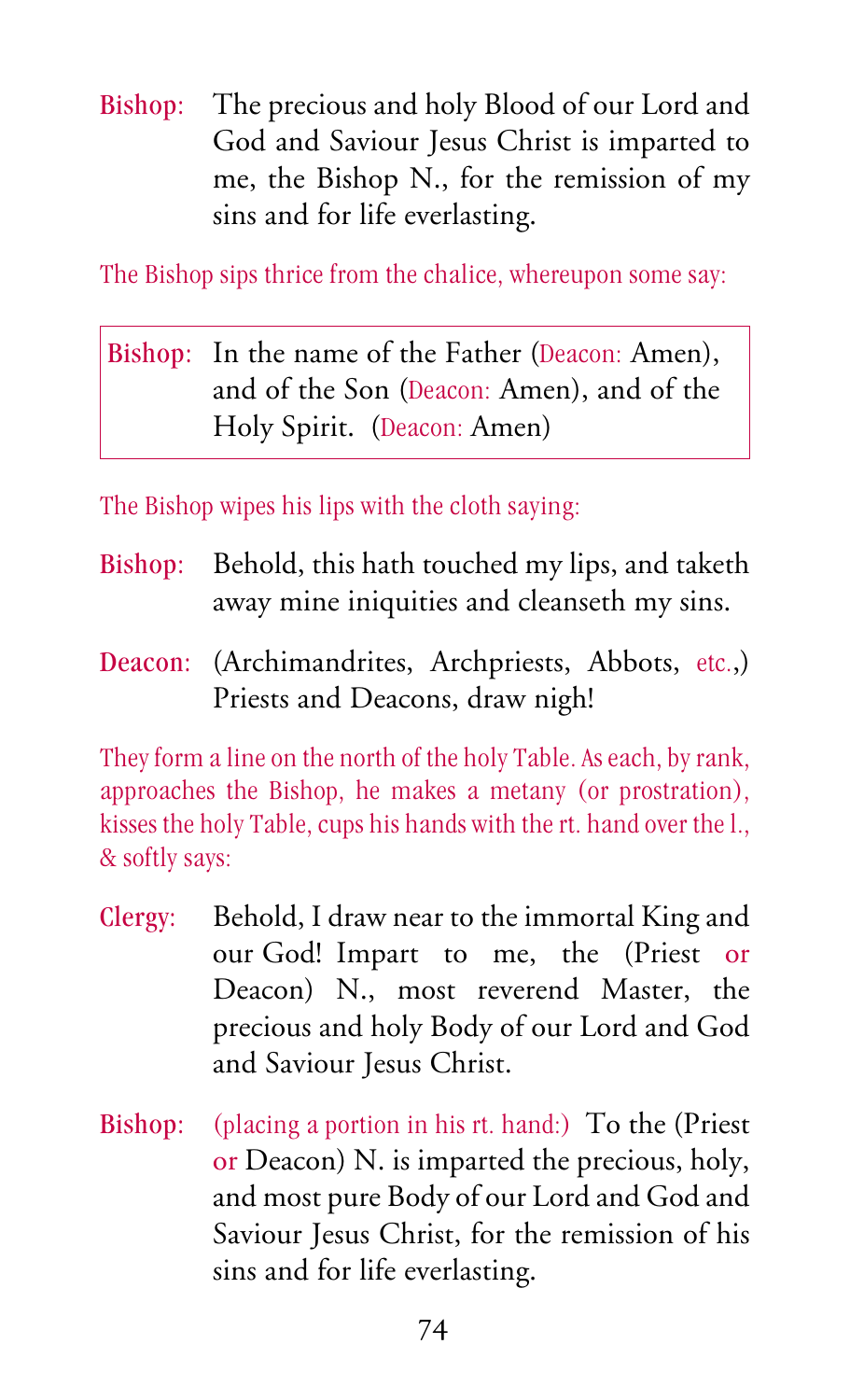Kiss of Peace: The Priest or Deacon kisses the cross on the Bishop's right cuff as he receives the Holy Bread; then he and the Bishop kiss one another on the shoulders thrice:

Bishop: Christ is in our midst!

Clergy: He is and He shall be!

**Communion of the Body:** Then the Priest or Deacon passes behind the holy Table to the right (south) side of it, bowing his head and saying, "I believe," "Of Thy mystical Supper," and "May the communion." Then he partakes.

**Communion of the Blood:** Once all clergy have received the Body, each comes, in order of rank, to the chalice, wipes any crumbs upon his hand into it, & says:

- Clergy: Impart to me, the (Priest or Deacon) N., most reverend Master, the precious and holy Blood of our Lord and God and Saviour Jesus Christ.
- Bishop: (holding the cup:) To the (Priest or Deacon) N. is imparted the precious, holy, and most pure Blood of our Lord and God and Saviour Jesus Christ, for the remission of his sins and for life everlasting.

The Bishop holds the cup; the Priest or Deacon holds the cloth under his chin & with his rt. hand guides the cup by the base, sipping thrice of the Lord's Blood. Then he wipes his lips & the rim of the cup, whereupon the Bishop says:

## Bishop: Behold, this hath touched thy lips, and taketh away thine iniquities and cleanseth thy sins.

After all are communed, the Bishop goes to the left (north) of the centre of the altar. As a Priest prepares the Gifts, the Bishop says.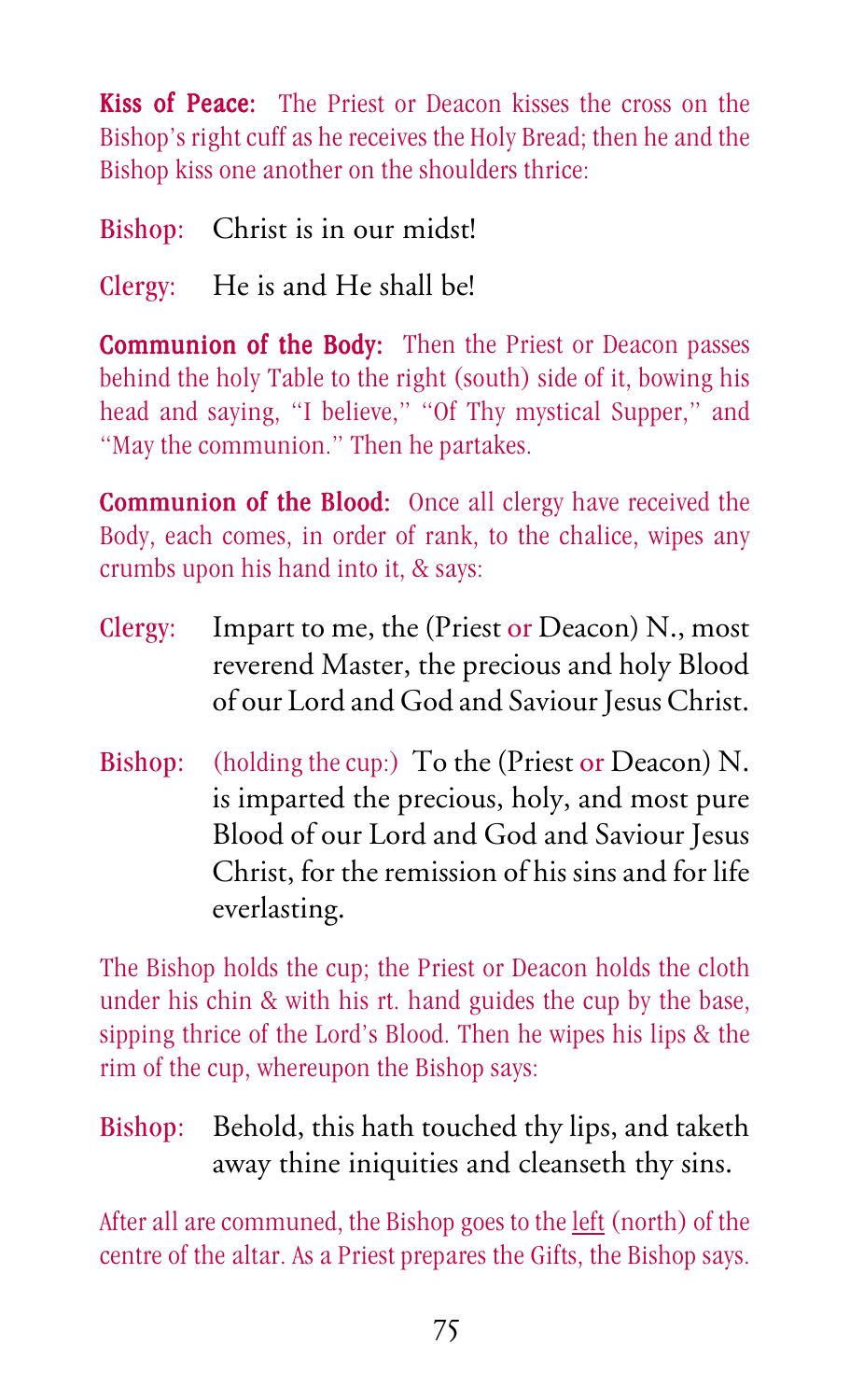Bishop: (on the left side:) We give Thee thanks, O Lord our God, for the Communion of Thy holy, most pure, immortal, and heavenly Mysteries, which Thou hast given us for the benefaction and sanctification and healing of our souls and bodies. Do Thou, O Master of all, grant that the communion of the Holy Body and Blood of Thy Christ be for us unto faith unashamed, unto love unfeigned, unto an increase of wisdom, unto the healing of soul and body, unto the dispelling of every adversary, unto the fulfillment of Thy commandments, unto an acceptable defence at the dread tribunal of Thy Christ.

Bishop: Bishop: He says, as he desires, the thanksgiving prayers on p. 89.

**Priest:** He divides the Portions NI & KA for the number of communicants, placing Them in the chalice; covers the chalice with the other communion cloth; & places the spoon over the cloth.

**Servers:** Antidoron & the zeon cup with wine  $\&$  hot water in it are brought to the Bishop & he consumes these. Then all Priests & Deacons, except the one who will consume the remainder of the Chalice, consume antidoron & wine.

When all is complete,

## \* \* The Bishop puts on his Mitre. \* \*

## Holy Doors & Curtain Opened

The Bishop gives the chalice to the Deacon. The Deacon stands under the holy doors arch, chalice in hands, exclaiming:

## Deacon: **With fear of God and faith draw nigh!**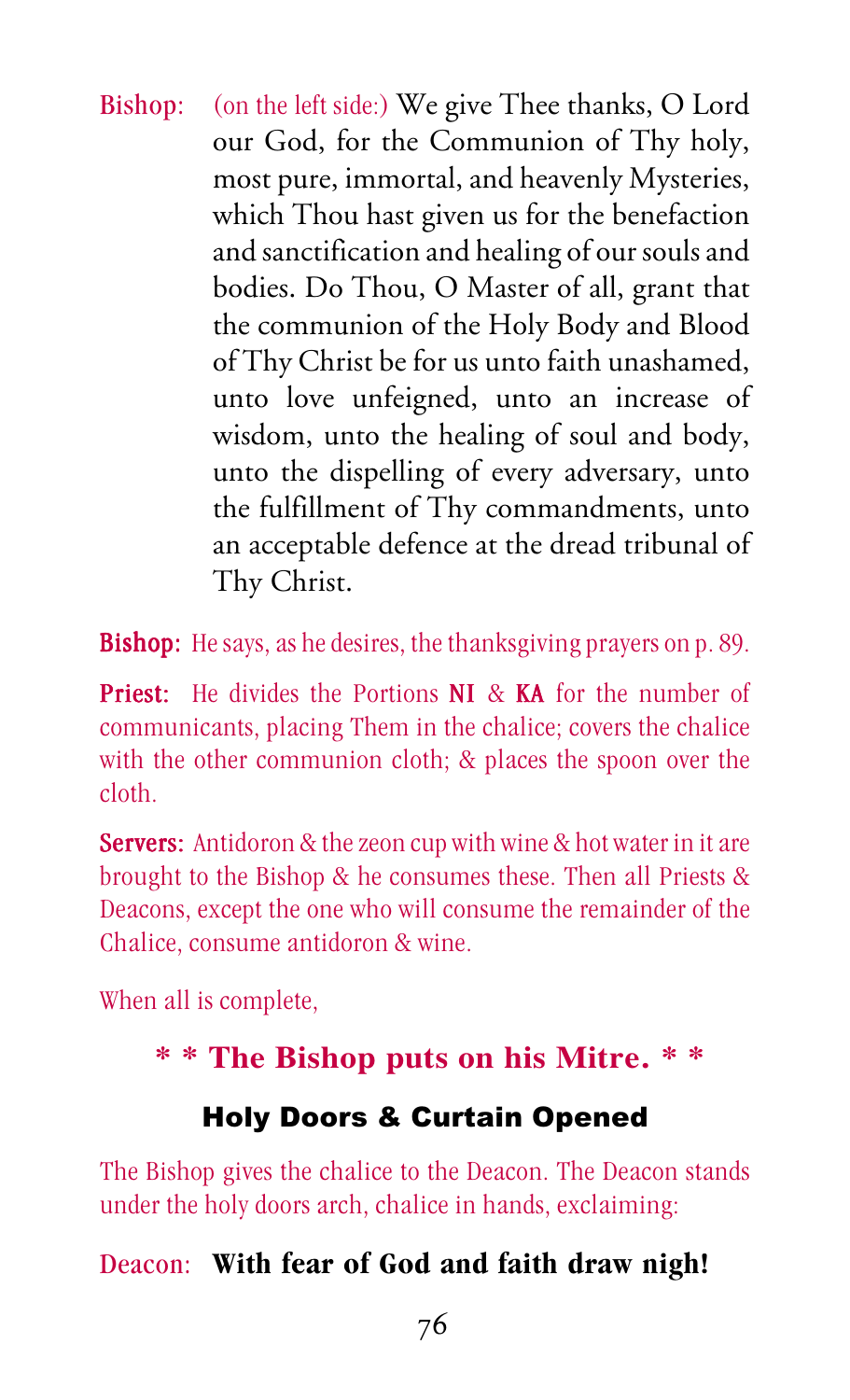#### Choir:  $\qquad \qquad$ **Blessed is He that cometh in the name of the Lord. God is the Lord, and hath appeared unto us.** The Deacon gives the chalice back to the Bishop.

Holding the chalice on the solea in the centre, the Bishop says once the choir has finished:

Bishop: (in a loud speaking voice:) **I believe, O Lord, and I confess, that Thou art truly the Christ, the Son of the living God, Who camedst into the world to save sinners, of whom I am the worst. And I believe that this is Thy pure Body and Thine own precious Blood. Therefore, I pray Thee: have mercy on me and forgive my transgressions, voluntary and involuntary, in word and deed, known and unknown. And grant that I may partake of Thy Holy Mysteries without condemnation, for the remission of my sins and for life everlasting. Amen.**

> **Of Thy mystical Supper, O Son of God, accept me today as a communicant. For I will not speak of the Mystery to Thine enemies; I will not give Thee a kiss like Judas; but like the thief do I confess Thee. Remember me, O Lord, in Thy kingdom.**

> **May the communion of Thy Holy Mysteries be to me not for judgment or condemnation, O Lord, but for the healing of soul and body.**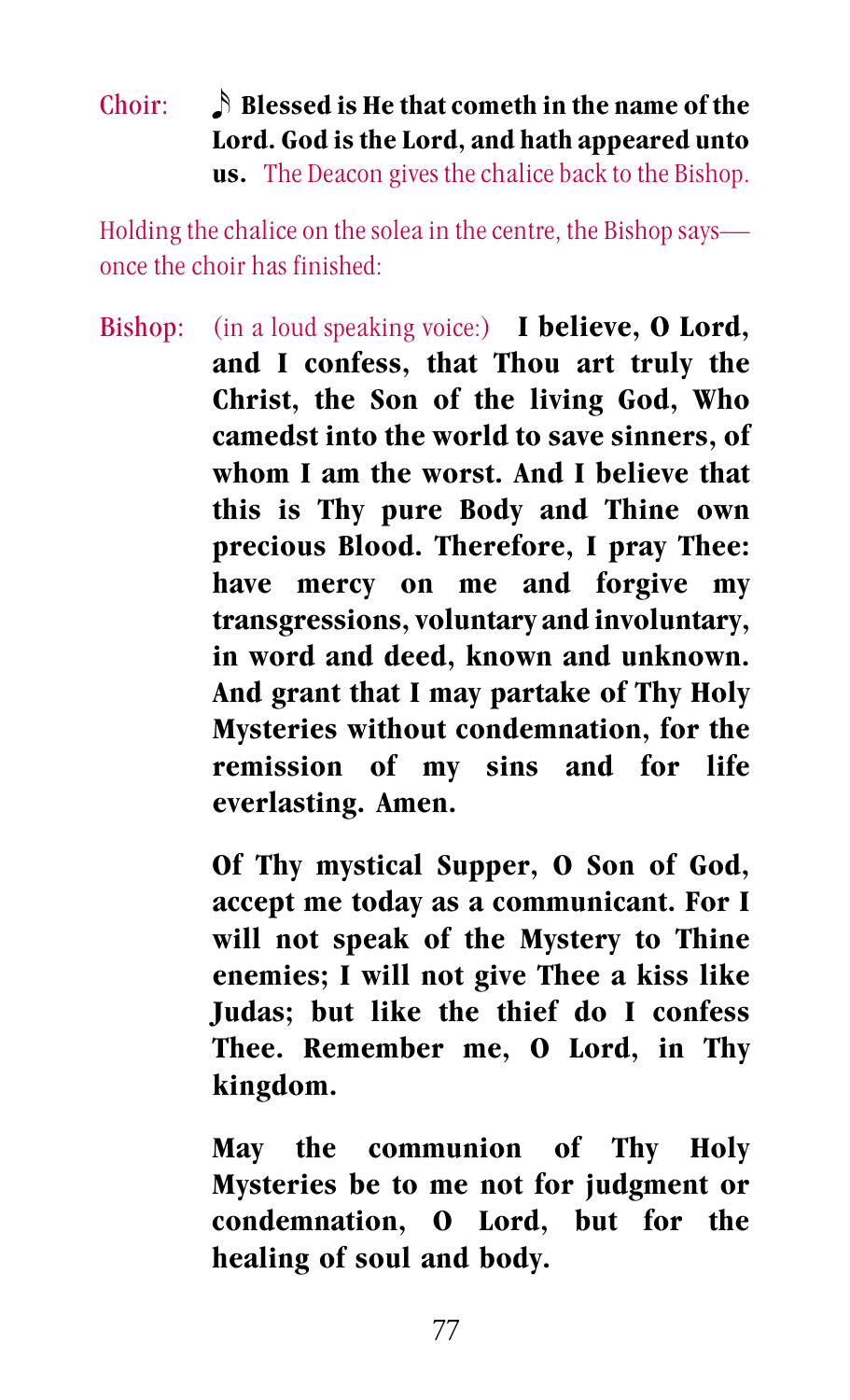## Communion of the People

Each: Servant (or handmaiden) of God N.

Bishop: The servant (or handmaiden) of God N. partaketh of the precious and holy Body and Blood of our Lord and God and Saviour Jesus Christ, for the remission of sins and for life everlasting.

The Deacon wipes the lips of each as he receives.

Choir: (slowly:) **A Receive ye the Body of Christ; taste ye of the fountain of immortality.** (repeated as needed; the last time is sung:) **Alleluia, alleluia, alleluia.**

After all are communed, the Bishop returns to the holy Table and places the chalice upon it.

\* \* \* \* \* \* \* \* \* \* DIKIRI & TRIKIRI \* \* \* \* \* \* \* \* \* \* \*

The Bishop turns & blesses the people with D&T, once, to the centre, while exclaiming:

|        | Bishop: (loudly:) Save O God, Thy people and bless<br><b>Thine inheritance.</b> He gives up the D&T.                                                                |  |
|--------|---------------------------------------------------------------------------------------------------------------------------------------------------------------------|--|
| Choir: | $\triangle$ Eis polla eti, Déspota! (1x)                                                                                                                            |  |
|        | We have seen the True Light, We have received<br>the Heavenly Spirit. We have found the True<br>Faith, worshipping the undivided Trinity, for<br>He hath saved us.* |  |
|        | <b>Bishop:</b> He stands to the left (north) of the holy Table.                                                                                                     |  |

**Deacon:** He holds the diskos over the chalice, saying: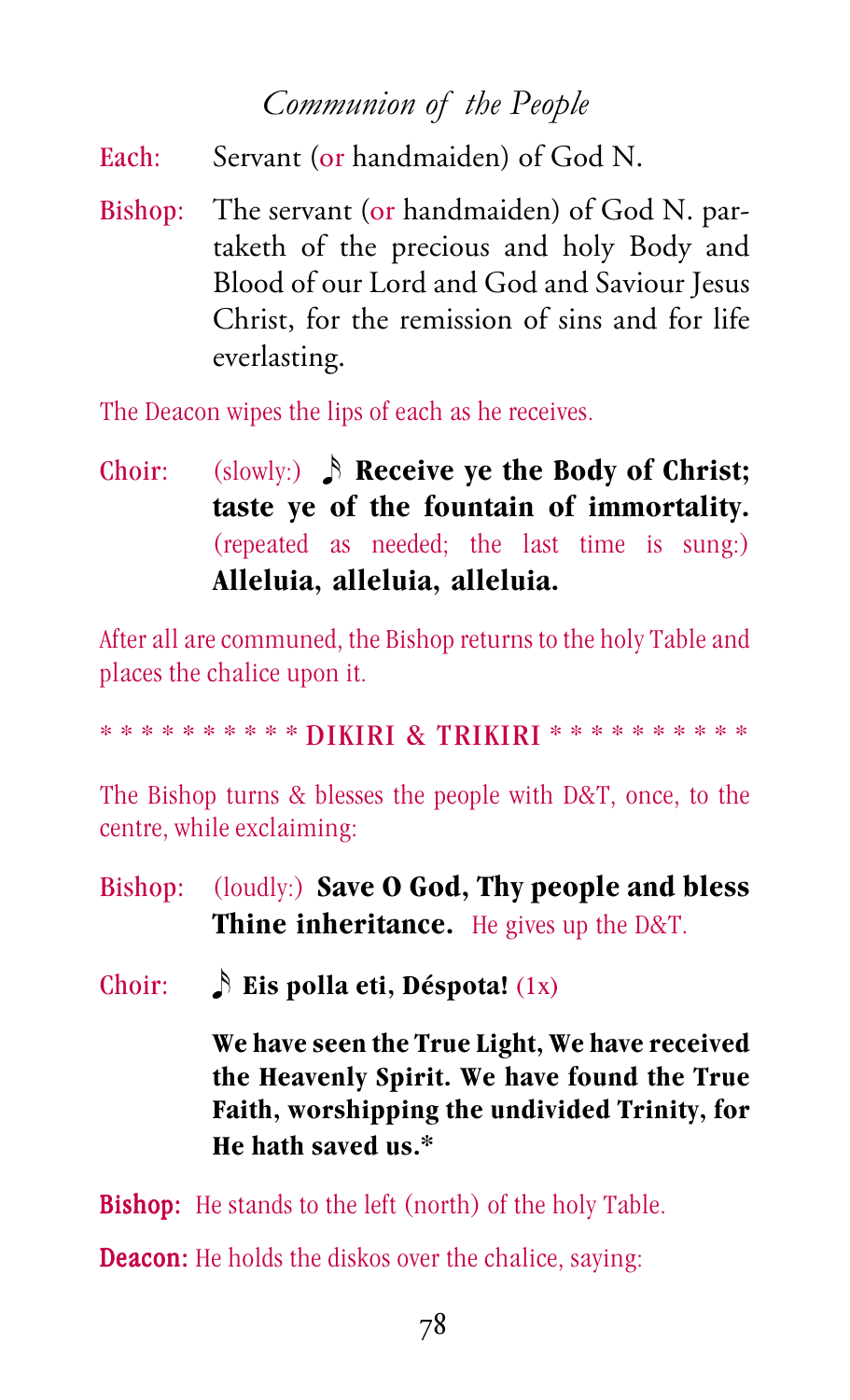Deacon: Having beheld the Resurrection of Christ, let us worship the holy Lord Jesus, the only Sinless One. Before Thy Cross we bow down in worship, O Master, and Thy holy Resurrection do we hymn and glorif**y**, for Thou art our God, and we know none other beside Thee; we call upon Thy name. O come, all ye faithful, let us worship Christ's holy Resurrection, for behold, through the Cross joy is come into all the world. Ever blessing the Lord, we hymn His Resurrection, for having endured crucifixion, by death hath He destroyed death.

> Shine, shine, O new Jerusalem, for the glory of the Lord is arisen upon thee. Dance, now, and be glad, O Sion, and do Thou exult, O pure Theotokos, in the arising of Him Whom thou didst bear.

> O Christ, Thou great and most holy Pascha! O Wisdom, Word, and Power of God! Grant us to partake of Thee more fully in the unwaning day of Thy kingdom.

The Deacon wipes the remaining particles from the diskos into the chalice with the sponge, saying softly:

Deacon: By Thy precious Blood, O Lord, wash away the sins of those remembered here, through the prayers of all Thy Saints.

The Deacon places into the chalice all stray particles, careful to leave not one upon the antimens; covers the chalice with its veil; & puts the aer, communion cloths, spear, spoon, & asterisk on the diskos.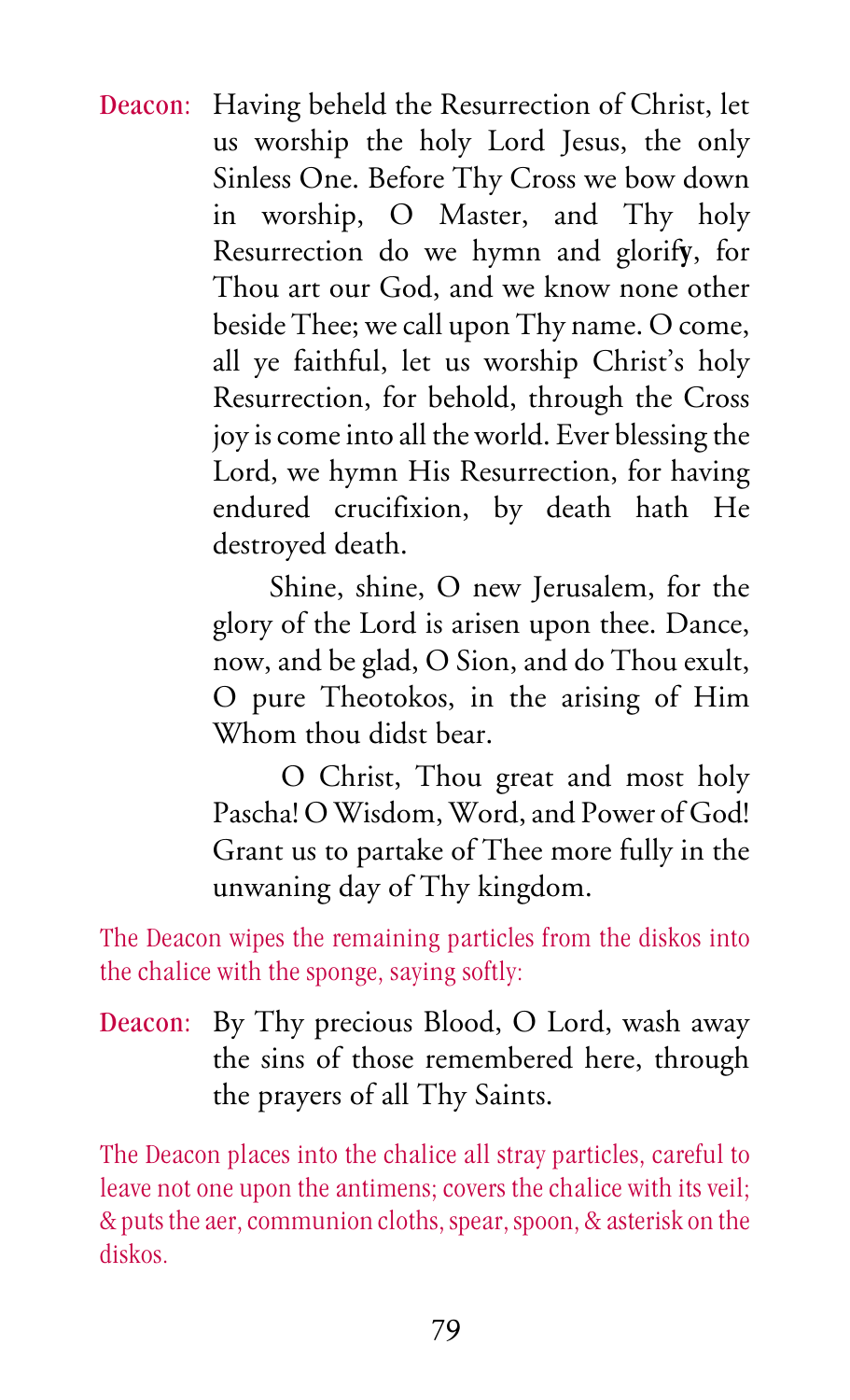**Bishop:** He censes the chalice thrice, saying once:

Bishop: Be Thou exalted above the heavens, O God, and Thy glory above all the earth. He gives the diskos to the Deacon, who lays it on the table of oblations.

The Bishop makes a cross over the antimens with the chalice, then hands the chalice to the Priest, saying:

Bishop: (softly:) Blessed is our God.

- Priest: (loudly, holding the chalice up over the people:) **Always, now and ever, and unto the ages of ages!** And he places it on the table of oblations, censes it thrice, & bows to it.
- Choir:  $\triangle$  Amen. Let our mouth be filled with Thy **praise, O Lord, that we may hymn Thy glory, for Thou hast vouchsafed us to partake of Thy holy, Divine, immortal, and life-creating Mysteries. Keep us in Thy holiness, that we may meditate on Thy righteousness all the day long. Alleluia, alleluia, alleluia.\***

Deacons: Now they unbind their orária. The highest-ranking of them makes a metany at the high place, bows to the Bishop, & goes to his place for the Litany.

Litany of Thanksgiving

Deacon: **Aright! Having partaken of the Divine, holy, most pure, immortal, heavenly, and life-creating, fearful Mysteries of Christ, let us worthily give thanks unto the Lord.**

**Bishop:** He folds up the antimens & stands the Gospel upon it.

Choir: **Lord, have mercy.**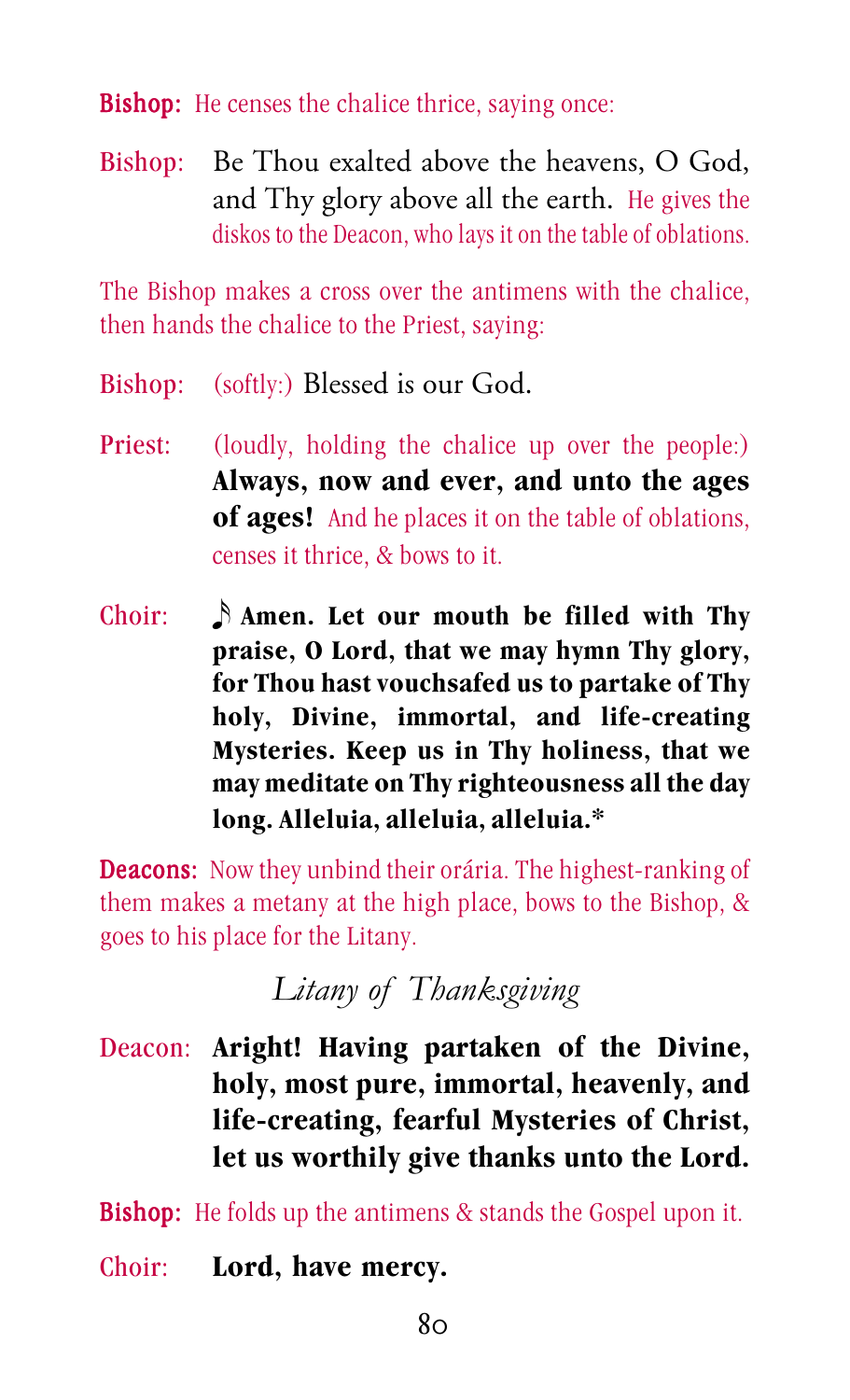- Deacon: **Help us, save us, have mercy on us, and keep us, O God, by Thy grace.**
- Choir: **Lord, have mercy.**
- Deacon: **Having asked that the whole day may be perfect, holy, peaceful, and sinless, let us commit ourselves and one another and all our life unto Christ our God.**

Choir: **To Thee, O Lord.**

The Bishop takes the Gospel &, keeping it always vertical, makes a cross with it over the antimens saying:

- Bishop: **For Thou art our sanctification, and unto Thee do we send up glory, to the Father, and to the Son, and to the Holy Spirit, now and ever, and unto the ages of ages.** He kisses the Gospel & lays it upon the antimens.
- Choir: **Amen.**
- Bishop: **In peace, let us depart.**

A Priest kisses the holy Table & exits the holy doors.

- Choir: **In the name of the Lord.**
- Deacon: **Let us pray to the Lord.**
- Choir: **Lord, have mercy.**

## Prayer Before the Ambo

The Deacon stands before the icon of Christ with bowed head; the Priest, standing west of the solea, says:

#### Priest: **O Lord, Who dost bless them that bless Thee and sanctify them that put their trust in Thee:**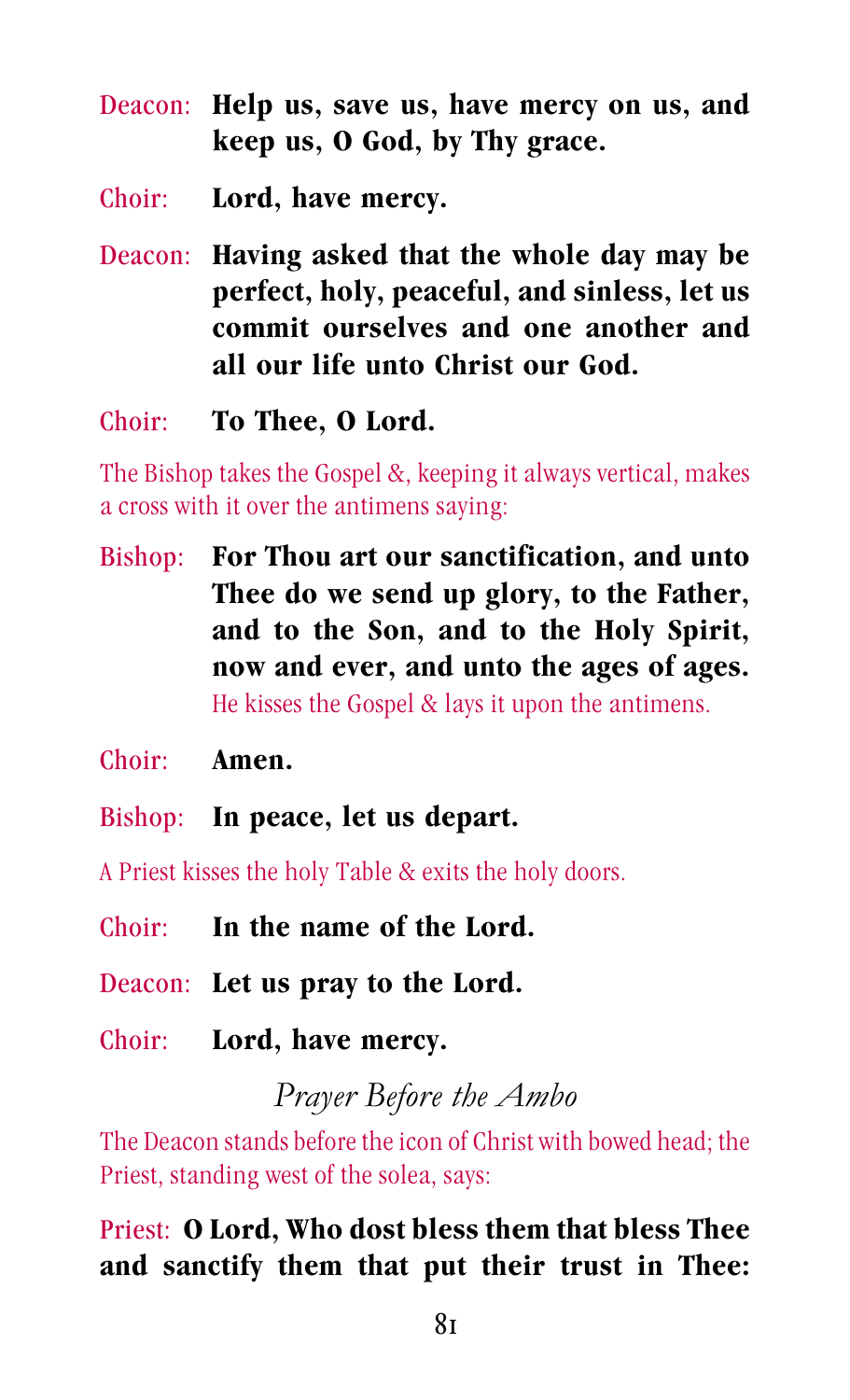**Save Thy people and bless Thine inheritance; preserve the fullness of Thy Church; sanctify them that love the beauty of Thy house; do Thou glorify them by Thy Divine power, and forsake not us that hope in Thee. Grant peace to Thy world, to Thy churches, to the Priests, and to all Thy people. For every good gift and every perfect gift is from above, and cometh down from Thee, the Father of lights, and unto Thee do we send up glory and thanksgiving and worship, to the Father, and to the Son, and to the Holy Spirit, now and ever, and unto the ages of ages.**

The Priest re-enters the holy doors, kisses the holy Table, & bows to the Bishop.

## Choir: x **Amen.** Then, thrice: **Blessed be the name of the Lord from henceforth and for evermore.**

The Deacon who will consume the Gifts kneels, crosses his hands palms down over the left corner of the holy Table, & places his head on them. The Bishop blesses him & says softly:

Bishop: Fulfilled and perfected according to our power, O Christ our God, is the Mystery of Thy dispensation; for we have had the memorial of Thy death, we have seen the image of Thy Resurrection, we have been filled with Thine endless life, we have been gladdened with Thine inexhaustible bounties, which do Thou be pleased to vouchsafe unto us all in the age to come, through the grace of Thy beginningless Father and Thy holy and good and life-creating Spirit, now and ever, and unto the ages of ages. Amen.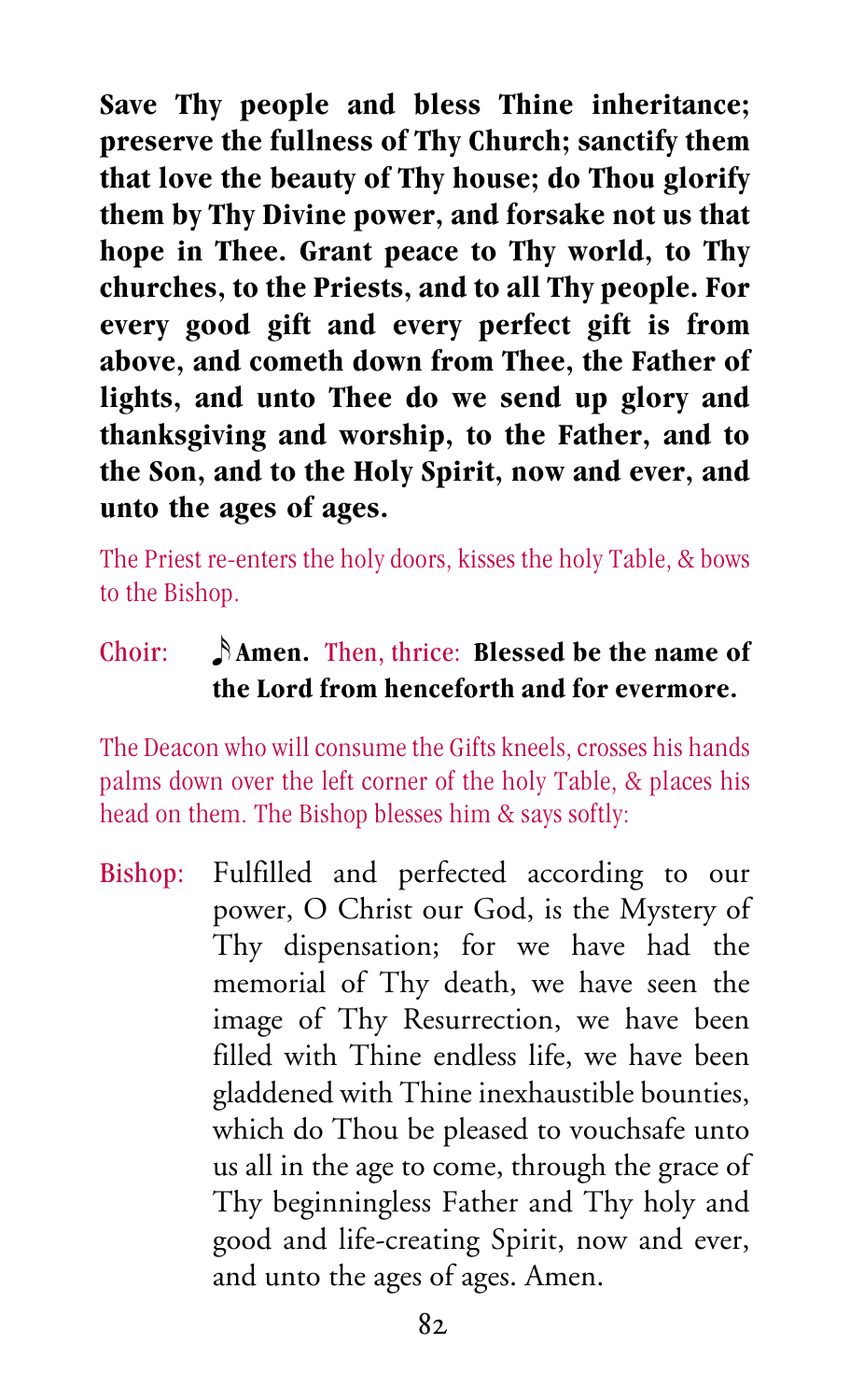The Deacon rises, kisses the holy Table, bows to the Bishop, & consumes the Gifts at the table of oblations.

- Bishop: (at the doors, blessing the people with both hands:) The blessing  $\pm$  of the Lord be upon you, **through His grace and love for mankind, always, now and ever, and unto the ages of ages.**
- Choir: **Amen.**

The Subdeacons bring the D&T onto the solea in readiness.

## Dismissal

- Bishop: (facing the holy Table:) **Glory to Thee, O Christ God, our sure hope, glory to Thee.**
- Choir: x **Glory to the Father, and to the Son, and to the Holy Spirit, both now and ever, and unto the ages of ages. Amen.**

**Lord, have mercy.** (3x) **Master, bless.**

Bishop: (facing the people:) **May Christ our true God,**\* (Sundays: Who rose from the dead)**, through the intercessions of His most pure Mother; of the holy, glorious, and allpraised Apostles; of our father among the saints, Basil the Great, Archbishop of Caesarea in Cappadocia; and Saint(s)** N. (N.) (to whom the church is dedicated)**; and** Saints N.  $\mathcal{O} \times N$ . (Saints of the day); and of all **the Saints, have mercy on us and save us, for He is good and loveth mankind.**

\* For dismissals for Feasts, Holy Thurs., & Holy Sat., see p. 88.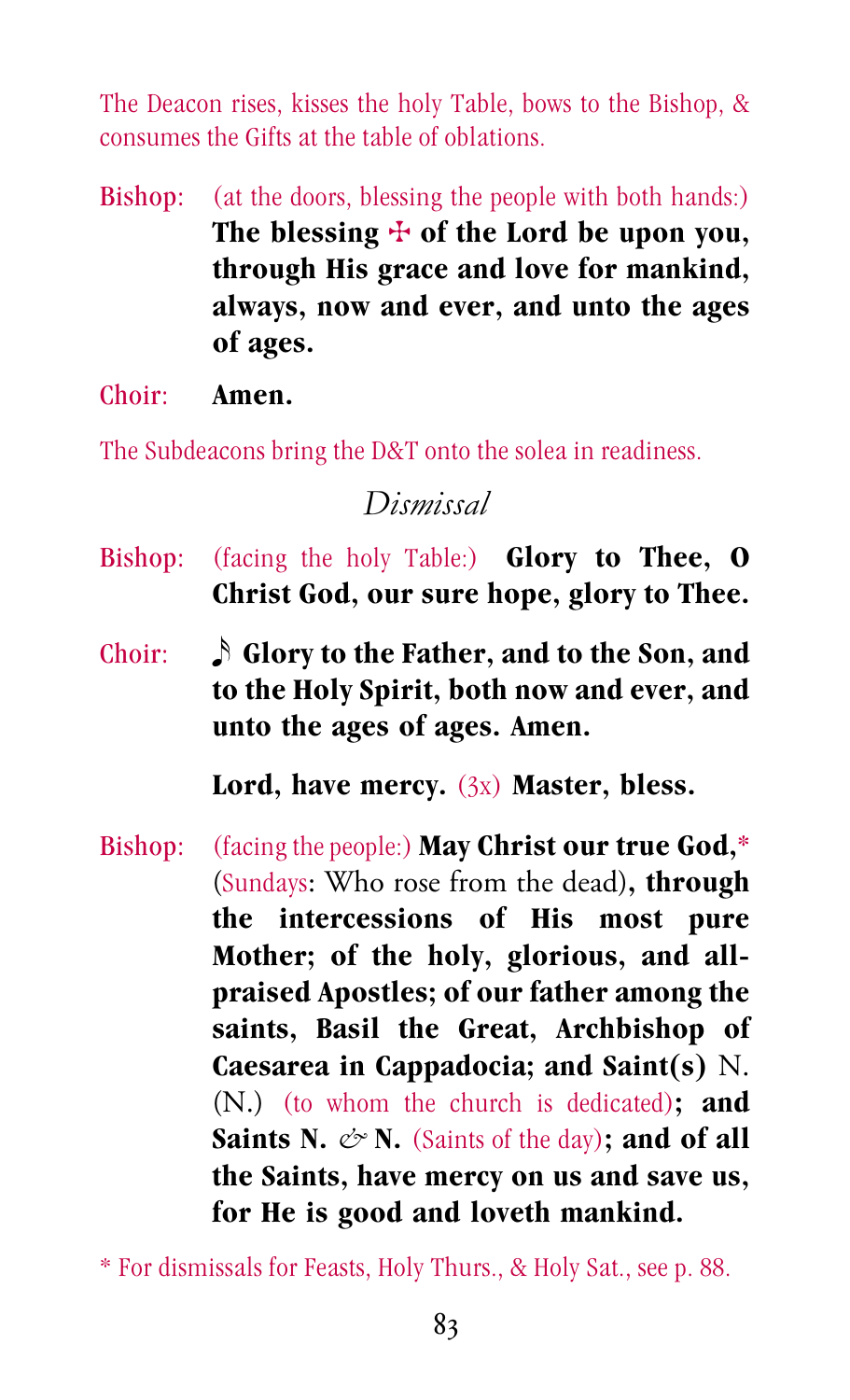#### Choir: **Amen.**

#### \* \* \* \* \* \* \* \* \* \* DIKIRI & TRIKIRI \* \* \* \* \* \* \* \* \* \*

The Bishop blesses with the D&T once, to the centre.

### Choir: **Social Eis polla eti, Déspota!** (1x)

The Bishop gives back the D&T. Still on the solea, he holds the Cross for the clergy & faithful; they kiss it & his hand & take a piece of antidoron from the basket held by a server.

## Many Years

Choir: **The Holy Orthodox Patriarchs; our lord the Very Most Reverend** N**., Metropolitan of** N**.; and our lord the Most Reverend** N**., Archbishop of** N**.; the brotherhood of this holy** (temple or monastery)**, and all Orthodox Christians, preserve, O Lord, for many years!**

**For many years!** (3x)

The Prayers After Communion are now usually read, a Priest intoning:

#### Priest: **Glory to Thee, O God!** (3x)

When all have received the antidoron, the Bishop enters the altar.

## Holy Doors & Curtain Closed

The Bishop & clergy kiss the holy Table & the Bishop blesses them upon his right & upon his left. Then all unvest.

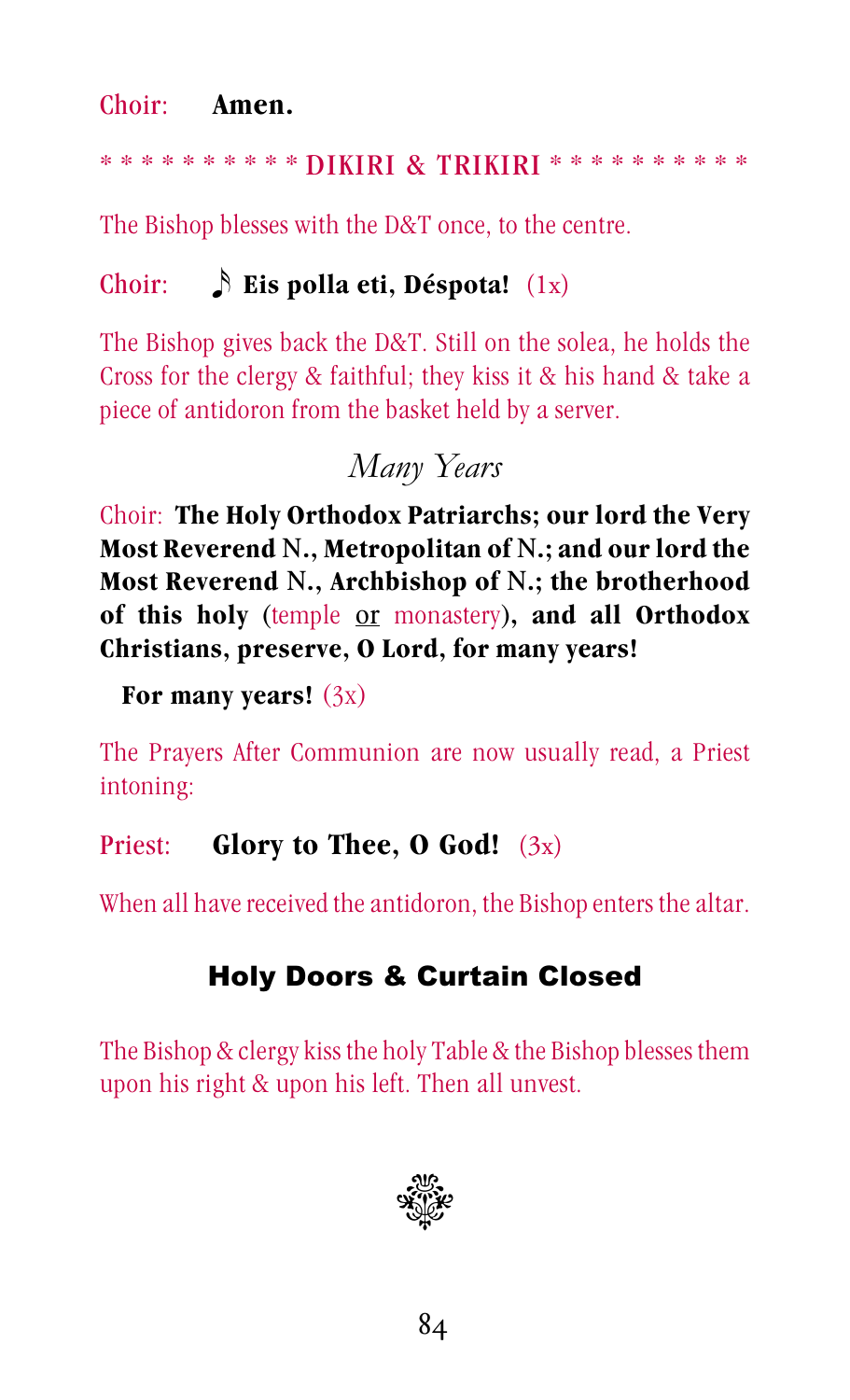# UNVESTING OF THE HIERARCH

While the Bishop is unvested, the Deacon softly reads:

Deacon:Now lettest Thou Thy servant depart, in peace, O Master, according to Thy word. For mine eyes have seen Thy salvation, which Thou hast prepared before the face of all peoples; a light of revelation for the Gentiles, and the glory of Thy people Israel.

Holy God, Holy Mighty, Holy Immortal, have mercy on us.  $(3x)$ 

Glory to the Father, and to the Son, and to the Holy Spirit, both now and ever, and unto the ages of ages. Amen.

O Most Holy Trinity, have mercy on us. O Lord, wash away our sins. O Master, pardon our transgressions. O Holy One, visit and heal our infirmities, for Thy name's sake.

Lord, have mercy. (3x)

Glory to the Father, and to the Son, and to the Holy Spirit, both now and ever, and unto the ages of ages. Amen.

Our Father, Who art in heaven, hallowed be Thy name. Thy kingdom come, Thy will be done, on earth as it is in heaven. Give us this day our daily bread, and forgive us our debts as we forgive our debtors. And lead us not into temptation, but deliver us from evil.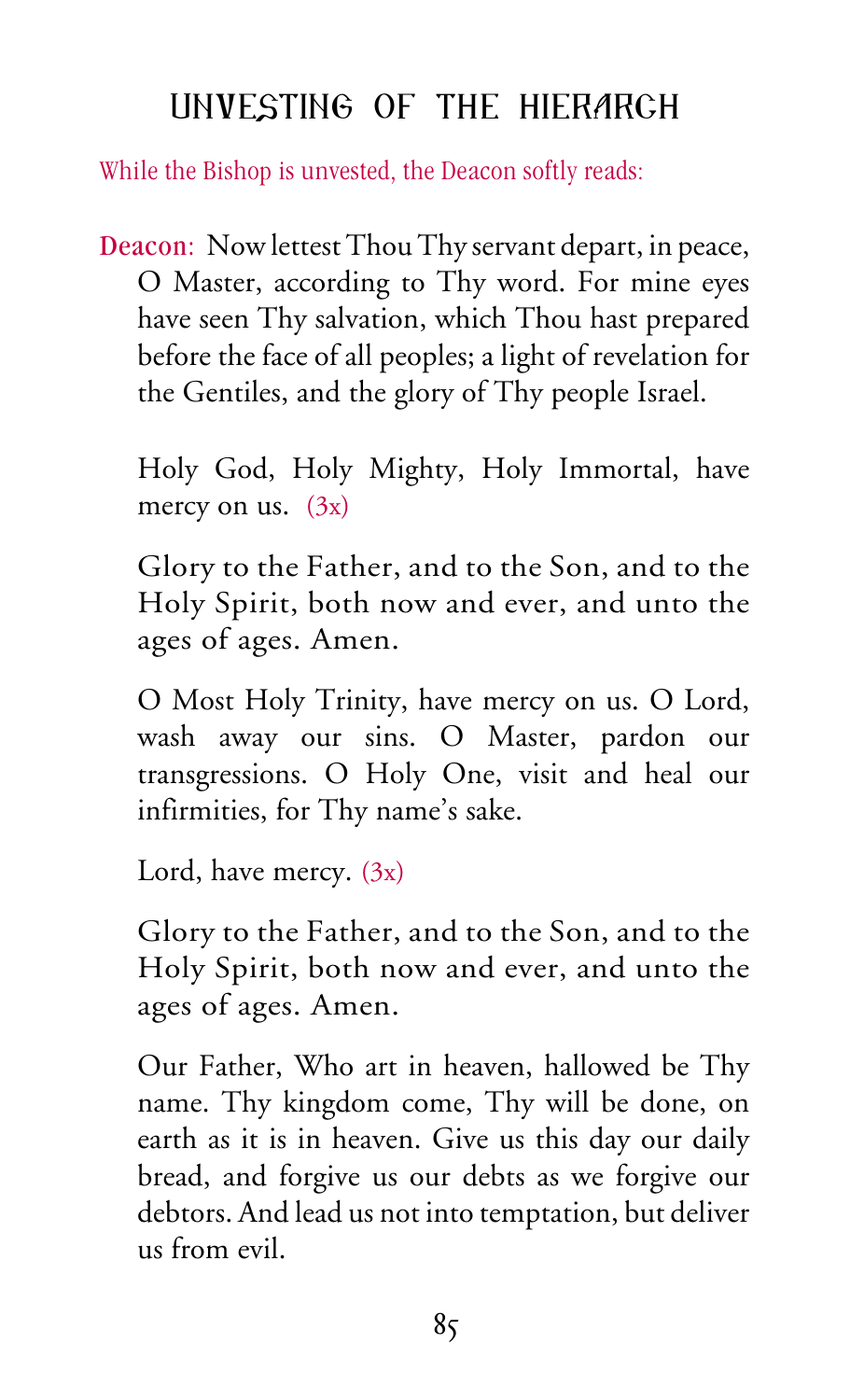- Bishop: For Thine is the kingdom, and the power, and the glory, of the Father, and of the Son, and of the Holy Spirit, now and ever, and unto the ages of ages.
- Deacon: Amen. Thy fame hath gone forth into all the earth, which hath received thy word. Thereby thou hast divinely taught the faith; thou hast made manifest the nature of created things; thou hast made the moral life of men a royal priesthood. O Basil, our righteous father, intercede with Christ God that our souls be saved.

Glory to the Father, and to the Son, and to the Holy Spirit.

Thou didst prove to be an unshakeable foundation of the Church, giving to all mortals an inviolate lordship, and sealing it with thy doctrines, O righteous Basil, revealer of heavenly things.

Both now and ever, and unto the ages of ages. Amen.

O protection of Christians that cannot be put to shame, O mediation unto the Creator unfailing: Disdain not the suppliant voices of sinners, but be thou quick, O good one, to help us who in faith cry unto thee: Hasten to intercession, and speed thou to make supplication, thou who dost ever protect, O Theotokos, those that honour thee. (or feast troparion)

Lord, have mercy. (12x)

Glory to the Father, and to the Son, and to the Holy Spirit, both now and ever, and unto the ages of ages. Amen.

O higher in honour than the Cherubim, and more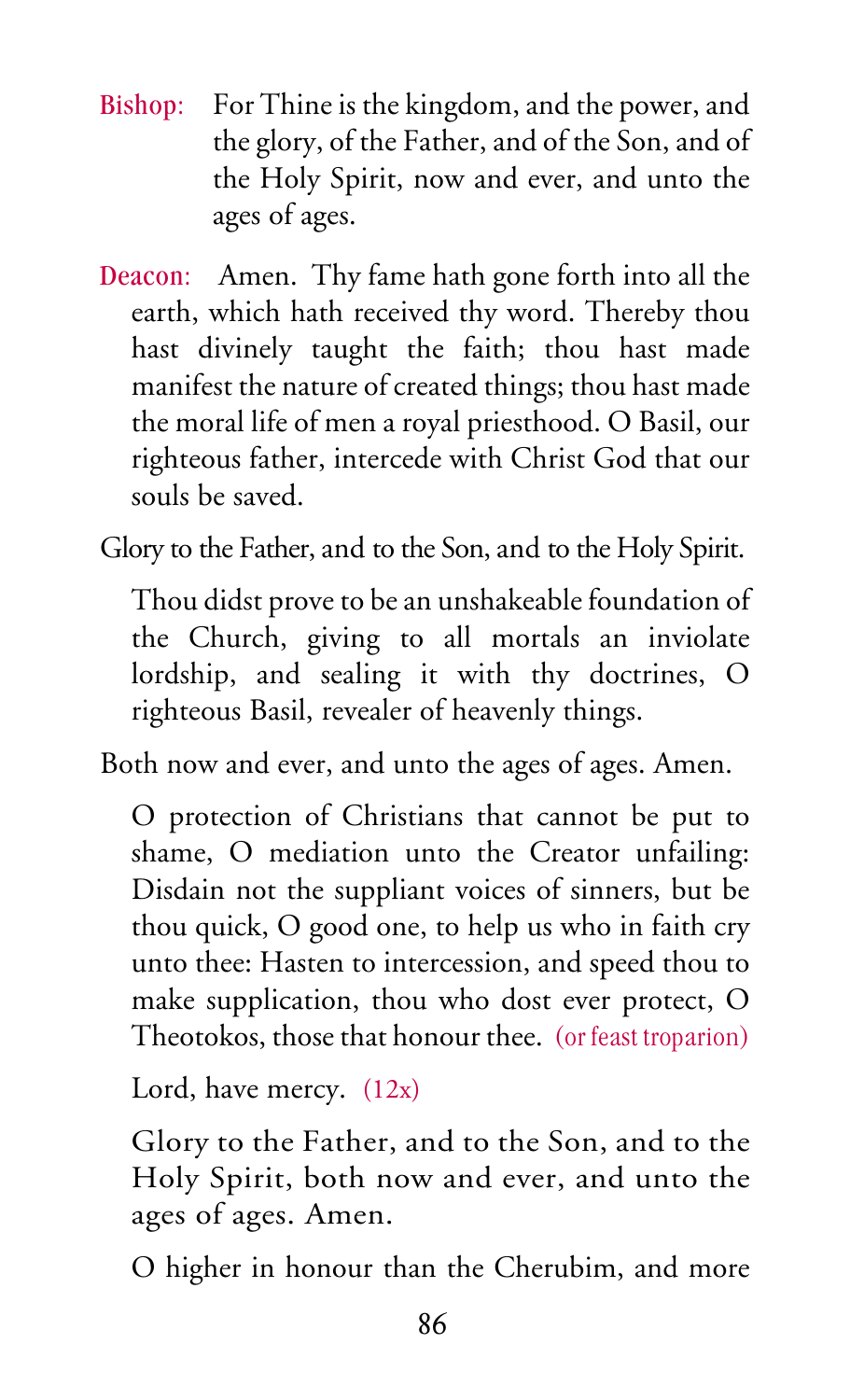glorious beyond compare than the Seraphim, who without corruption gavest birth to God the Word, the very Theotokos, thee do we magnify.

Most reverend Master, bless!

Bishop: May Christ our true God, (Sundays: Who rose *from the dead*,) through the intercessions of His most pure Mother, of our father among the Saints Basil the Great, Archbishop of Caesarea in Cappadocia, and of all the Saints, have mercy on us and save us, for He is good and loveth mankind.

Deacon: Amen.

The Bishop puts on his riassa, panagia, mandyas, & chotki.

The Bishop kisses the holy Table, puts on his klobuk, & blesses the clergy upon his right & upon his left.

The Bishop exits the holy doors and venerates the icons of Christ & the Theotokos, with two metanies, a kiss, & another metany.

The Bishop receives his crozier and, with it & his other hand, he blesses the people to centre, north, & south.

### Deacon: **Eis pollá eti, Déspota!** (1x)

Choir: *N* Ton Déspotin kai Arkhiérea imón, **Kyrie, fylátte. Eis pollá eti, Déspota!** (3x)

The Bishop goes to the narthex and blesses the people who file up to receive blessings. His mandyas is removed and his walking stick handed to him. Bells ring as he leaves the temple.

THE END, AND GLORY TO OUR GOD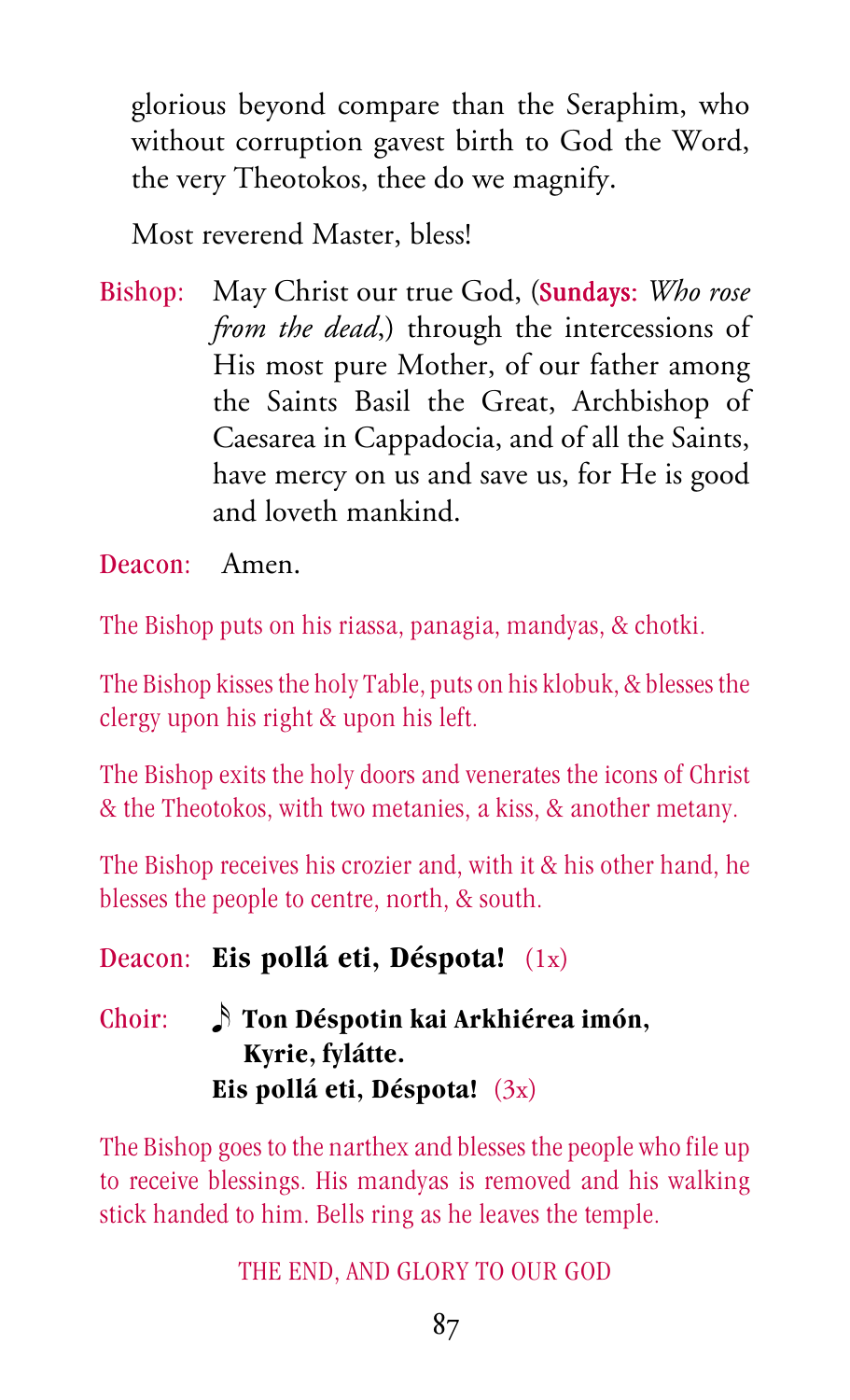# **DISMISSALS**

The following phrases are added to the dismissal (p. 83) on the occasions shown.

On the Nativity of Christ

**May Christ our true God, Who was born in a cave, and lay in a manger for our salvation, through the intercessions of His most pure Mother,** etc.

On the Circumcision

**May Christ our true God, Who on the eighth day deigned to be circumcised for our salvation, through the intercessions of His most pure Mother,** etc.

On the Theophany

**May Christ our true God, Who for our salvation deigned to be baptized by John in the Jordan, through the intercessions of His most pure Mother,** etc.

On Great Thursday

**May Christ our true God, Who by His surpassing goodness did show the most excellent way of humility when He washed the feet of His disciples, and did condescend even unto the Cross and burial for us, through the intercessions of His most pure Mother,** etc.

On Great & Holy Saturday

**May Christ our true God, Who rose from the** dead, etc. (as for Sundays)...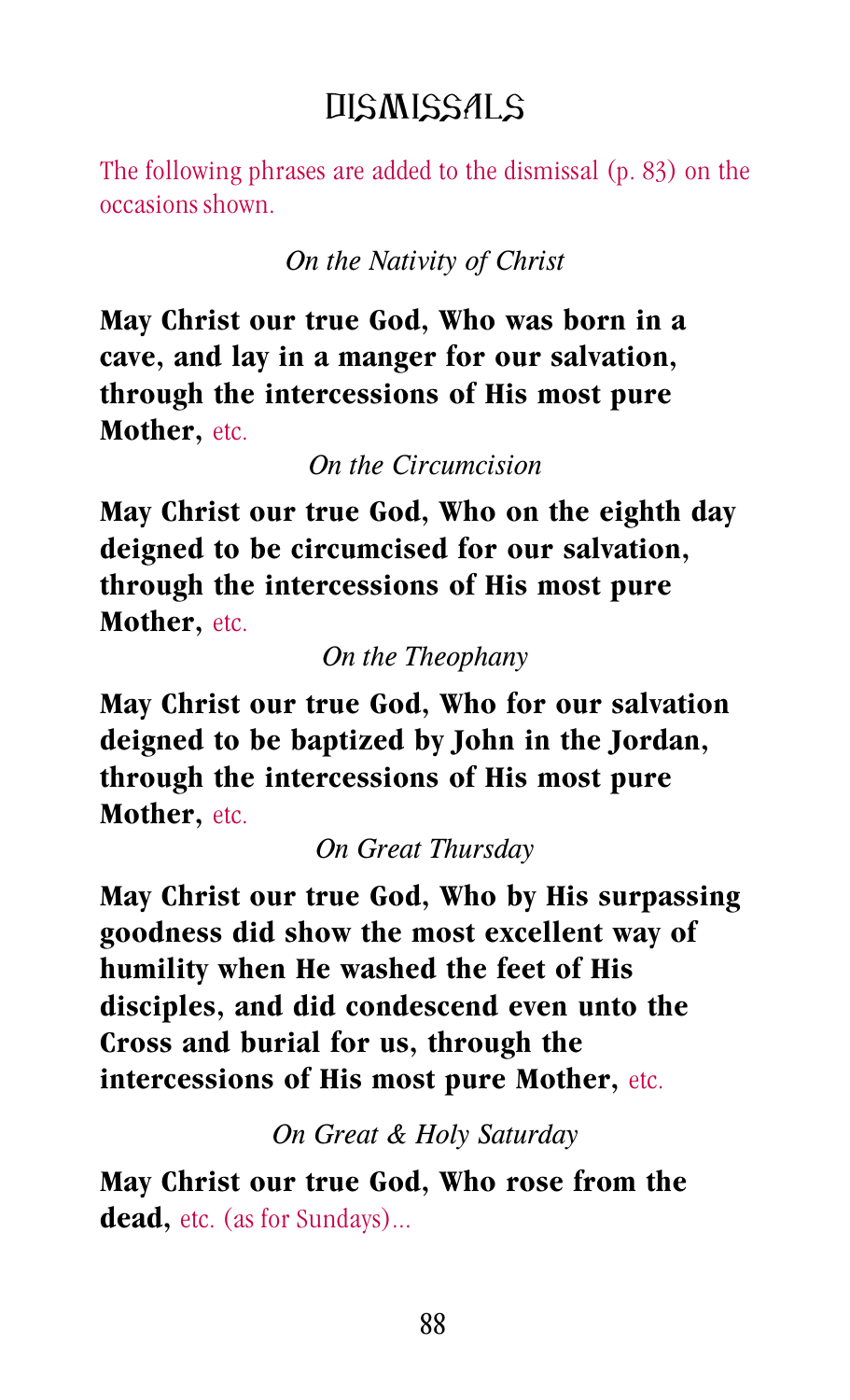## THANKSGIVING PRAYERS

When thou hast received the good Communion of the lifecreating Mystical Gifts, give praise immediately, give thanks greatly, and from the soul say fervently unto God these things:

Glory to Thee, O God. (3x)\*

First Prayer: I thank Thee, O Lord my God, that Thou hast not rejected me, a sinner, but hast vouchsafed me to be a communicant of Thy Holy Things. I thank Thee that Thou hast vouchsafed me, the unworthy, to partake of Thy most pure and heavenly Gifts. But, O Master, Lover of mankind, Who for our sake didst die and didst rise again, and didst bestow upon us these dread and lifegiving Mysteries for the well-being and sanctification of our souls and bodies, grant that these may be even unto me for the healing of both soul and body, for the averting of everything hostile, for the enlightenment of the eyes of my heart, for the peace of the powers of my soul, for faith unashamed, for love unfeigned, for the fullness of wisdom, for the keeping of Thy commandments, for an increase of Thy Divine grace, and for the attainment of Thy kingdom; that being preserved by them in Thy holiness, I may always remember Thy grace, and no longer live for myself, but for Thee our Master and Benefactor; and thus when I shall have departed this life in hope of life eternal, I may attain unto everlasting rest, where the sound of them that keep festival is unceasing, and the delight is endless of them that behold the unspeakeable beauty of Thy countenance. For Thou art the true desire and the inexpressible gladness of them that love Thee, O Christ our God, and all creation doth hymn Thee unto the ages. Amen.

<sup>\*</sup> If these prayers are read in church, the Priest will begin them.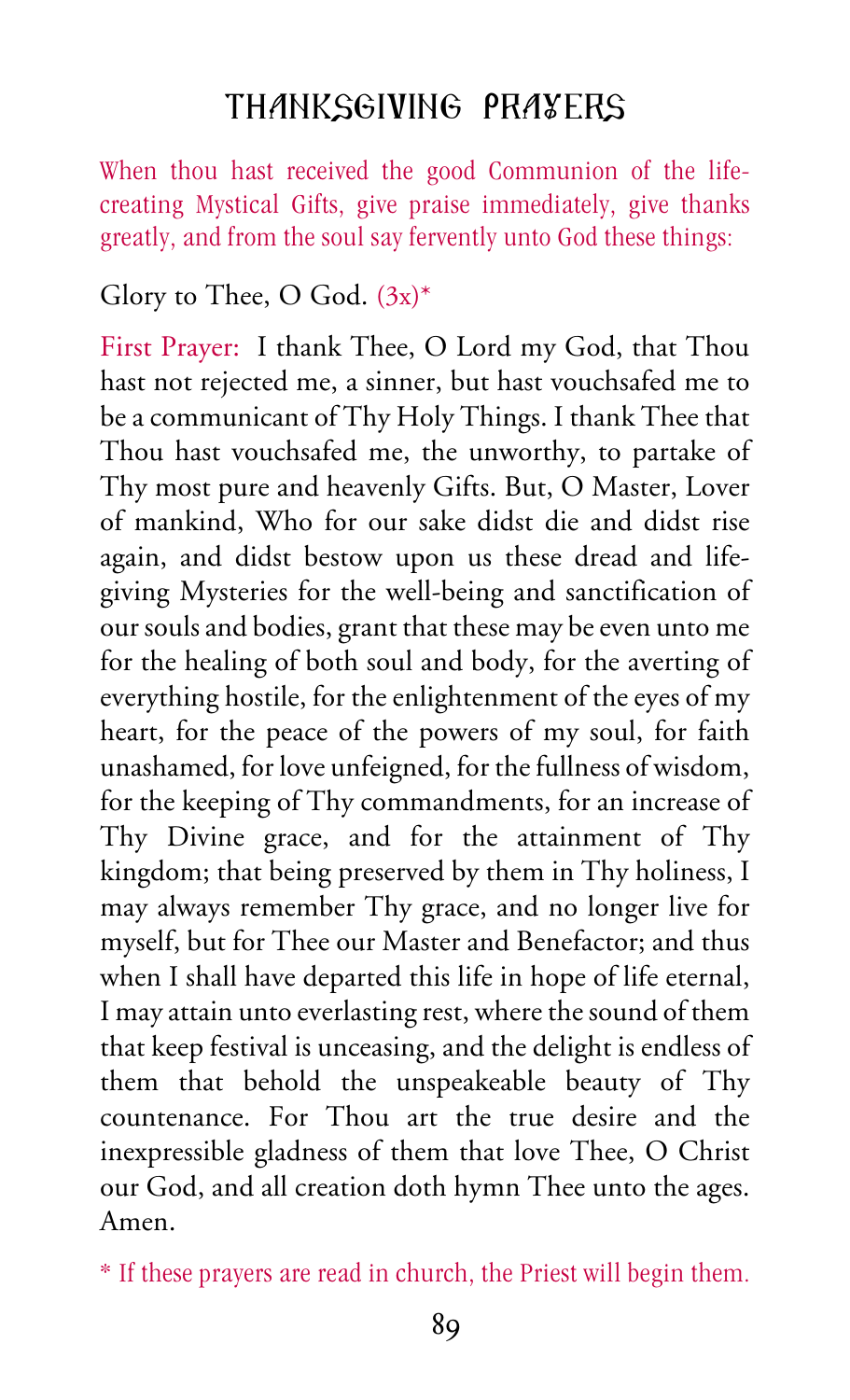Of St. Basil the Great: O Master, Christ God, King of the ages and Creator of all things, I thank Thee for all the good things which Thou hast bestowed upon me, and for the Communion of Thy most pure and life-giving Mysteries. I pray Thee, therefore, O Good One and Lover of mankind: Keep me under Thy protection and in the shadow of Thy wings and grant me, even until my last breath, to partake worthily, with a pure conscience, of Thy Holy Things, unto the remission of sins and life eternal. For Thou art the Bread of life, the Source of holiness, the Giver of good things, and unto Thee do we send up glory, together with the Father and the Holy Spirit, now and ever, and unto the ages of ages. Amen.

Of St. Metaphrastes: O Thou Who givest me willingly Thy Flesh as food, Thou Who art fire that doth consume the unworthy, burn me not, O my Creator, but rather enter Thou into my members, into all my joints, my reins, my heart. Burn up the thorns of all my sins. Purify my soul, sanctify my thoughts. Strengthen my substance together with my bones. Enlighten my simple five senses. Nail down the whole of me with Thy fear. Ever protect, preserve, and keep me from every soul-corrupting deed and word. Purify and cleanse, and adorn me; make me comely, give me understanding, and enlighten me. Show me to be the dwelling-place of Thy Spirit alone, and no longer the habitation of sin; that from me as Thine abode through the entry of Communion, every evildoer, every passion, may flee as from fire. As intercessors I offer unto Thee all the Saints, the commanders of the bodiless Hosts, Thy Forerunner, the wise Apostles, and further, Thine undefiled pure Mother. The entreaties of these do Thou accept, O my compassionate Christ, and make Thy servant a child of light. For Thou alone art our